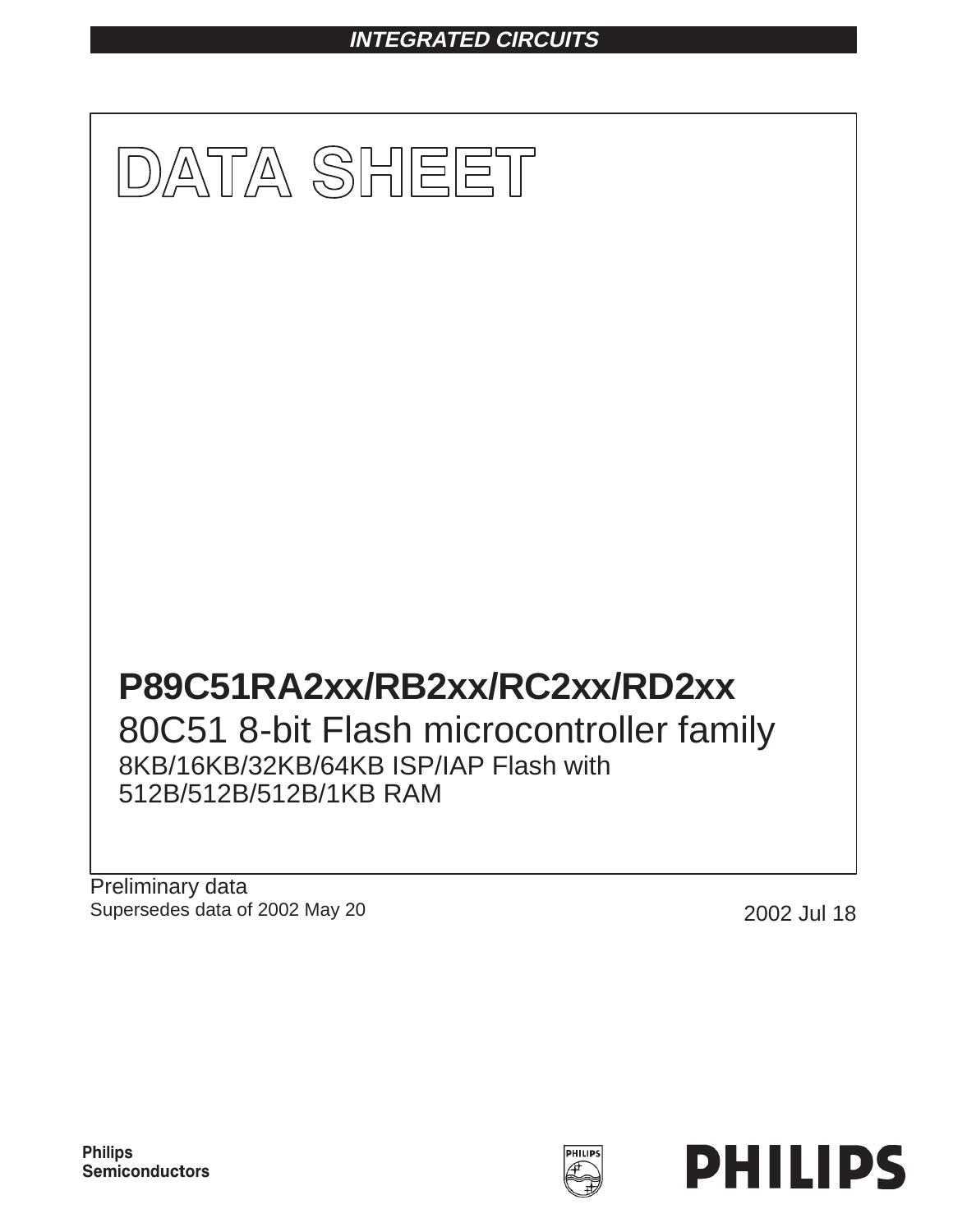### **80C51 8-bit Flash microcontroller family P89C51RA2/RB2/RC2/RD2xx 8KB/16KB/32KB/64KB ISP/IAP Flash with 512B/512B/512B/1KB RAM**

#### **DESCRIPTION**

The P89C51RA2/RB2/RC2/RD2xx contains a non-volatile 8KB/16KB/32KB/64KB Flash program memory that is both parallel programmable and serial In-System and In-Application Programmable. In-System Programming (ISP) allows the user to download new code while the microcontroller sits in the application. In-Application Programming (IAP) means that the microcontroller fetches new program code and reprograms itself while in the system. This allows for remote programming over a modem link. A default serial loader (boot loader) program in ROM allows serial In-System programming of the Flash memory via the UART without the need for a loader in the Flash code. For In-Application Programming, the user program erases and reprograms the Flash memory by use of standard routines contained in ROM.

The device supports 6-clock/12-clock mode selection by programming a Flash bit using parallel programming or In-System Programming. In addition, an SFR bit (X2) in the clock control register (CKCON) also selects between 6-clock/12-clock mode.

Additionally, when in 6-clock mode, peripherals may use either 6 clocks per machine cycle or 12 clocks per machine cycle. This choice is available individually for each peripheral and is selected by bits in the CKCON register.

This device is a Single-Chip 8-Bit Microcontroller manufactured in an advanced CMOS process and is a derivative of the 80C51 microcontroller family. The instruction set is 100% compatible with the 80C51 instruction set.

The device also has four 8-bit I/O ports, three 16-bit timer/event counters, a multi-source, four-priority-level, nested interrupt structure, an enhanced UART and on-chip oscillator and timing circuits.

The added features of the P89C51RA2/RB2/RC2/RD2xx make it a powerful microcontroller for applications that require pulse width modulation, high-speed I/O and up/down counting capabilities such as motor control.

### **FEATURES**

- 80C51 Central Processing Unit
- On-chip Flash Program Memory with In-System Programming (ISP) and In-Application Programming (IAP) capability
- Boot ROM contains low level Flash programming routines for downloading via the UART
- Can be programmed by the end-user application (IAP)
- Parallel programming with 87C51 compatible hardware interface to programmer
- Supports 6-clock/12-clock mode via parallel programmer (default clock mode after ChipErase is 12-clock)
- 6-clock/12-clock mode Flash bit erasable and programmable via ISP
- 6-clock/12-clock mode programmable "on-the-fly" by SFR bit
- Peripherals (PCA, timers, UART) may use either 6-clock or 12-clock mode while the CPU is in 6-clock mode
- Speed up to 20 MHz with 6-clock cycles per machine cycle (40 MHz equivalent performance); up to 33 MHz with 12 clocks per machine cycle
- Fully static operation
- RAM expandable externally to 64 kbytes
- Four interrupt priority levels
- Seven interrupt sources
- Four 8-bit I/O ports
- Full-duplex enhanced UART
	- **–** Framing error detection
	- **–** Automatic address recognition
- Power control modes
	- **–** Clock can be stopped and resumed
	- **–** Idle mode
- **–** Power down mode
- Programmable clock-out pin
- Second DPTR register
- Asynchronous port reset
- Low EMI (inhibit ALE)
- Programmable Counter Array (PCA)
- **–** PWM
- **–** Capture/compare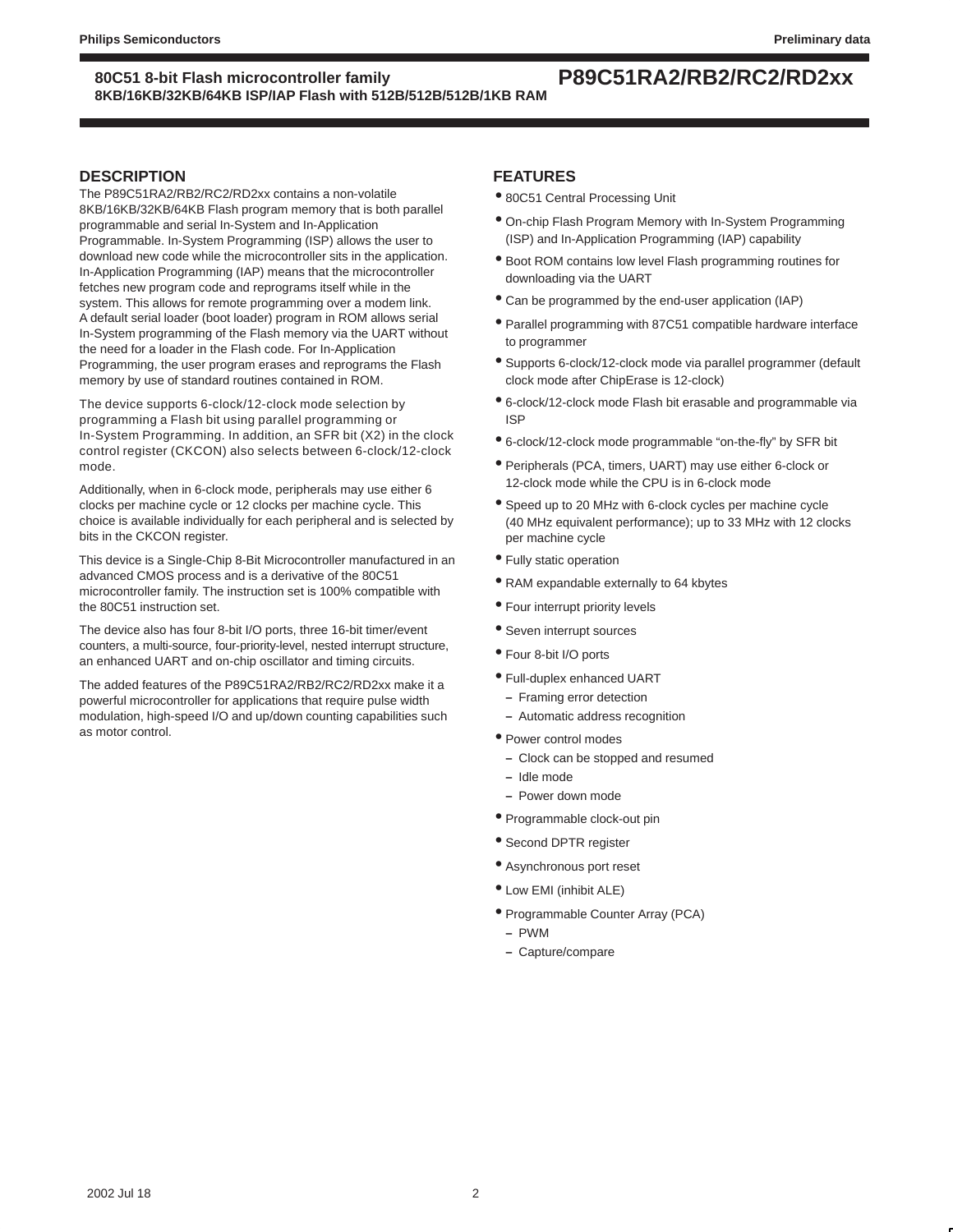8KB/16KB/32KB/64KB ISP/IAP Flash with 512B/512B/512B/1KB RAM

### **SELECTION TABLE**

| <b>Type</b> |         | Memory                           |             |            |                                    | <b>Timers</b> |     |   |                  | <b>Serial</b><br><b>Interfaces</b> |                   |          |                |         |                                                              |                               |                                                              |                                                |                               |                                                 |                                     |                                     |
|-------------|---------|----------------------------------|-------------|------------|------------------------------------|---------------|-----|---|------------------|------------------------------------|-------------------|----------|----------------|---------|--------------------------------------------------------------|-------------------------------|--------------------------------------------------------------|------------------------------------------------|-------------------------------|-------------------------------------------------|-------------------------------------|-------------------------------------|
|             | Σ<br>Ϋ́ | $\overline{6}$<br>$\overline{r}$ | ≏<br>⊢<br>Ó | lash<br>н. | $\omega$<br>৯<br>-<br>∸.<br>৳<br># | <b>PWM</b>    | PCA | Ş | JAR <sup>-</sup> | $\overline{c}$                     | $\mathsf{K}$<br>Ö | -<br>င္ဟ | 둥<br>bits<br>ィ | S<br>∸. | $\frac{8}{5}$<br>upts<br>്ധ<br>₹<br>∽<br>٠.<br>(Ext.<br>ntei | γ<br>π<br>rogra<br>ecur<br>മശ | Clock<br>Ë,<br>$\overline{ }$<br>efa<br>ate<br>Ó<br>$\alpha$ | $\omega$<br>ಕ<br>ptional<br>lock Ra<br>$\circ$ | g<br>Reset activ<br>low/high? | Max.<br>Freq.<br>at 6-clk<br>$12$ -clk<br>(MHz) | Freq.<br>Range<br>3V<br>at<br>(MHz) | Freq.<br>Range<br>5V<br>at<br>(MHz) |
| P89C51RD2xx | 1K      | -                                | -           | 64K        |                                    |               |     |   |                  | -                                  | -                 | -        | -              | 32      | 7(2)/4                                                       |                               | $12$ -clk                                                    | 6-clk                                          | H                             | 20/33                                           | -                                   | $0 - 20/33$                         |
| P89C51RC2xx | 512B    | $\overline{\phantom{0}}$         | -           | 32K        |                                    |               |     |   |                  | -                                  | -                 | -        | -              | 32      | 7(2)/4                                                       |                               | 12-clk                                                       | 6-clk                                          | н                             | 20/33                                           | $\overline{\phantom{0}}$            | $0 - 20/33$                         |
| P89C51RB2xx | 512B    | $\qquad \qquad$                  | -           | 16K        |                                    |               |     |   |                  | -                                  | -                 | -        | -              | 32      | 7(2)/4                                                       |                               | $12$ -clk                                                    | 6-clk                                          | н                             | 20/33                                           | -                                   | $0 - 20/33$                         |
| P89C51RA2xx | 512B    | -                                | -           | 8K         |                                    |               |     |   |                  |                                    | -                 |          |                | 32      | 7(2)/4                                                       |                               | 12-clk                                                       | 6-clk                                          | H                             | 20/33                                           | $\overline{\phantom{0}}$            | $0 - 20/33$                         |

#### **NOTE:**

1. P89C51Rx2Hxx devices have a 6-clk default clock rate (12-clk optional). Please also see Device Comparison Table.

### **DEVICE COMPARISON TABLE**

| <b>Item</b>                | 1st generation of Rx2 devices                                                                                                          | 2nd generation of Rx2 devices<br>(this data sheet)                                                                                   | <b>Difference</b>                                                                    |  |  |
|----------------------------|----------------------------------------------------------------------------------------------------------------------------------------|--------------------------------------------------------------------------------------------------------------------------------------|--------------------------------------------------------------------------------------|--|--|
| Type description           | P89C51Rx2Hxx(x)                                                                                                                        | P89C51Rx2xx(x)                                                                                                                       | No more letter 'H'                                                                   |  |  |
| Programming algo-<br>rithm | When using a parallel programmer,<br>be sure to select<br>P89C51Rx2Hxx(x) devices                                                      | When using a parallel programmer, be<br>sure to select P89C51Rx2xx(x) de-<br>vices (no more letter 'H')                              | Different programming algorithm<br>due to process change                             |  |  |
| Clock mode (I)             | 6-clk default, OTP configuration bit<br>to program to 12-clk mode using<br>parallel programmer (cannot be<br>programmed back to 6-clk) | 12-clk default, Flash configuration bit<br>to program to 6-clk mode using paral-<br>lel programmer or ISP (can be repro-<br>grammed) | More flexibility for the end user,<br>more compatibility to older<br>P89C51Rx+ parts |  |  |
| Clock mode (II)            | N/A                                                                                                                                    | 6-clock/12-clock mode programmable<br>"on the fly" by SFR bit X2 (CKCON.0)                                                           | Clock mode can be changed by<br>software                                             |  |  |
| Peripheral clock<br>modes  | N/A                                                                                                                                    | Peripherals can be run in 12-clk mode<br>while CPU runs in 6-clk mode                                                                | More flexibility, lower power con-<br>sumption                                       |  |  |
| Flash block structure      | Two 8-Kbyte blocks<br>1-3 16-Kbyte blocks                                                                                              | 2-16 4-Kbyte blocks                                                                                                                  | More flexibility                                                                     |  |  |

### **ORDERING INFORMATION**

|                | <b>PART ORDER</b>   | <b>MEMORY</b> |            | <b>TEMPERATURE</b>                 | <b>VOLTAGE</b> | <b>FREQUENCY (MHz)</b>        |                         |          |
|----------------|---------------------|---------------|------------|------------------------------------|----------------|-------------------------------|-------------------------|----------|
|                | NUMBER <sup>1</sup> | <b>FLASH</b>  | <b>RAM</b> | RANGE $(°C)$<br><b>AND PACKAGE</b> | <b>RANGE</b>   | <b>6-CLOCK</b><br><b>MODE</b> | 12-CLOCK<br><b>MODE</b> | DWG#     |
| $\mathbf{1}$ . | P89C51RA2BA/01      | 8 KB          | 512B       | 0 to $+70$ , PLCC                  | $4.5 - 5.5$ V  | 0 to 20 MHz                   | 0 to 33 MHz             | SOT187-2 |
| 2.             | P89C51RA2BBD/01     | 8 KB          | 512B       | 0 to +70, LQFP                     | $4.5 - 5.5$ V  | 0 to 20 MHz                   | 0 to 33 MHz             | SOT389-1 |
| 3.             | P89C51RB2BA/01      | 16 KB         | 512B       | 0 to $+70$ , PLCC                  | $4.5 - 5.5$ V  | 0 to 20 MHz                   | 0 to 33 MHz             | SOT187-2 |
| 4.             | P89C51RB2BBD/01     | 16 KB         | 512 B      | 0 to $+70$ , LQFP                  | $4.5 - 5.5$ V  | 0 to 20 MHz                   | 0 to 33 MHz             | SOT389-1 |
| 5.             | P89C51RC2BN/01      | 32 KB         | 512B       | 0 to $+70$ , PDIP                  | $4.5 - 5.5$ V  | 0 to 20 MHz                   | 0 to 33 MHz             | SOT129-1 |
| 6.             | P89C51RC2BA/01      | 32 KB         | 512B       | 0 to $+70$ , PLCC                  | $4.5 - 5.5$ V  | 0 to 20 MHz                   | 0 to 33 MHz             | SOT187-2 |
| l 7.           | P89C51RC2FA/01      | 32 KB         | 512B       | $-40$ to $+85$ . PLCC              | $4.5 - 5.5$ V  | 0 to 20 MHz                   | 0 to 33 MHz             | SOT187-2 |
| 8.             | P89C51RC2BBD/01     | 32 KB         | 512B       | 0 to +70, LQFP                     | $4.5 - 5.5$ V  | 0 to 20 MHz                   | 0 to 33 MHz             | SOT389-1 |
| 9.             | P89C51RC2FBD/01     | 32 KB         | 512B       | $-40$ to $+85$ , LQFP              | $4.5 - 5.5$ V  | 0 to 20 MHz                   | 0 to 33 MHz             | SOT389-1 |
| l 10.          | P89C51RD2BN/01      | 64 KB         | 1024 B     | 0 to $+70$ , PDIP                  | $4.5 - 5.5$ V  | $0$ to 20 MHz                 | 0 to 33 MHz             | SOT129-1 |
| 11.            | P89C51RD2BA/01      | 64 KB         | 1024 B     | 0 to $+70$ , PLCC                  | $4.5 - 5.5$ V  | 0 to 20 MHz                   | 0 to 33 MHz             | SOT187-2 |
| 12.            | P89C51RD2BBD/01     | 64 KB         | 1024 B     | 0 to $+70$ . LQFP                  | $4.5 - 5.5$ V  | 0 to 20 MHz                   | 0 to 33 MHz             | SOT389-1 |
| 13.            | P89C51RD2FA/01      | 64 KB         | 1024 B     | $-40$ to $+85$ , PLCC              | $4.5 - 5.5$ V  | 0 to 20 MHz                   | 0 to 33 MHz             | SOT187-2 |

#### **NOTE:**

1. The Part Marking will not include the "/01".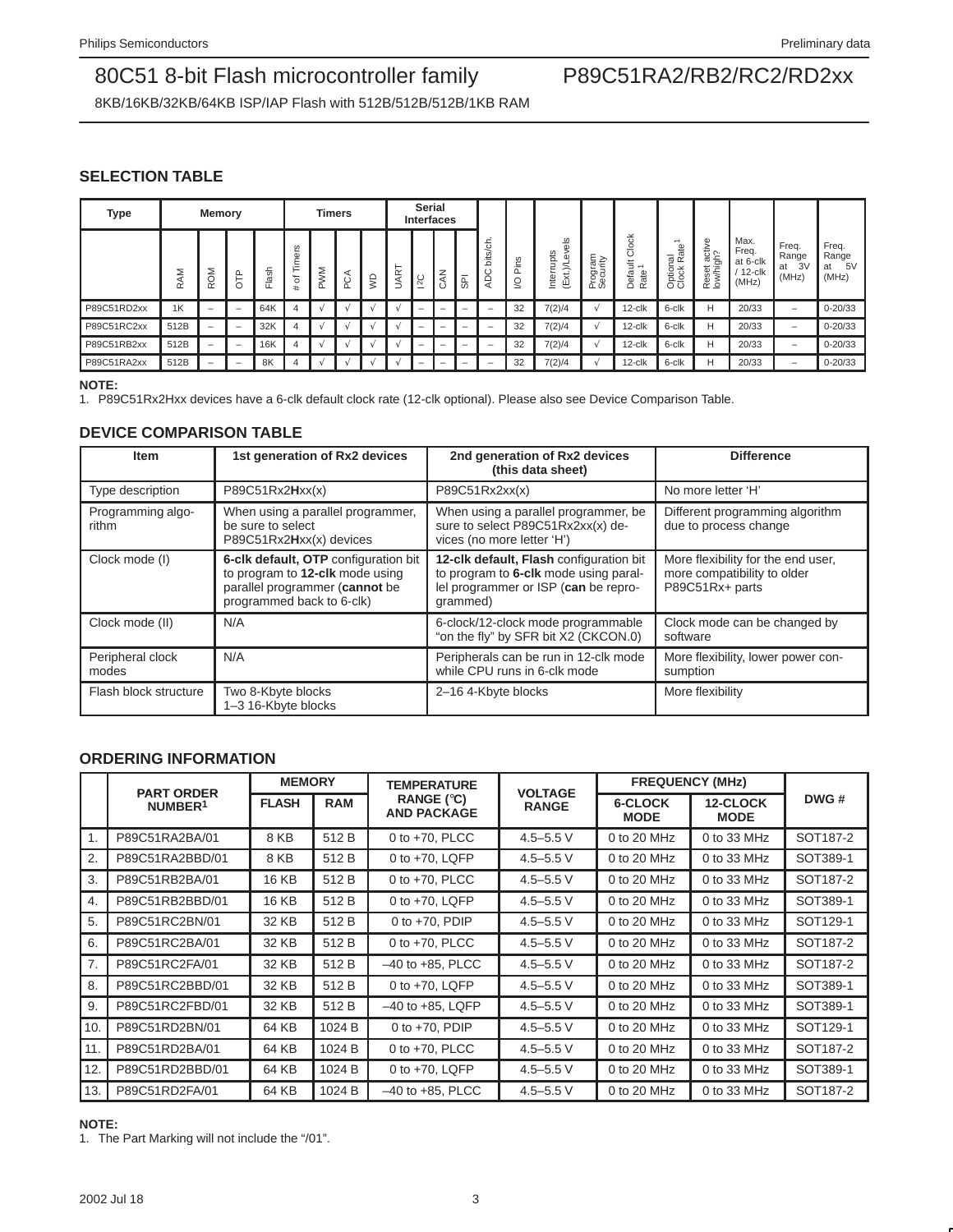8KB/16KB/32KB/64KB ISP/IAP Flash with 512B/512B/512B/1KB RAM

### **BLOCK DIAGRAM 1**

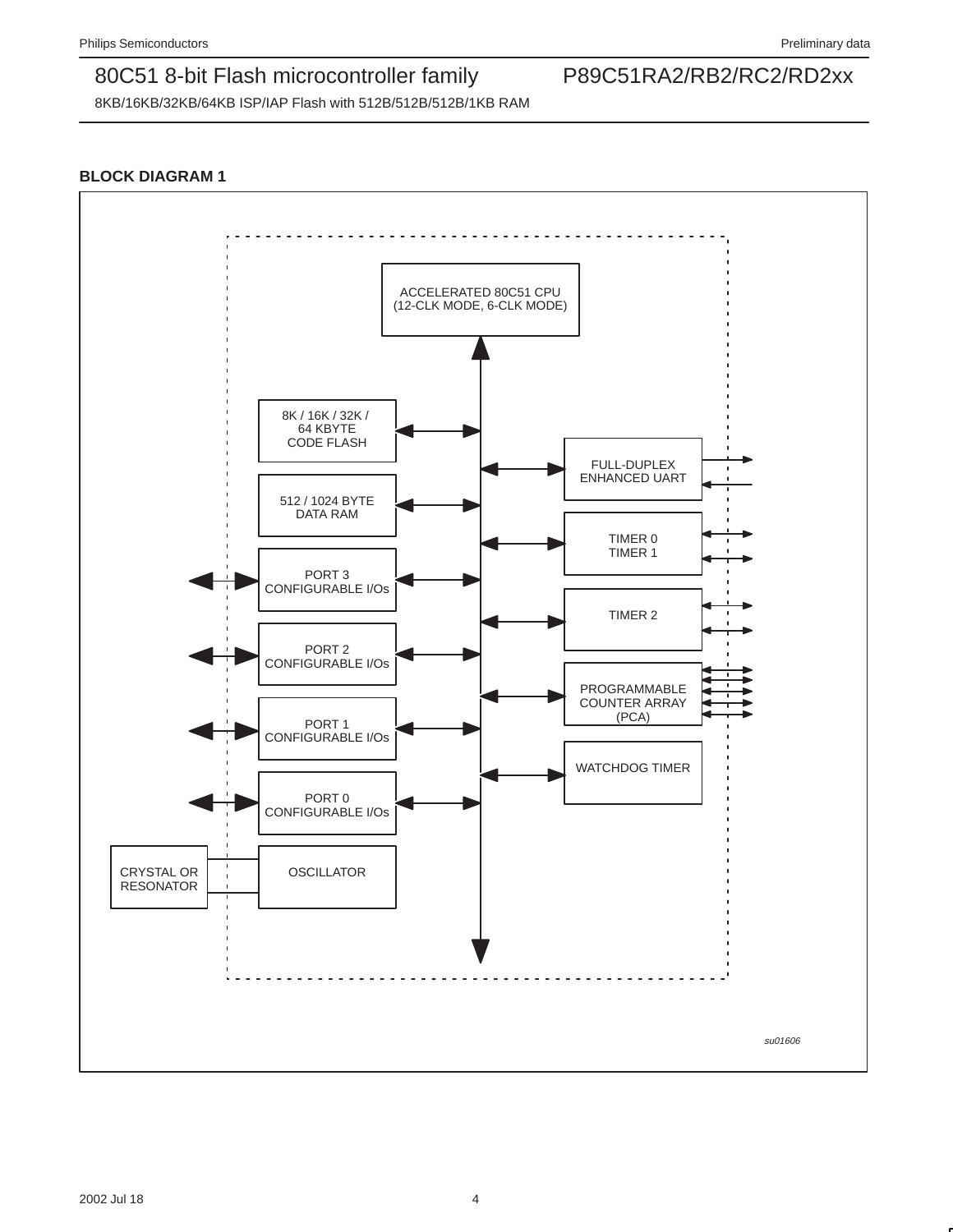8KB/16KB/32KB/64KB ISP/IAP Flash with 512B/512B/512B/1KB RAM

### **BLOCK DIAGRAM – CPU ORIENTED**

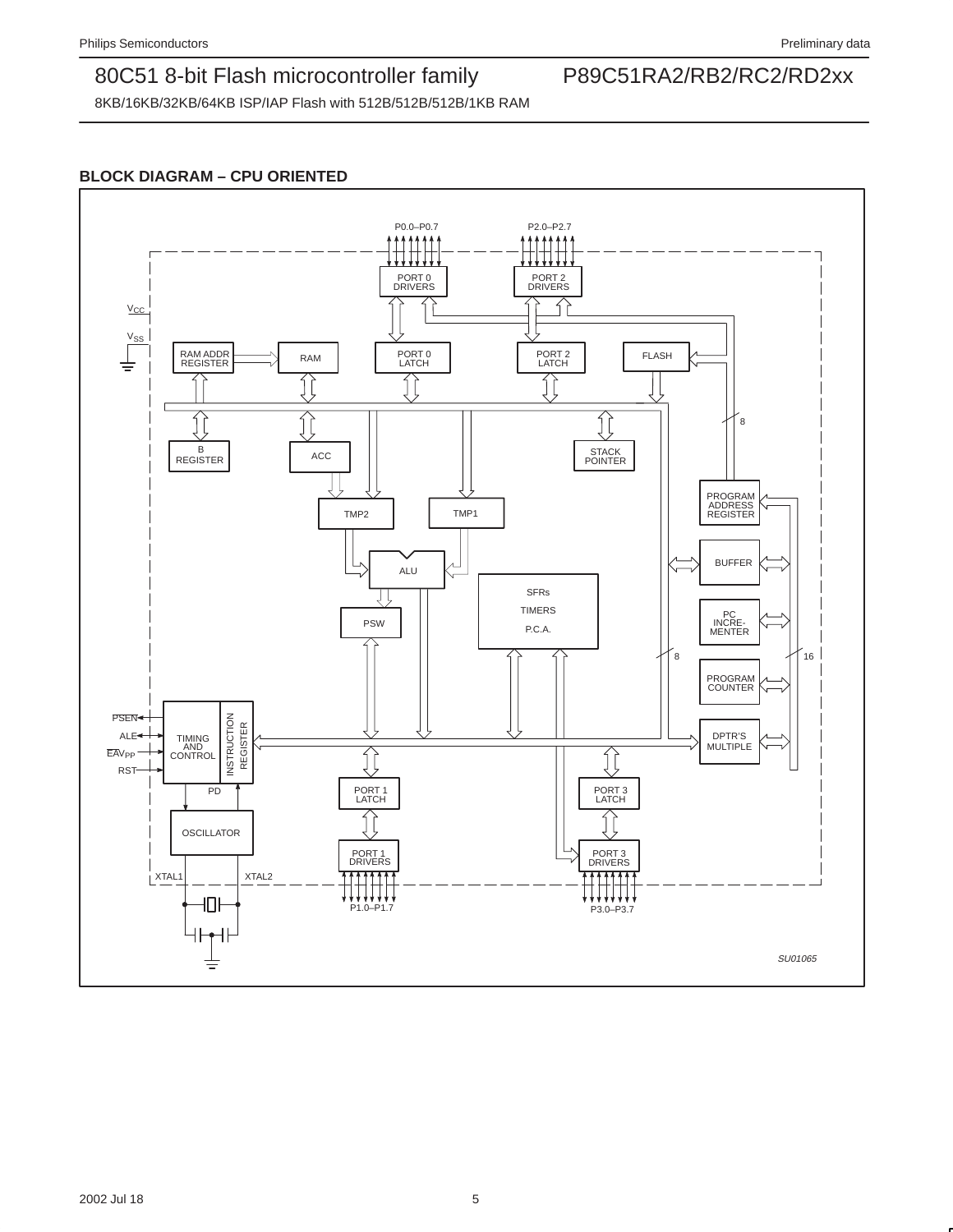8KB/16KB/32KB/64KB ISP/IAP Flash with 512B/512B/512B/1KB RAM

### **LOGIC SYMBOL**



### **PINNING**

### **Plastic Dual In-Line Package**



### **Plastic Leaded Chip Carrier**



### **Plastic Quad Flat Pack**

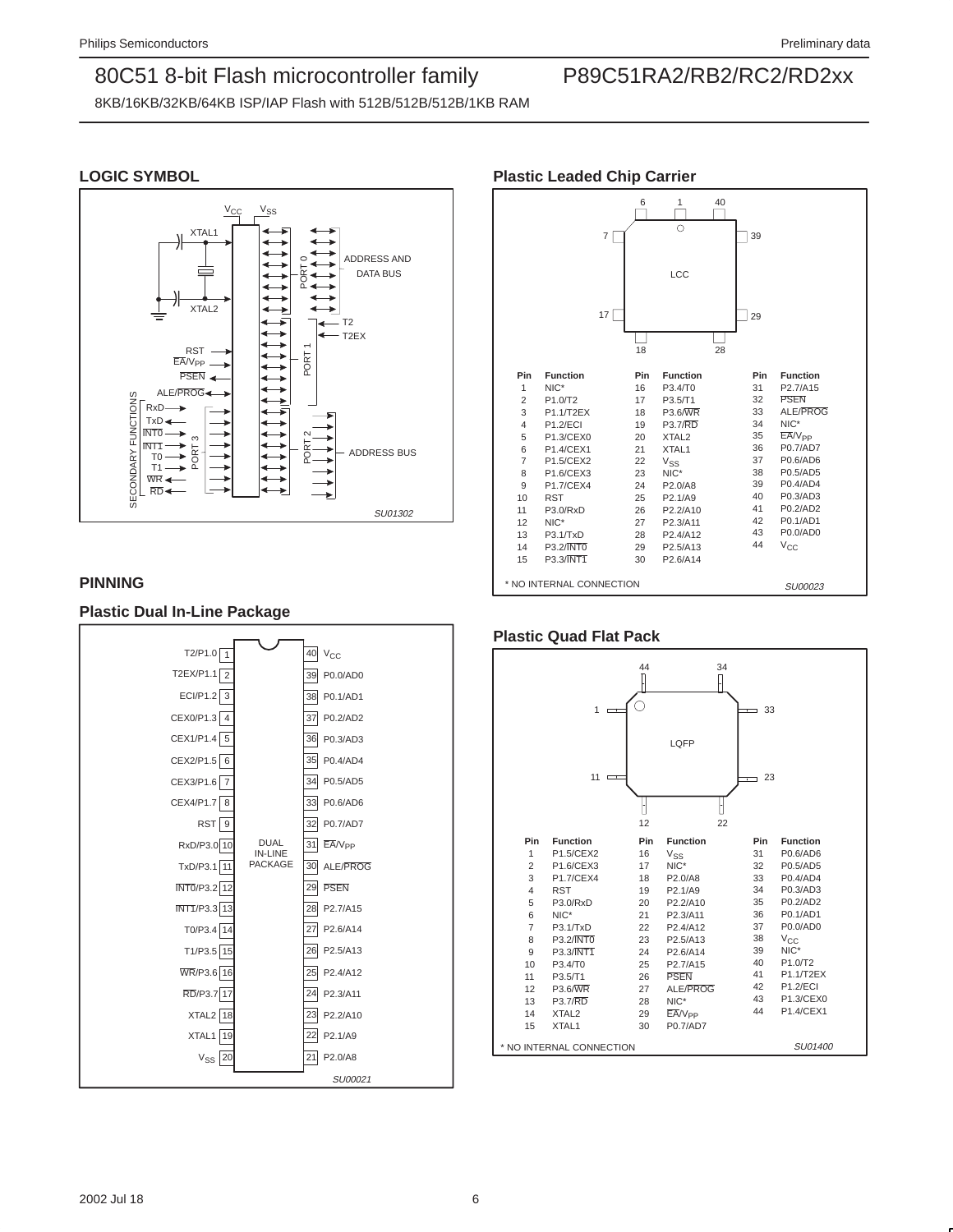8KB/16KB/32KB/64KB ISP/IAP Flash with 512B/512B/512B/1KB RAM

### **PIN DESCRIPTIONS**

|                            |             | <b>PIN NUMBER</b> |                      | <b>TYPE</b>  | <b>NAME AND FUNCTION</b>                                                                                                                                                                                                                                                                                                                                                                                                                                                                                                                                                                                                                                                                                                                                                            |  |  |  |  |
|----------------------------|-------------|-------------------|----------------------|--------------|-------------------------------------------------------------------------------------------------------------------------------------------------------------------------------------------------------------------------------------------------------------------------------------------------------------------------------------------------------------------------------------------------------------------------------------------------------------------------------------------------------------------------------------------------------------------------------------------------------------------------------------------------------------------------------------------------------------------------------------------------------------------------------------|--|--|--|--|
| <b>MNEMONIC</b>            | <b>PDIP</b> | <b>PLCC</b>       | <b>LQFP</b>          |              |                                                                                                                                                                                                                                                                                                                                                                                                                                                                                                                                                                                                                                                                                                                                                                                     |  |  |  |  |
| $\mathrm{V}_{\mathrm{SS}}$ | 20          | 22                | 16                   | $\mathbf{I}$ | Ground: 0 V reference.                                                                                                                                                                                                                                                                                                                                                                                                                                                                                                                                                                                                                                                                                                                                                              |  |  |  |  |
| $V_{\rm CC}$               | 40          | 44                | 38                   | $\mathbf{I}$ | <b>Power Supply:</b> This is the power supply voltage for normal, idle, and power-down<br>operation.                                                                                                                                                                                                                                                                                                                                                                                                                                                                                                                                                                                                                                                                                |  |  |  |  |
| $P0.0 - 0.7$               | $39 - 32$   | $43 - 36$         | $37 - 30$            | 1/O          | <b>Port 0:</b> Port 0 is an open-drain, bidirectional I/O port. Port 0 pins that have 1s<br>written to them float and can be used as high-impedance inputs. Port 0 is also the<br>multiplexed low-order address and data bus during accesses to external program<br>and data memory. In this application, it uses strong internal pull-ups when emitting 1s.                                                                                                                                                                                                                                                                                                                                                                                                                        |  |  |  |  |
| P1.0-P1.7                  | $1 - 8$     | $2 - 9$           | $40 - 44$<br>$1 - 3$ | 1/O          | Port 1: Port 1 is an 8-bit bidirectional I/O port with internal pull-ups on all pins.<br>Port 1 pins that have 1s written to them are pulled high by the internal pull-ups and<br>can be used as inputs. As inputs, port 1 pins that are externally pulled low will<br>source current because of the internal pull-ups. (See DC Electrical Characteristics:<br>$I_{IL}$ ).                                                                                                                                                                                                                                                                                                                                                                                                          |  |  |  |  |
|                            |             |                   |                      |              | Alternate functions for P89C51RA2/RB2/RC2/RD2xx Port 1 include:                                                                                                                                                                                                                                                                                                                                                                                                                                                                                                                                                                                                                                                                                                                     |  |  |  |  |
|                            | 1           | 2                 | 40                   | I/O          | T2 (P1.0): Timer/Counter 2 external count input/Clockout (see Programmable<br>Clock-Out)                                                                                                                                                                                                                                                                                                                                                                                                                                                                                                                                                                                                                                                                                            |  |  |  |  |
|                            | 2           | 3                 | 41                   |              | T2EX (P1.1): Timer/Counter 2 Reload/Capture/Direction Control                                                                                                                                                                                                                                                                                                                                                                                                                                                                                                                                                                                                                                                                                                                       |  |  |  |  |
|                            | 3           | 4                 | 42                   |              | ECI (P1.2): External Clock Input to the PCA                                                                                                                                                                                                                                                                                                                                                                                                                                                                                                                                                                                                                                                                                                                                         |  |  |  |  |
|                            | 4           | 5                 | 43                   | 1/O          | CEX0 (P1.3): Capture/Compare External I/O for PCA module 0                                                                                                                                                                                                                                                                                                                                                                                                                                                                                                                                                                                                                                                                                                                          |  |  |  |  |
|                            | 5           | 6                 | 44                   | 1/O          | CEX1 (P1.4): Capture/Compare External I/O for PCA module 1                                                                                                                                                                                                                                                                                                                                                                                                                                                                                                                                                                                                                                                                                                                          |  |  |  |  |
|                            | 6           | 7                 | 1                    | 1/O          | CEX2 (P1.5): Capture/Compare External I/O for PCA module 2                                                                                                                                                                                                                                                                                                                                                                                                                                                                                                                                                                                                                                                                                                                          |  |  |  |  |
|                            | 7           | 8                 | 2                    | I/O          | CEX3 (P1.6): Capture/Compare External I/O for PCA module 3                                                                                                                                                                                                                                                                                                                                                                                                                                                                                                                                                                                                                                                                                                                          |  |  |  |  |
|                            | 8           | 9                 | 3                    | 1/O          | CEX4 (P1.7): Capture/Compare External I/O for PCA module 4                                                                                                                                                                                                                                                                                                                                                                                                                                                                                                                                                                                                                                                                                                                          |  |  |  |  |
| P2.0-P2.7                  | $21 - 28$   | $24 - 31$         | $18 - 25$            | 1/O          | Port 2: Port 2 is an 8-bit bidirectional I/O port with internal pull-ups. Port 2 pins that<br>have 1s written to them are pulled high by the internal pull-ups and can be used as<br>inputs. As inputs, port 2 pins that are externally being pulled low will source current<br>because of the internal pull-ups. (See DC Electrical Characteristics: I <sub>IL</sub> ). Port 2<br>emits the high-order address byte during fetches from external program memory<br>and during accesses to external data memory that use 16-bit addresses (MOVX<br>@DPTR). In this application, it uses strong internal pull-ups when emitting 1s.<br>During accesses to external data memory that use 8-bit addresses (MOV @Ri),<br>port 2 emits the contents of the P2 special function register. |  |  |  |  |
| P3.0-P3.7                  | $10 - 17$   | 11,<br>$13 - 19$  | $5, 7 - 13$          | I/O          | <b>Port 3:</b> Port 3 is an 8-bit bidirectional I/O port with internal pull-ups. Port 3 pins that<br>have 1s written to them are pulled high by the internal pull-ups and can be used as<br>inputs. As inputs, port 3 pins that are externally being pulled low will source current<br>because of the pull-ups. (See DC Electrical Characteristics: I <sub>IL</sub> ). Port 3 also serves<br>the special features of the P89C51RA2/RB2/RC2/RD2xx, as listed below:                                                                                                                                                                                                                                                                                                                  |  |  |  |  |
|                            | 10          | 11                | 5                    | ı            | RxD (P3.0): Serial input port                                                                                                                                                                                                                                                                                                                                                                                                                                                                                                                                                                                                                                                                                                                                                       |  |  |  |  |
|                            | 11          | 13                | 7                    | O            | TxD (P3.1): Serial output port                                                                                                                                                                                                                                                                                                                                                                                                                                                                                                                                                                                                                                                                                                                                                      |  |  |  |  |
|                            | 12          | 14                | 8                    |              | <b>INTO (P3.2):</b> External interrupt                                                                                                                                                                                                                                                                                                                                                                                                                                                                                                                                                                                                                                                                                                                                              |  |  |  |  |
|                            | 13          | 15                | 9                    |              | <b>INT1 (P3.3):</b> External interrupt                                                                                                                                                                                                                                                                                                                                                                                                                                                                                                                                                                                                                                                                                                                                              |  |  |  |  |
|                            | 14          | 16                | 10                   |              | T0 (P3.4): Timer 0 external input                                                                                                                                                                                                                                                                                                                                                                                                                                                                                                                                                                                                                                                                                                                                                   |  |  |  |  |
|                            | 15          | 17                | 11                   |              | T1 (P3.5): Timer 1 external input                                                                                                                                                                                                                                                                                                                                                                                                                                                                                                                                                                                                                                                                                                                                                   |  |  |  |  |
|                            | 16          | 18                | 12                   | O            | WR (P3.6): External data memory write strobe                                                                                                                                                                                                                                                                                                                                                                                                                                                                                                                                                                                                                                                                                                                                        |  |  |  |  |
|                            | 17          | 19                | 13                   | $\circ$      | RD (P3.7): External data memory read strobe                                                                                                                                                                                                                                                                                                                                                                                                                                                                                                                                                                                                                                                                                                                                         |  |  |  |  |
| RST                        | 9           | 10                | 4                    | $\mathbf{I}$ | <b>Reset:</b> A high on this pin for two machine cycles while the oscillator is running,<br>resets the device. An internal resistor to $V_{SS}$ permits a power-on reset using only<br>an external capacitor to $V_{CC}$ .                                                                                                                                                                                                                                                                                                                                                                                                                                                                                                                                                          |  |  |  |  |
| ALE                        | 30          | 33                | 27                   | $\circ$      | Address Latch Enable: Output pulse for latching the low byte of the address<br>during an access to external memory. In normal operation, ALE is emitted twice<br>every machine cycle, and can be used for external timing or clocking. Note that one<br>ALE pulse is skipped during each access to external data memory. ALE can be<br>disabled by setting SFR auxiliary.0. With this bit set, ALE will be active only during a<br>MOVX instruction.                                                                                                                                                                                                                                                                                                                                |  |  |  |  |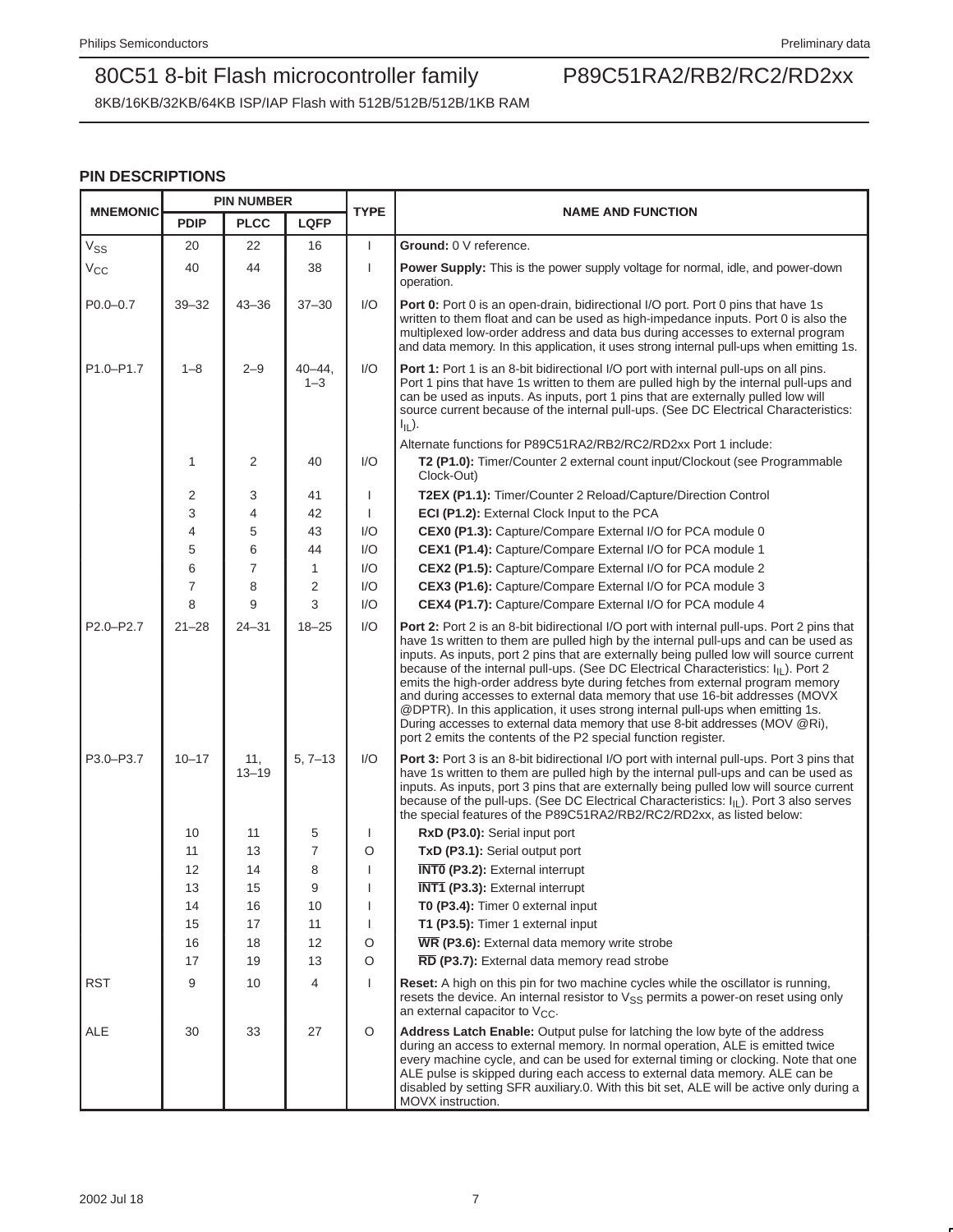8KB/16KB/32KB/64KB ISP/IAP Flash with 512B/512B/512B/1KB RAM

| <b>MNEMONIC</b>   |             | <b>PIN NUMBER</b> |             | <b>TYPE</b> | <b>NAME AND FUNCTION</b>                                                                                                                                                                                                                                                                                                                                                                                                                                                                 |
|-------------------|-------------|-------------------|-------------|-------------|------------------------------------------------------------------------------------------------------------------------------------------------------------------------------------------------------------------------------------------------------------------------------------------------------------------------------------------------------------------------------------------------------------------------------------------------------------------------------------------|
|                   | <b>PDIP</b> | <b>PLCC</b>       | <b>LQFP</b> |             |                                                                                                                                                                                                                                                                                                                                                                                                                                                                                          |
| <b>PSEN</b>       | 29          | 32                | 26          | O           | <b>Program Store Enable:</b> The read strobe to external program memory. When<br>executing code from the external program memory, PSEN is activated twice each<br>machine cycle, except that two PSEN activations are skipped during each access<br>to external data memory. PSEN is not activated during fetches from internal<br>program memory.                                                                                                                                       |
| $EAV_{PP}$        | 31          | 35                | 29          |             | <b>External Access Enable/Programming Supply Voltage: EA must be externally</b><br>held low to enable the device to fetch code from external program memory<br>locations. If $\overline{EA}$ is held high, the device executes from internal program memory.<br>The value on the $\overline{EA}$ pin is latched when RST is released and any subsequent<br>changes have no effect. This pin also receives the programming supply voltage<br>(V <sub>PP</sub> ) during Flash programming. |
| XTAL1             | 19          | 21                | 15          |             | Crystal 1: Input to the inverting oscillator amplifier and input to the internal clock<br>generator circuits.                                                                                                                                                                                                                                                                                                                                                                            |
| XTAL <sub>2</sub> | 18          | 20                | 14          | O           | <b>Crystal 2:</b> Output from the inverting oscillator amplifier.                                                                                                                                                                                                                                                                                                                                                                                                                        |

**NOTE:**

To avoid "latch-up" effect at power-on, the voltage on any pin (other than V<sub>PP</sub>) must not be higher than V<sub>CC</sub> + 0.5 V or less than V<sub>SS</sub> – 0.5 V.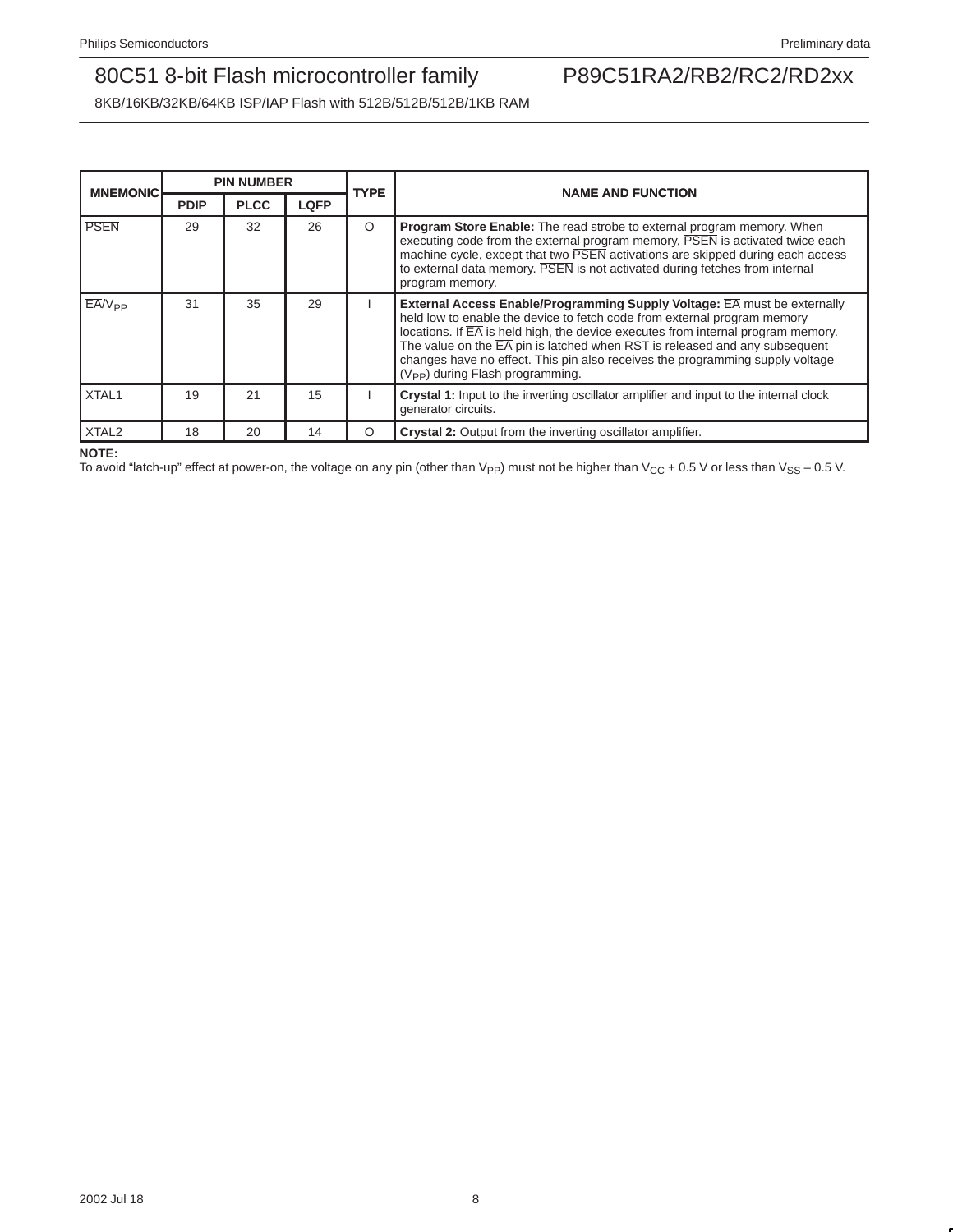8KB/16KB/32KB/64KB ISP/IAP Flash with 512B/512B/512B/1KB RAM

### **Table 1. Special Function Registers**

| <b>SYMBOL</b>      | <b>DESCRIPTION</b>                             | <b>DIRECT</b><br><b>ADDRESS</b> | BIT ADDRESS, SYMBOL, OR ALTERNATIVE PORT FUNCTION |                  |                          |                          |                   |                  |                   | <b>RESET</b>     |                        |
|--------------------|------------------------------------------------|---------------------------------|---------------------------------------------------|------------------|--------------------------|--------------------------|-------------------|------------------|-------------------|------------------|------------------------|
|                    |                                                |                                 | <b>MSB</b>                                        |                  |                          |                          |                   |                  |                   | <b>LSB</b>       | <b>VALUE</b>           |
| $ACC*$             | Accumulator                                    | EOH                             | E7                                                | E <sub>6</sub>   | E <sub>5</sub>           | E4                       | E <sub>3</sub>    | E2               | E1                | E <sub>0</sub>   | 00H                    |
| AUXR#              | Auxiliary                                      | 8EH                             | $\overline{\phantom{0}}$                          | $\equiv$         |                          |                          |                   | $\overline{a}$   | <b>EXTRAM</b>     | AO               | xxxxxx00B              |
| AUXR1#             | <b>Auxiliary 1</b>                             | A <sub>2</sub> H                | $\bar{ }$                                         | $\equiv$         | <b>ENBOOT</b>            | $\overline{\phantom{0}}$ | GF <sub>2</sub>   | 0                |                   | <b>DPS</b>       | xxxxxxx0B              |
| B*                 | <b>B</b> register                              | <b>F0H</b>                      | F7                                                | F <sub>6</sub>   | F <sub>5</sub>           | F4                       | F <sub>3</sub>    | F <sub>2</sub>   | F <sub>1</sub>    | F <sub>0</sub>   | 00H                    |
| CCAP0H#            | Module 0 Capture High                          | <b>FAH</b>                      |                                                   |                  |                          |                          |                   |                  |                   |                  | <b>XXXXXXXB</b>        |
| CCAP1H#            | Module 1 Capture High                          | <b>FBH</b>                      |                                                   |                  |                          |                          |                   |                  |                   |                  | xxxxxxxxB              |
| CCAP2H#<br>CCAP3H# | Module 2 Capture High<br>Module 3 Capture High | <b>FCH</b><br><b>FDH</b>        |                                                   |                  |                          |                          |                   |                  |                   |                  | xxxxxxxxB<br>xxxxxxxxB |
| CCAP4H#            | Module 4 Capture High                          | FEH                             |                                                   |                  |                          |                          |                   |                  |                   |                  | xxxxxxxxB              |
| CCAP0L#            | Module 0 Capture Low                           | EAH                             |                                                   |                  |                          |                          |                   |                  |                   |                  | xxxxxxxB               |
| CCAP1L#            | Module 1 Capture Low                           | EBH                             |                                                   |                  |                          |                          |                   |                  |                   |                  | xxxxxxxxB              |
| CCAP2L#            | Module 2 Capture Low                           | ECH                             |                                                   |                  |                          |                          |                   |                  |                   |                  | <b>XXXXXXXB</b>        |
| CCAP3L#            | Module 3 Capture Low                           | EDH                             |                                                   |                  |                          |                          |                   |                  |                   |                  | <b>XXXXXXXB</b>        |
| CCAP4L#            | Module 4 Capture Low                           | EEH                             |                                                   |                  |                          |                          |                   |                  |                   |                  | xxxxxxxB               |
| CCAPM0#            | Module 0 Mode                                  | <b>DAH</b>                      | $\qquad \qquad -$                                 | <b>ECOM</b>      | CAPP                     | CAPN                     | <b>MAT</b>        | <b>TOG</b>       | <b>PWM</b>        | <b>ECCF</b>      | x0000000B              |
| CCAPM1#            | Module 1 Mode                                  | DBH                             | $\qquad \qquad -$                                 | <b>ECOM</b>      | CAPP                     | CAPN                     | <b>MAT</b>        | <b>TOG</b>       | <b>PWM</b>        | <b>ECCF</b>      | x0000000B              |
| CCAPM2#            | Module 2 Mode                                  | <b>DCH</b>                      | $\qquad \qquad -$                                 | <b>ECOM</b>      | CAPP                     | <b>CAPN</b>              | <b>MAT</b>        | <b>TOG</b>       | <b>PWM</b>        | <b>ECCF</b>      | x0000000B              |
| CCAPM3#            | Module 3 Mode                                  | <b>DDH</b>                      | $\overline{\phantom{0}}$                          | <b>ECOM</b>      | CAPP                     | <b>CAPN</b>              | <b>MAT</b>        | <b>TOG</b>       | <b>PWM</b>        | ECCF             | x0000000B              |
| CCAPM4#            | Module 4 Mode                                  | <b>DEH</b>                      | $\qquad \qquad -$                                 | <b>ECOM</b>      | CAPP                     | <b>CAPN</b>              | <b>MAT</b>        | <b>TOG</b>       | <b>PWM</b>        | <b>ECCF</b>      | x0000000B              |
|                    |                                                |                                 | DF                                                | DE               | <b>DD</b>                | DC                       | DB                | DA               | D <sub>9</sub>    | D <sub>8</sub>   |                        |
| CCON*#             | <b>PCA Counter Control</b>                     | D8H                             | CF                                                | <b>CR</b>        | $\overline{\phantom{0}}$ | CCF4                     | CCF <sub>3</sub>  | CCF <sub>2</sub> | CCF1              | CCF <sub>0</sub> | 00x00000B              |
| CH#                | PCA Counter High                               | F9H                             |                                                   |                  |                          |                          |                   |                  |                   |                  | 00H                    |
| CKCON#             | Clock control                                  | 8FH                             | $\overline{\phantom{0}}$                          | WDX2             | PCAX2                    | SIX <sub>2</sub>         | <b>T2X2</b>       | <b>T1X2</b>      | <b>T0X2</b>       | X2               | x0000000B              |
| CL#                | PCA Counter Low                                | E9H                             |                                                   |                  |                          |                          |                   |                  |                   |                  | 00H                    |
| CMOD#              | <b>PCA Counter Mode</b>                        | D9H                             | <b>CIDL</b>                                       | <b>WDTE</b>      |                          | $\overline{\phantom{0}}$ | L.                | CPS1             | CPS <sub>0</sub>  | <b>ECF</b>       | 00xxx000B              |
| DPTR:              | Data Pointer (2 bytes)                         |                                 |                                                   |                  |                          |                          |                   |                  |                   |                  |                        |
| <b>DPH</b>         | Data Pointer High                              | 83H                             |                                                   |                  |                          |                          |                   |                  |                   |                  | 00H                    |
| <b>DPL</b>         | Data Pointer Low                               | 82H                             | AF                                                | AE               | AD                       | AC                       | AB                | AA               | A <sub>9</sub>    | A8               | 00H                    |
| IE*                | Interrupt Enable 0                             | A8H                             | EA                                                | EC               | ET <sub>2</sub>          | ES                       | ET1               | EX1              | ET <sub>0</sub>   | EX <sub>0</sub>  | 00H                    |
|                    |                                                |                                 | <b>BF</b>                                         | <b>BE</b>        | <b>BD</b>                | BC                       | <b>BB</b>         | <b>BA</b>        | B <sub>9</sub>    | B <sub>8</sub>   |                        |
| $IP^*$             | <b>Interrupt Priority</b>                      | B8H                             | $\qquad \qquad -$                                 | <b>PPC</b>       | PT <sub>2</sub>          | PS                       | PT <sub>1</sub>   | PX1              | PT <sub>0</sub>   | PX <sub>0</sub>  | x0000000B              |
| IPH#               | Interrupt Priority High                        | B7H                             | $\overline{\phantom{0}}$                          | <b>PPCH</b>      | PT2H                     | <b>PSH</b>               | PT <sub>1</sub> H | PX1H             | <b>PT0H</b>       | <b>PX0H</b>      | x0000000B              |
|                    |                                                |                                 |                                                   |                  |                          |                          |                   |                  |                   |                  |                        |
|                    |                                                |                                 | 87                                                | 86               | 85                       | 84                       | 83                | 82               | 81                | 80               |                        |
| $P0*$              | Port 0                                         | 80H                             | AD7                                               | AD6              | AD <sub>5</sub>          | AD4                      | AD3               | AD <sub>2</sub>  | AD1               | AD <sub>0</sub>  | <b>FFH</b>             |
|                    |                                                |                                 | 97                                                | 96               | 95                       | 94                       | 93                | 92               | 91                | 90               |                        |
| $P1*$              | Port 1                                         | 90H                             | CEX4                                              | CEX3             | CEX2                     | CEX1                     | CEX <sub>0</sub>  | ECI              | T <sub>2</sub> EX | T <sub>2</sub>   | FFH                    |
|                    |                                                |                                 | A7                                                | A <sub>6</sub>   | A <sub>5</sub>           | A4                       | A3                | A2               | A <sub>1</sub>    | A0               |                        |
| $P2^*$             | Port 2                                         | A0H                             | AD <sub>15</sub>                                  | AD <sub>14</sub> | AD <sub>13</sub>         | AD <sub>12</sub>         | AD11              | AD <sub>10</sub> | AD <sub>9</sub>   | AD <sub>8</sub>  | FFH                    |
|                    |                                                |                                 | B7                                                | B <sub>6</sub>   | B <sub>5</sub>           | <b>B4</b>                | B <sub>3</sub>    | B <sub>2</sub>   | <b>B1</b>         | B <sub>0</sub>   |                        |
| $P3*$              | Port 3                                         | B <sub>0</sub> H                | <b>RD</b>                                         | <b>WR</b>        | T1                       | T <sub>0</sub>           | INT <sub>1</sub>  | <b>INTO</b>      | <b>TxD</b>        | <b>RxD</b>       | <b>FFH</b>             |
|                    |                                                |                                 |                                                   |                  |                          |                          |                   |                  |                   |                  |                        |
| PCON#1             | Power Control                                  | 87H                             | SMOD1                                             | SMOD0            | $\qquad \qquad -$        | POF                      | GF1               | GF <sub>0</sub>  | PD                | <b>IDL</b>       | 00xxx000B              |

\* SFRs are bit addressable.

# SFRs are modified from or added to the 80C51 SFRs.

– Reserved bits.

1. Reset value depends on reset source.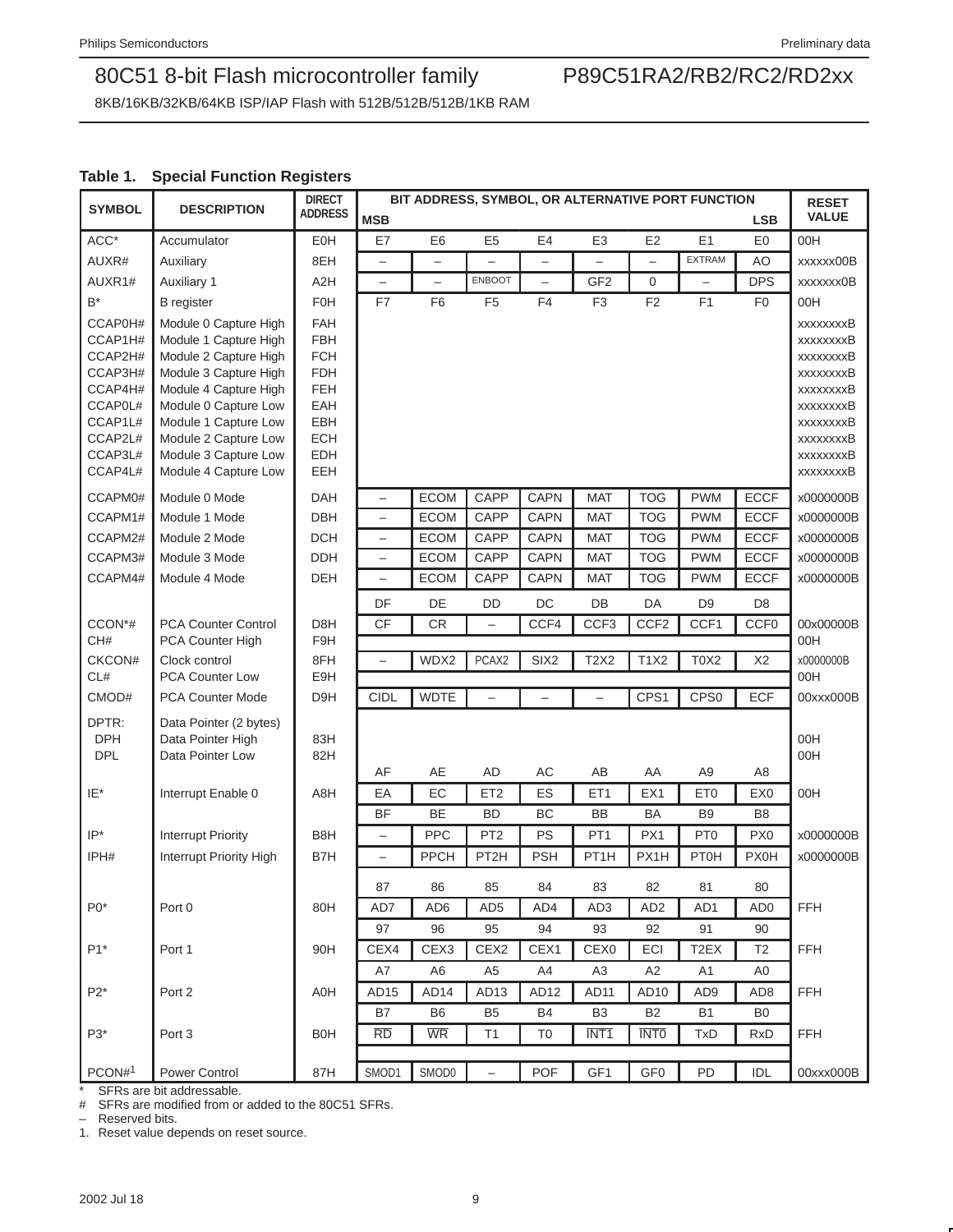8KB/16KB/32KB/64KB ISP/IAP Flash with 512B/512B/512B/1KB RAM

|  |  |  |  | Table 1. Special Function Registers (Continued) |  |
|--|--|--|--|-------------------------------------------------|--|
|--|--|--|--|-------------------------------------------------|--|

| <b>SYMBOL</b>      | <b>DESCRIPTION</b>                            | <b>DIRECT</b><br><b>ADDRESS</b> |                          | BIT ADDRESS, SYMBOL, OR ALTERNATIVE PORT FUNCTION<br><b>LSB</b> |                 |                          |                          |                          |                   |                 |                  |
|--------------------|-----------------------------------------------|---------------------------------|--------------------------|-----------------------------------------------------------------|-----------------|--------------------------|--------------------------|--------------------------|-------------------|-----------------|------------------|
|                    |                                               |                                 | <b>MSB</b>               |                                                                 |                 |                          |                          |                          |                   |                 | <b>VALUE</b>     |
|                    |                                               |                                 | D7                       | D <sub>6</sub>                                                  | D <sub>5</sub>  | D <sub>4</sub>           | D <sub>3</sub>           | D <sub>2</sub>           | D <sub>1</sub>    | D <sub>0</sub>  |                  |
| PSW*               | Program Status Word                           | D <sub>OH</sub>                 | <b>CY</b>                | AC                                                              | F <sub>0</sub>  | RS <sub>1</sub>          | R <sub>S0</sub>          | OV                       | F <sub>1</sub>    | P               | 00000000B        |
| RCAP2H#            | Timer 2 Capture High                          | <b>CBH</b>                      |                          |                                                                 |                 |                          |                          |                          |                   |                 | 00H              |
| RCAP2L#            | Timer 2 Capture Low                           | CAH                             |                          |                                                                 |                 |                          |                          |                          |                   |                 | 00H              |
|                    |                                               |                                 |                          |                                                                 |                 |                          |                          |                          |                   |                 |                  |
| SADDR#             | <b>Slave Address</b>                          | A9H                             |                          |                                                                 |                 |                          |                          |                          |                   |                 | 00H              |
| SADEN#             | <b>Slave Address Mask</b>                     | B <sub>9</sub> H                |                          |                                                                 |                 |                          |                          |                          |                   |                 | 00H              |
|                    |                                               |                                 |                          |                                                                 |                 |                          |                          |                          |                   |                 |                  |
| <b>SBUF</b>        | Serial Data Buffer                            | 99H                             | 9F                       | 9E                                                              | 9 <sub>D</sub>  | 9C                       | 9B                       | <b>9A</b>                | 99                | 98              | <b>xxxxxxxxB</b> |
|                    |                                               |                                 |                          |                                                                 |                 |                          |                          |                          |                   |                 |                  |
| SCON*<br><b>SP</b> | <b>Serial Control</b><br><b>Stack Pointer</b> | 98H<br>81H                      | SM0/FE                   | SM <sub>1</sub>                                                 | SM <sub>2</sub> | <b>REN</b>               | TB8                      | RB <sub>8</sub>          | TI                | R <sub>1</sub>  | 00H<br>07H       |
|                    |                                               |                                 |                          |                                                                 |                 |                          |                          |                          |                   |                 |                  |
|                    |                                               |                                 | 8F                       | 8E                                                              | 8D              | 8C                       | 8B                       | 8A                       | 89                | 88              |                  |
| TCON*              | <b>Timer Control</b>                          | 88H                             | TF <sub>1</sub>          | TR <sub>1</sub>                                                 | TF <sub>0</sub> | TR <sub>0</sub>          | IE <sub>1</sub>          | IT <sub>1</sub>          | IE <sub>0</sub>   | IT <sub>0</sub> | 00H              |
|                    |                                               |                                 | <b>CF</b>                | <b>CE</b>                                                       | CD              | CC                       | CB                       | CA                       | C <sub>9</sub>    | C <sub>8</sub>  |                  |
| T2CON*             | <b>Timer 2 Control</b>                        | C8H                             | TF <sub>2</sub>          | EXF <sub>2</sub>                                                | <b>RCLK</b>     | <b>TCLK</b>              | EXEN <sub>2</sub>        | TR <sub>2</sub>          | C/T2              | CP/RL2          | 00H              |
| T2MOD#             | Timer 2 Mode Control                          | C9H                             | $\overline{\phantom{m}}$ |                                                                 | -               | $\overline{\phantom{0}}$ | $\overline{\phantom{0}}$ | $\overline{\phantom{0}}$ | T <sub>2</sub> OE | <b>DCEN</b>     | xxxxxx00B        |
| TH <sub>0</sub>    | Timer High 0                                  | 8CH                             |                          |                                                                 |                 |                          |                          |                          |                   |                 | 00H              |
| TH <sub>1</sub>    | Timer High 1                                  | 8DH                             |                          |                                                                 |                 |                          |                          |                          |                   |                 | 00H              |
| <b>TH2#</b>        | Timer High 2                                  | <b>CDH</b>                      |                          |                                                                 |                 |                          |                          |                          |                   |                 | 00H              |
| TL <sub>0</sub>    | Timer Low 0                                   | 8AH                             |                          |                                                                 |                 |                          |                          |                          |                   |                 | 00H              |
| TL <sub>1</sub>    | Timer Low 1                                   | 8BH                             |                          |                                                                 |                 |                          |                          |                          |                   |                 | 00H              |
| <b>TL2#</b>        | Timer Low 2                                   | <b>CCH</b>                      |                          |                                                                 |                 |                          |                          |                          |                   |                 | 00H              |
| <b>TMOD</b>        | <b>Timer Mode</b>                             | 89H                             | <b>GATE</b>              | C/T                                                             | M1              | M <sub>0</sub>           | <b>GATE</b>              | C/T                      | M1                | M <sub>0</sub>  | 00H              |
| <b>WDTRST</b>      | Watchdog Timer Reset                          | A6H                             |                          |                                                                 |                 |                          |                          |                          |                   |                 |                  |

SFRs are bit addressable.

# SFRs are modified from or added to the 80C51 SFRs.

Reserved bits.

### **OSCILLATOR CHARACTERISTICS**

XTAL1 and XTAL2 are the input and output, respectively, of an inverting amplifier. The pins can be configured for use as an on-chip oscillator.

To drive the device from an external clock source, XTAL1 should be driven while XTAL2 is left unconnected. Minimum and maximum high and low times specified in the data sheet must be observed.

This device is configured at the factory to operate using 12 clock periods per machine cycle, referred to in this datasheet as "12-clock mode". It may be optionally configured on commercially available Flash programming equipment or via ISP or via software to operate at 6 clocks per machine cycle, referred to in this datasheet as "6-clock mode". (This yields performance equivalent to twice that of standard 80C51 family devices). Also see next page.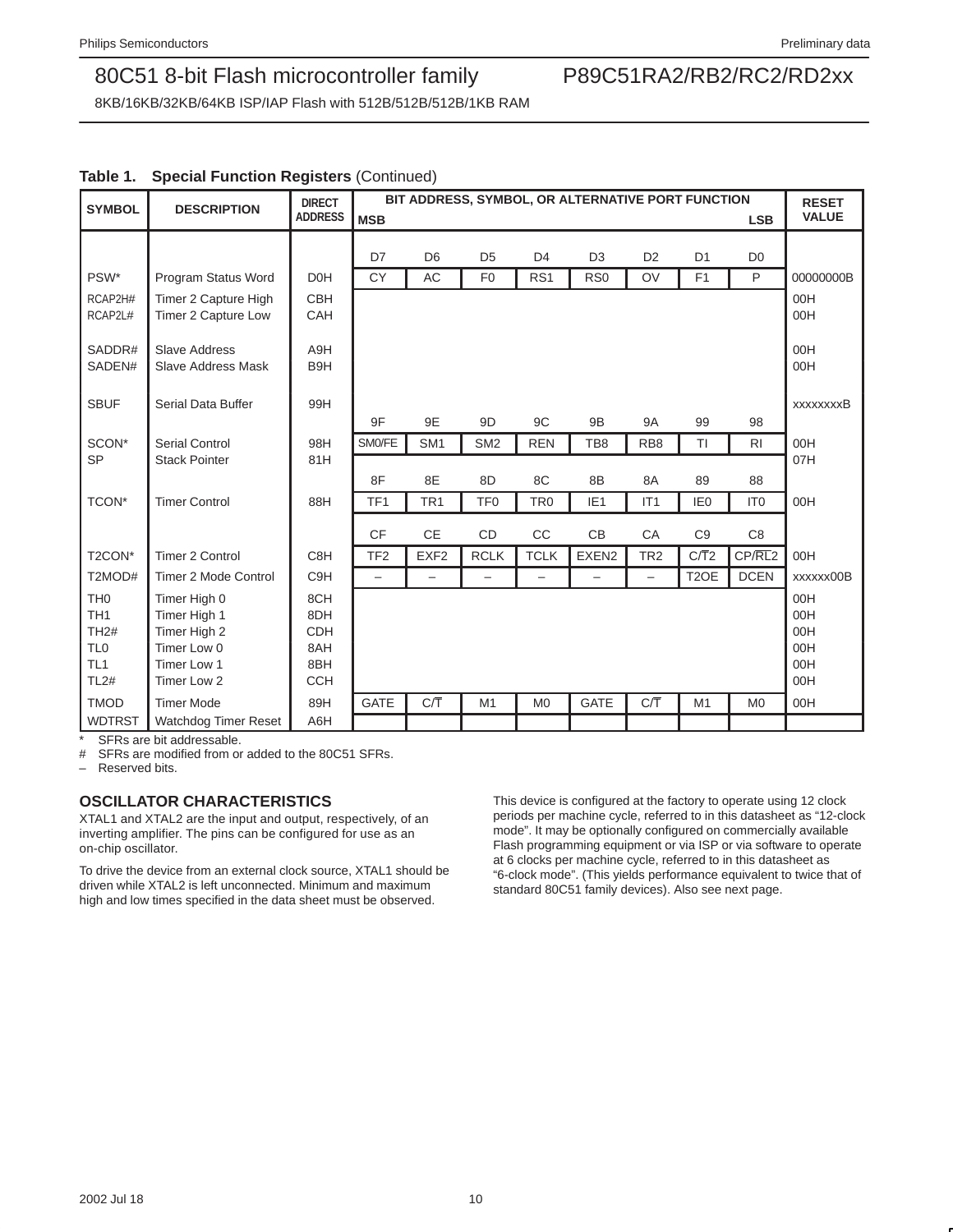8KB/16KB/32KB/64KB ISP/IAP Flash with 512B/512B/512B/1KB RAM

### **CLOCK CONTROL REGISTER (CKCON)**

This device provides control of the 6-clock/12-clock mode by means of both an SFR bit (X2) and a Flash bit (FX2, located in the Security Block). The Flash clock control bit, FX2, when programmed (6-clock mode) supercedes the X2 bit (CKCON.0).

The CKCON register also provides individual control of the clock rates for the peripherals devices. When running in 6-clock mode each peripheral may be individually clocked from either fosc/6 or fosc/12. When in 12-clock mode, all peripheral devices will use fosc/12. The CKCON register is shown below.

| <b>CKCON</b> | $Address = 8Fh$               |           |                                                                                     |                   |                  |             |             |      |                | Reset Value = $x0000000B$                                                                 |
|--------------|-------------------------------|-----------|-------------------------------------------------------------------------------------|-------------------|------------------|-------------|-------------|------|----------------|-------------------------------------------------------------------------------------------|
|              | Not Bit Addressable           |           |                                                                                     |                   |                  |             |             |      |                |                                                                                           |
|              |                               | 7         | 6                                                                                   | 5                 | $\overline{4}$   | 3           | 2           | 1    | 0              |                                                                                           |
|              |                               |           | WDX2                                                                                | PCAX <sub>2</sub> | SIX <sub>2</sub> | <b>T2X2</b> | <b>T1X2</b> | T0X2 | X <sub>2</sub> |                                                                                           |
| <b>BIT</b>   | <b>SYMBOL</b>                 |           | <b>FUNCTION</b>                                                                     |                   |                  |             |             |      |                |                                                                                           |
| CKCON.7      |                               | Reserved. |                                                                                     |                   |                  |             |             |      |                |                                                                                           |
| CKCON.6      | WDX2                          |           |                                                                                     |                   |                  |             |             |      |                | Watchdog clock; $0 = 6$ clocks for each WDT clock, $1 = 12$ clocks for each WDT clock     |
| CKCON.5      | PCAX <sub>2</sub>             |           | PCA clock; $0 = 6$ clocks for each PCA clock, $1 = 12$ clocks for each PCA clock    |                   |                  |             |             |      |                |                                                                                           |
| CKCON.4      | SIX <sub>2</sub>              |           | UART clock; $0 = 6$ clocks for each UART clock, $1 = 12$ clocks for each UART clock |                   |                  |             |             |      |                |                                                                                           |
| CKCON.3      | T <sub>2</sub> X <sub>2</sub> |           |                                                                                     |                   |                  |             |             |      |                | Timer2 clock; $0 = 6$ clocks for each Timer2 clock, $1 = 12$ clocks for each Timer2 clock |
| CKCON.2      | T1X2                          |           |                                                                                     |                   |                  |             |             |      |                | Timer1 clock; $0 = 6$ clocks for each Timer1 clock, $1 = 12$ clocks for each Timer1 clock |
| CKCON.1      | T0X2                          |           |                                                                                     |                   |                  |             |             |      |                | Timer0 clock; $0 = 6$ clocks for each Timer0 clock, $1 = 12$ clocks for each Timer0 clock |
| CKCON.0      | X2                            |           |                                                                                     |                   |                  |             |             |      |                | CPU clock; $1 = 6$ clocks for each machine cycle, $0 = 12$ clocks for each machine cycle  |
|              |                               |           |                                                                                     |                   |                  |             |             |      |                | SU01607                                                                                   |

Bits 1 through 6 only apply if 6 clocks per machine cycle is chosen  $(i.e. – Bit 0 = 1)$ . If Bit  $0 = 0$  (12 clocks per machine cycle) then all peripherals will have 12 clocks per machine cycle as their clock source.

Also please note that the clock divider applies to the serial port for modes 0 & 2 (fixed baud rate modes). This is because modes 1 & 3 (variable baud rate modes) use either Timer 1 or Timer 2.

Below is the truth table for the peripheral input clock sources.

| FX2 clock mode bit | X <sub>2</sub>            | Peripheral clock<br>mode bit<br>(e.g., T0X2) | CPU MODE           | Peripheral Clock Rate |
|--------------------|---------------------------|----------------------------------------------|--------------------|-----------------------|
| erased             |                           | X                                            | 12-clock (default) | 12-clock (default)    |
| erased             |                           |                                              | 6-clock            | 6-clock               |
| erased             |                           |                                              | 6-clock            | 12-clock              |
| programmed         | $\ddot{\phantom{0}}$<br>ᄉ |                                              | 6-clock            | 6-clock               |
| programmed         | $\lambda$                 |                                              | 6-clock            | 12-clock              |

### **RESET**

A reset is accomplished by holding the RST pin high for at least two machine cycles (12 oscillator periods in 6-clock mode, or 24 oscillator periods in 12-clock mode), while the oscillator is running. To ensure a good power-on reset, the RST pin must be high long enough to allow the oscillator time to start up (normally a few milliseconds) plus two machine cycles. At power-on, the voltage on  $V_{CC}$  and RST must come up at the same time for a proper start-up. Ports 1, 2, and 3 will asynchronously be driven to their reset condition when a voltage above  $V_{I}H1$  (min.) is applied to RST.

The value on the  $\overline{\mathsf{EA}}$  pin is latched when RST is deasserted and has no further effect.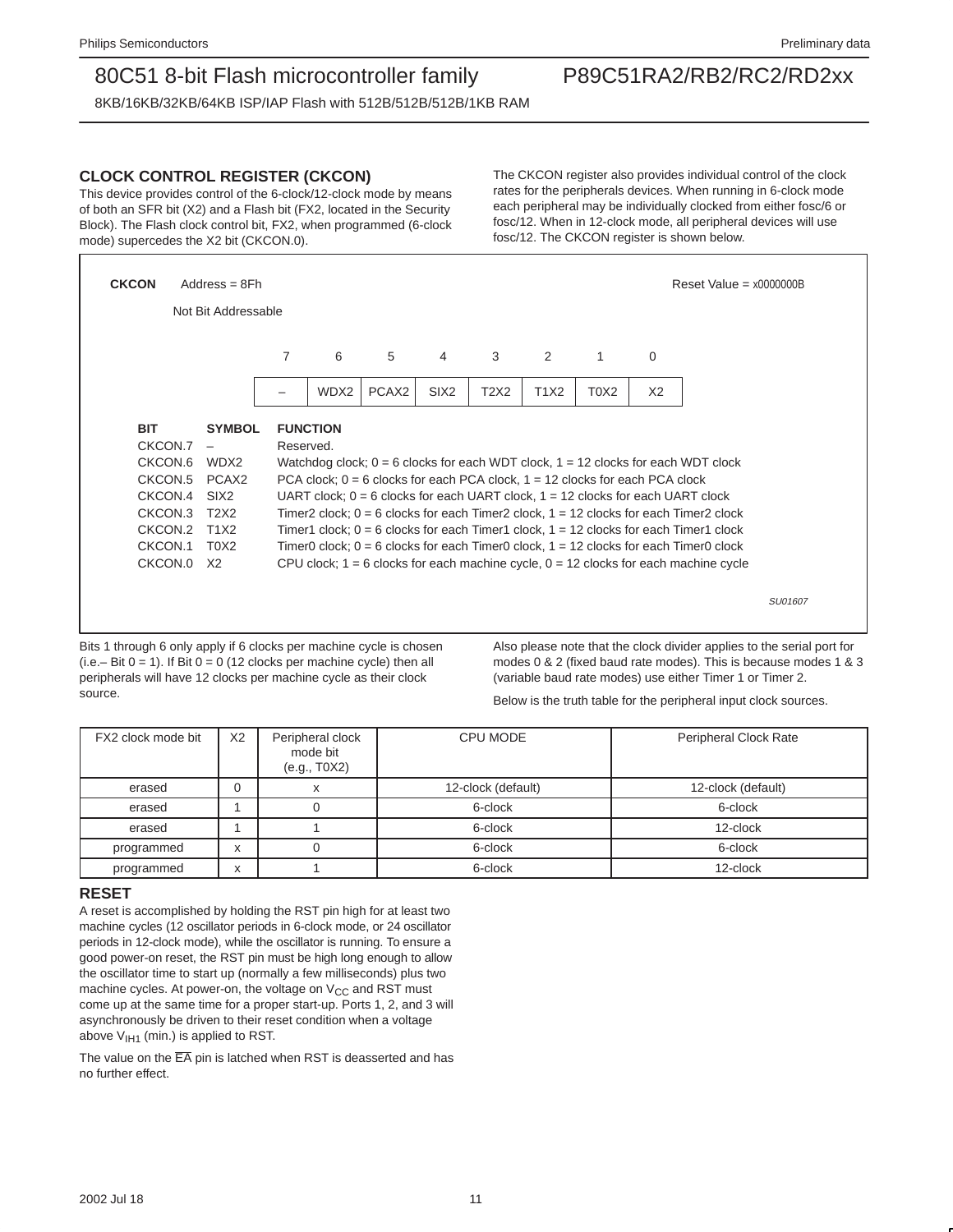8KB/16KB/32KB/64KB ISP/IAP Flash with 512B/512B/512B/1KB RAM

### **LOW POWER MODES Stop Clock Mode**

The static design enables the clock speed to be reduced down to 0 MHz (stopped). When the oscillator is stopped, the RAM and Special Function Registers retain their values. This mode allows step-by-step utilization and permits reduced system power consumption by lowering the clock frequency down to any value. For lowest power consumption the Power Down mode is suggested.

### **Idle Mode**

In the idle mode (see Table 2), the CPU puts itself to sleep while all of the on-chip peripherals stay active. The instruction to invoke the idle mode is the last instruction executed in the normal operating mode before the idle mode is activated. The CPU contents, the on-chip RAM, and all of the special function registers remain intact during this mode. The idle mode can be terminated either by any enabled interrupt (at which time the process is picked up at the interrupt service routine and continued), or by a hardware reset which starts the processor in the same manner as a power-on reset.

### **Power-Down Mode**

To save even more power, a Power Down mode (see Table 2) can be invoked by software. In this mode, the oscillator is stopped and the instruction that invoked Power Down is the last instruction executed. The on-chip RAM and Special Function Registers retain their values down to 2 V and care must be taken to return  $V_{CC}$  to the minimum specified operating voltages before the Power Down Mode is terminated.

Either a hardware reset or external interrupt can be used to exit from Power Down. Reset redefines all the SFRs but does not change the on-chip RAM. An external interrupt allows both the SFRs and the on-chip RAM to retain their values.

To properly terminate Power Down, the reset or external interrupt should not be executed before  $V_{CC}$  is restored to its normal operating level and must be held active long enough for the oscillator to restart and stabilize (normally less than 10 ms).

With an external interrupt, INT0 and INT1 must be enabled and configured as level-sensitive. Holding the pin low restarts the oscillator but bringing the pin back high completes the exit. Once the interrupt is serviced, the next instruction to be executed after RETI will be the one following the instruction that put the device into Power Down.

### **POWER-ON FLAG**

The Power-On Flag (POF) is set by on-chip circuitry when the  $V_{CC}$ level on the P89C51RA2/RB2/RC2/RD2xx rises from 0 to 5 V. The POF bit can be set or cleared by software allowing a user to determine if the reset is the result of a power-on or a warm start after powerdown. The  $V_{CC}$  level must remain above 3 V for the POF to remain unaffected by the  $V_{CC}$  level.

### **Design Consideration**

When the idle mode is terminated by a hardware reset, the device normally resumes program execution, from where it left off, up to two machine cycles before the internal reset algorithm takes control. On-chip hardware inhibits access to internal RAM in this event, but access to the port pins is not inhibited. To eliminate the possibility of an unexpected write when Idle is terminated by reset, the instruction following the one that invokes Idle should not be one that writes to a port pin or to external memory.

### **ONCE<sup>™</sup> Mode**

The ONCE ("On-Circuit Emulation") Mode facilitates testing and debugging of systems without the device having to be removed from the circuit. The ONCE Mode is invoked by:

- 1. Pull ALE low while the device is in reset and PSEN is high;
- 2. Hold ALE low as RST is deactivated.

While the device is in ONCE Mode, the Port 0 pins go into a float state, and the other port pins and ALE and PSEN are weakly pulled high. The oscillator circuit remains active. While the device is in this mode, an emulator or test CPU can be used to drive the circuit. Normal operation is restored when a normal reset is applied.

### **Programmable Clock-Out**

A 50% duty cycle clock can be programmed to come out on P1.0. This pin, besides being a regular I/O pin, has two alternate functions. It can be programmed:

- 1. to input the external clock for Timer/Counter 2, or
- 2. to output a 50% duty cycle clock ranging from 61 Hz to 4 MHz at a 16 MHz operating frequency in 12-clock mode (122 Hz to 8 MHz in 6-clock mode).

To configure the Timer/Counter 2 as a clock generator, bit C/T2 (in T2CON) must be cleared and bit T20E in T2MOD must be set. Bit TR2 (T2CON.2) also must be set to start the timer.

The Clock-Out frequency depends on the oscillator frequency and the reload value of Timer 2 capture registers (RCAP2H, RCAP2L) as shown in this equation:

Oscillator Frequency  $n \times (65536 - RCAP2H, RCAP2L)$  $n = 2$  in 6-clock mode 4 in 12-clock mode

Where (RCAP2H,RCAP2L) = the content of RCAP2H and RCAP2L taken as a 16-bit unsigned integer.

In the Clock-Out mode Timer 2 roll-overs will not generate an interrupt. This is similar to when it is used as a baud-rate generator. It is possible to use Timer 2 as a baud-rate generator and a clock generator simultaneously. Note, however, that the baud-rate and the Clock-Out frequency will be the same.

**Table 2. External Pin Status During Idle and Power-Down Mode**

| <b>MODE</b> | <b>PROGRAM MEMORY</b> | <b>ALE</b> | <b>PSEN</b> | PORT <sub>0</sub> | PORT <sub>1</sub> | PORT <sub>2</sub> | PORT <sub>3</sub> |
|-------------|-----------------------|------------|-------------|-------------------|-------------------|-------------------|-------------------|
| Idle        | Internal              |            |             | Data              | Data              | Data              | Data              |
| Idle        | External              |            |             | Float             | Data              | Address           | Data              |
| Power-down  | Internal              |            |             | Data              | Data              | Data              | Data              |
| Power-down  | External              |            |             | Float             | Data              | Data              | Data              |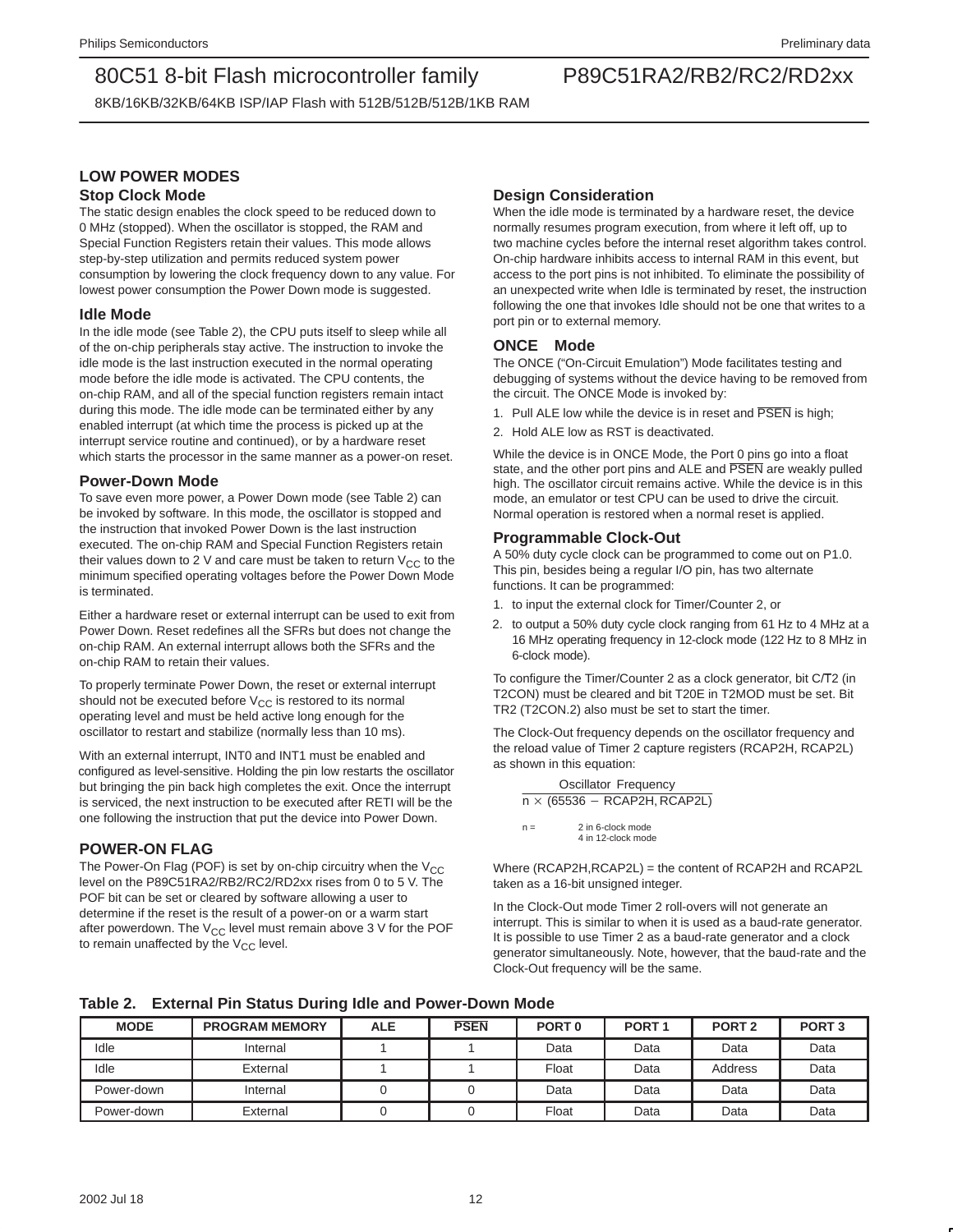8KB/16KB/32KB/64KB ISP/IAP Flash with 512B/512B/512B/1KB RAM

### **TIMER 0 AND TIMER 1 OPERATION**

### **Timer 0 and Timer 1**

The "Timer" or "Counter" function is selected by control bits C/T in the Special Function Register TMOD. These two Timer/Counters have four operating modes, which are selected by bit-pairs (M1, M0) in TMOD. Modes 0, 1, and 2 are the same for both Timers/Counters. Mode 3 is different. The four operating modes are described in the following text.

#### **Mode 0**

Putting either Timer into Mode 0 makes it look like an 8048 Timer, which is an 8-bit Counter with a divide-by-32 prescaler. Figure 2 shows the Mode 0 operation.

In this mode, the Timer register is configured as a 13-bit register. As the count rolls over from all 1s to all 0s, it sets the Timer interrupt flag TFn. The counted input is enabled to the Timer when  $TRn = 1$ and either GATE = 0 or  $\overline{INTn}$  = 1. (Setting GATE = 1 allows the Timer to be controlled by external input INTn, to facilitate pulse width measurements). TRn is a control bit in the Special Function Register TCON (Figure 3).

The 13-bit register consists of all 8 bits of THn and the lower 5 bits of TLn. The upper 3 bits of TLn are indeterminate and should be ignored. Setting the run flag (TRn) does not clear the registers.

Mode 0 operation is the same for Timer 0 as for Timer 1. There are two different GATE bits, one for Timer 1 (TMOD.7) and one for Timer 0 (TMOD.3).

#### **Mode 1**

Mode 1 is the same as Mode 0, except that the Timer register is being run with all 16 bits.

#### **Mode 2**

Mode 2 configures the Timer register as an 8-bit Counter (TLn) with automatic reload, as shown in Figure 4. Overflow from TLn not only sets TFn, but also reloads TLn with the contents of THn, which is preset by software. The reload leaves THn unchanged.

Mode 2 operation is the same for Timer 0 as for Timer 1.

#### **Mode 3**

Timer 1 in Mode 3 simply holds its count. The effect is the same as setting  $TR1 = 0$ .

Timer 0 in Mode 3 establishes TL0 and TH0 as two separate counters. The logic for Mode 3 on Timer 0 is shown in Figure 5. TL0 uses the Timer 0 control bits: C/T, GATE, TR0, and TF0 as well as pin INT0. TH0 is locked into a timer function (counting machine cycles) and takes over the use of TR1 and TF1 from Timer 1. Thus, TH0 now controls the "Timer 1" interrupt.

Mode 3 is provided for applications requiring an extra 8-bit timer on the counter. With Timer 0 in Mode 3, an 80C51 can look like it has three Timer/Counters. When Timer 0 is in Mode 3, Timer 1 can be turned on and off by switching it out of and into its own Mode 3, or can still be used by the serial port as a baud rate generator, or in fact, in any application not requiring an interrupt.



**Figure 1. Timer/Counter 0/1 Mode Control (TMOD) Register**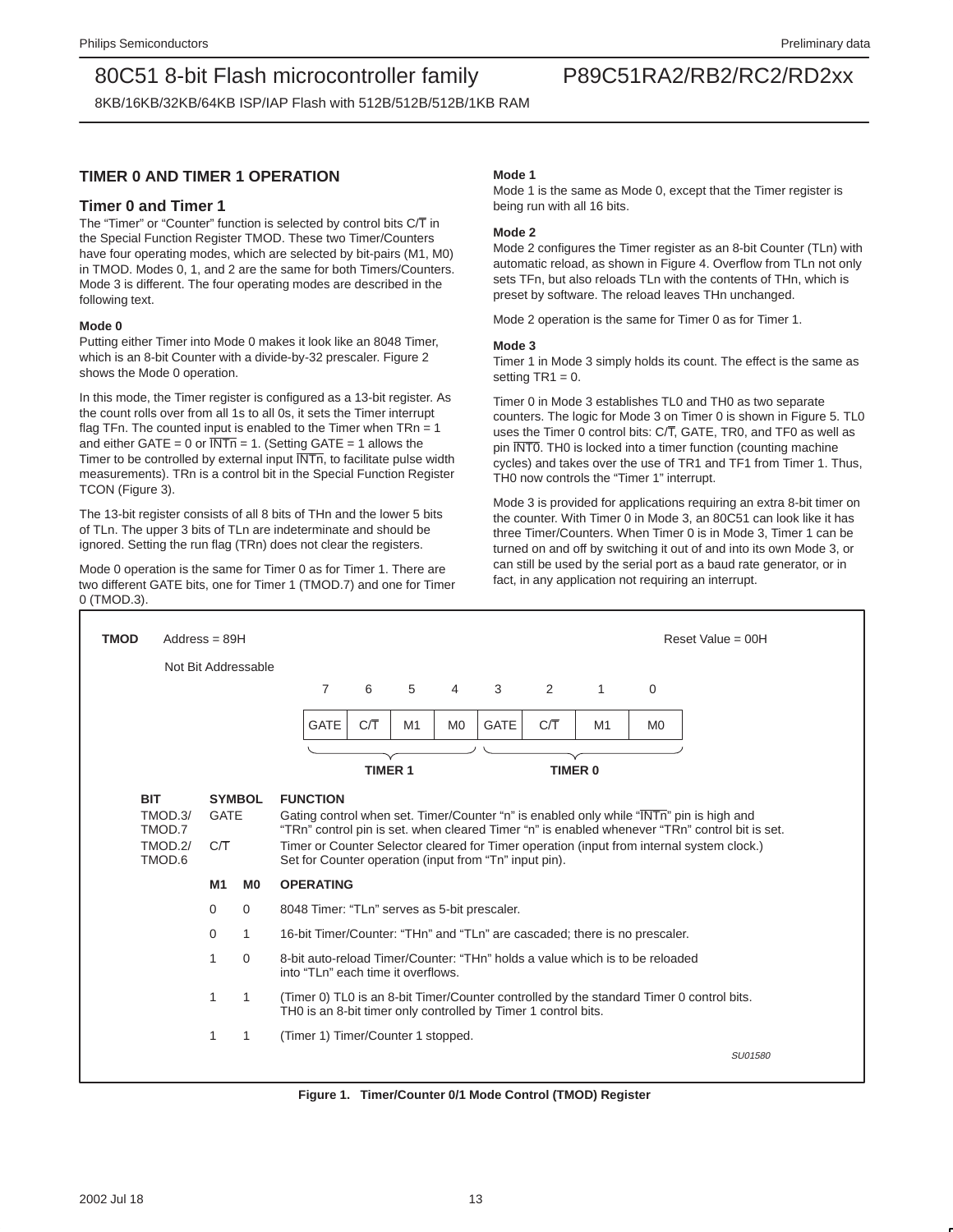8KB/16KB/32KB/64KB ISP/IAP Flash with 512B/512B/512B/1KB RAM





| <b>TCON</b> | $Address = 88H$        |                 |                                                                                                                                                                           |                 |                 |                                                                                         |     |                 |                 | Reset Value = $00H$                                                                               |
|-------------|------------------------|-----------------|---------------------------------------------------------------------------------------------------------------------------------------------------------------------------|-----------------|-----------------|-----------------------------------------------------------------------------------------|-----|-----------------|-----------------|---------------------------------------------------------------------------------------------------|
|             | <b>Bit Addressable</b> |                 |                                                                                                                                                                           |                 |                 |                                                                                         |     |                 |                 |                                                                                                   |
|             |                        | 7               | 6                                                                                                                                                                         | 5               | 4               | 3                                                                                       | 2   | 1               | $\mathbf 0$     |                                                                                                   |
|             |                        | TF <sub>1</sub> | TR <sub>1</sub>                                                                                                                                                           | TF <sub>0</sub> | TR <sub>0</sub> | IE <sub>1</sub>                                                                         | IT1 | IE <sub>0</sub> | IT <sub>0</sub> |                                                                                                   |
| <b>BIT</b>  | <b>SYMBOL</b>          |                 | <b>FUNCTION</b>                                                                                                                                                           |                 |                 |                                                                                         |     |                 |                 |                                                                                                   |
| TCON.7      | TF <sub>1</sub>        |                 |                                                                                                                                                                           |                 |                 | Timer 1 overflow flag. Set by hardware on Timer/Counter overflow.                       |     |                 |                 | Cleared by hardware when processor vectors to interrupt routine, or clearing the bit in software. |
| TCON.6      | TR <sub>1</sub>        |                 | Timer 1 Run control bit. Set/cleared by software to turn Timer/Counter on/off.                                                                                            |                 |                 |                                                                                         |     |                 |                 |                                                                                                   |
| TCON.5      | TF <sub>0</sub>        |                 | Timer 0 overflow flag. Set by hardware on Timer/Counter overflow.<br>Cleared by hardware when processor vectors to interrupt routine, or by clearing the bit in software. |                 |                 |                                                                                         |     |                 |                 |                                                                                                   |
| TCON.4      | TR <sub>0</sub>        |                 |                                                                                                                                                                           |                 |                 | Timer 0 Run control bit. Set/cleared by software to turn Timer/Counter on/off.          |     |                 |                 |                                                                                                   |
| TCON.3      | IE <sub>1</sub>        |                 | Cleared when interrupt processed.                                                                                                                                         |                 |                 | Interrupt 1 Edge flag. Set by hardware when external interrupt edge detected.           |     |                 |                 |                                                                                                   |
| TCON.2      | IT1                    |                 | external interrupts.                                                                                                                                                      |                 |                 |                                                                                         |     |                 |                 | Interrupt 1 type control bit. Set/cleared by software to specify falling edge/low level triggered |
| TCON.1      | IE0                    |                 | Cleared when interrupt processed.                                                                                                                                         |                 |                 | Interrupt 0 Edge flag. Set by hardware when external interrupt edge detected.           |     |                 |                 |                                                                                                   |
| TCON.0      | IT <sub>0</sub>        |                 | triggered external interrupts.                                                                                                                                            |                 |                 | Interrupt 0 Type control bit. Set/cleared by software to specify falling edge/low level |     |                 |                 |                                                                                                   |
|             |                        |                 |                                                                                                                                                                           |                 |                 |                                                                                         |     |                 |                 | SU01516                                                                                           |
|             |                        |                 |                                                                                                                                                                           |                 |                 |                                                                                         |     |                 |                 |                                                                                                   |

**Figure 3. Timer/Counter 0/1 Control (TCON) Register**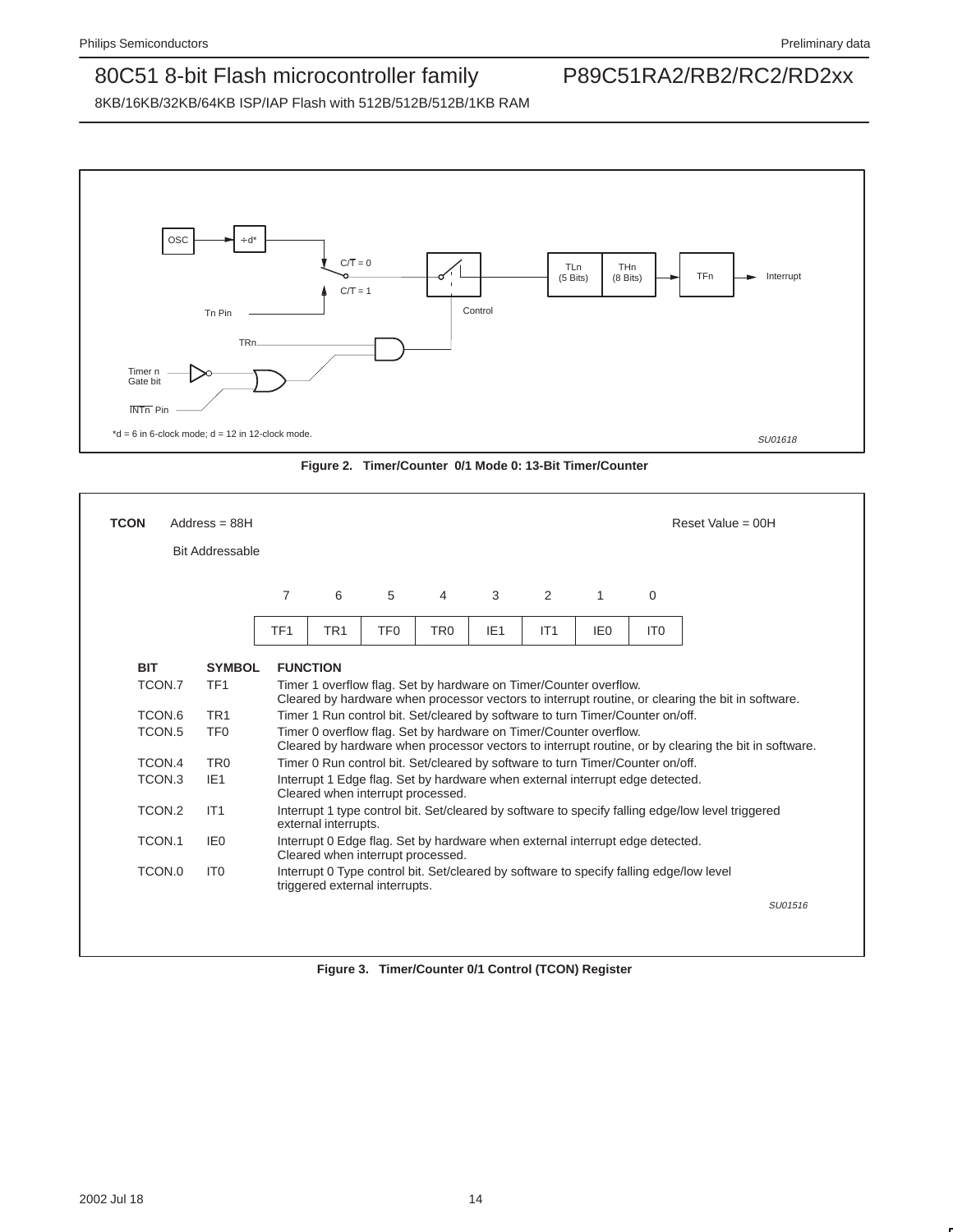





**Figure 5. Timer/Counter 0 Mode 3: Two 8-Bit Counters**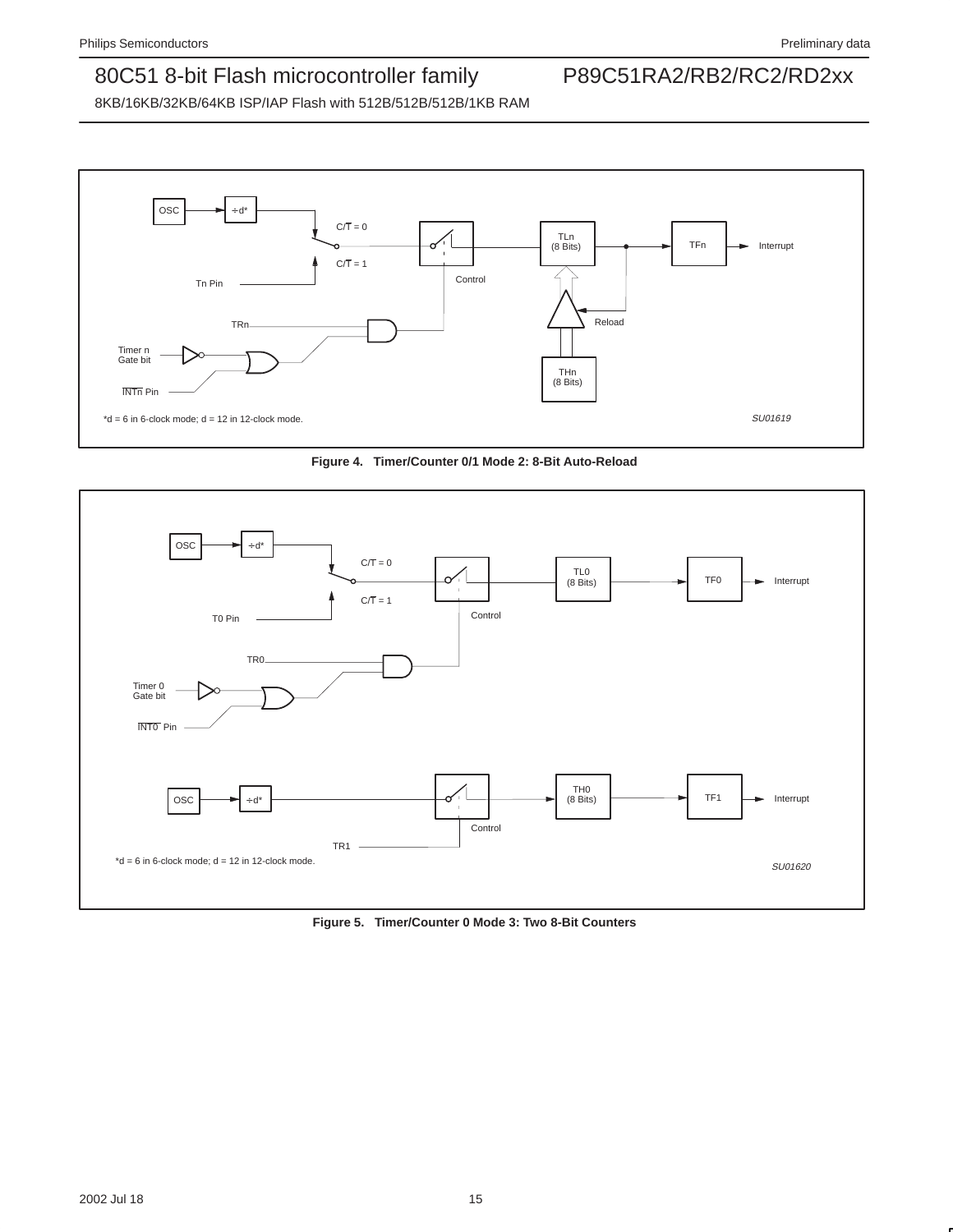8KB/16KB/32KB/64KB ISP/IAP Flash with 512B/512B/512B/1KB RAM

### **TIMER 2 OPERATION**

### **Timer 2**

Timer 2 is a 16-bit Timer/Counter which can operate as either an event timer or an event counter, as selected by C/T2 in the special function register T2CON (see Figure 6). Timer 2 has three operating modes: Capture, Auto-reload (up or down counting), and Baud Rate Generator, which are selected by bits in the T2CON as shown in Table 3.

### **Capture Mode**

In the capture mode there are two options which are selected by bit EXEN2 in T2CON. If EXEN2=0, then timer 2 is a 16-bit timer or counter (as selected by C/T2 in T2CON) which, upon overflowing sets bit TF2, the timer 2 overflow bit. This bit can be used to generate an interrupt (by enabling the Timer 2 interrupt bit in the IE register). If EXEN2= 1, Timer 2 operates as described above, but with the added feature that a 1- to -0 transition at external input T2EX causes the current value in the Timer 2 registers, TL2 and TH2, to be captured into registers RCAP2L and RCAP2H, respectively. In addition, the transition at T2EX causes bit EXF2 in T2CON to be set, and EXF2 like TF2 can generate an interrupt (which vectors to the same location as Timer 2 overflow interrupt. The Timer 2 interrupt service routine can interrogate TF2 and EXF2 to determine which event caused the interrupt). The capture mode is illustrated in Figure 7 (There is no reload value for TL2 and TH2 in this mode. Even when a capture event occurs from T2EX, the counter keeps on counting T2EX pin transitions or osc/6 pulses (osc/12 in 12-clock mode).).

### **Auto-Reload Mode (Up or Down Counter)**

In the 16-bit auto-reload mode, Timer 2 can be configured (as either a timer or counter [C/T2 in T2CON]) then programmed to count up or down. The counting direction is determined by bit DCEN (Down

Counter Enable) which is located in the T2MOD register (see Figure 8). When reset is applied the DCEN=0 which means Timer 2 will default to counting up. If DCEN bit is set, Timer 2 can count up or down depending on the value of the T2EX pin.

Figure 9 shows Timer 2 which will count up automatically since DCEN=0. In this mode there are two options selected by bit EXEN2 in T2CON register. If EXEN2=0, then Timer 2 counts up to 0FFFFH and sets the TF2 (Overflow Flag) bit upon overflow. This causes the Timer 2 registers to be reloaded with the 16-bit value in RCAP2L and RCAP2H. The values in RCAP2L and RCAP2H are preset by software means.

If EXEN2=1, then a 16-bit reload can be triggered either by an overflow or by a 1-to-0 transition at input T2EX. This transition also sets the EXF2 bit. The Timer 2 interrupt, if enabled, can be generated when either TF2 or EXF2 are 1.

In Figure 10 DCEN=1 which enables Timer 2 to count up or down. This mode allows pin T2EX to control the direction of count. When a logic 1 is applied at pin T2EX Timer 2 will count up. Timer 2 will overflow at 0FFFFH and set the TF2 flag, which can then generate an interrupt, if the interrupt is enabled. This timer overflow also causes the 16-bit value in RCAP2L and RCAP2H to be reloaded into the timer registers TL2 and TH2.

When a logic 0 is applied at pin T2EX this causes Timer 2 to count down. The timer will underflow when TL2 and TH2 become equal to the value stored in RCAP2L and RCAP2H. Timer 2 underflow sets the TF2 flag and causes 0FFFFH to be reloaded into the timer registers TL2 and TH2.

The external flag EXF2 toggles when Timer 2 underflows or overflows. This EXF2 bit can be used as a 17th bit of resolution if needed. The EXF2 flag does not generate an interrupt in this mode of operation.

|                   | (MSB)                            |                 |                                                                                                                                                                                                                                                                                                                                                         |             |             |                                                             |                 |      | (LSB)   |  |
|-------------------|----------------------------------|-----------------|---------------------------------------------------------------------------------------------------------------------------------------------------------------------------------------------------------------------------------------------------------------------------------------------------------------------------------------------------------|-------------|-------------|-------------------------------------------------------------|-----------------|------|---------|--|
|                   |                                  | TF <sub>2</sub> | EXF <sub>2</sub>                                                                                                                                                                                                                                                                                                                                        | <b>RCLK</b> | <b>TCLK</b> | EXEN <sub>2</sub>                                           | TR <sub>2</sub> | C/T2 | CP/RL2  |  |
| Symbol            | <b>Position</b>                  |                 | <b>Name and Significance</b>                                                                                                                                                                                                                                                                                                                            |             |             |                                                             |                 |      |         |  |
| TF <sub>2</sub>   | T <sub>2</sub> CON.7             |                 | Timer 2 overflow flag set by a Timer 2 overflow and must be cleared by software. TF2 will not be set<br>when either RCLK or TCLK = $1$ .                                                                                                                                                                                                                |             |             |                                                             |                 |      |         |  |
| EXF <sub>2</sub>  | T <sub>2</sub> CON <sub>.6</sub> |                 | Timer 2 external flag set when either a capture or reload is caused by a negative transition on T2EX and<br>$EXEN2 = 1$ . When Timer 2 interrupt is enabled, $EXF2 = 1$ will cause the CPU to vector to the Timer 2<br>interrupt routine. EXF2 must be cleared by software. EXF2 does not cause an interrupt in up/down<br>counter mode ( $DCEN = 1$ ). |             |             |                                                             |                 |      |         |  |
| <b>RCLK</b>       | T <sub>2</sub> CON <sub>.5</sub> |                 | Receive clock flag. When set, causes the serial port to use Timer 2 overflow pulses for its receive clock<br>in modes 1 and 3. RCLK = 0 causes Timer 1 overflow to be used for the receive clock.                                                                                                                                                       |             |             |                                                             |                 |      |         |  |
| <b>TCLK</b>       | T <sub>2</sub> CON <sub>.4</sub> |                 | Transmit clock flag. When set, causes the serial port to use Timer 2 overflow pulses for its transmit clock<br>in modes 1 and 3. TCLK = 0 causes Timer 1 overflows to be used for the transmit clock.                                                                                                                                                   |             |             |                                                             |                 |      |         |  |
| EXEN <sub>2</sub> | T <sub>2</sub> CON <sub>.3</sub> |                 | Timer 2 external enable flag. When set, allows a capture or reload to occur as a result of a negative<br>transition on T2EX if Timer 2 is not being used to clock the serial port. $EXEN2 = 0$ causes Timer 2 to<br>ignore events at T2EX.                                                                                                              |             |             |                                                             |                 |      |         |  |
| TR <sub>2</sub>   | T <sub>2</sub> CON <sub>2</sub>  |                 |                                                                                                                                                                                                                                                                                                                                                         |             |             | Start/stop control for Timer 2. A logic 1 starts the timer. |                 |      |         |  |
| C/T2              | T <sub>2</sub> CON.1             |                 | Timer or counter select. (Timer 2)<br>0 = Internal timer (OSC/6 in 6-clock mode or OSC/12 in 12-clock mode)<br>$1 =$ External event counter (falling edge triggered).                                                                                                                                                                                   |             |             |                                                             |                 |      |         |  |
| CP/RL2            | T <sub>2</sub> CON <sub>.0</sub> |                 | Capture/Reload flag. When set, captures will occur on negative transitions at T2EX if EXEN2 = 1. When<br>cleared, auto-reloads will occur either with Timer 2 overflows or negative transitions at T2EX when<br>$EXEN2 = 1$ . When either RCLK = 1 or TCLK = 1, this bit is ignored and the timer is forced to auto-reload<br>on Timer 2 overflow.      |             |             |                                                             |                 |      | SU01251 |  |

**Figure 6. Timer/Counter 2 (T2CON) Control Register**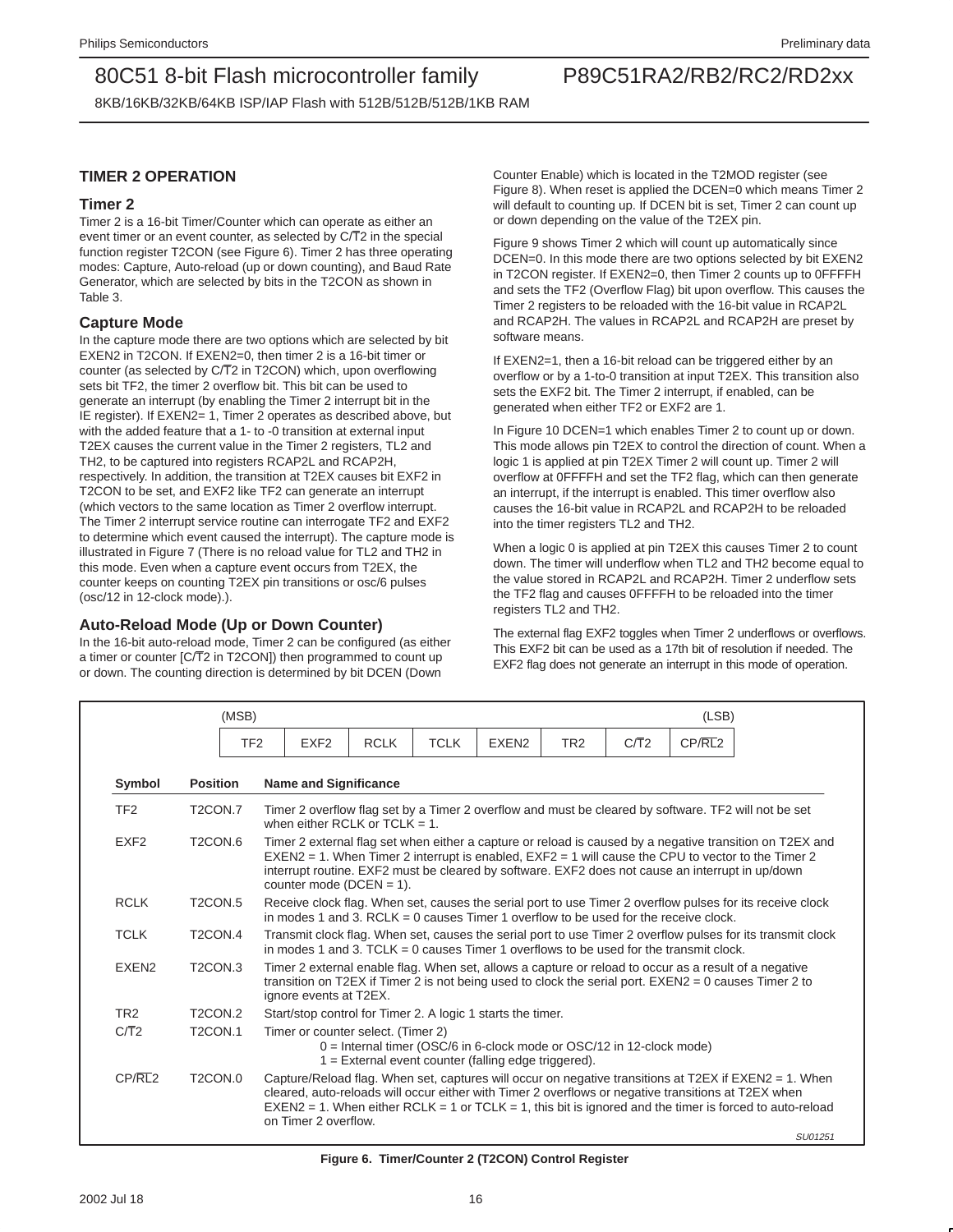8KB/16KB/32KB/64KB ISP/IAP Flash with 512B/512B/512B/1KB RAM

### **Table 3. Timer 2 Operating Modes**

| <b>RCLK + TCLK</b> | CP/RL2 | TR <sub>2</sub> | <b>MODE</b>         |
|--------------------|--------|-----------------|---------------------|
|                    |        |                 | 16-bit Auto-reload  |
|                    |        |                 | 16-bit Capture      |
|                    |        |                 | Baud rate generator |
|                    |        |                 | $($ off $)$         |



**Figure 7. Timer 2 in Capture Mode**

| T2MOD             |     | $Address = OC9H$           |                                                                                              |   |   |   |   |                   |             | Reset Value = $XXX$ XXX XX00B                                                                                                                                                                                                                                                             |
|-------------------|-----|----------------------------|----------------------------------------------------------------------------------------------|---|---|---|---|-------------------|-------------|-------------------------------------------------------------------------------------------------------------------------------------------------------------------------------------------------------------------------------------------------------------------------------------------|
|                   |     | Not Bit Addressable        |                                                                                              |   |   |   |   |                   |             |                                                                                                                                                                                                                                                                                           |
|                   |     |                            |                                                                                              |   |   |   |   | T <sub>2</sub> OE | <b>DCEN</b> |                                                                                                                                                                                                                                                                                           |
|                   | Bit | 7                          | 6                                                                                            | 5 | 4 | 3 | 2 |                   | $\mathbf 0$ |                                                                                                                                                                                                                                                                                           |
| Symbol            |     | <b>Function</b>            |                                                                                              |   |   |   |   |                   |             |                                                                                                                                                                                                                                                                                           |
|                   |     |                            | Not implemented, reserved for future use.*                                                   |   |   |   |   |                   |             |                                                                                                                                                                                                                                                                                           |
| T <sub>2</sub> OE |     | Timer 2 Output Enable bit. |                                                                                              |   |   |   |   |                   |             |                                                                                                                                                                                                                                                                                           |
| <b>DCEN</b>       |     |                            | Down Count Enable bit. When set, this allows Timer 2 to be configured as an up/down counter. |   |   |   |   |                   |             |                                                                                                                                                                                                                                                                                           |
| indeterminate.    |     |                            |                                                                                              |   |   |   |   |                   |             | User software should not write 1s to reserved bits. These bits may be used in future 8051 family products to invoke new features.<br>In that case, the reset or inactive value of the new bit will be 0, and its active value will be 1. The value read from a reserved bit is<br>SU00729 |

**Figure 8. Timer 2 Mode (T2MOD) Control Register**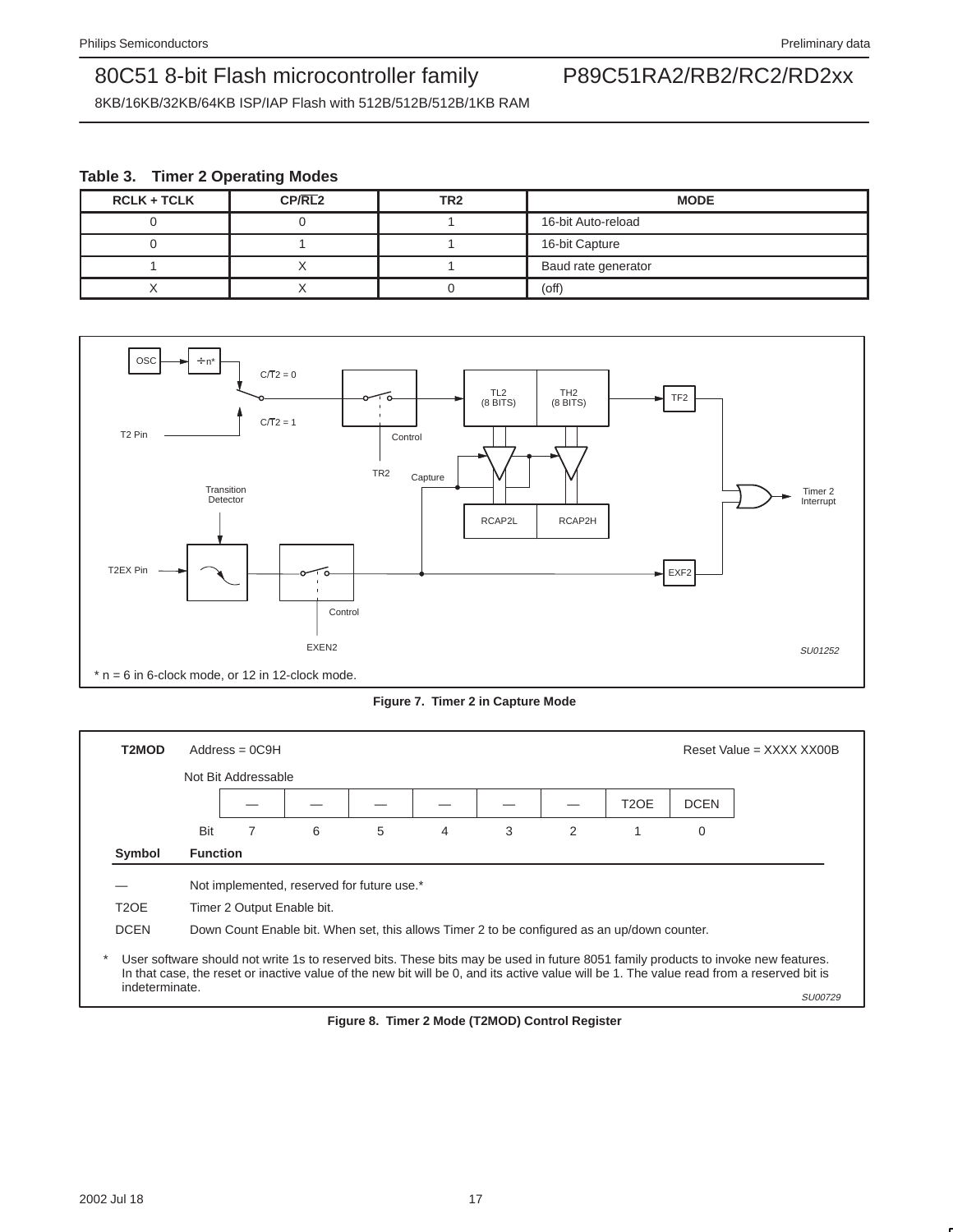

**Figure 9. Timer 2 in Auto-Reload Mode (DCEN = 0)**



**Figure 10. Timer 2 Auto Reload Mode (DCEN = 1)**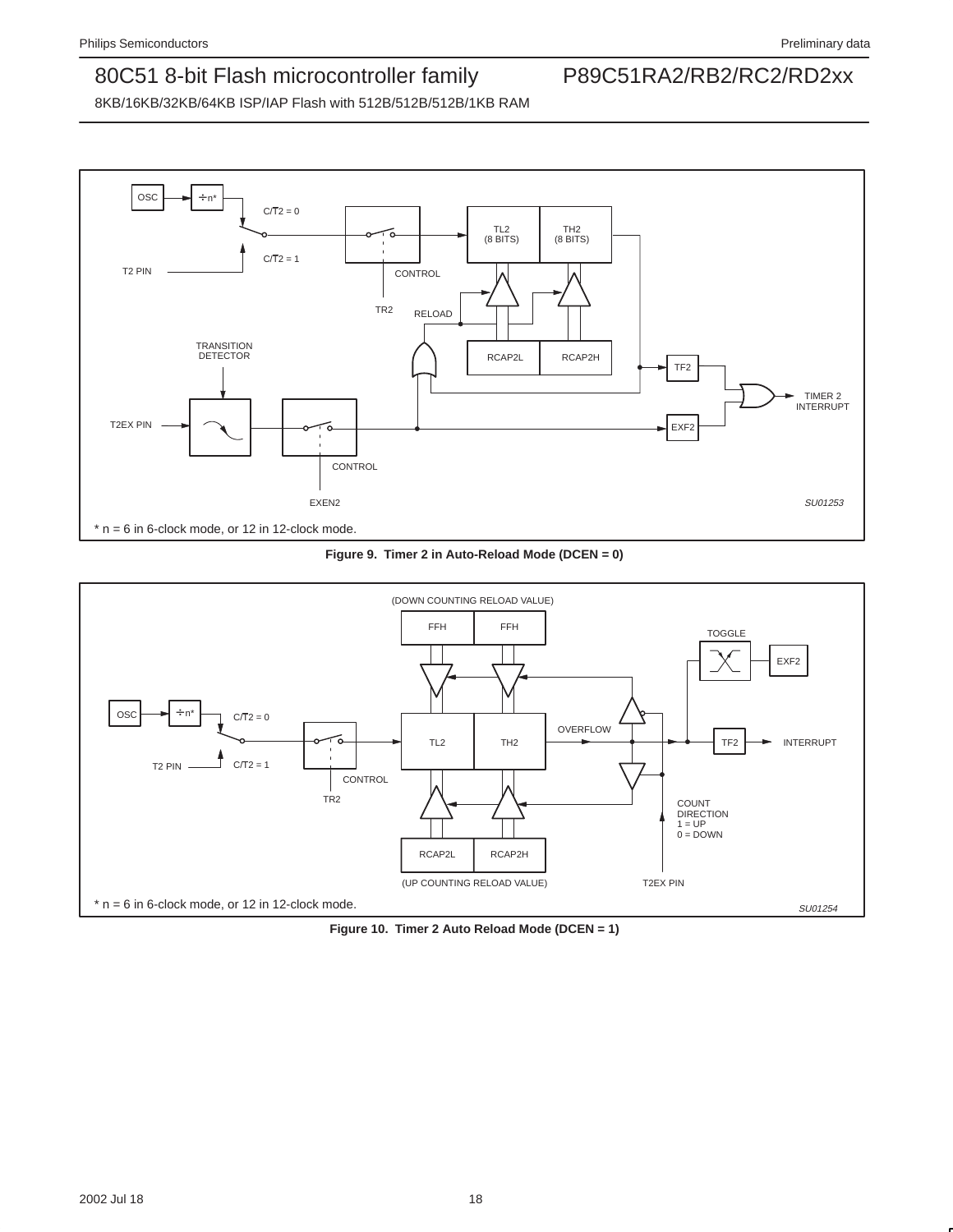8KB/16KB/32KB/64KB ISP/IAP Flash with 512B/512B/512B/1KB RAM



**Figure 11. Timer 2 in Baud Rate Generator Mode**

| <b>Baud Rate</b> |                   |                      | Timer 2        |                |  |  |
|------------------|-------------------|----------------------|----------------|----------------|--|--|
| 12-clock<br>mode | 6-clock<br>mode   | <b>Osc Freq</b>      | <b>RCAP2H</b>  | RCAP2L         |  |  |
| 375k             | 750 k             | 12 MHz               | FF.            | FF             |  |  |
| 9.6k             | 19.2 <sub>k</sub> | $12$ MH <sub>z</sub> | <b>FF</b>      | D <sub>9</sub> |  |  |
| 4.8k             | 9.6k              | $12$ MH <sub>z</sub> | <b>FF</b>      | <b>B2</b>      |  |  |
| 2.4k             | 4.8 k             | $12$ MH $z$          | <b>FF</b>      | 64             |  |  |
| 1.2k             | 2.4k              | 12 MHz               | FE.            | C <sub>8</sub> |  |  |
| 300              | 600               | 12 MHz               | <b>FB</b>      | 1E             |  |  |
| 110              | 220               | 12 MHz               | F <sub>2</sub> | AF             |  |  |
| 300              | 600               | 6 MHz                | <b>FD</b>      | 8F             |  |  |
| 110              | 220               | 6 MHz                | F9             | 57             |  |  |

| Table 4. Timer 2 Generated Commonly Used |
|------------------------------------------|
| <b>Baud Rates</b>                        |

### **Baud Rate Generator Mode**

Bits TCLK and/or RCLK in T2CON (Table 4) allow the serial port transmit and receive baud rates to be derived from either Timer 1 or Timer 2. When TCLK= 0, Timer 1 is used as the serial port transmit baud rate generator. When TCLK= 1, Timer 2 is used as the serial port transmit baud rate generator. RCLK has the same effect for the serial port receive baud rate. With these two bits, the serial port can have different receive and transmit baud rates – one generated by Timer 1, the other by Timer 2.

Figure 11 shows the Timer 2 in baud rate generation mode. The baud rate generation mode is like the auto-reload mode,in that a rollover in TH2 causes the Timer 2 registers to be reloaded with the 16-bit value in registers RCAP2H and RCAP2L, which are preset by software.

The baud rates in modes 1 and 3 are determined by Timer 2's overflow rate given below:

#### Modes 1 and 3 Baud Rates  $=$  Timer 2 Overflow Rate 16

The timer can be configured for either "timer" or "counter" operation. In many applications, it is configured for "timer" operation (C/T2=0). Timer operation is different for Timer 2 when it is being used as a baud rate generator.

Usually, as a timer it would increment every machine cycle (i.e.,  $\frac{1}{6}$  the oscillator frequency in 6-clock mode,  $\frac{1}{12}$  the oscillator frequency in 12-clock mode). As a baud rate generator, it increments at the oscillator frequency in 6-clock mode  $(^{OSC}_{22})$  in 12-clock mode). Thus the baud rate formula is as follows:

Modes 1 and 3 Baud Rates  $=$ 

|       | Oscillator Frequency                                  |
|-------|-------------------------------------------------------|
|       | $\lceil n^* \times [65536 - (RCAP2H, RCAP2L)] \rceil$ |
| $n =$ | 16 in 6-clock mode<br>32 in 12-clock mode             |

Where: (RCAP2H, RCAP2L)= The content of RCAP2H and RCAP2L taken as a 16-bit unsigned integer.

The Timer 2 as a baud rate generator mode shown in Figure 11, is valid only if RCLK and/or TCLK = 1 in T2CON register. Note that a rollover in TH2 does not set TF2, and will not generate an interrupt. Thus, the Timer 2 interrupt does not have to be disabled when Timer 2 is in the baud rate generator mode. Also if the EXEN2 (T2 external enable flag) is set, a 1-to-0 transition in T2EX (Timer/counter 2 trigger input) will set EXF2 (T2 external flag) but will not cause a reload from (RCAP2H, RCAP2L) to (TH2,TL2). Therefore when Timer 2 is in use as a baud rate generator, T2EX can be used as an additional external interrupt, if needed.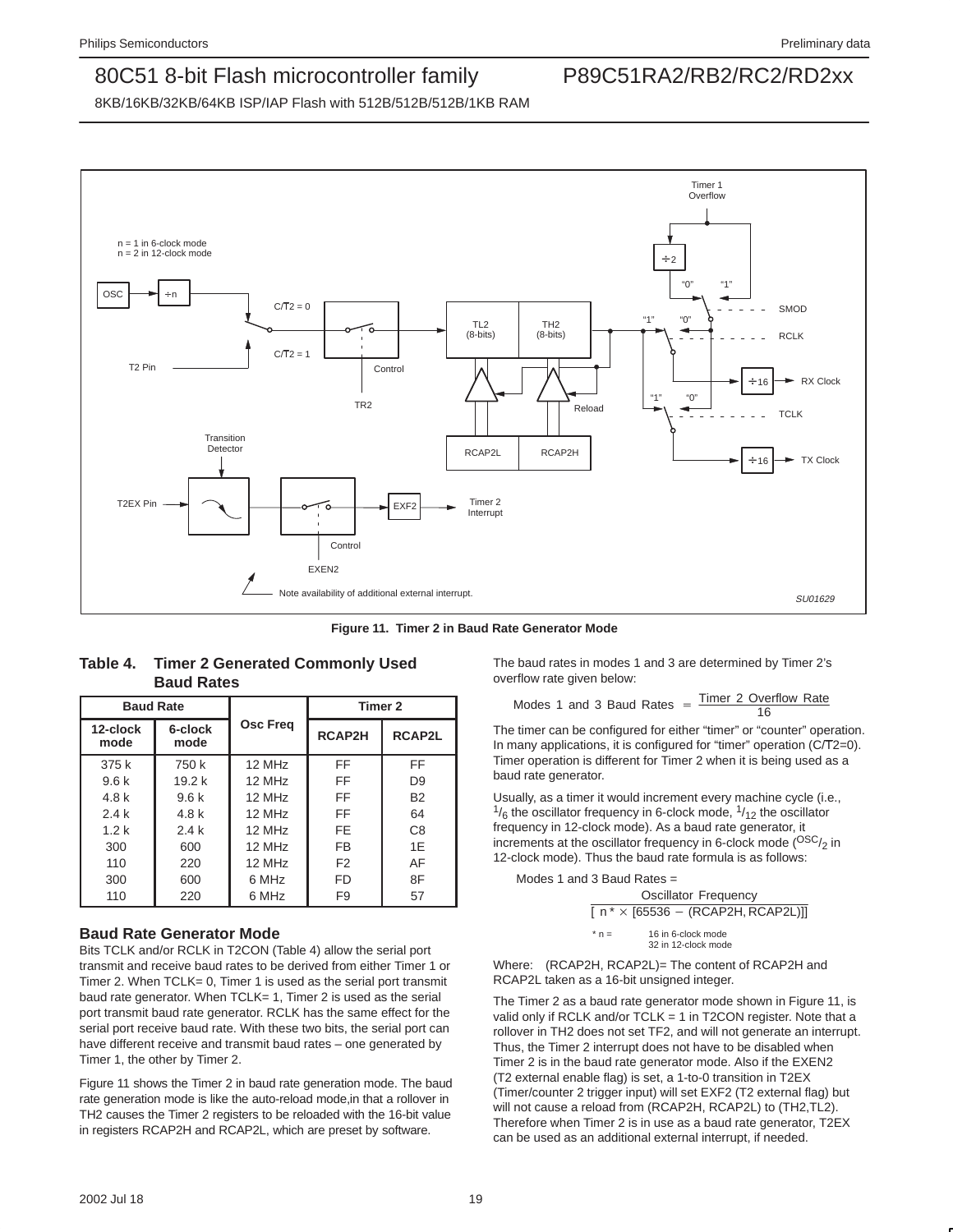8KB/16KB/32KB/64KB ISP/IAP Flash with 512B/512B/512B/1KB RAM

When Timer 2 is in the baud rate generator mode, one should not try to read or write TH2 and TL2. As a baud rate generator, Timer 2 is incremented every state time (osc/2) or asynchronously from pin T2; under these conditions, a read or write of TH2 or TL2 may not be accurate. The RCAP2 registers may be read, but should not be written to, because a write might overlap a reload and cause write and/or reload errors. The timer should be turned off (clear TR2) before accessing the Timer 2 or RCAP2 registers.

Table 4 shows commonly used baud rates and how they can be obtained from Timer 2.

### **Summary of Baud Rate Equations**

Timer 2 is in baud rate generating mode. If Timer 2 is being clocked through pin T2 (P1.0) the baud rate is:

Baud Rate  $=$  Timer 2 Overflow Rate 16

If Timer 2 is being clocked internally, the baud rate is:

Bad Rate =

\n
$$
\frac{f_{\text{OSC}}}{[n \times [65536 - (RCAP2H, RCAP2L)]]}
$$
\n
$$
* n = 16 \text{ in } 6 \cdot \text{clock mode}
$$
\n
$$
32 \text{ in } 12 \cdot \text{clock mode}
$$

Where  $f_{\text{OSC}} =$  Oscillator Frequency

To obtain the reload value for RCAP2H and RCAP2L, the above equation can be rewritten as:

$$
RCAP2H, RCAP2L = 65536 - \left(\frac{f_{OSC}}{n^* \times \text{Baud Rate}}\right)
$$

#### **Timer/Counter 2 Set-up**

Except for the baud rate generator mode, the values given for T2CON do not include the setting of the TR2 bit. Therefore, bit TR2 must be set, separately, to turn the timer on. see Table 5 for set-up of Timer 2 as a timer. Also see Table 6 for set-up of Timer 2 as a counter.

### **Table 5. Timer 2 as a Timer**

|                                                         | <b>T2CON</b>                        |                                     |  |  |  |
|---------------------------------------------------------|-------------------------------------|-------------------------------------|--|--|--|
| <b>MODE</b>                                             | <b>INTERNAL CONTROL</b><br>(Note 1) | <b>EXTERNAL CONTROL</b><br>(Note 2) |  |  |  |
| 16-bit Auto-Reload                                      | 00H                                 | 08H                                 |  |  |  |
| 16-bit Capture                                          | 01H                                 | 09H                                 |  |  |  |
| Baud rate generator receive and transmit same baud rate | 34H                                 | 36H                                 |  |  |  |
| Receive only                                            | 24H                                 | 26H                                 |  |  |  |
| Transmit only                                           | 14H                                 | 16H                                 |  |  |  |

### **Table 6. Timer 2 as a Counter**

|             | <b>TMOD</b>                         |                                     |  |  |  |
|-------------|-------------------------------------|-------------------------------------|--|--|--|
| <b>MODE</b> | <b>INTERNAL CONTROL</b><br>(Note 1) | <b>EXTERNAL CONTROL</b><br>(Note 2) |  |  |  |
| 16-bit      | 02H                                 | 0AH                                 |  |  |  |
| Auto-Reload | 03H                                 | 0 <sub>BH</sub>                     |  |  |  |

**NOTES:**

Capture/reload occurs only on timer/counter overflow.

2. Capture/reload occurs on timer/counter overflow and a 1-to-0 transition on T2EX (P1.1) pin except when Timer 2 is used in the baud rate generator mode.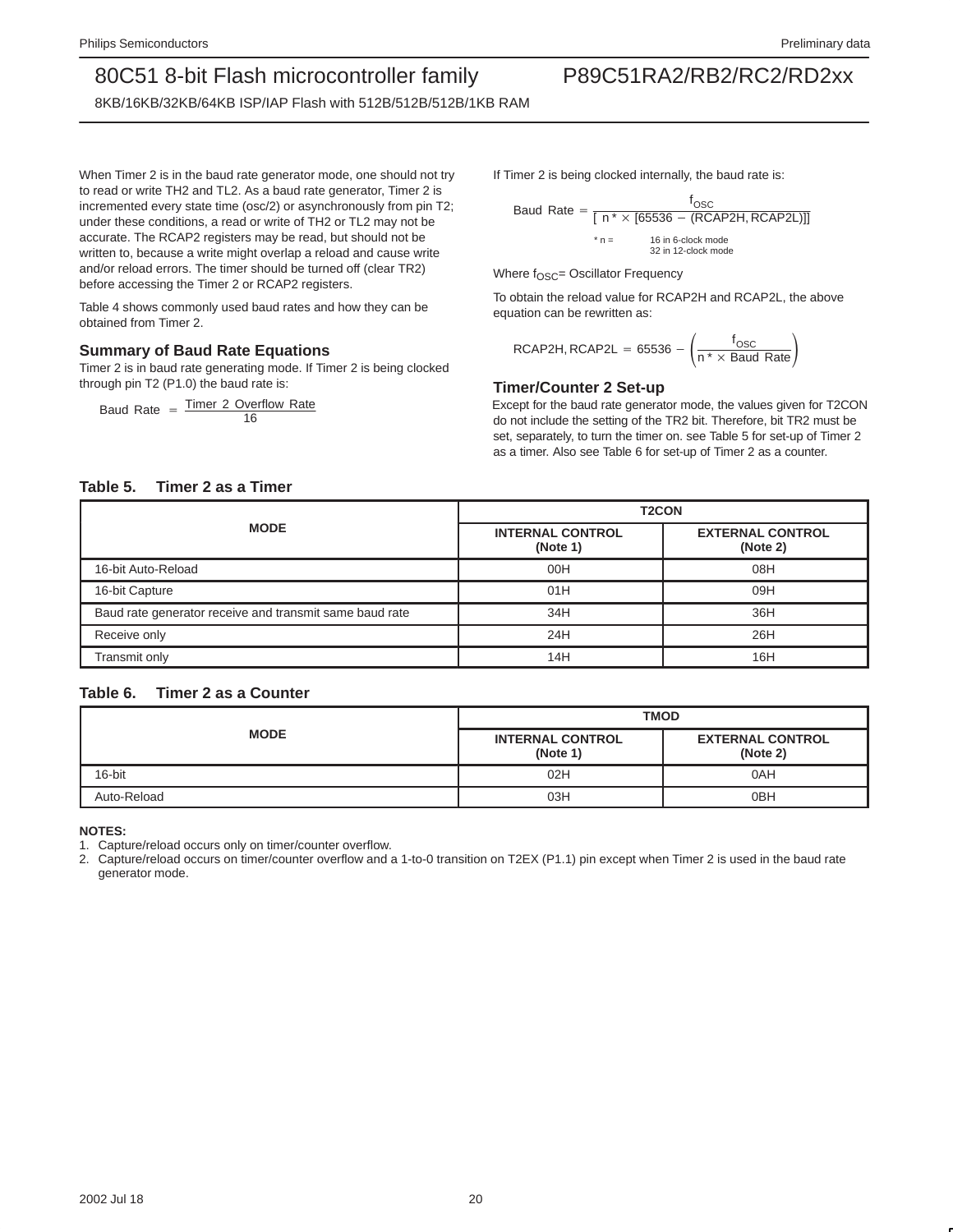8KB/16KB/32KB/64KB ISP/IAP Flash with 512B/512B/512B/1KB RAM

### **FULL-DUPLEX ENHANCED UART**

### **Standard UART operation**

The serial port is full duplex, meaning it can transmit and receive simultaneously. It is also receive-buffered, meaning it can commence reception of a second byte before a previously received byte has been read from the register. (However, if the first byte still hasn't been read by the time reception of the second byte is complete, one of the bytes will be lost.) The serial port receive and transmit registers are both accessed at Special Function Register SBUF. Writing to SBUF loads the transmit register, and reading SBUF accesses a physically separate receive register.

The serial port can operate in 4 modes:

- **Mode 0:** Serial data enters and exits through RxD. TxD outputs the shift clock. 8 bits are transmitted/received (LSB first). The baud rate is fixed at 1/12 the oscillator frequency in 12-clock mode or 1/6 the oscillator frequency in 6-clock mode.
- **Mode 1:** 10 bits are transmitted (through TxD) or received (through RxD): a start bit (0), 8 data bits (LSB first), and a stop bit (1). On receive, the stop bit goes into RB8 in Special Function Register SCON. The baud rate is variable.
- **Mode 2:** 11 bits are transmitted (through TxD) or received (through RxD): start bit (0), 8 data bits (LSB first), a programmable 9th data bit, and a stop bit (1). On Transmit, the 9th data bit (TB8 in SCON) can be assigned the value of 0 or 1. Or, for example, the parity bit (P, in the PSW) could be moved into TB8. On receive, the 9th data bit goes into RB8 in Special Function Register SCON, while the stop bit is ignored. The baud rate is programmable to either 1/32 or 1/64 the oscillator frequency in 12-clock mode or 1/16 or 1/32 the oscillator frequency in 6-clock mode.
- **Mode 3:** 11 bits are transmitted (through TxD) or received (through RxD): a start bit (0), 8 data bits (LSB first), a programmable 9th data bit, and a stop bit (1). In fact, Mode 3 is the same as Mode 2 in all respects except baud rate. The baud rate in Mode 3 is variable.

In all four modes, transmission is initiated by any instruction that uses SBUF as a destination register. Reception is initiated in Mode 0 by the condition  $RI = 0$  and  $REN = 1$ . Reception is initiated in the other modes by the incoming start bit if  $REN = 1$ .

#### **Multiprocessor Communications**

Modes 2 and 3 have a special provision for multiprocessor communications. In these modes, 9 data bits are received. The 9th one goes into RB8. Then comes a stop bit. The port can be programmed such that when the stop bit is received, the serial port interrupt will be activated only if RB8 = 1. This feature is enabled by setting bit SM2 in SCON. A way to use this feature in multiprocessor systems is as follows:

When the master processor wants to transmit a block of data to one of several slaves, it first sends out an address byte which identifies the target slave. An address byte differs from a data byte in that the 9th bit is 1 in an address byte and 0 in a data byte. With SM2 = 1, no slave will be interrupted by a data byte. An address byte, however, will interrupt all slaves, so that each slave can examine the received byte and see if it is being addressed. The addressed slave will clear its SM2 bit and prepare to receive the data bytes that will be coming.

The slaves that weren't being addressed leave their SM2s set and go on about their business, ignoring the coming data bytes.

SM2 has no effect in Mode 0, and in Mode 1 can be used to check the validity of the stop bit. In a Mode 1 reception, if  $SM2 = 1$ , the receive interrupt will not be activated unless a valid stop bit is received.

#### **Serial Port Control Register**

The serial port control and status register is the Special Function Register SCON, shown in Figure 12. This register contains not only the mode selection bits, but also the 9th data bit for transmit and receive (TB8 and RB8), and the serial port interrupt bits (TI and RI).

#### **Baud Rates**

The baud rate in Mode 0 is fixed: Mode 0 Baud Rate = Oscillator Frequency / 12 (12-clock mode) or / 6 (6-clock mode). The baud rate in Mode 2 depends on the value of bit SMOD in Special Function Register PCON. If  $SMOD = 0$  (which is the value on reset), and the port pins in 12-clock mode, the baud rate is 1/64 the oscillator frequency. If SMOD = 1, the baud rate is 1/32 the oscillator frequency. In 6-clock mode, the baud rate is 1/32 or 1/16 the oscillator frequency, respectively.

Mode 2 Baud Rate  $=$ 

$$
\frac{2^{SMOD}}{n} \times (Oscillator Frequency)
$$

Where:

 $n = 64$  in 12-clock mode, 32 in 6-clock mode

The baud rates in Modes 1 and 3 are determined by the Timer 1 or Timer 2 overflow rate.

#### **Using Timer 1 to Generate Baud Rates**

When Timer 1 is used as the baud rate generator (T2CON.RCLK  $= 0$ , T2CON.TCLK  $= 0$ ), the baud rates in Modes 1 and 3 are determined by the Timer 1 overflow rate and the value of SMOD as follows:

Mode 1, 3 Baud Rate =

$$
\frac{2^{SMOD}}{n} \times (\text{Timer 1 Overflow Rate})
$$

Where:

n = 32 in 12-clock mode, 16 in 6-clock mode

The Timer 1 interrupt should be disabled in this application. The Timer itself can be configured for either "timer" or "counter" operation, and in any of its 3 running modes. In the most typical applications, it is configured for "timer" operation, in the auto-reload mode (high nibble of TMOD = 0010B). In that case the baud rate is given by the formula:

Mode 1, 3 Baud Rate  $=$ 

$$
\frac{2^{SMOD}}{n} \times \frac{\text{Oscillator Frequency}}{12 \times [256-(TH)]}
$$

Where:

n = 32 in 12-clock mode, 16 in 6-clock mode

One can achieve very low baud rates with Timer 1 by leaving the Timer 1 interrupt enabled, and configuring the Timer to run as a 16-bit timer (high nibble of TMOD = 0001B), and using the Timer 1 interrupt to do a 16-bit software reload. Figure 13 lists various commonly used baud rates and how they can be obtained from Timer 1.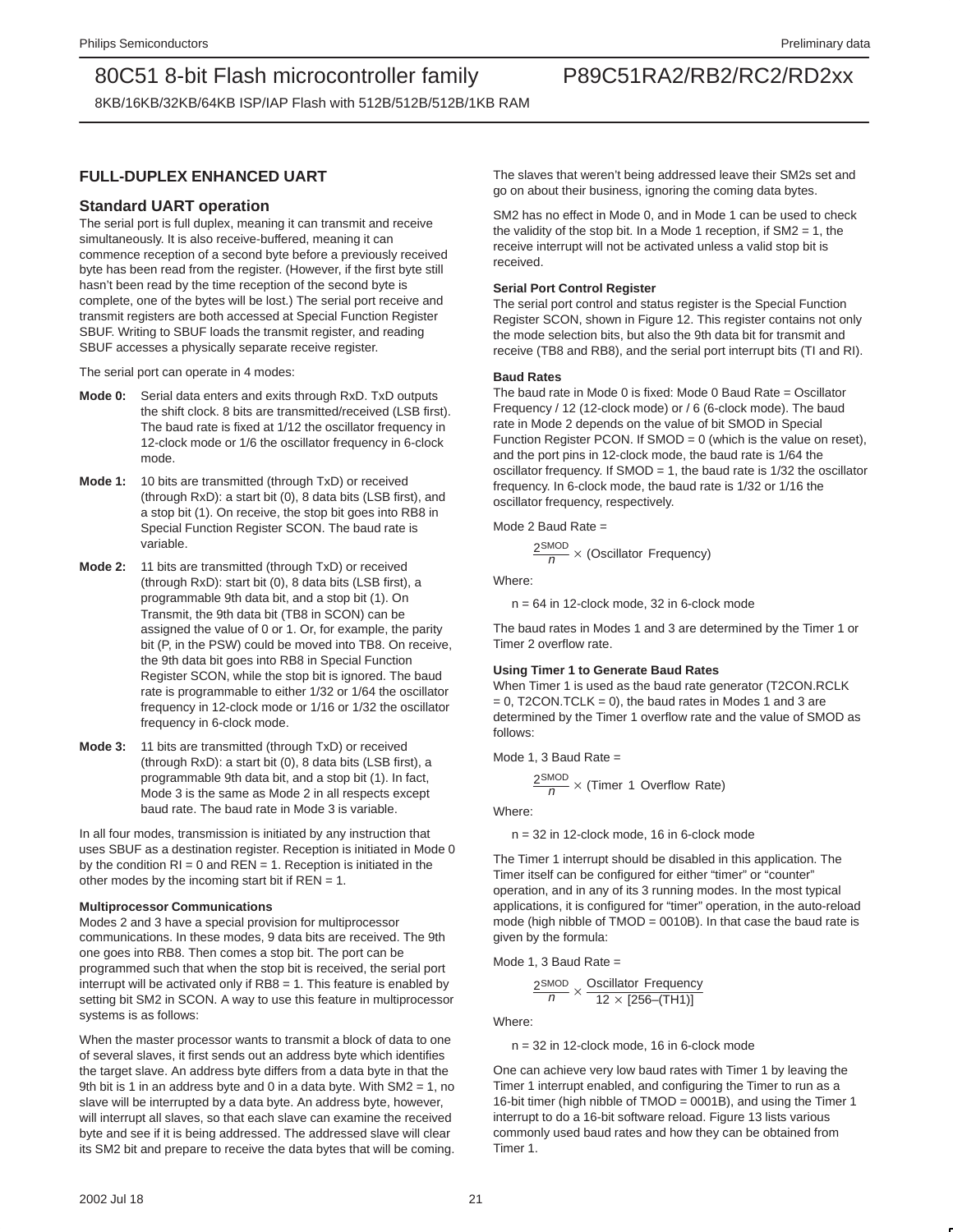SU01626

### 80C51 8-bit Flash microcontroller family P89C51RA2/RB2/RC2/RD2xx

8KB/16KB/32KB/64KB ISP/IAP Flash with 512B/512B/512B/1KB RAM

|                 | <b>SCON</b>     | $Address = 98H$                                                                                                                                                                                                      |                                                                                                        |                 |                  |                 |            |     |                                                                      |    |           | Reset Value = $00H$                                                                                                                                                                                                                                            |
|-----------------|-----------------|----------------------------------------------------------------------------------------------------------------------------------------------------------------------------------------------------------------------|--------------------------------------------------------------------------------------------------------|-----------------|------------------|-----------------|------------|-----|----------------------------------------------------------------------|----|-----------|----------------------------------------------------------------------------------------------------------------------------------------------------------------------------------------------------------------------------------------------------------------|
|                 |                 |                                                                                                                                                                                                                      | <b>Bit Addressable</b>                                                                                 | 7               | 6                | 5               | 4          | 3   | 2                                                                    |    | 0         |                                                                                                                                                                                                                                                                |
|                 |                 |                                                                                                                                                                                                                      |                                                                                                        | SM <sub>0</sub> | SM <sub>1</sub>  | SM <sub>2</sub> | <b>REN</b> | TB8 | RB <sub>8</sub>                                                      | ΤI | <b>RI</b> |                                                                                                                                                                                                                                                                |
|                 |                 |                                                                                                                                                                                                                      | Where SM0, SM1 specify the serial port mode, as follows:                                               |                 |                  |                 |            |     |                                                                      |    |           |                                                                                                                                                                                                                                                                |
| <b>SMO</b>      | SM <sub>1</sub> | Mode                                                                                                                                                                                                                 | <b>Description</b>                                                                                     |                 | <b>Baud Rate</b> |                 |            |     |                                                                      |    |           |                                                                                                                                                                                                                                                                |
| $\Omega$        | $\Omega$        | 0                                                                                                                                                                                                                    | shift register                                                                                         |                 |                  |                 |            |     | $f_{\rm OSC}$ /12 (12-clock mode) or $f_{\rm OSC}$ /6 (6-clock mode) |    |           |                                                                                                                                                                                                                                                                |
| 0               |                 | 1                                                                                                                                                                                                                    | 8-bit UART                                                                                             |                 | variable         |                 |            |     |                                                                      |    |           |                                                                                                                                                                                                                                                                |
|                 | $\Omega$        | 2                                                                                                                                                                                                                    | 9-bit UART                                                                                             |                 |                  |                 |            |     |                                                                      |    |           | $f_{\rm OSC}/64$ or $f_{\rm OSC}/32$ (12-clock mode) or $f_{\rm OSC}/32$ or $f_{\rm OSC}/16$ (6-clock mode)                                                                                                                                                    |
|                 |                 | 3                                                                                                                                                                                                                    | 9-bit UART                                                                                             |                 | variable         |                 |            |     |                                                                      |    |           |                                                                                                                                                                                                                                                                |
| SM <sub>2</sub> |                 |                                                                                                                                                                                                                      | received. In Mode 0, SM2 should be 0.                                                                  |                 |                  |                 |            |     |                                                                      |    |           | Enables the multiprocessor communication feature in Modes 2 and 3. In Mode 2 or 3, if SM2 is set to 1, then RI will not be<br>activated if the received 9th data bit (RB8) is 0. In Mode 1, if SM2=1 then RI will not be activated if a valid stop bit was not |
| <b>REN</b>      |                 |                                                                                                                                                                                                                      | Enables serial reception. Set by software to enable reception. Clear by software to disable reception. |                 |                  |                 |            |     |                                                                      |    |           |                                                                                                                                                                                                                                                                |
| TB8             |                 |                                                                                                                                                                                                                      | The 9th data bit that will be transmitted in Modes 2 and 3. Set or clear by software as desired.       |                 |                  |                 |            |     |                                                                      |    |           |                                                                                                                                                                                                                                                                |
| RB <sub>8</sub> |                 | In Modes 2 and 3, is the 9th data bit that was received. In Mode 1, it SM2=0, RB8 is the stop bit that was received. In Mode 0,<br>RB8 is not used.                                                                  |                                                                                                        |                 |                  |                 |            |     |                                                                      |    |           |                                                                                                                                                                                                                                                                |
| ΤI              |                 | Transmit interrupt flag. Set by hardware at the end of the 8th bit time in Mode 0, or at the beginning of the stop bit in the other<br>modes, in any serial transmission. Must be cleared by software.               |                                                                                                        |                 |                  |                 |            |     |                                                                      |    |           |                                                                                                                                                                                                                                                                |
| R <sub>l</sub>  |                 | Receive interrupt flag. Set by hardware at the end of the 8th bit time in Mode 0, or halfway through the stop bit time in the other<br>modes, in any serial reception (except see SM2). Must be cleared by software. |                                                                                                        |                 |                  |                 |            |     |                                                                      |    |           |                                                                                                                                                                                                                                                                |

**Figure 12. Serial Port Control (SCON) Register**

| <b>Baud Rate</b> |                   |                   |            | <b>SMOD</b> | Timer 1  |                |                     |  |
|------------------|-------------------|-------------------|------------|-------------|----------|----------------|---------------------|--|
| <b>Mode</b>      | 12-clock mode     | 6-clock mode      | fosc       |             | C/T      | <b>Mode</b>    | <b>Reload Value</b> |  |
| Mode 0 Max       | 1.67 MHz          | 3.34 MHz          | 20 MHz     | X           | X        | X              | X                   |  |
| Mode 2 Max       | 625 k             | 1250 k            | 20 MHz     |             | X        | X              | X                   |  |
| Mode 1, 3 Max    | 104.2 k           | 208.4 k           | 20 MHz     |             | 0        | $\overline{2}$ | <b>FFH</b>          |  |
| Mode 1, 3        | 19.2 <sub>k</sub> | 38.4 k            | 11.059 MHz |             | $\Omega$ | 2              | <b>FDH</b>          |  |
|                  | 9.6k              | 19.2 <sub>k</sub> | 11.059 MHz | 0           | 0        | 2              | <b>FDH</b>          |  |
|                  | 4.8 k             | 9.6k              | 11.059 MHz | 0           | 0        | 2              | <b>FAH</b>          |  |
|                  | 2.4k              | 4.8k              | 11.059 MHz | 0           | 0        | $\overline{2}$ | F4H                 |  |
|                  | 1.2k              | 2.4k              | 11.059 MHz | 0           | $\Omega$ | $\overline{2}$ | E8H                 |  |
|                  | 137.5             | 275               | 11.986 MHz | $\Omega$    | $\Omega$ | 2              | 1DH                 |  |
|                  | 110               | 220               | 6 MHz      | 0           | 0        | $\overline{2}$ | 72H                 |  |
|                  | 110               | 220               | 12 MHz     | 0           | 0        |                | <b>FEEBH</b>        |  |

**Figure 13. Timer 1 Generated Commonly Used Baud Rates**

#### **More About Mode 0**

Serial data enters and exits through RxD. TxD outputs the shift clock. 8 bits are transmitted/received: 8 data bits (LSB first). The baud rate is fixed a 1/12 the oscillator frequency (12-clock mode) or 1/6 the oscillator frequency (6-clock mode).

Figure 14 shows a simplified functional diagram of the serial port in Mode 0, and associated timing.

Transmission is initiated by any instruction that uses SBUF as a destination register. The "write to SBUF" signal at S6P2 also loads a 1 into the 9th position of the transmit shift register and tells the TX Control block to commence a transmission. The internal timing is such that one full machine cycle will elapse between "write to SBUF" and activation of SEND.

SEND enables the output of the shift register to the alternate output function line of P3.0 and also enable SHIFT CLOCK to the alternate output function line of P3.1. SHIFT CLOCK is low during S3, S4, and S5 of every machine cycle, and high during S6, S1, and S2. At

S6P2 of every machine cycle in which SEND is active, the contents of the transmit shift are shifted to the right one position.

As data bits shift out to the right, zeros come in from the left. When the MSB of the data byte is at the output position of the shift register, then the 1 that was initially loaded into the 9th position, is just to the left of the MSB, and all positions to the left of that contain zeros. This condition flags the TX Control block to do one last shift and then deactivate SEND and set T1. Both of these actions occur at S1P1 of the 10th machine cycle after "write to SBUF."

Reception is initiated by the condition REN = 1 and R1 = 0. At S6P2 of the next machine cycle, the RX Control unit writes the bits 11111110 to the receive shift register, and in the next clock phase activates RECEIVE.

RECEIVE enable SHIFT CLOCK to the alternate output function line of P3.1. SHIFT CLOCK makes transitions at S3P1 and S6P1 of every machine cycle. At S6P2 of every machine cycle in which RECEIVE is active, the contents of the receive shift register are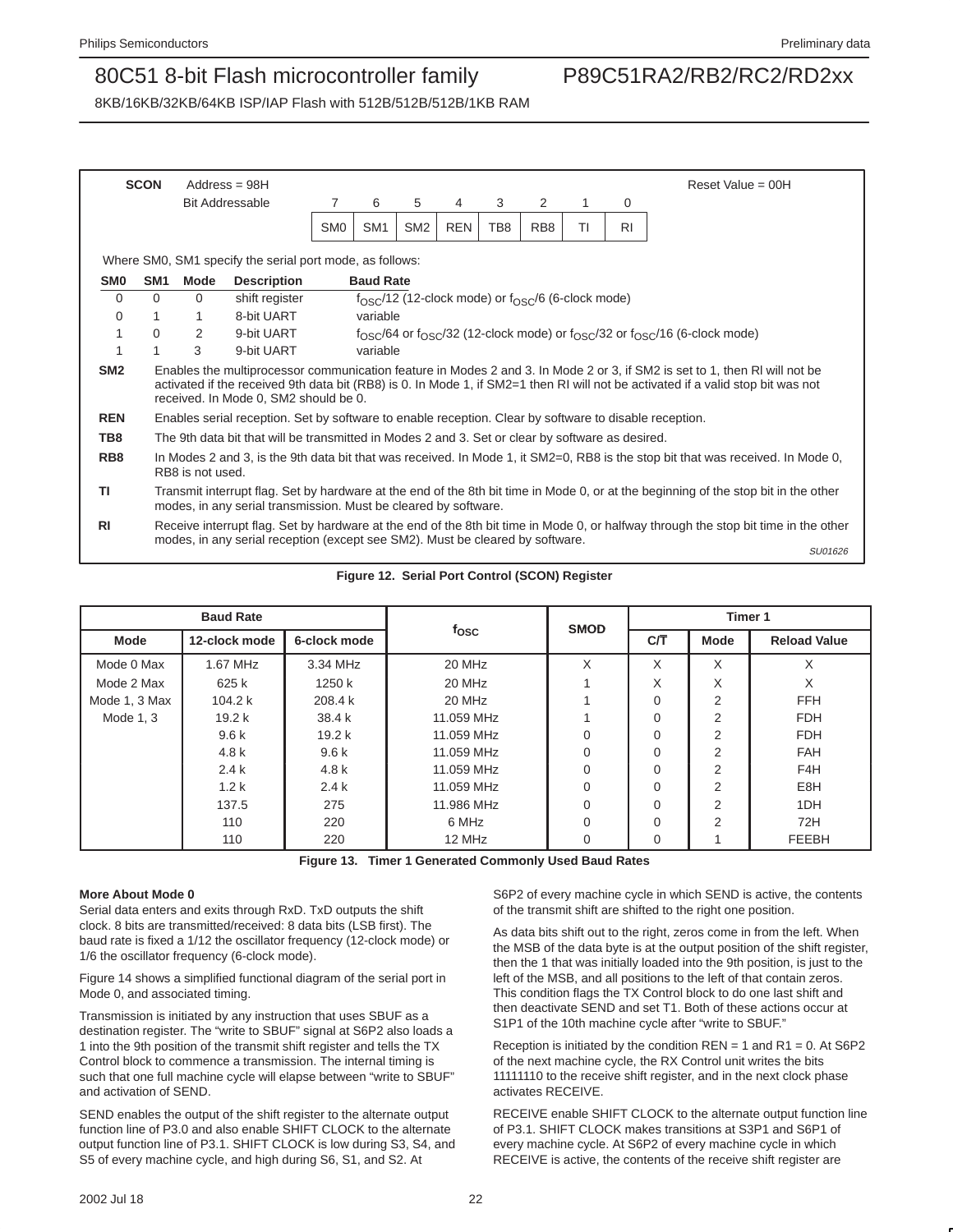8KB/16KB/32KB/64KB ISP/IAP Flash with 512B/512B/512B/1KB RAM

shifted to the left one position. The value that comes in from the right is the value that was sampled at the P3.0 pin at S5P2 of the same machine cycle.

As data bits come in from the right, 1s shift out to the left. When the 0 that was initially loaded into the rightmost position arrives at the leftmost position in the shift register, it flags the RX Control block to do one last shift and load SBUF. At S1P1 of the 10th machine cycle after the write to SCON that cleared RI, RECEIVE is cleared as RI is set.

#### **More About Mode 1**

Ten bits are transmitted (through TxD), or received (through RxD): a start bit (0), 8 data bits (LSB first), and a stop bit (1). On receive, the stop bit goes into RB8 in SCON. In the 80C51 the baud rate is determined by the Timer 1 or Timer 2 overflow rate.

Figure 15 shows a simplified functional diagram of the serial port in Mode 1, and associated timings for transmit receive.

Transmission is initiated by any instruction that uses SBUF as a destination register. The "write to SBUF" signal also loads a 1 into the 9th bit position of the transmit shift register and flags the TX Control unit that a transmission is requested. Transmission actually commences at S1P1 of the machine cycle following the next rollover in the divide-by-16 counter. (Thus, the bit times are synchronized to the divide-by-16 counter, not to the "write to SBUF" signal.)

The transmission begins with activation of SEND which puts the start bit at TxD. One bit time later, DATA is activated, which enables the output bit of the transmit shift register to TxD. The first shift pulse occurs one bit time after that.

As data bits shift out to the right, zeros are clocked in from the left. When the MSB of the data byte is at the output position of the shift register, then the 1 that was initially loaded into the 9th position is just to the left of the MSB, and all positions to the left of that contain zeros. This condition flags the TX Control unit to do one last shift and then deactivate SEND and set TI. This occurs at the 10th divide-by-16 rollover after "write to SBUF."

Reception is initiated by a detected 1-to-0 transition at RxD. For this purpose RxD is sampled at a rate of 16 times whatever baud rate has been established. When a transition is detected, the divide-by-16 counter is immediately reset, and 1FFH is written into the input shift register. Resetting the divide-by-16 counter aligns its rollovers with the boundaries of the incoming bit times.

The 16 states of the counter divide each bit time into 16ths. At the 7th, 8th, and 9th counter states of each bit time, the bit detector samples the value of RxD. The value accepted is the value that was seen in at least 2 of the 3 samples. This is done for noise rejection. If the value accepted during the first bit time is not 0, the receive circuits are reset and the unit goes back to looking for another 1-to-0 transition. This is to provide rejection of false start bits. If the start bit proves valid, it is shifted into the input shift register, and reception of the rest of the frame will proceed.

As data bits come in from the right, 1s shift out to the left. When the start bit arrives at the leftmost position in the shift register (which in mode 1 is a 9-bit register), it flags the RX Control block to do one last shift, load SBUF and RB8, and set RI. The signal to load SBUF and RB8, and to set RI, will be generated if, and only if, the following conditions are met at the time the final shift pulse is generated.: 1.  $R1 = 0$ , and

2. Either  $SM2 = 0$ , or the received stop bit = 1.

If either of these two conditions is not met, the received frame is irretrievably lost. If both conditions are met, the stop bit goes into RB8, the 8 data bits go into SBUF, and RI is activated. At this time, whether the above conditions are met or not, the unit goes back to looking for a 1-to-0 transition in RxD.

#### **More About Modes 2 and 3**

Eleven bits are transmitted (through TxD), or received (through RxD): a start bit (0), 8 data bits (LSB first), a programmable 9th data bit, and a stop bit (1). On transmit, the 9th data bit (TB8) can be assigned the value of 0 or 1. On receive, the 9the data bit goes into RB8 in SCON. The baud rate is programmable to either 1/32 or 1/64 (12-clock mode) or 1/16 or 1/32 the oscillator frequency (6-clock mode) the oscillator frequency in Mode 2. Mode 3 may have a variable baud rate generated from Timer 1 or Timer 2.

Figures 16 and 17 show a functional diagram of the serial port in Modes 2 and 3. The receive portion is exactly the same as in Mode 1. The transmit portion differs from Mode 1 only in the 9th bit of the transmit shift register.

Transmission is initiated by any instruction that uses SBUF as a destination register. The "write to SBUF" signal also loads TB8 into the 9th bit position of the transmit shift register and flags the TX Control unit that a transmission is requested. Transmission commences at S1P1 of the machine cycle following the next rollover in the divide-by-16 counter. (Thus, the bit times are synchronized to the divide-by-16 counter, not to the "write to SBUF" signal.)

The transmission begins with activation of SEND, which puts the start bit at TxD. One bit time later, DATA is activated, which enables the output bit of the transmit shift register to TxD. The first shift pulse occurs one bit time after that. The first shift clocks a 1 (the stop bit) into the 9th bit position of the shift register. Thereafter, only zeros are clocked in. Thus, as data bits shift out to the right, zeros are clocked in from the left. When TB8 is at the output position of the shift register, then the stop bit is just to the left of TB8, and all positions to the left of that contain zeros. This condition flags the TX Control unit to do one last shift and then deactivate SEND and set TI. This occurs at the 11th divide-by-16 rollover after "write to SUBF."

Reception is initiated by a detected 1-to-0 transition at RxD. For this purpose RxD is sampled at a rate of 16 times whatever baud rate has been established. When a transition is detected, the divide-by-16 counter is immediately reset, and 1FFH is written to the input shift register.

At the 7th, 8th, and 9th counter states of each bit time, the bit detector samples the value of R-D. The value accepted is the value that was seen in at least 2 of the 3 samples. If the value accepted during the first bit time is not 0, the receive circuits are reset and the unit goes back to looking for another 1-to-0 transition. If the start bit proves valid, it is shifted into the input shift register, and reception of the rest of the frame will proceed.

As data bits come in from the right, 1s shift out to the left. When the start bit arrives at the leftmost position in the shift register (which in Modes 2 and 3 is a 9-bit register), it flags the RX Control block to do one last shift, load SBUF and RB8, and set RI.

The signal to load SBUF and RB8, and to set RI, will be generated if, and only if, the following conditions are met at the time the final shift pulse is generated.

1.  $RI = 0$ , and

2. Either SM2 = 0, or the received 9th data bit = 1.

If either of these conditions is not met, the received frame is irretrievably lost, and RI is not set. If both conditions are met, the received 9th data bit goes into RB8, and the first 8 data bits go into SBUF. One bit time later, whether the above conditions were met or not, the unit goes back to looking for a 1-to-0 transition at the RxD input.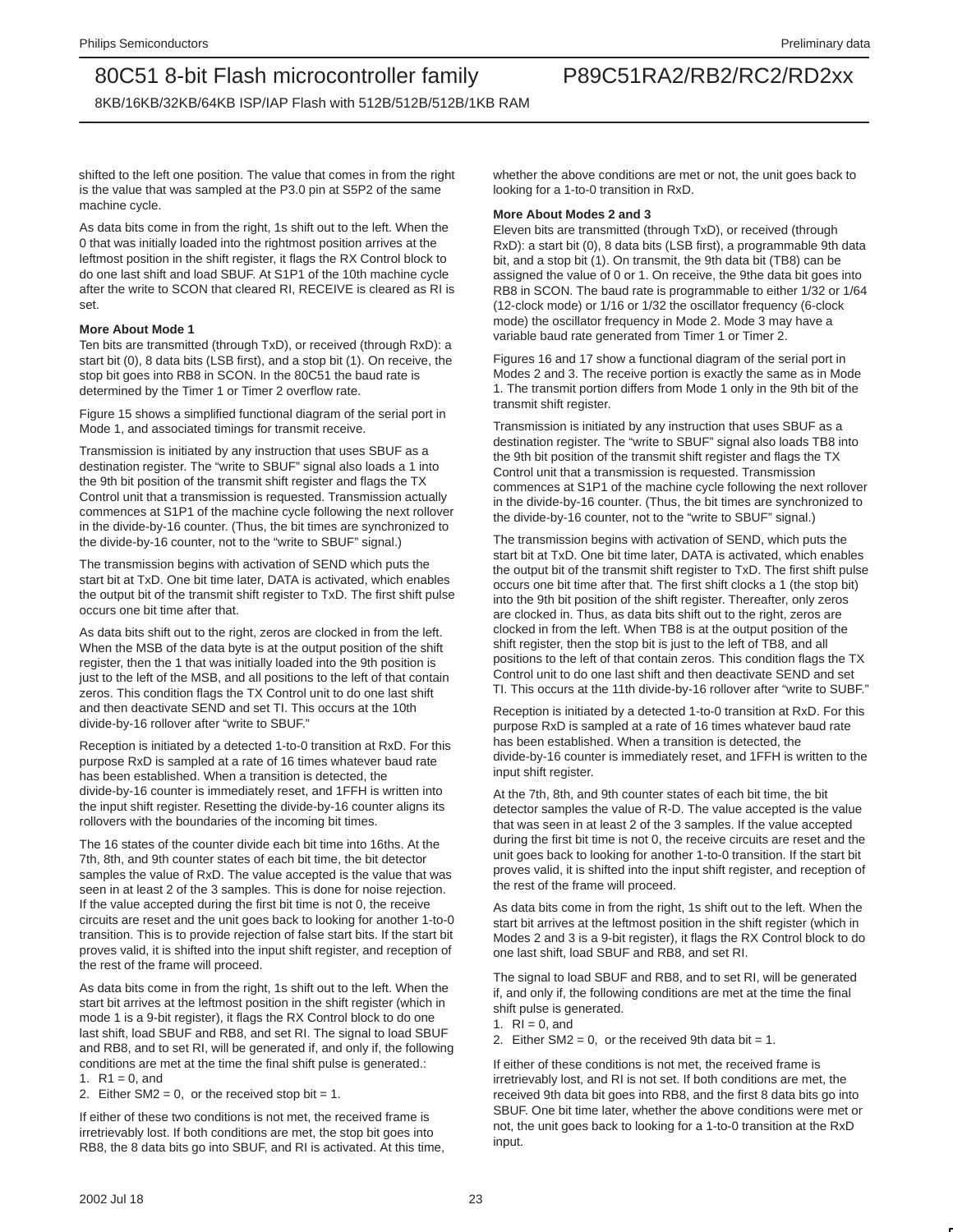

**Figure 14. Serial Port Mode 0**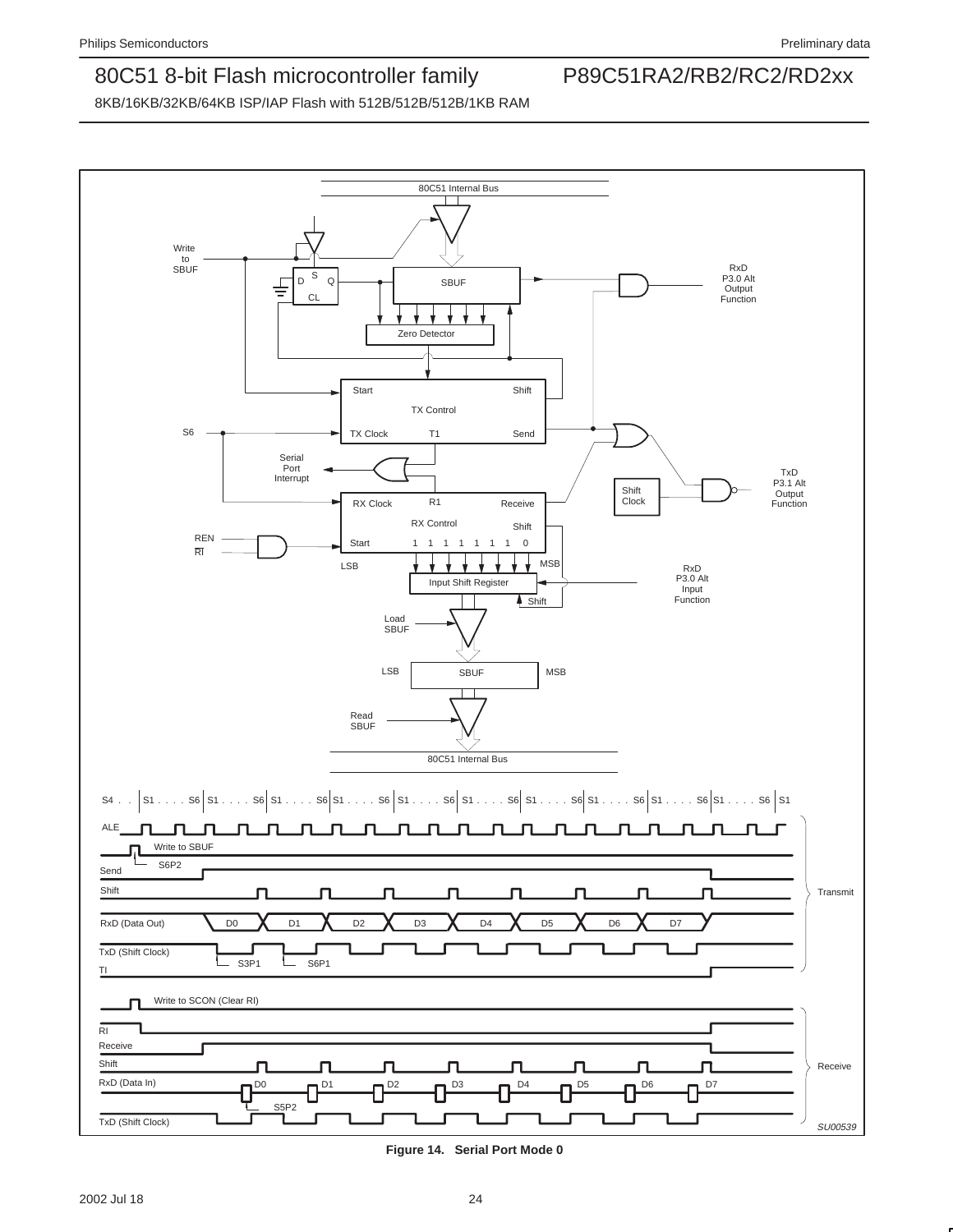

**Figure 15. Serial Port Mode 1**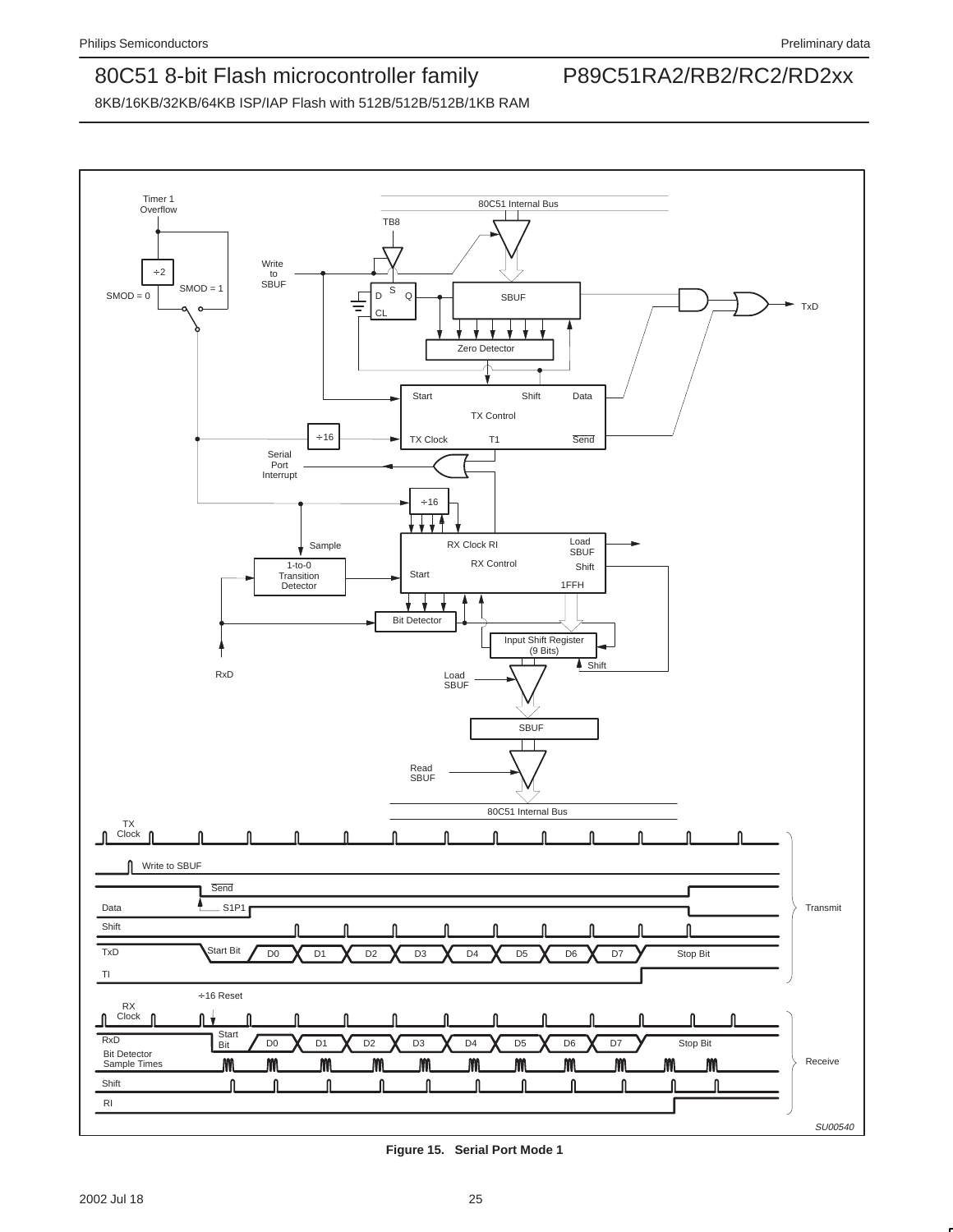

**Figure 16. Serial Port Mode 2**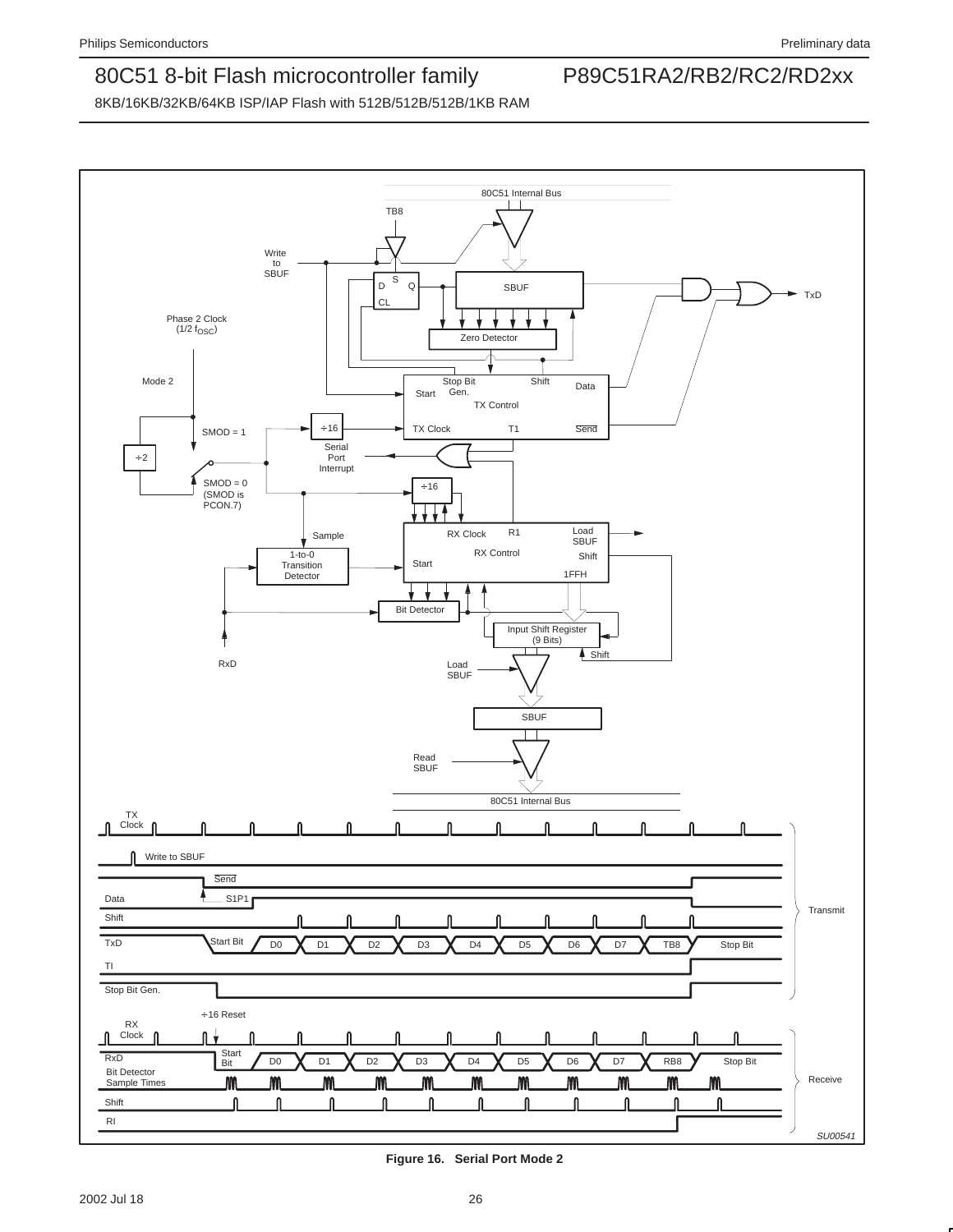

**Figure 17. Serial Port Mode 3**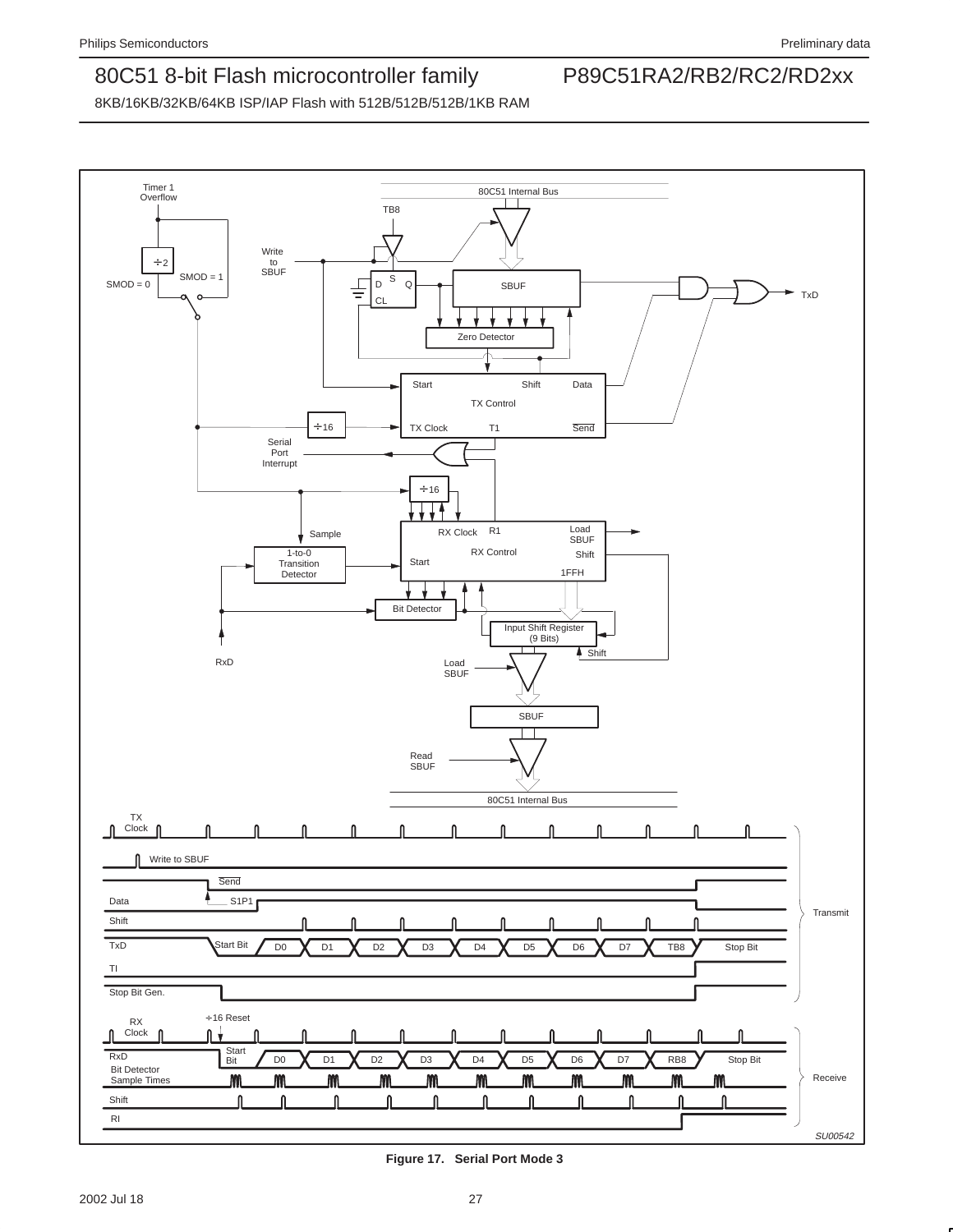8KB/16KB/32KB/64KB ISP/IAP Flash with 512B/512B/512B/1KB RAM

### **Enhanced UART**

In addition to the standard operation the UART can perform framing error detect by looking for missing stop bits, and automatic address recognition. The UART also fully supports multiprocessor communication as does the standard 80C51 UART.

When used for framing error detect the UART looks for missing stop bits in the communication. A missing bit will set the FE bit in the SCON register. The FE bit shares the SCON.7 bit with SM0 and the function of SCON.7 is determined by PCON.6 (SMOD0) (see Figure 18). If SMOD0 is set then SCON.7 functions as FE. SCON.7 functions as SM0 when SMOD0 is cleared. When used as FE SCON.7 can only be cleared by software. Refer to Figure 19.

#### **Automatic Address Recognition**

Automatic Address Recognition is a feature which allows the UART to recognize certain addresses in the serial bit stream by using hardware to make the comparisons. This feature saves a great deal of software overhead by eliminating the need for the software to examine every serial address which passes by the serial port. This feature is enabled by setting the SM2 bit in SCON. In the 9 bit UART modes, mode 2 and mode 3, the Receive Interrupt flag (RI) will be automatically set when the received byte contains either the "Given" address or the "Broadcast" address. The 9-bit mode requires that the 9th information bit is a 1 to indicate that the received information is an address and not data. Automatic address recognition is shown in Figure 20.

The 8 bit mode is called Mode 1. In this mode the RI flag will be set if SM2 is enabled and the information received has a valid stop bit following the 8 address bits and the information is either a Given or Broadcast address.

Mode 0 is the Shift Register mode and SM2 is ignored.

Using the Automatic Address Recognition feature allows a master to selectively communicate with one or more slaves by invoking the Given slave address or addresses. All of the slaves may be contacted by using the Broadcast address. Two special Function Registers are used to define the slave's address, SADDR, and the address mask, SADEN. SADEN is used to define which bits in the SADDR are to b used and which bits are "don't care". The SADEN mask can be logically ANDed with the SADDR to create the "Given" address which the master will use for addressing each of the slaves. Use of the Given address allows multiple slaves to be recognized while excluding others. The following examples will help to show the versatility of this scheme:

| Slave 0 | SADDR     | $=$ |           | 1100 0000 |
|---------|-----------|-----|-----------|-----------|
|         | $SADEN =$ |     | 1111 1101 |           |
|         | Given     |     |           | 1100 00X0 |

| Slave 1 | $SADDR =$ |     | 1100 0000 |
|---------|-----------|-----|-----------|
|         | $SADEN =$ |     | 1111 1110 |
|         | Given     | $=$ | 1100 000X |

In the above example SADDR is the same and the SADEN data is used to differentiate between the two slaves. Slave 0 requires a 0 in bit 0 and it ignores bit 1. Slave 1 requires a 0 in bit 1 and bit 0 is ignored. A unique address for Slave 0 would be 1100 0010 since slave 1 requires a 0 in bit 1. A unique address for slave 1 would be 1100 0001 since a 1 in bit 0 will exclude slave 0. Both slaves can be selected at the same time by an address which has bit  $0 = 0$  (for slave 0) and bit  $1 = 0$  (for slave 1). Thus, both could be addressed with 1100 0000.

In a more complex system the following could be used to select slaves 1 and 2 while excluding slave 0:

| Slave 0 | SADDR<br><b>SADEN</b><br>Given | $=$<br>$=$<br>$=$ | 1100 0000<br>1001<br>1111<br>1100 0XX0 |
|---------|--------------------------------|-------------------|----------------------------------------|
| Slave 1 | SADDR<br><b>SADEN</b><br>Given | $=$<br>$=$<br>$=$ | 1110 0000<br>1111 1010<br>1110 0X0X    |
| Slave 2 | SADDR<br><b>SADEN</b><br>Given | $=$<br>$=$        | 1110 0000<br>1111 1100<br>1110 00XX    |

In the above example the differentiation among the 3 slaves is in the lower 3 address bits. Slave 0 requires that bit  $0 = 0$  and it can be uniquely addressed by 1110 0110. Slave 1 requires that bit  $1 = 0$  and it can be uniquely addressed by 1110 and 0101. Slave 2 requires that bit  $2 = 0$  and its unique address is 1110 0011. To select Slaves 0 and 1 and exclude Slave 2 use address 1110 0100, since it is necessary to make bit  $2 = 1$  to exclude slave 2.

The Broadcast Address for each slave is created by taking the logical OR of SADDR and SADEN. Zeros in this result are trended as don't-cares. In most cases, interpreting the don't-cares as ones, the broadcast address will be FF hexadecimal.

Upon reset SADDR (SFR address 0A9H) and SADEN (SFR address 0B9H) are leaded with 0s. This produces a given address of all "don't cares" as well as a Broadcast address of all "don't cares". This effectively disables the Automatic Addressing mode and allows the microcontroller to use standard 80C51 type UART drivers which do not make use of this feature.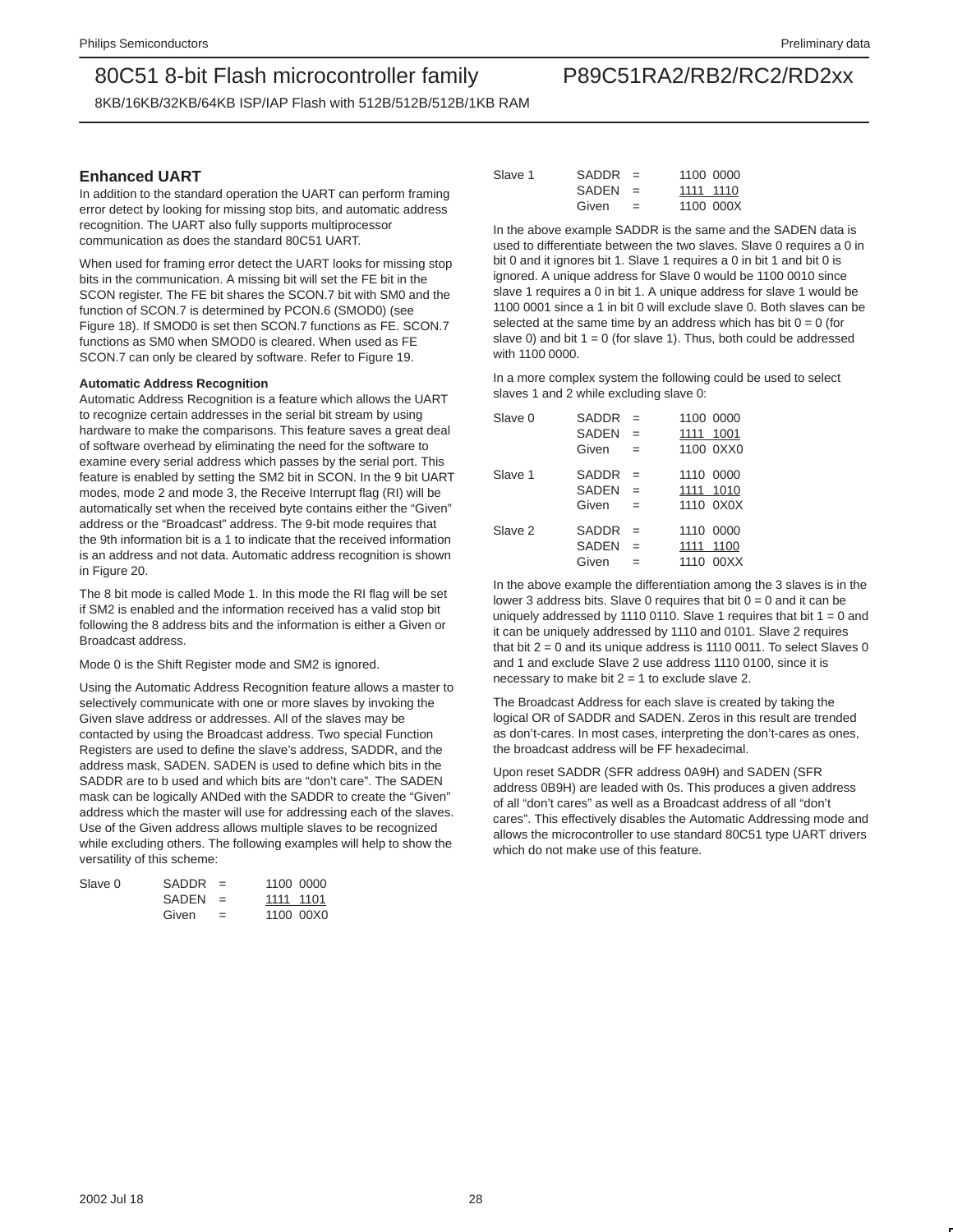|                                                                                      |                 | $SCON$ Address = 98H                                    |                   |                          |                    |                                                                                                        |                 |    |           | Reset Value = $0000 0000B$                                                                                                                                                                                                                                                                                                                                  |
|--------------------------------------------------------------------------------------|-----------------|---------------------------------------------------------|-------------------|--------------------------|--------------------|--------------------------------------------------------------------------------------------------------|-----------------|----|-----------|-------------------------------------------------------------------------------------------------------------------------------------------------------------------------------------------------------------------------------------------------------------------------------------------------------------------------------------------------------------|
|                                                                                      |                 | <b>Bit Addressable</b>                                  |                   |                          |                    |                                                                                                        |                 |    |           |                                                                                                                                                                                                                                                                                                                                                             |
|                                                                                      |                 | SM0/FE                                                  | SM <sub>1</sub>   | SM <sub>2</sub>          | <b>REN</b>         | TB8                                                                                                    | RB <sub>8</sub> | ΤI | <b>RI</b> |                                                                                                                                                                                                                                                                                                                                                             |
|                                                                                      | Bit:            | $\overline{7}$                                          | 6                 | 5                        | 4                  | 3                                                                                                      | 2               | 1  | $\Omega$  |                                                                                                                                                                                                                                                                                                                                                             |
|                                                                                      |                 | $(SMOD0 = 0/1)^*$                                       |                   |                          |                    |                                                                                                        |                 |    |           |                                                                                                                                                                                                                                                                                                                                                             |
| Symbol                                                                               | <b>Function</b> |                                                         |                   |                          |                    |                                                                                                        |                 |    |           |                                                                                                                                                                                                                                                                                                                                                             |
| <b>FE</b>                                                                            |                 |                                                         |                   |                          |                    | frames but should be cleared by software. The SMOD0 bit must be set to enable access to the FE bit.    |                 |    |           | Framing Error bit. This bit is set by the receiver when an invalid stop bit is detected. The FE bit is not cleared by valid                                                                                                                                                                                                                                 |
| SM <sub>0</sub>                                                                      |                 |                                                         |                   |                          |                    | Serial Port Mode Bit 0, (SMOD0 must = $0$ to access bit SM0)                                           |                 |    |           |                                                                                                                                                                                                                                                                                                                                                             |
| SM <sub>1</sub>                                                                      |                 | Serial Port Mode Bit 1                                  |                   |                          |                    |                                                                                                        |                 |    |           |                                                                                                                                                                                                                                                                                                                                                             |
|                                                                                      | SM <sub>0</sub> | SM <sub>1</sub>                                         | <b>Mode</b>       |                          | <b>Description</b> | <b>Baud Rate**</b>                                                                                     |                 |    |           |                                                                                                                                                                                                                                                                                                                                                             |
|                                                                                      | 0               | 0                                                       | 0                 |                          | shift register     | $f_{\rm OSC}$ /6 (6-clock mode) or $f_{\rm OSC}$ /12 (12-clock mode)                                   |                 |    |           |                                                                                                                                                                                                                                                                                                                                                             |
|                                                                                      | 0<br>1          | 1<br>$\mathbf{0}$                                       | $\mathbf{1}$<br>2 | 8-bit UART<br>9-bit UART |                    | variable                                                                                               |                 |    |           |                                                                                                                                                                                                                                                                                                                                                             |
|                                                                                      |                 |                                                         |                   |                          |                    | $fOSC/32$ or $fOSC/16$ (6-clock mode) or<br>$f_{\rm OSC}$ /64 or $f_{\rm OSC}$ /32 (12-clock mode)     |                 |    |           |                                                                                                                                                                                                                                                                                                                                                             |
|                                                                                      | $\mathbf{1}$    | 1                                                       | 3                 | 9-bit UART               |                    | variable                                                                                               |                 |    |           |                                                                                                                                                                                                                                                                                                                                                             |
| SM <sub>2</sub>                                                                      |                 | Given or Broadcast Address, In Mode 0, SM2 should be 0. |                   |                          |                    |                                                                                                        |                 |    |           | Enables the Automatic Address Recognition feature in Modes 2 or 3. If SM2 = 1 then RI will not be set unless the<br>received 9th data bit (RB8) is 1, indicating an address, and the received byte is a Given or Broadcast Address.<br>In Mode 1, if SM2 = 1 then RI will not be activated unless a valid stop bit was received, and the received byte is a |
| <b>REN</b>                                                                           |                 |                                                         |                   |                          |                    | Enables serial reception. Set by software to enable reception. Clear by software to disable reception. |                 |    |           |                                                                                                                                                                                                                                                                                                                                                             |
| TB <sub>8</sub>                                                                      |                 |                                                         |                   |                          |                    | The 9th data bit that will be transmitted in Modes 2 and 3. Set or clear by software as desired.       |                 |    |           |                                                                                                                                                                                                                                                                                                                                                             |
| RB <sub>8</sub>                                                                      |                 | In Mode 0, RB8 is not used.                             |                   |                          |                    |                                                                                                        |                 |    |           | In modes 2 and 3, the 9th data bit that was received. In Mode 1, if $SM2 = 0$ , RB8 is the stop bit that was received.                                                                                                                                                                                                                                      |
| ΤI                                                                                   |                 |                                                         |                   |                          |                    | other modes, in any serial transmission. Must be cleared by software.                                  |                 |    |           | Transmit interrupt flag. Set by hardware at the end of the 8th bit time in Mode 0, or at the beginning of the stop bit in the                                                                                                                                                                                                                               |
| <b>RI</b>                                                                            |                 |                                                         |                   |                          |                    | the other modes, in any serial reception (except see SM2). Must be cleared by software.                |                 |    |           | Receive interrupt flag. Set by hardware at the end of the 8th bit time in Mode 0, or halfway through the stop bit time in                                                                                                                                                                                                                                   |
| NOTE:<br>*SMOD0 is located at PCON6.<br>** $f$ <sub>OSC</sub> = oscillator frequency |                 |                                                         |                   |                          |                    |                                                                                                        |                 |    |           | SU01255                                                                                                                                                                                                                                                                                                                                                     |
|                                                                                      |                 |                                                         |                   |                          |                    | Figure 18. SCON: Serial Port Control Register                                                          |                 |    |           |                                                                                                                                                                                                                                                                                                                                                             |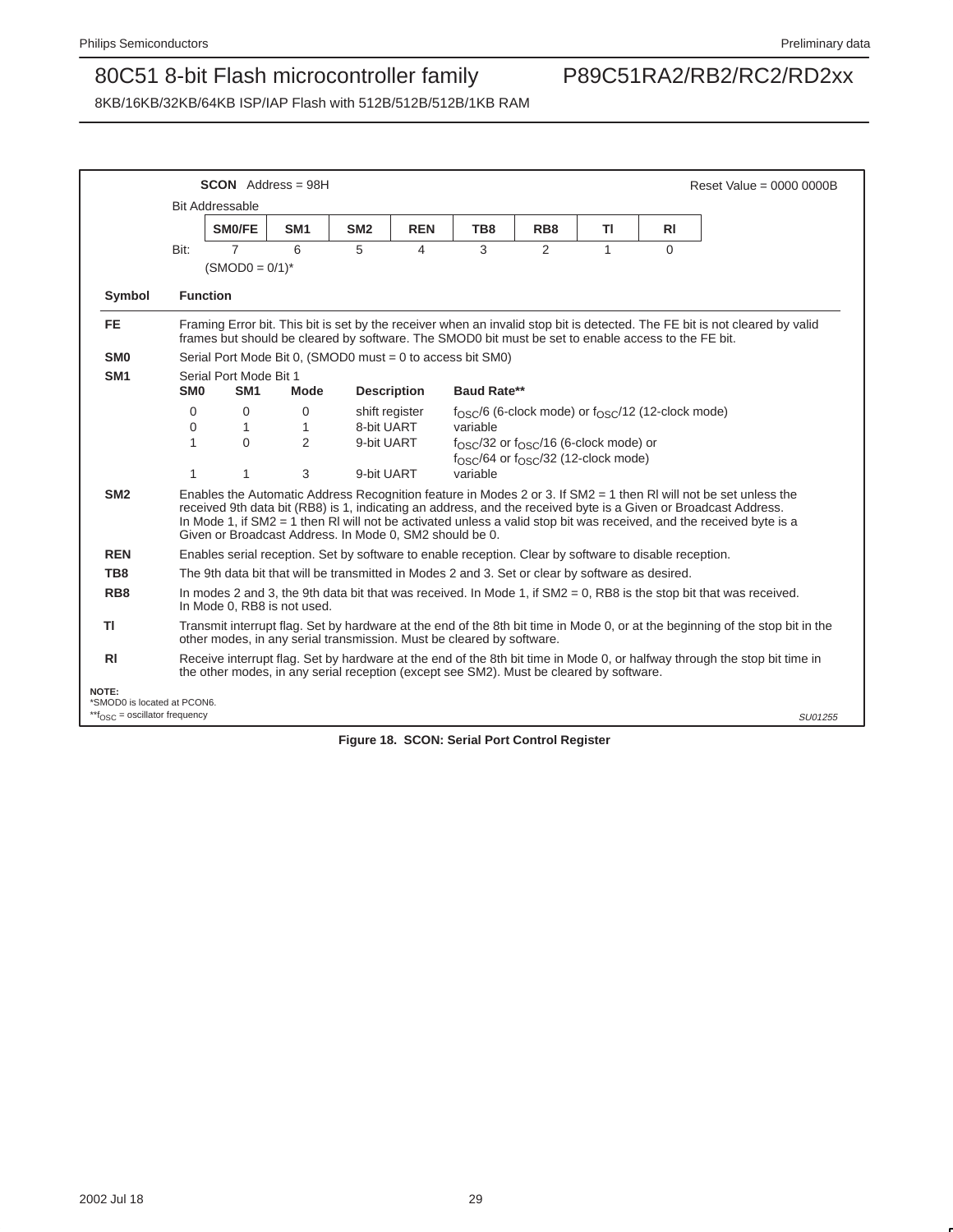

**Figure 19. UART Framing Error Detection**



**Figure 20. UART Multiprocessor Communication, Automatic Address Recognition**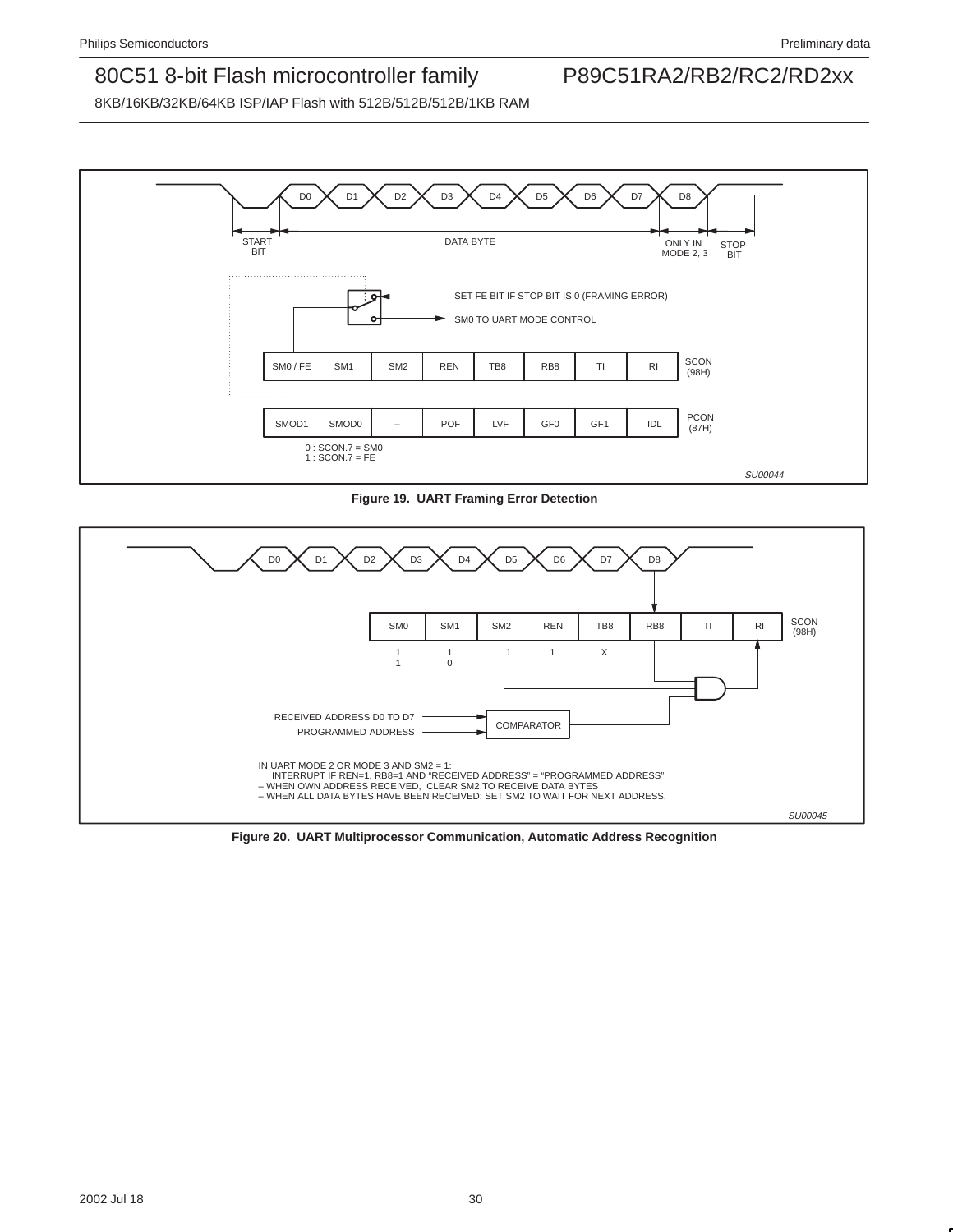8KB/16KB/32KB/64KB ISP/IAP Flash with 512B/512B/512B/1KB RAM

### **Interrupt Priority Structure**

The P89C51RA2/RB2/RC2/RD2xx has a 7 source four-level interrupt structure (see Table 7).

There are 3 SFRs associated with the four-level interrupt. They are the IE, IP, and IPH. (See Figures 21, 22, and 23.) The IPH (Interrupt Priority High) register makes the four-level interrupt structure possible. The IPH is located at SFR address B7H. The structure of the IPH register and a description of its bits is shown in Figure 23.

The function of the IPH SFR, when combined with the IP SFR, determines the priority of each interrupt. The priority of each interrupt is determined as shown in the following table:

|       | <b>PRIORITY BITS</b> | <b>INTERRUPT PRIORITY LEVEL</b> |
|-------|----------------------|---------------------------------|
| IPH.x | IP.x                 |                                 |
|       |                      | Level 0 (lowest priority)       |
|       |                      | Level 1                         |
|       |                      | Level 2                         |
|       |                      | Level 3 (highest priority)      |

The priority scheme for servicing the interrupts is the same as that for the 80C51, except there are four interrupt levels rather than two as on the 80C51. An interrupt will be serviced as long as an interrupt of equal or higher priority is not already being serviced. If an interrupt of equal or higher level priority is being serviced, the new interrupt will wait until it is finished before being serviced. If a lower priority level interrupt is being serviced, it will be stopped and the new interrupt serviced. When the new interrupt is finished, the lower priority level interrupt that was stopped will be completed.

### **Table 7. Interrupt Table**

| <b>SOURCE</b>  | <b>POLLING PRIORITY</b> | <b>REQUEST BITS</b>     | <b>HARDWARE CLEAR?</b> | <b>VECTOR ADDRESS</b> |
|----------------|-------------------------|-------------------------|------------------------|-----------------------|
| X <sub>0</sub> |                         | IE <sub>0</sub>         | N $(L)^1$ Y $(T)^2$    | 03H                   |
| T <sub>0</sub> |                         | TP0                     |                        | 0 <sub>BH</sub>       |
| X1             |                         | IE <sub>1</sub>         | $N(L)$ $Y(T)$          | 13H                   |
| T <sub>1</sub> | 4                       | TF <sub>1</sub>         |                        | 1BH                   |
| <b>PCA</b>     | 5                       | CF, CCFn<br>$n = 0 - 4$ | N                      | 33H                   |
| <b>SP</b>      | 6                       | RI, TI                  | N                      | 23H                   |
| T <sub>2</sub> |                         | TF2, EXF2               | N                      | 2BH                   |

**NOTES:**

1.  $L =$  Level activated

2. T = Transition activated

|            |                  |                 | 6                           | 5                                       | 4  | 3                                                                                                                                                                             | $\overline{2}$  | 1               | 0               |
|------------|------------------|-----------------|-----------------------------|-----------------------------------------|----|-------------------------------------------------------------------------------------------------------------------------------------------------------------------------------|-----------------|-----------------|-----------------|
|            | <b>IE (0A8H)</b> | EA              | EC                          | ET <sub>2</sub>                         | ES | ET <sub>1</sub>                                                                                                                                                               | EX <sub>1</sub> | ET <sub>0</sub> | EX <sub>0</sub> |
|            |                  |                 | Enable Bit = 0 disables it. | Enable Bit $=$ 1 enables the interrupt. |    |                                                                                                                                                                               |                 |                 |                 |
| <b>BIT</b> | <b>SYMBOL</b>    | <b>FUNCTION</b> |                             |                                         |    |                                                                                                                                                                               |                 |                 |                 |
| IE.7       | EA               |                 |                             |                                         |    | Global disable bit. If $EA = 0$ , all interrupts are disabled. If $EA = 1$ , each interrupt can be individually<br>enabled or disabled by setting or clearing its enable bit. |                 |                 |                 |
| IE.6       | EC.              |                 | PCA interrupt enable bit    |                                         |    |                                                                                                                                                                               |                 |                 |                 |
| IE.5       | ET <sub>2</sub>  |                 |                             | Timer 2 interrupt enable bit.           |    |                                                                                                                                                                               |                 |                 |                 |
| IE.4       | ES.              |                 |                             | Serial Port interrupt enable bit.       |    |                                                                                                                                                                               |                 |                 |                 |
| IE.3       | ET <sub>1</sub>  |                 |                             | Timer 1 interrupt enable bit.           |    |                                                                                                                                                                               |                 |                 |                 |
| IE.2       | EX <sub>1</sub>  |                 |                             | External interrupt 1 enable bit.        |    |                                                                                                                                                                               |                 |                 |                 |
| IE.1       | ET <sub>0</sub>  |                 |                             | Timer 0 interrupt enable bit.           |    |                                                                                                                                                                               |                 |                 |                 |
| IE.0       | EX <sub>0</sub>  |                 |                             | External interrupt 0 enable bit.        |    |                                                                                                                                                                               |                 |                 |                 |

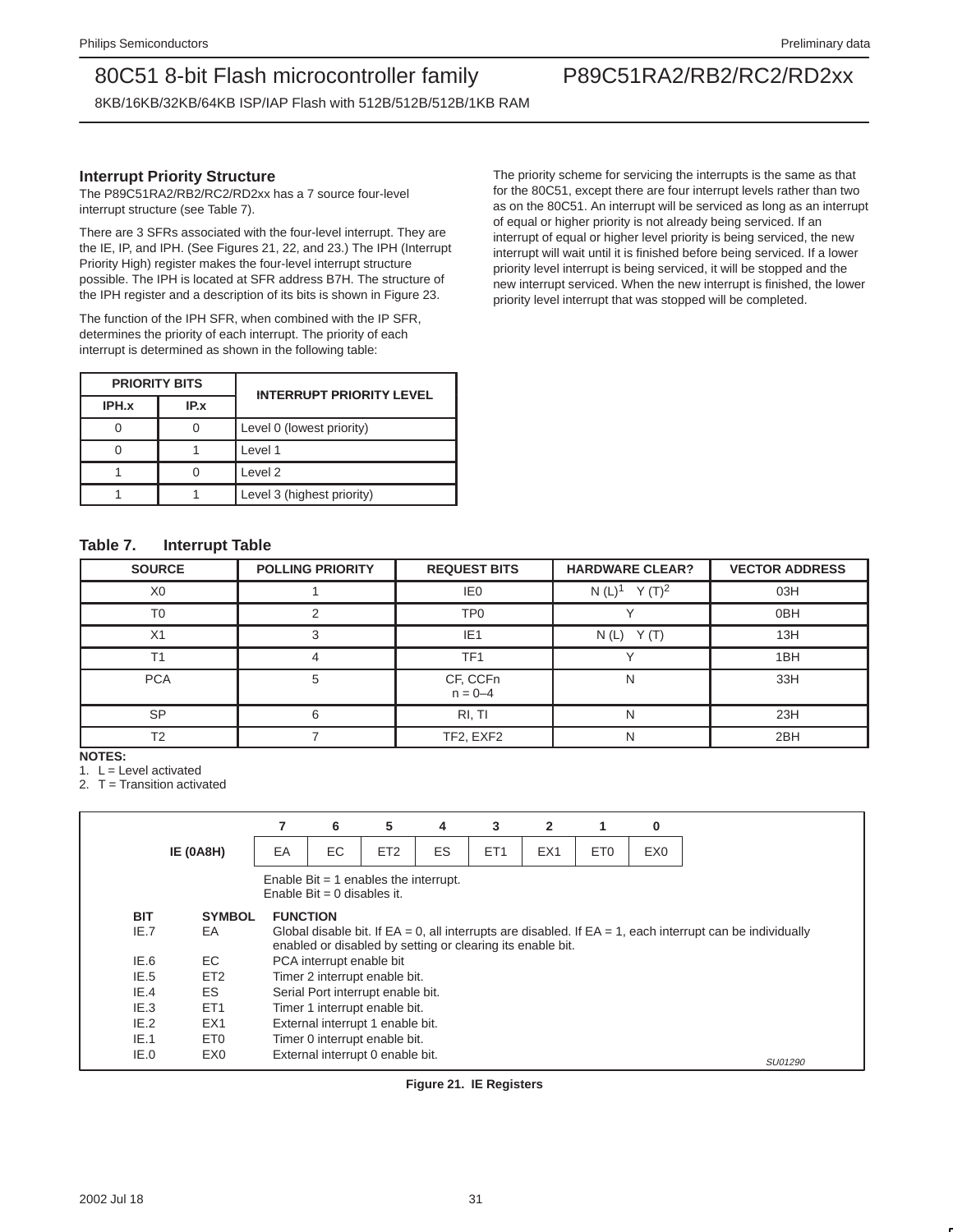8KB/16KB/32KB/64KB ISP/IAP Flash with 512B/512B/512B/1KB RAM

|            |                  |                 | 6                                                                                 | 5               | 4         | 3               | $\mathbf{2}$ |                 | 0               |
|------------|------------------|-----------------|-----------------------------------------------------------------------------------|-----------------|-----------|-----------------|--------------|-----------------|-----------------|
|            | <b>IP (0B8H)</b> |                 | <b>PPC</b>                                                                        | PT <sub>2</sub> | <b>PS</b> | PT <sub>1</sub> | PX1          | PT <sub>0</sub> | PX <sub>0</sub> |
|            |                  |                 | Priority Bit = 1 assigns high priority<br>Priority $Bit = 0$ assigns low priority |                 |           |                 |              |                 |                 |
| <b>BIT</b> | <b>SYMBOL</b>    | <b>FUNCTION</b> |                                                                                   |                 |           |                 |              |                 |                 |
| IP.7       |                  |                 |                                                                                   |                 |           |                 |              |                 |                 |
| IP.6       | <b>PPC</b>       |                 | PCA interrupt priority bit                                                        |                 |           |                 |              |                 |                 |
| IP.5       | PT <sub>2</sub>  |                 | Timer 2 interrupt priority bit.                                                   |                 |           |                 |              |                 |                 |
| IP.4       | <b>PS</b>        |                 | Serial Port interrupt priority bit.                                               |                 |           |                 |              |                 |                 |
| IP.3       | PT <sub>1</sub>  |                 | Timer 1 interrupt priority bit.                                                   |                 |           |                 |              |                 |                 |
| IP.2       | PX <sub>1</sub>  |                 | External interrupt 1 priority bit.                                                |                 |           |                 |              |                 |                 |
| IP.1       | PT <sub>0</sub>  |                 | Timer 0 interrupt priority bit.                                                   |                 |           |                 |              |                 |                 |
| IP.0       | PX <sub>0</sub>  |                 | External interrupt 0 priority bit.                                                |                 |           |                 |              |                 | SU01291         |

### **Figure 22. IP Registers**

|            |                   |                 | 6                                                                                       | 5                 | 4          | 3                 | $\mathbf{2}$ |      | 0           |
|------------|-------------------|-----------------|-----------------------------------------------------------------------------------------|-------------------|------------|-------------------|--------------|------|-------------|
|            | IPH (B7H)         |                 | <b>PPCH</b>                                                                             | PT <sub>2</sub> H | <b>PSH</b> | PT <sub>1</sub> H | PX1H         | PT0H | <b>PX0H</b> |
|            |                   |                 | Priority $Bit = 1$ assigns higher priority<br>Priority $Bit = 0$ assigns lower priority |                   |            |                   |              |      |             |
| <b>BIT</b> | <b>SYMBOL</b>     | <b>FUNCTION</b> |                                                                                         |                   |            |                   |              |      |             |
| IPH.7      |                   |                 |                                                                                         |                   |            |                   |              |      |             |
| IPH.6      | <b>PPCH</b>       |                 | PCA interrupt priority bit                                                              |                   |            |                   |              |      |             |
| IPH.5      | PT <sub>2</sub> H |                 | Timer 2 interrupt priority bit high.                                                    |                   |            |                   |              |      |             |
| IPH.4      | <b>PSH</b>        |                 | Serial Port interrupt priority bit high.                                                |                   |            |                   |              |      |             |
| IPH.3      | PT <sub>1</sub> H |                 | Timer 1 interrupt priority bit high.                                                    |                   |            |                   |              |      |             |
| IPH.2      | PX1H              |                 | External interrupt 1 priority bit high.                                                 |                   |            |                   |              |      |             |
| IPH.1      | PT0H              |                 | Timer 0 interrupt priority bit high.                                                    |                   |            |                   |              |      |             |
| IPH.0      | <b>PX0H</b>       |                 | External interrupt 0 priority bit high.                                                 |                   |            |                   |              |      | SU01292     |

### **Figure 23. IPH Registers**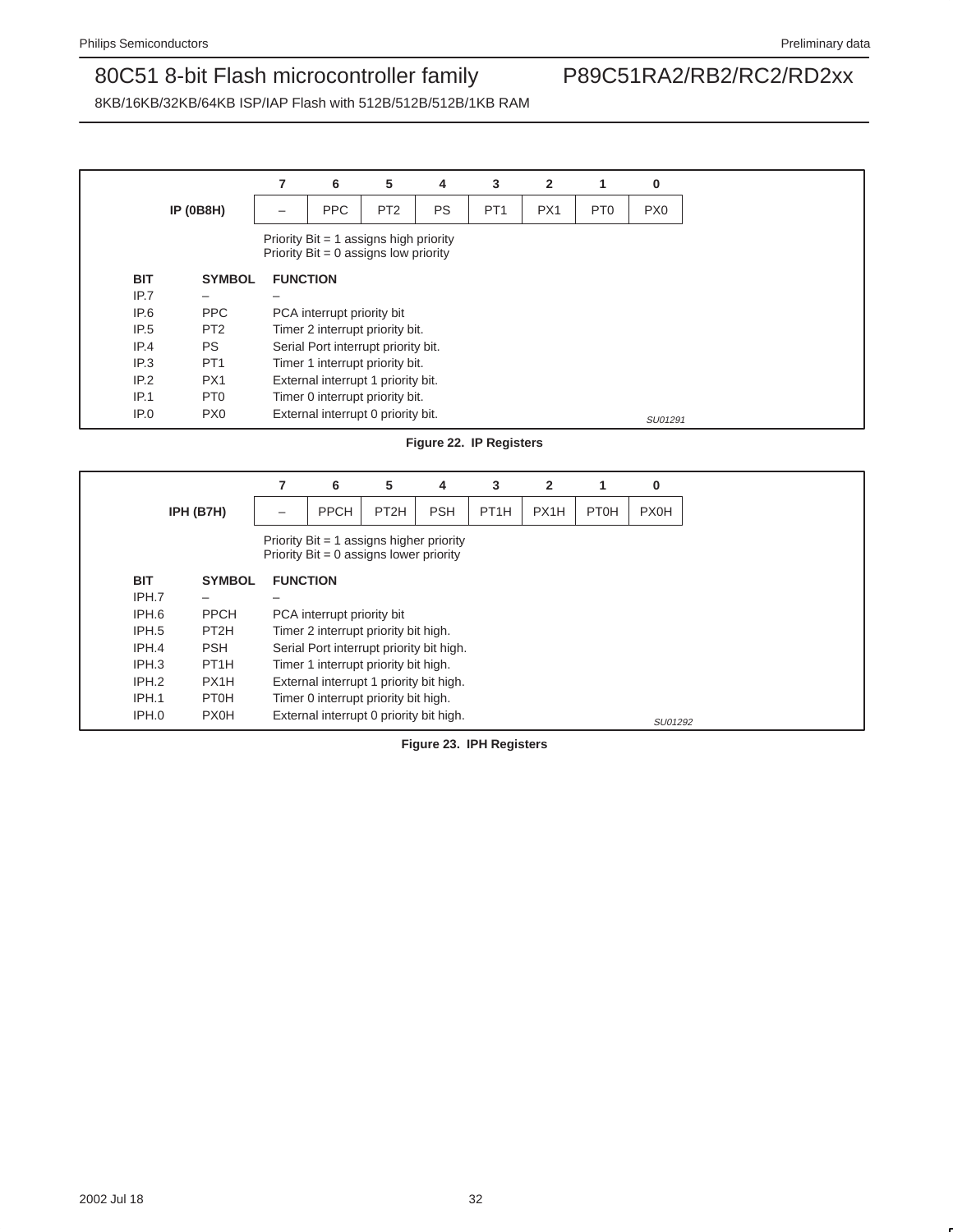8KB/16KB/32KB/64KB ISP/IAP Flash with 512B/512B/512B/1KB RAM

### **Reduced EMI Mode**

The AO bit (AUXR.0) in the AUXR register when set disables the ALE output unless the CPU needs to perform an off-chip memory access.

### **Reduced EMI Mode**

**AUXR (8EH)**

|                  | 6 |              |  |               |    |
|------------------|---|--------------|--|---------------|----|
|                  |   |              |  | <b>EXTRAM</b> | AO |
| AUXR.1<br>AUXR.0 |   | EXTRAM<br>AΟ |  |               |    |

See more detailed description in Figure 38.

### **Dual DPTR**

The dual DPTR structure (see Figure 24) is a way by which the chip will specify the address of an external data memory location. There are two 16-bit DPTR registers that address the external memory, and a single bit called DPS = AUXR1/bit0 that allows the program code to switch between them.

• New Register Name: AUXR1#

- SFR Address: A2H
- Reset Value: xxxxxxx0B

#### **AUXR1 (A2H)**

|        | <b>ENBOOT</b>                                          | GF <sub>2</sub> |  | <b>DPS</b> |
|--------|--------------------------------------------------------|-----------------|--|------------|
| Where: | $DPS = AUXR1/bit0 = Switches between DPTR0 and DPTR1.$ |                 |  |            |

| Select Reg        | <b>DPS</b> |
|-------------------|------------|
| DPTR <sub>0</sub> | O          |
| DPTR <sub>1</sub> | 1          |

The DPS bit status should be saved by software when switching between DPTR0 and DPTR1.

The GF2 bit is a general purpose user-defined flag. Note that bit 2 is not writable and is always read as a zero. This allows the DPS bit to

be quickly toggled simply by executing an INC AUXR1 instruction without affecting the GF2 bit.

### **The ENBOOT bit determines whether the BOOTROM is enabled**

**or disabled.** This bit will automatically be set if the status byte is non zero during reset or PSEN is pulled low, ALE floats high, and  $EA > V<sub>IH</sub>$  on the falling edge of reset. Otherwise, this bit will be cleared during reset.



**Figure 24.** 

#### **DPTR Instructions**

The instructions that refer to DPTR refer to the data pointer that is currently selected using the AUXR1/bit 0 register. The six instructions that use the DPTR are as follows:

| <b>INC DPTR</b>   | Increments the data pointer by 1                    |
|-------------------|-----------------------------------------------------|
| MOV DPTR, #data16 | Loads the DPTR with a 16-bit constant               |
| MOV A. @ A+DPTR   | Move code byte relative to DPTR to ACC              |
| MOVX A. @ DPTR    | Move external RAM (16-bit address) to<br><b>ACC</b> |
| MOVX @ DPTR, A    | Move ACC to external RAM (16-bit)<br>address)       |
| $JMP @ A + DPTR$  | Jump indirect relative to DPTR                      |

The data pointer can be accessed on a byte-by-byte basis by specifying the low or high byte in an instruction which accesses the SFRs. See Application Note AN458 for more details.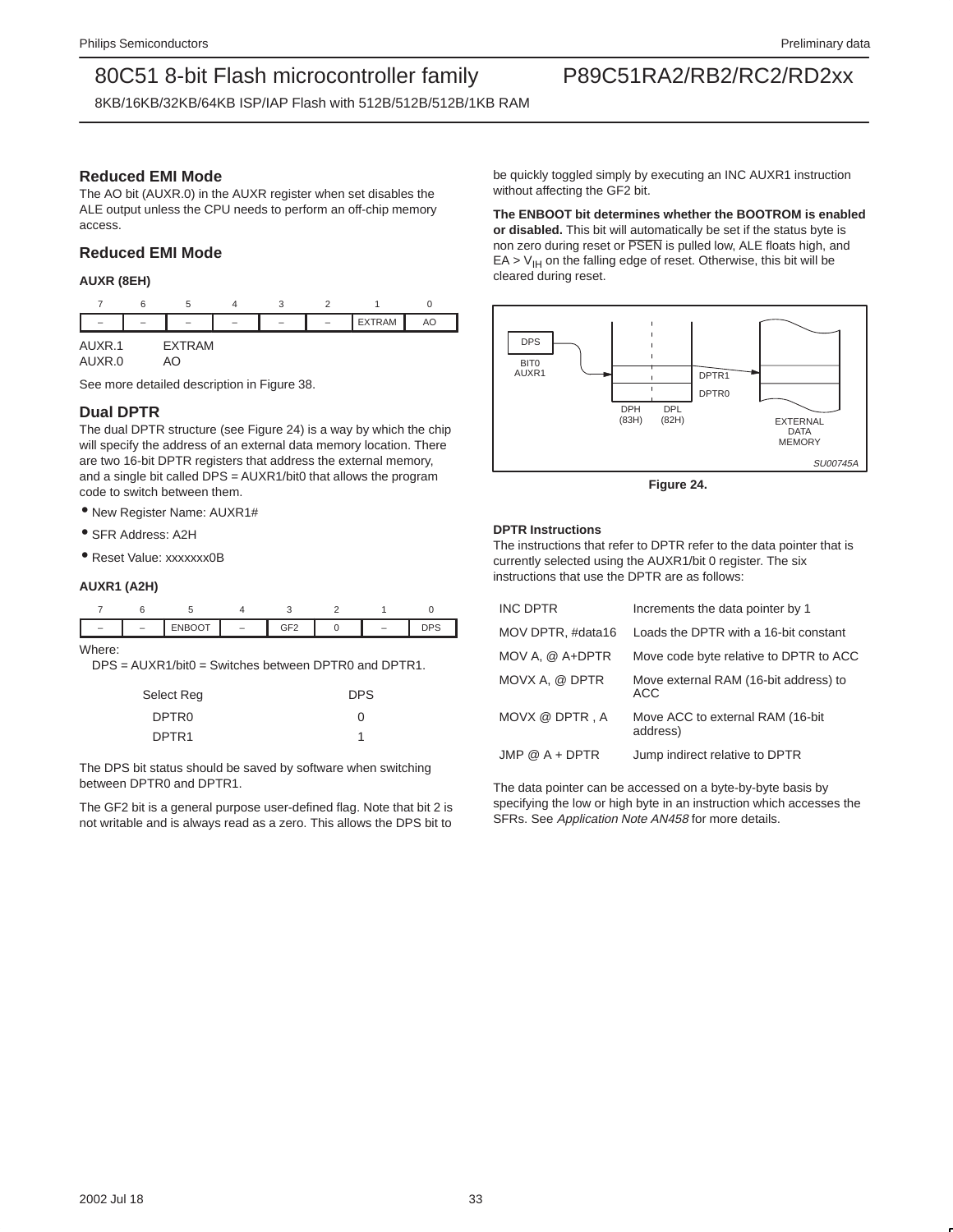8KB/16KB/32KB/64KB ISP/IAP Flash with 512B/512B/512B/1KB RAM

### **Programmable Counter Array (PCA)**

The Programmable Counter Array available on the P89C51RA2/RB2/RC2/RD2xx is a special 16-bit Timer that has five 16-bit capture/compare modules associated with it. Each of the modules can be programmed to operate in one of four modes: rising and/or falling edge capture, software timer, high-speed output, or pulse width modulator. Each module has a pin associated with it in port 1. Module 0 is connected to P1.3 (CEX0), module 1 to P1.4 (CEX1), etc. The basic PCA configuration is shown in Figure 25.

The PCA timer is a common time base for all five modules and can be programmed to run at: 1/6 the oscillator frequency, 1/2 the oscillator frequency, the Timer 0 overflow, or the input on the ECI pin (P1.2). The timer count source is determined from the CPS1 and CPS0 bits in the CMOD SFR as follows (see Figure 28):

### **CPS1 CPS0 PCA Timer Count Source**

- 0 0 1/6 oscillator frequency (6-clock mode); 1/12 oscillator frequency (12-clock mode)
- 0 1 1/2 oscillator frequency (6-clock mode);
- 1/4 oscillator frequency (12-clock mode) 1 0 Timer 0 overflow
- 1 1 External Input at ECI pin

In the CMOD SFR are three additional bits associated with the PCA. They are CIDL which allows the PCA to stop during idle mode, WDTE which enables or disables the watchdog function on module 4, and ECF which when set causes an interrupt and the PCA overflow flag CF (in the CCON SFR) to be set when the PCA timer overflows. These functions are shown in Figure 26.

The watchdog timer function is implemented in module 4 (see Figure 35).

The CCON SFR contains the run control bit for the PCA and the flags for the PCA timer (CF) and each module (refer to Figure 29). To run the PCA the CR bit (CCON.6) must be set by software. The PCA is shut off by clearing this bit. The CF bit (CCON.7) is set when the PCA counter overflows and an interrupt will be generated if the ECF bit in the CMOD register is set, The CF bit can only be cleared by software. Bits 0 through 4 of the CCON register are the flags for the modules (bit 0 for module 0, bit 1 for module 1, etc.) and are set by hardware when either a match or a capture occurs. These flags also can only be cleared by software. The PCA interrupt system shown in Figure 27.

Each module in the PCA has a special function register associated with it. These registers are: CCAPM0 for module 0, CCAPM1 for module 1, etc. (see Figure 30). The registers contain the bits that control the mode that each module will operate in. The ECCF bit (CCAPMn.0 where n=0, 1, 2, 3, or 4 depending on the module) enables the CCF flag in the CCON SFR to generate an interrupt when a match or compare occurs in the associated module. PWM (CCAPMn.1) enables the pulse width modulation mode. The TOG bit (CCAPMn.2) when set causes the CEX output associated with the module to toggle when there is a match between the PCA counter and the module's capture/compare register. The match bit MAT (CCAPMn.3) when set will cause the CCFn bit in the CCON register to be set when there is a match between the PCA counter and the module's capture/compare register.

The next two bits CAPN (CCAPMn.4) and CAPP (CCAPMn.5) determine the edge that a capture input will be active on. The CAPN bit enables the negative edge, and the CAPP bit enables the positive edge. If both bits are set both edges will be enabled and a capture will occur for either transition. The last bit in the register ECOM (CCAPMn.6) when set enables the comparator function. Figure 31 shows the CCAPMn settings for the various PCA functions.

There are two additional registers associated with each of the PCA modules. They are CCAPnH and CCAPnL and these are the registers that store the 16-bit count when a capture occurs or a compare should occur. When a module is used in the PWM mode these registers are used to control the duty cycle of the output.



**Figure 25. Programmable Counter Array (PCA)**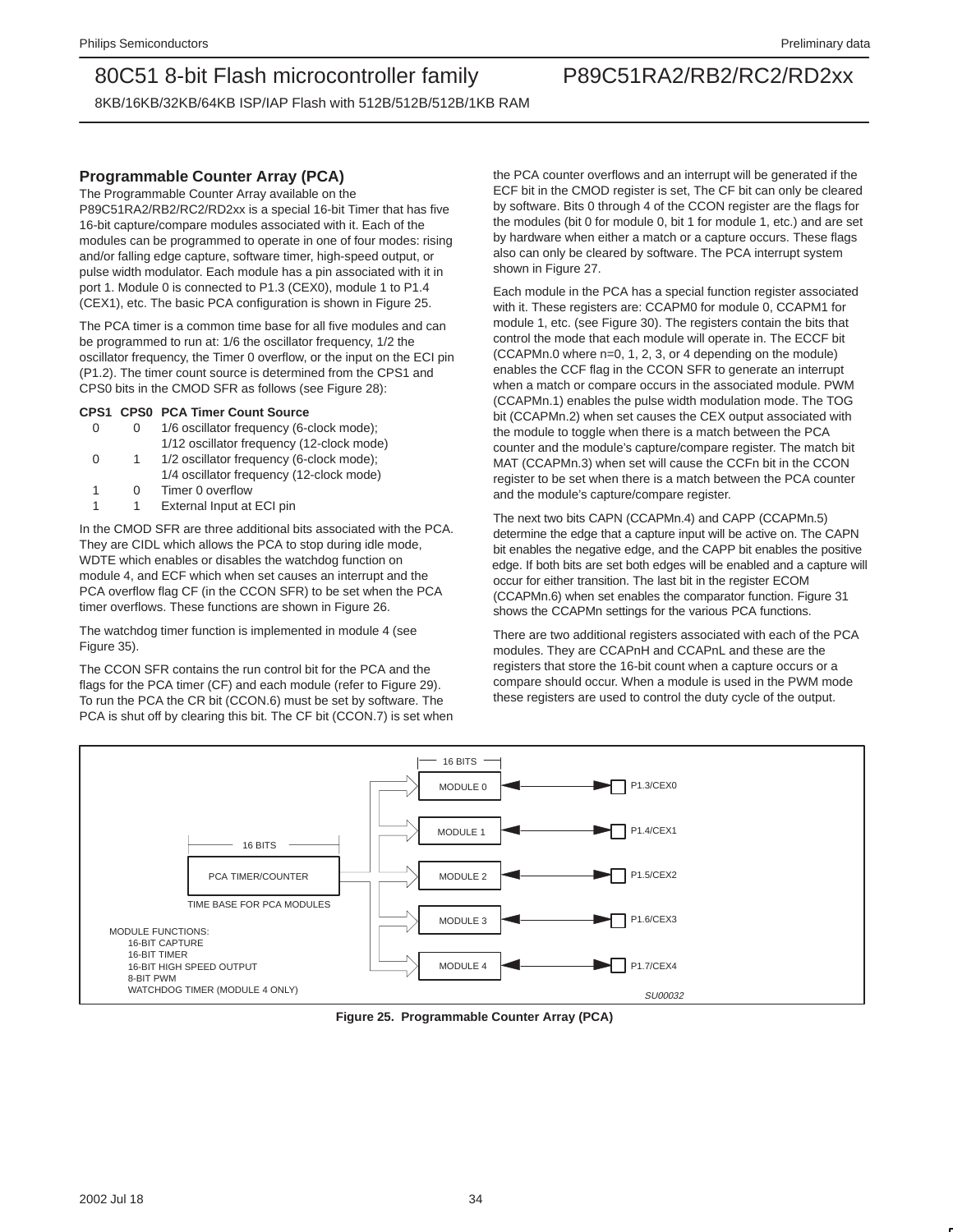8KB/16KB/32KB/64KB ISP/IAP Flash with 512B/512B/512B/1KB RAM



### **Figure 26. PCA Timer/Counter**



**Figure 27. PCA Interrupt System**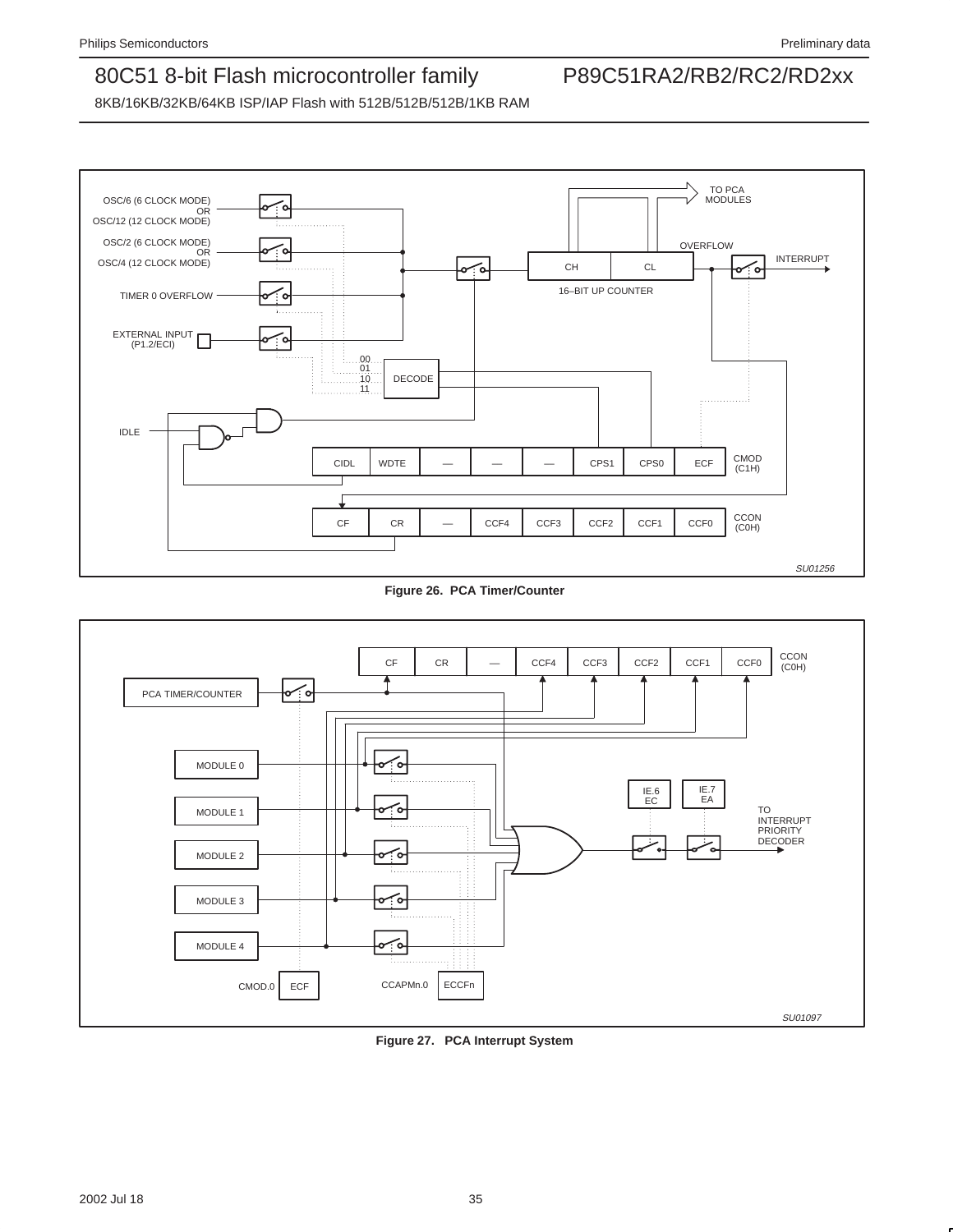8KB/16KB/32KB/64KB ISP/IAP Flash with 512B/512B/512B/1KB RAM



### **Figure 28. CMOD: PCA Counter Mode Register**

|                                      |                 | <b>Bit Addressable</b> |                                            |   |                                                                                        |                  |                  |                  |             |                                                                                                                      |
|--------------------------------------|-----------------|------------------------|--------------------------------------------|---|----------------------------------------------------------------------------------------|------------------|------------------|------------------|-------------|----------------------------------------------------------------------------------------------------------------------|
|                                      |                 | <b>CF</b>              | <b>CR</b>                                  |   | CCF4                                                                                   | CCF <sub>3</sub> | CCF <sub>2</sub> | CCF <sub>1</sub> | <b>CCF0</b> |                                                                                                                      |
|                                      | Bit:            | 7                      | 6                                          | 5 | $\overline{4}$                                                                         | 3                | 2                | 1                | $\Omega$    |                                                                                                                      |
| Symbol                               | <b>Function</b> |                        |                                            |   |                                                                                        |                  |                  |                  |             |                                                                                                                      |
|                                      |                 |                        |                                            |   |                                                                                        |                  |                  |                  |             |                                                                                                                      |
|                                      |                 |                        |                                            |   | set. CF may be set by either hardware or software but can only be cleared by software. |                  |                  |                  |             | PCA Counter Overflow flag. Set by hardware when the counter rolls over. CF flags an interrupt if bit ECF in CMOD is  |
|                                      | counter off.    |                        |                                            |   |                                                                                        |                  |                  |                  |             | PCA Counter Run control bit. Set by software to turn the PCA counter on. Must be cleared by software to turn the PCA |
|                                      |                 |                        | Not implemented, reserved for future use*. |   |                                                                                        |                  |                  |                  |             |                                                                                                                      |
| <b>CF</b><br><b>CR</b><br>CCF4       |                 |                        |                                            |   |                                                                                        |                  |                  |                  |             | PCA Module 4 interrupt flag. Set by hardware when a match or capture occurs. Must be cleared by software.            |
|                                      |                 |                        |                                            |   |                                                                                        |                  |                  |                  |             | PCA Module 3 interrupt flag. Set by hardware when a match or capture occurs. Must be cleared by software.            |
| CCF <sub>3</sub><br>CCF <sub>2</sub> |                 |                        |                                            |   |                                                                                        |                  |                  |                  |             | PCA Module 2 interrupt flag. Set by hardware when a match or capture occurs. Must be cleared by software.            |
| CCF <sub>1</sub>                     |                 |                        |                                            |   |                                                                                        |                  |                  |                  |             | PCA Module 1 interrupt flag. Set by hardware when a match or capture occurs. Must be cleared by software.            |

value of the new bit will be 0, and its active value will be 1. The value read from a reserved bit is indeterminate.

SU01319

**Figure 29. CCON: PCA Counter Control Register**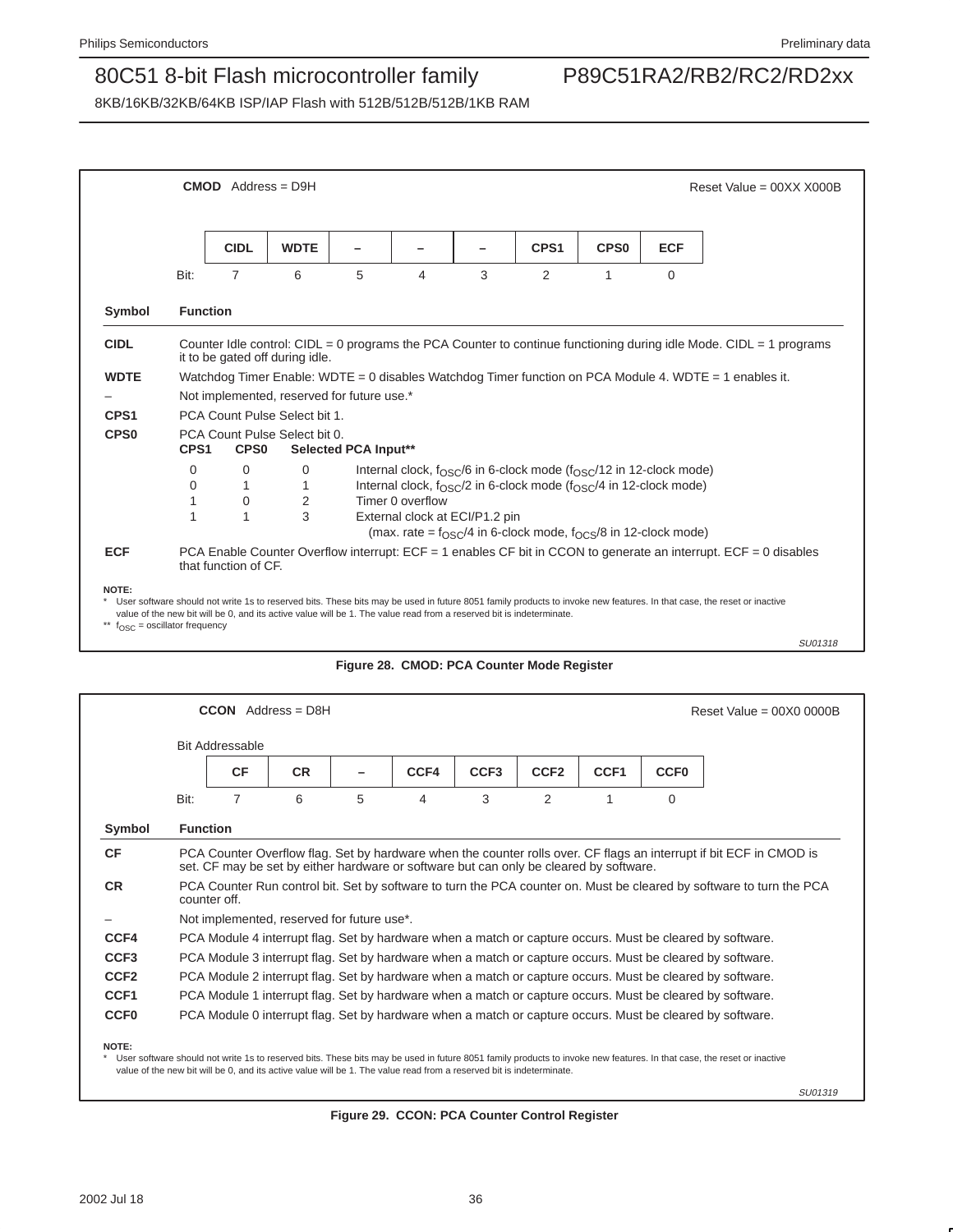SU01320

### 80C51 8-bit Flash microcontroller family P89C51RA2/RB2/RC2/RD2xx

8KB/16KB/32KB/64KB ISP/IAP Flash with 512B/512B/512B/1KB RAM

| <b>CCAPMn</b> Address |                 | CCAPM <sub>0</sub><br>CCAPM1<br>CCAPM2<br>CCAPM3<br>CCAPM4 | 0DAH<br>0DBH<br>0DCH<br>0DDH<br>0DEH                            |              |                                                                                                        |             |             |             | Reset Value = $X0000000B$ |                                                                                                                  |  |
|-----------------------|-----------------|------------------------------------------------------------|-----------------------------------------------------------------|--------------|--------------------------------------------------------------------------------------------------------|-------------|-------------|-------------|---------------------------|------------------------------------------------------------------------------------------------------------------|--|
|                       |                 | Not Bit Addressable                                        |                                                                 |              |                                                                                                        |             |             |             |                           |                                                                                                                  |  |
|                       |                 |                                                            | <b>ECOMn</b>                                                    | <b>CAPPn</b> | <b>CAPNn</b>                                                                                           | <b>MATn</b> | <b>TOGn</b> | <b>PWMn</b> | <b>ECCFn</b>              |                                                                                                                  |  |
|                       | Bit:            | 7                                                          | 6                                                               | 5            | 4                                                                                                      | 3           | 2           | 1           | $\Omega$                  |                                                                                                                  |  |
| Symbol                | <b>Function</b> |                                                            |                                                                 |              |                                                                                                        |             |             |             |                           |                                                                                                                  |  |
|                       |                 |                                                            | Not implemented, reserved for future use*.                      |              |                                                                                                        |             |             |             |                           |                                                                                                                  |  |
| <b>ECOMn</b>          |                 |                                                            | Enable Comparator. $ECOMn = 1$ enables the comparator function. |              |                                                                                                        |             |             |             |                           |                                                                                                                  |  |
| <b>CAPPn</b>          |                 |                                                            | Capture Positive, CAPPn = 1 enables positive edge capture.      |              |                                                                                                        |             |             |             |                           |                                                                                                                  |  |
| <b>CAPNn</b>          |                 |                                                            | Capture Negative, CAPNn = 1 enables negative edge capture.      |              |                                                                                                        |             |             |             |                           |                                                                                                                  |  |
| <b>MATn</b>           |                 |                                                            | in CCON to be set, flagging an interrupt.                       |              |                                                                                                        |             |             |             |                           | Match. When MATn = 1, a match of the PCA counter with this module's compare/capture register causes the CCFn bit |  |
| <b>TOGn</b>           |                 | pin to toggle.                                             |                                                                 |              |                                                                                                        |             |             |             |                           | Toggle. When TOGn = 1, a match of the PCA counter with this module's compare/capture register causes the CEXn    |  |
|                       |                 |                                                            |                                                                 |              |                                                                                                        |             |             |             |                           | Pulse Width Modulation Mode. PWMn = 1 enables the CEXn pin to be used as a pulse width modulated output.         |  |
| <b>PWMn</b>           |                 |                                                            |                                                                 |              | Enable CCF interrupt. Enables compare/capture flag CCFn in the CCON register to generate an interrupt. |             |             |             |                           |                                                                                                                  |  |

value of the new bit will be 0, and its active value will be 1. The value read from a reserved bit is indeterminate.

**Figure 30. CCAPMn: PCA Modules Compare/Capture Registers**

|   | <b>ECOMn</b> | <b>CAPPn</b> | <b>CAPNn</b> | <b>MATn</b> | <b>TOGn</b> | <b>PWMn</b> | <b>ECCFn</b> | <b>MODULE FUNCTION</b>                            |
|---|--------------|--------------|--------------|-------------|-------------|-------------|--------------|---------------------------------------------------|
| X | 0            |              |              |             | 0           |             |              | No operation                                      |
| X | X            |              |              |             | 0           |             | X            | 16-bit capture by a positive-edge trigger on CEXn |
| X |              |              |              |             | $\Omega$    |             | X            | 16-bit capture by a negative trigger on CEXn      |
| X | Χ            |              |              |             | $\Omega$    |             | X            | 16-bit capture by a transition on CEXn            |
| X |              |              |              |             | $\Omega$    |             | X            | 16-bit Software Timer                             |
| X |              |              | U            |             |             |             | X            | 16-bit High Speed Output                          |
| X |              |              |              |             | $\Omega$    |             |              | 8-bit PWM                                         |
|   |              |              |              |             |             |             |              | Watchdog Timer                                    |

**Figure 31. PCA Module Modes (CCAPMn Register)**

#### **PCA Capture Mode**

To use one of the PCA modules in the capture mode either one or both of the CCAPM bits CAPN and CAPP for that module must be set. The external CEX input for the module (on port 1) is sampled for a transition. When a valid transition occurs the PCA hardware loads the value of the PCA counter registers (CH and CL) into the module's capture registers (CCAPnL and CCAPnH). If the CCFn bit for the module in the CCON SFR and the ECCFn bit in the CCAPMn SFR are set then an interrupt will be generated. Refer to Figure 32.

#### **16-bit Software Timer Mode**

The PCA modules can be used as software timers by setting both the ECOM and MAT bits in the modules CCAPMn register. The PCA timer will be compared to the module's capture registers and when a match occurs an interrupt will occur if the CCFn (CCON SFR) and the ECCFn (CCAPMn SFR) bits for the module are both set (see Figure 33).

#### **High Speed Output Mode**

In this mode the CEX output (on port 1) associated with the PCA module will toggle each time a match occurs between the PCA

counter and the module's capture registers. To activate this mode the TOG, MAT, and ECOM bits in the module's CCAPMn SFR must be set (see Figure 34).

#### **Pulse Width Modulator Mode**

All of the PCA modules can be used as PWM outputs. Figure 35 shows the PWM function. The frequency of the output depends on the source for the PCA timer. All of the modules will have the same frequency of output because they all share the PCA timer. The duty cycle of each module is independently variable using the module's capture register CCAPLn. When the value of the PCA CL SFR is less than the value in the module's CCAPLn SFR the output will be low, when it is equal to or greater than the output will be high. When CL overflows from FF to 00, CCAPLn is reloaded with the value in CCAPHn. the allows updating the PWM without glitches. The PWM and ECOM bits in the module's CCAPMn register must be set to enable the PWM mode.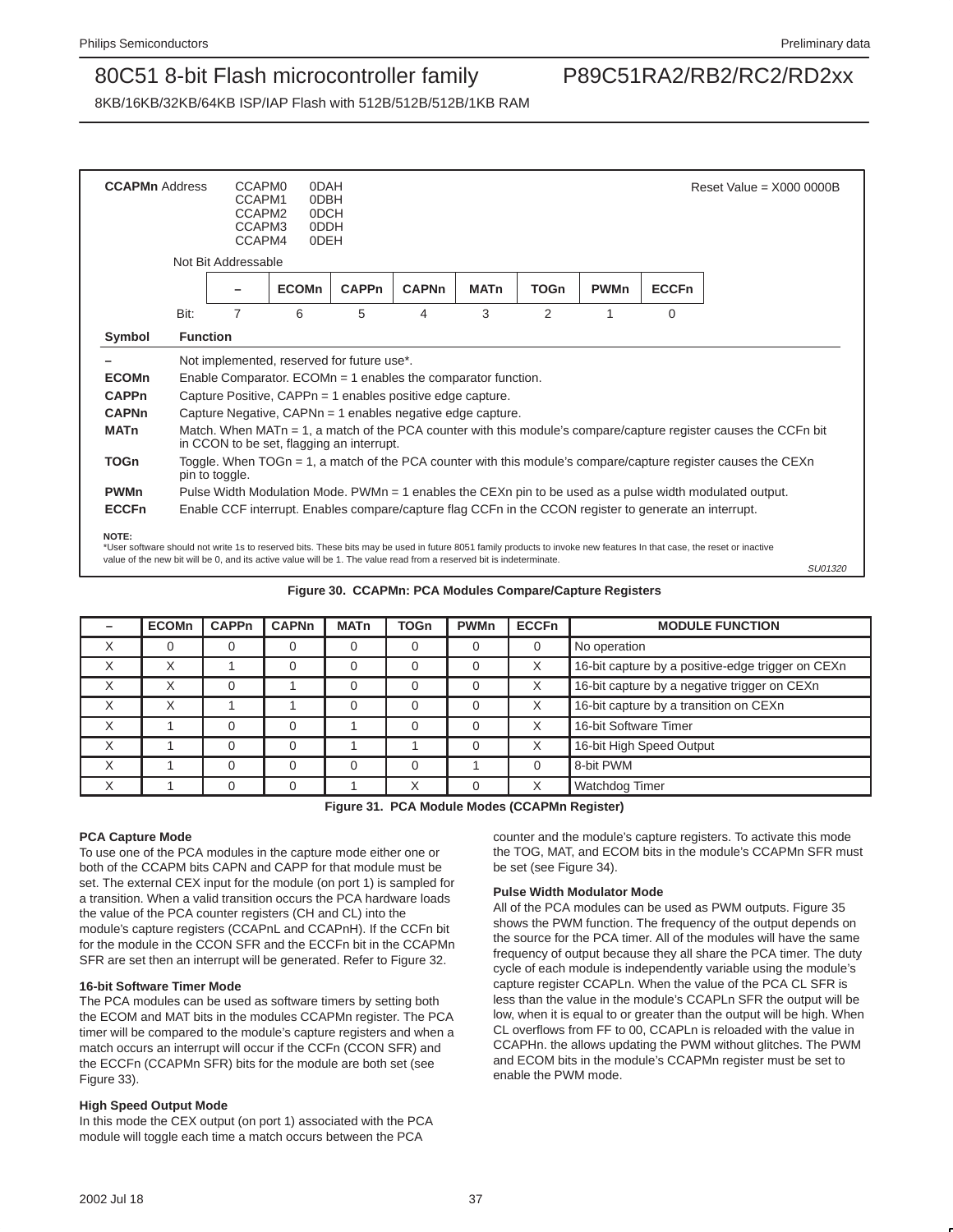

**Figure 32. PCA Capture Mode**



**Figure 33. PCA Compare Mode**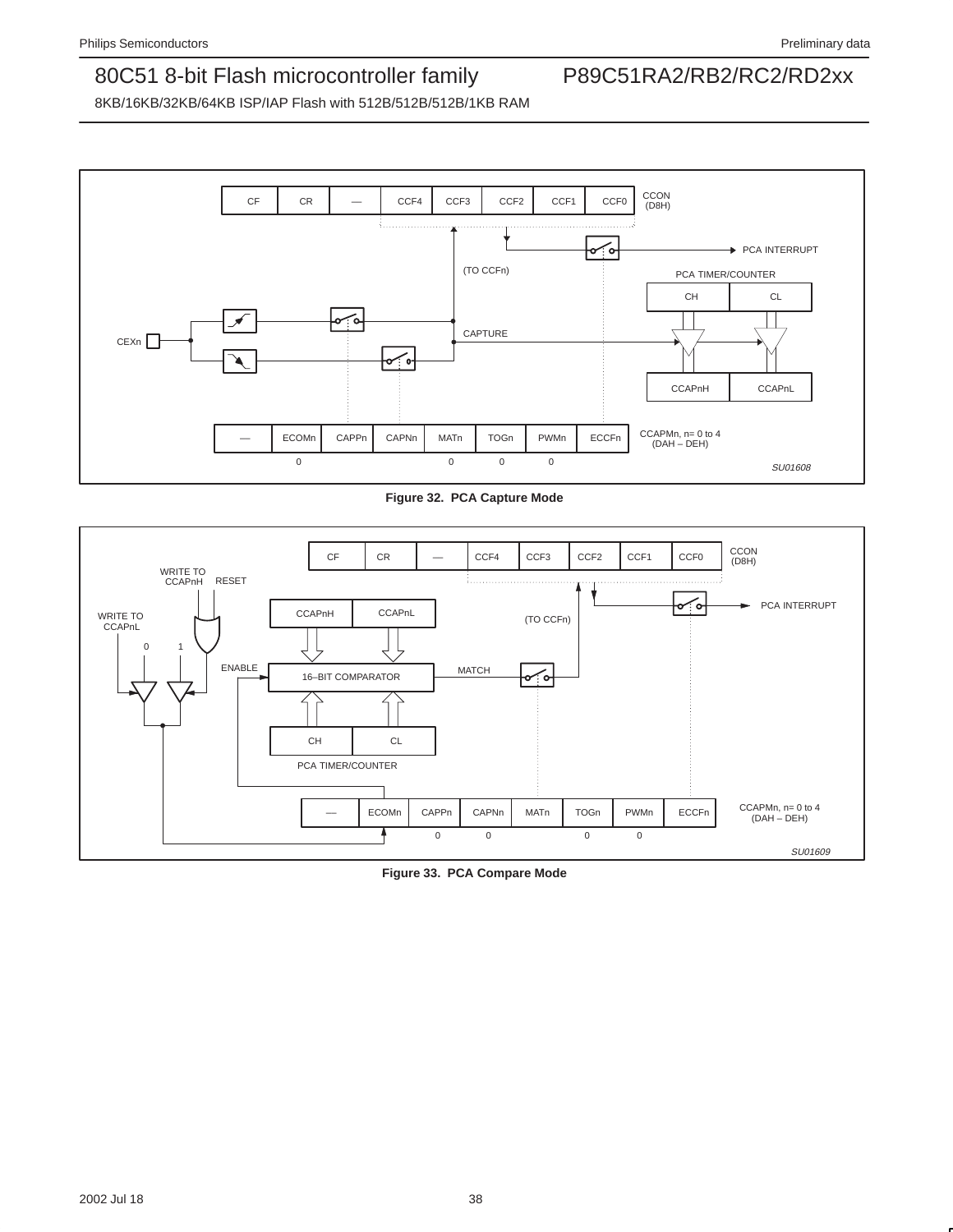

**Figure 34. PCA High Speed Output Mode**



**Figure 35. PCA PWM Mode**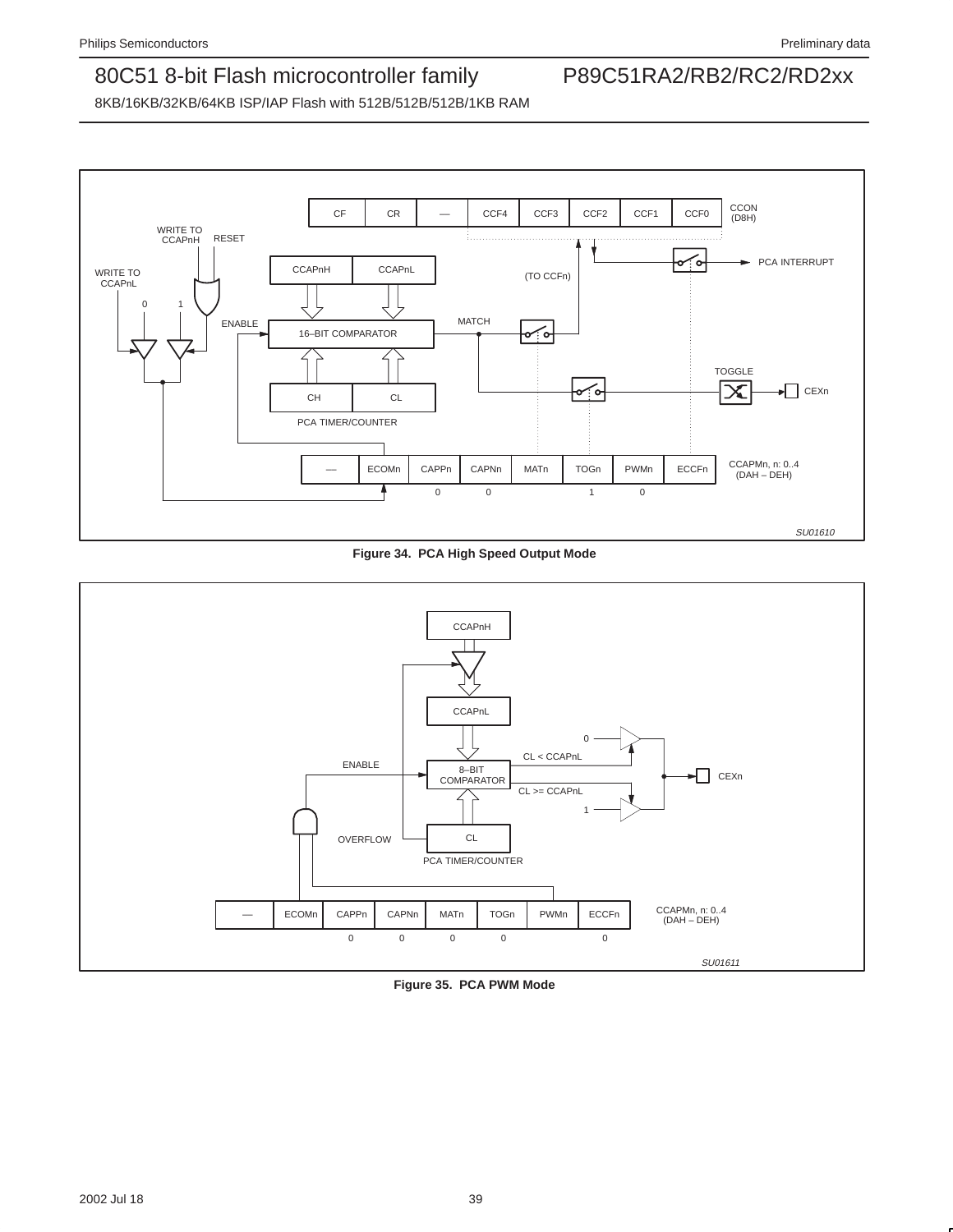8KB/16KB/32KB/64KB ISP/IAP Flash with 512B/512B/512B/1KB RAM



**Figure 36. PCA Watchdog Timer mode (Module 4 only)**

#### **PCA Watchdog Timer**

An on-board watchdog timer is available with the PCA to improve the reliability of the system without increasing chip count. Watchdog timers are useful for systems that are susceptible to noise, power glitches, or electrostatic discharge. Module 4 is the only PCA module that can be programmed as a watchdog. However, this module can still be used for other modes if the watchdog is not needed.

Figure 36 shows a diagram of how the watchdog works. The user pre-loads a 16-bit value in the compare registers. Just like the other compare modes, this 16-bit value is compared to the PCA timer value. If a match is allowed to occur, an internal reset will be generated. This will not cause the RST pin to be driven high.

In order to hold off the reset, the user has three options:

- 1. periodically change the compare value so it will never match the PCA timer,
- 2. periodically change the PCA timer value so it will never match the compare values, or
- 3. disable the watchdog by clearing the WDTE bit before a match occurs and then re-enable it.

The first two options are more reliable because the watchdog timer is never disabled as in option #3. If the program counter ever goes astray, a match will eventually occur and cause an internal reset. The second option is also not recommended if other PCA modules are being used. Remember, the PCA timer is the time base for **all** modules; changing the time base for other modules would not be a good idea. Thus, in most applications the first solution is the best option.

Figure 37 shows the code for initializing the watchdog timer. Module 4 can be configured in either compare mode, and the WDTE bit in CMOD must also be set. The user's software then must periodically change (CCAP4H,CCAP4L) to keep a match from occurring with the PCA timer (CH,CL). This code is given in the WATCHDOG routine in Figure 37.

This routine should not be part of an interrupt service routine, because if the program counter goes astray and gets stuck in an infinite loop, interrupts will still be serviced and the watchdog will keep getting reset. Thus, the purpose of the watchdog would be defeated. Instead, call this subroutine from the main program within 216 count of the PCA timer.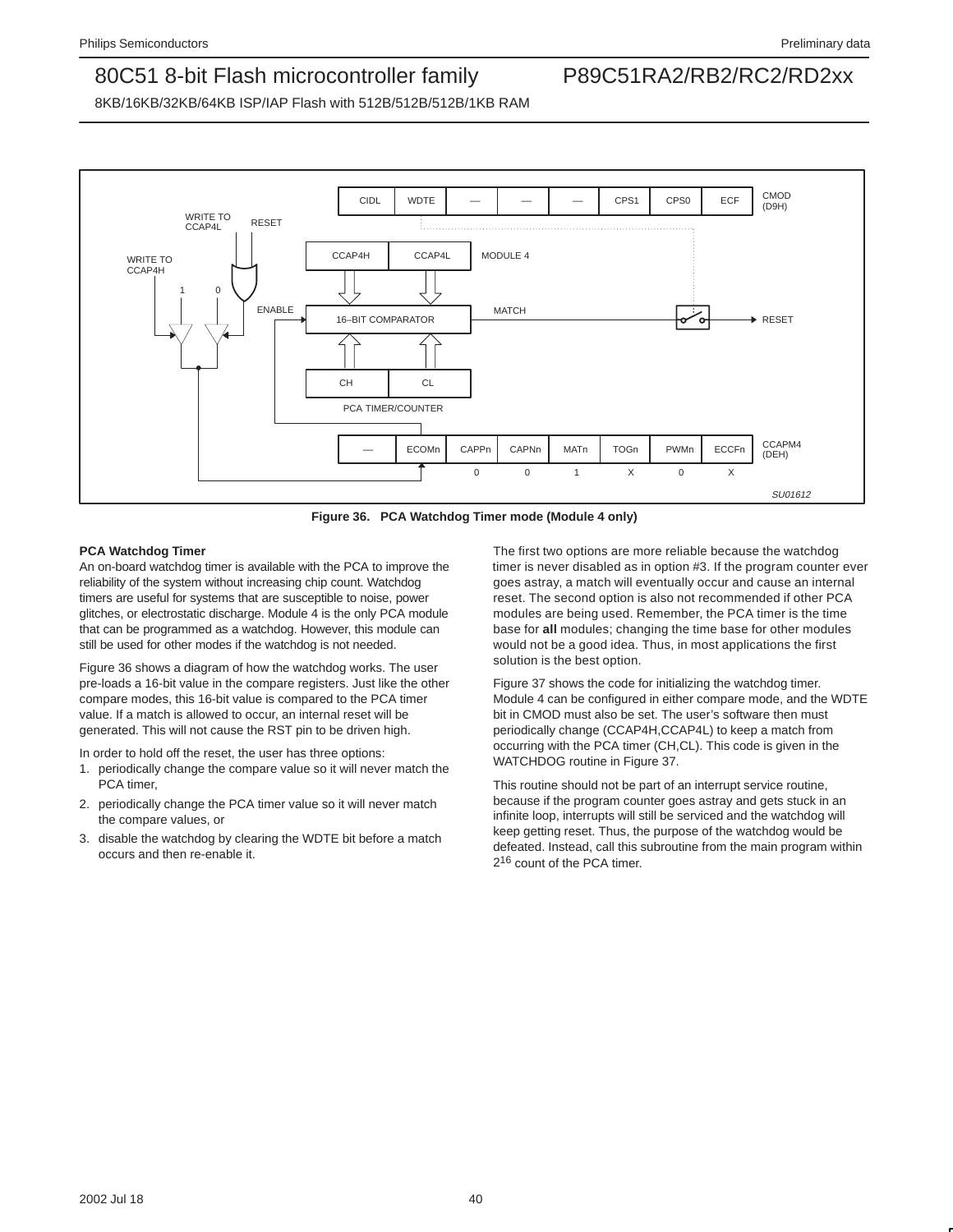8KB/16KB/32KB/64KB ISP/IAP Flash with 512B/512B/512B/1KB RAM

| INIT WATCHDOG:    |                                                                   |
|-------------------|-------------------------------------------------------------------|
| MOV CCAPM4, #4CH  | ; Module 4 in compare mode                                        |
| MOV CCAP4L, #0FFH | ; Write to low byte first                                         |
| MOV CCAP4H, #0FFH | ; Before PCA timer counts up to                                   |
|                   | ; FFFF Hex, these compare values                                  |
|                   | ; must be changed                                                 |
| ORL CMOD, #40H    | ; Set the WDTE bit to enable the                                  |
|                   | ; watchdog timer without changing                                 |
|                   | ; the other bits in CMOD                                          |
| $\ddot{i}$        |                                                                   |
|                   |                                                                   |
|                   |                                                                   |
|                   | Main program goes here, but CALL WATCHDOG periodically.           |
|                   |                                                                   |
|                   |                                                                   |
|                   |                                                                   |
|                   |                                                                   |
| WATCHDOG:         |                                                                   |
| CLR EA            |                                                                   |
| MOV CCAP4L, #00   | ; Hold off interrupts                                             |
| MOV CCAP4H, CH    | ; Next compare value is within<br>; 255 counts of the current PCA |
| SETB EA           | ; timer value                                                     |

**Figure 37. PCA Watchdog Timer Initialization Code**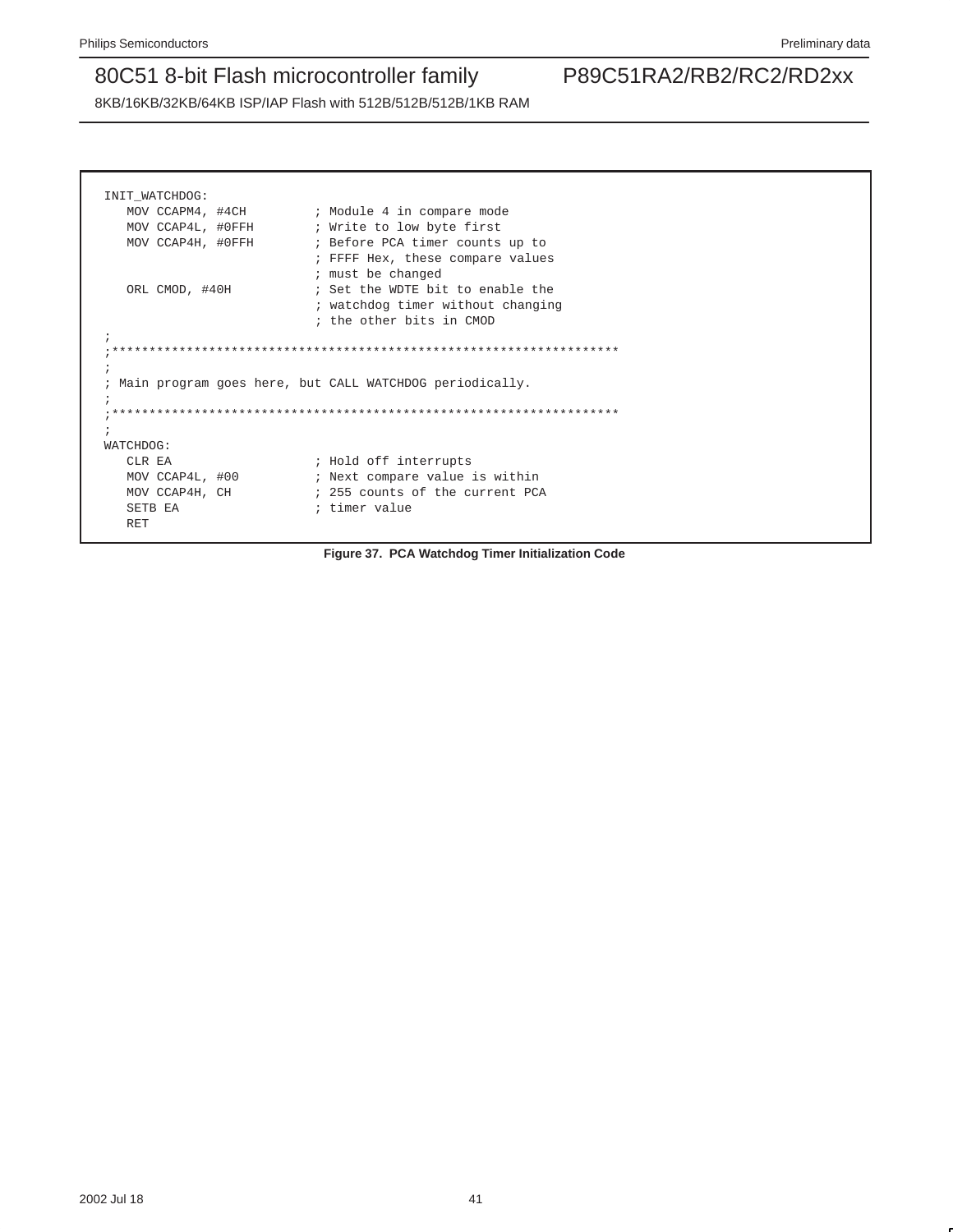8KB/16KB/32KB/64KB ISP/IAP Flash with 512B/512B/512B/1KB RAM

### **Expanded Data RAM Addressing**

The P89C51RA2/RB2/RC2/RD2xx has internal data memory that is mapped into four separate segments: the lower 128 bytes of RAM, upper 128 bytes of RAM, 128 bytes Special Function Register (SFR), and 256 bytes expanded RAM (ERAM) (768 bytes for the RD2xx).

The four segments are:

- 1. The Lower 128 bytes of RAM (addresses 00H to 7FH) are directly and indirectly addressable.
- 2. The Upper 128 bytes of RAM (addresses 80H to FFH) are indirectly addressable only.
- 3. The Special Function Registers, SFRs, (addresses 80H to FFH) are directly addressable only.
- 4. The 256/768-bytes expanded RAM (ERAM, 00H 1FFH/2FFH) are indirectly accessed by move external instruction, MOVX, and with the EXTRAM bit cleared, see Figure 38.

The Lower 128 bytes can be accessed by either direct or indirect addressing. The Upper 128 bytes can be accessed by indirect addressing only. The Upper 128 bytes occupy the same address space as the SFR. That means they have the same address, but are physically separate from SFR space.

When an instruction accesses an internal location above address 7FH, the CPU knows whether the access is to the upper 128 bytes of data RAM or to SFR space by the addressing mode used in the instruction. Instructions that use direct addressing access SFR space. For example:

MOV 0A0H,#data

accesses the SFR at location 0A0H (which is P2). Instructions that use indirect addressing access the Upper 128 bytes of data RAM.

For example:

MOV @R0,acc

where R0 contains 0A0H, accesses the data byte at address 0A0H, rather than P2 (whose address is 0A0H).

The ERAM can be accessed by indirect addressing, with EXTRAM bit cleared and MOVX instructions. This part of memory is physically located on-chip, logically occupies the first 256/768 bytes of external data memory in the P89C51RA2/RB2/RC2/89C51RD2.

With EXTRAM = 0, the ERAM is indirectly addressed, using the MOVX instruction in combination with any of the registers R0, R1 of the selected bank or DPTR. An access to ERAM will not affect ports P0, P3.6 (WR#) and P3.7 (RD#). P2 SFR is output during external addressing. For example, with EXTRAM = 0,

MOVX @R0,acc

where R0 contains 0A0H, accesses the ERAM at address 0A0H rather than external memory. An access to external data memory locations higher than the ERAM will be performed with the MOVX DPTR instructions in the same way as in the standard 80C51, so with P0 and P2 as data/address bus, and P3.6 and P3.7 as write and read timing signals. Refer to Figure 39.

With EXTRAM = 1, MOVX @Ri and MOVX @DPTR will be similar to the standard 80C51. MOVX @ Ri will provide an 8-bit address multiplexed with data on Port 0 and any output port pins can be used to output higher order address bits. This is to provide the external paging capability. MOVX @DPTR will generate a 16-bit address. Port 2 outputs the high-order eight address bits (the contents of DPH) while Port 0 multiplexes the low-order eight address bits (DPL) with data. MOVX @Ri and MOVX @DPTR will generate either read or write signals on P3.6 (WR) and P3.7 (RD).

The stack pointer (SP) may be located anywhere in the 256 bytes RAM (lower and upper RAM) internal data memory. The stack may not be located in the ERAM.

| <b>AUXR</b>   |                    | $Address = 8EH$     |                                                                                                                |   |                                                   |   |                |                                                                                                                |           | Reset Value = $xxxx$ $x$ $00B$                                                                                                                                               |         |
|---------------|--------------------|---------------------|----------------------------------------------------------------------------------------------------------------|---|---------------------------------------------------|---|----------------|----------------------------------------------------------------------------------------------------------------|-----------|------------------------------------------------------------------------------------------------------------------------------------------------------------------------------|---------|
|               |                    | Not Bit Addressable |                                                                                                                |   |                                                   |   |                |                                                                                                                |           |                                                                                                                                                                              |         |
|               |                    |                     |                                                                                                                |   |                                                   |   |                | <b>EXTRAM</b>                                                                                                  | <b>AO</b> |                                                                                                                                                                              |         |
|               | Bit:               |                     | 6                                                                                                              | 5 | 4                                                 | 3 | $\mathfrak{p}$ |                                                                                                                | $\Omega$  |                                                                                                                                                                              |         |
| Symbol        | <b>Function</b>    |                     |                                                                                                                |   |                                                   |   |                |                                                                                                                |           |                                                                                                                                                                              |         |
| AO            |                    | Disable/Enable ALE  |                                                                                                                |   |                                                   |   |                |                                                                                                                |           |                                                                                                                                                                              |         |
|               | AO.<br>0           |                     | <b>Operating Mode</b><br>in 6-clock mode).                                                                     |   |                                                   |   |                | ALE is emitted at a constant rate of $\frac{1}{6}$ the oscillator frequency (12-clock mode; $\frac{1}{3}$ fosc |           |                                                                                                                                                                              |         |
|               |                    |                     |                                                                                                                |   | ALE is active only during off-chip memory access. |   |                |                                                                                                                |           |                                                                                                                                                                              |         |
| <b>EXTRAM</b> |                    |                     | Internal/External RAM access using MOVX @Ri/@DPTR                                                              |   |                                                   |   |                |                                                                                                                |           |                                                                                                                                                                              |         |
|               | <b>EXTRAM</b><br>0 |                     | <b>Operating Mode</b><br>External data memory access.                                                          |   | Internal ERAM access using MOVX @Ri/@DPTR         |   |                |                                                                                                                |           |                                                                                                                                                                              |         |
|               |                    |                     | Not implemented, reserved for future use*.                                                                     |   |                                                   |   |                |                                                                                                                |           |                                                                                                                                                                              |         |
| NOTE:         |                    |                     | of the new bit will be 0, and its active value will be 1. The value read from a reserved bit is indeterminate. |   |                                                   |   |                |                                                                                                                |           | *User software should not write 1s to reserved bits. These bits may be used in future 8051 family products to invoke new features. In that case, the reset or inactive value |         |
|               |                    |                     |                                                                                                                |   |                                                   |   |                |                                                                                                                |           |                                                                                                                                                                              | SU01613 |

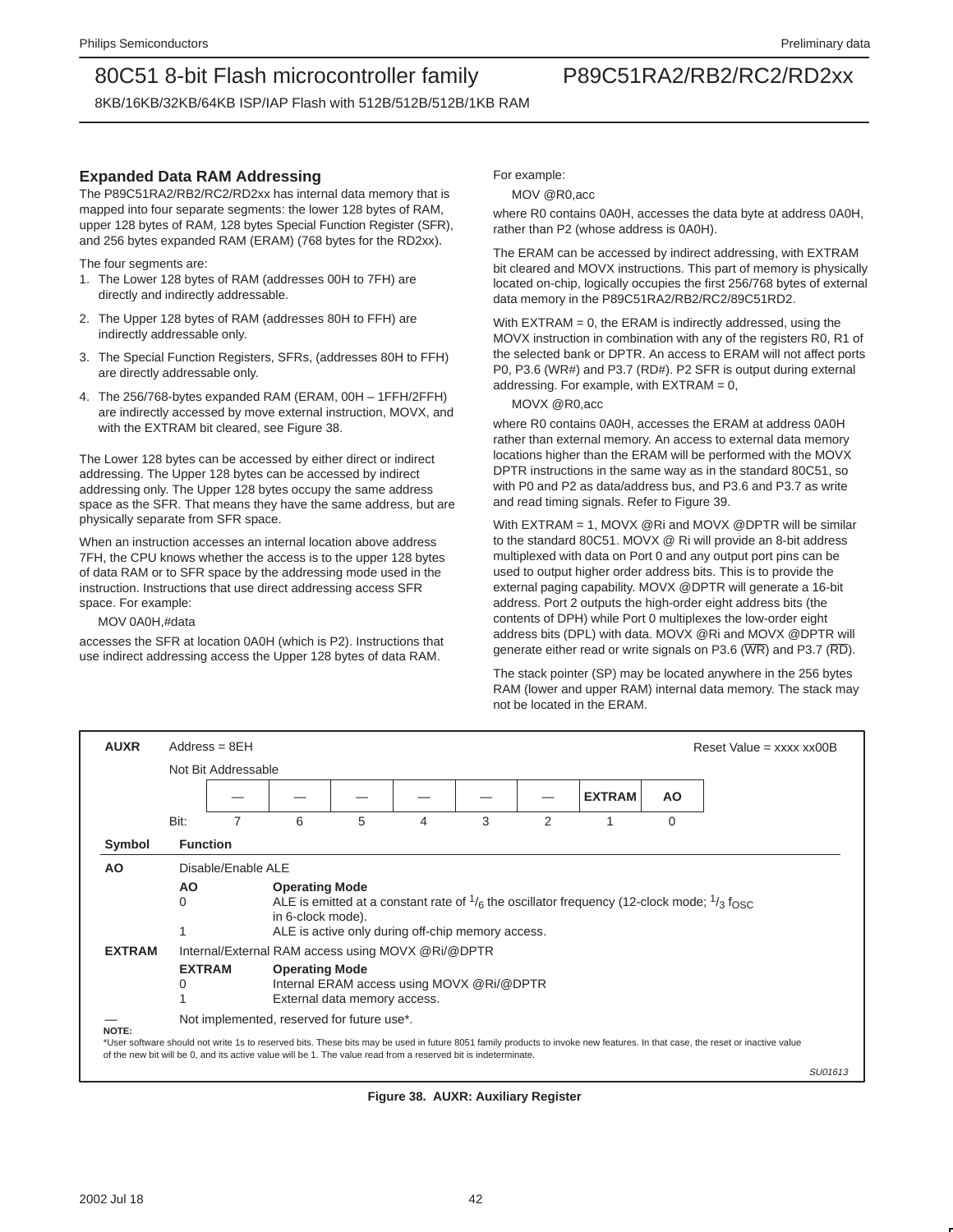8KB/16KB/32KB/64KB ISP/IAP Flash with 512B/512B/512B/1KB RAM



**Figure 39. Internal and External Data Memory Address Space with EXTRAM = 0**

### **HARDWARE WATCHDOG TIMER (ONE-TIME ENABLED WITH RESET-OUT FOR P89C51RA2/RB2/RC2/RD2xx)**

The WDT is intended as a recovery method in situations where the CPU may be subjected to software upset. The WDT consists of a 14-bit counter and the WatchDog Timer reset (WDTRST) SFR. The WDT is disabled at reset. To enable the WDT, the user must write 01EH and 0E1H in sequence to the WDTRST, SFR location 0A6H. When the WDT is enabled, it will increment every machine cycle while the oscillator is running and there is no way to disable the WDT except through reset (either hardware reset or WDT overflow reset). When the WDT overflows, it will drive an output reset HIGH pulse at the RST-pin (see the note below).

### **Using the WDT**

To enable the WDT, the user must write 01EH and 0E1H in sequence to the WDTRST, SFR location 0A6H. When the WDT is enabled, the user needs to service it by writing 01EH and 0E1H to WDTRST to avoid a WDT overflow. The 14-bit counter overflows when it reaches 16383 (3FFFH) and this will reset the device. When the WDT is enabled, it will increment every machine cycle while the oscillator is running. This means the user must reset the WDT at least every 16383 machine cycles. To reset the WDT, the user must write 01EH and 0E1H to WDTRST. WDTRST is a write only register. The WDT counter cannot be read or written. When the WDT overflows, it will generate an output RESET pulse at the reset pin (see note below). The RESET pulse duration is  $98 \times T_{\text{OSC}}$  (6-clock mode; 196 in 12-clock mode), where  $T<sub>OSC</sub> = 1/f<sub>OSC</sub>$ . To make the best use of the WDT, it should be serviced in those sections of code that will periodically be executed within the time required to prevent a WDT reset.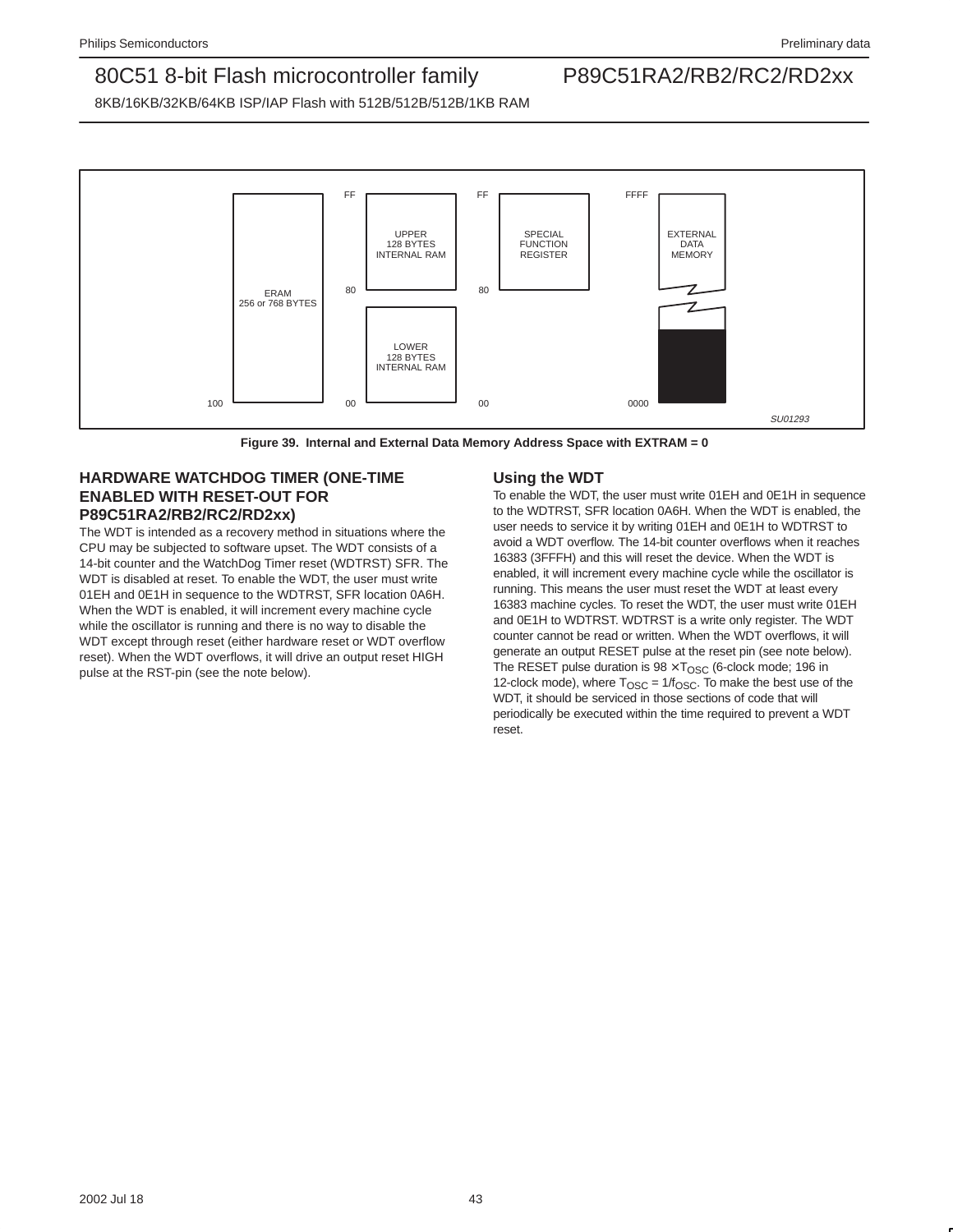8KB/16KB/32KB/64KB ISP/IAP Flash with 512B/512B/512B/1KB RAM

### **FLASH EPROM MEMORY**

### **GENERAL DESCRIPTION**

The P89C51RA2/RB2/RC2/RD2xx Flash memory augments EPROM functionality with in-circuit electrical erasure and programming. The Flash can be read and written as bytes. The Chip Erase operation will erase the entire program memory. The Block Erase function can erase any Flash block. In-system programming and standard parallel programming are both available. On-chip erase and write timing generation contribute to a user friendly programming interface.

The P89C51RA2/RB2/RC2/RD2xx Flash reliably stores memory contents even after 10,000 erase and program cycles. The cell is designed to optimize the erase and programming mechanisms. In addition, the combination of advanced tunnel oxide processing and low internal electric fields for erase and programming operations produces reliable cycling. The P89C51RA2/RB2/RC2/RD2xx uses a +5 V V<sub>PP</sub> supply to perform the Program/Erase algorithms.

### **FEATURES – IN-SYSTEM PROGRAMMING (ISP) AND IN-APPLICATION PROGRAMMING (IAP)**

- Flash EPROM internal program memory with Block Erase.
- Internal 1-kbyte fixed BootROM, containing low-level in-system programming routines and a default serial loader. User program can call these routines to perform In-Application Programming (IAP). The BootROM can be turned off to provide access to the full 64-kbyte Flash memory.
- Boot Vector allows user provided Flash loader code to reside anywhere in the Flash memory space. This configuration provides flexibility to the user.
- Default loader in BootROM allows programming via the serial port without the need for a user provided loader.
- Up to 64-kbyte external program memory if the internal program memory is disabled ( $\overline{EA} = 0$ ).
- Programming and erase voltage +5 V (+12 V tolerant).
- Read/Programming/Erase using ISP/IAP:
	- **–** Byte Programming (8 µs).
	- **–** Typical quick erase times: Block Erase (4 kbyte) in 3 seconds. Full Chip Erase:
		- RD2xx (64K) in 11 seconds
		- RC2 (32K) in 7 seconds
		- RB2 (16K) in 5 seconds
		- RA2 (4K) in 4 seconds
- Parallel programming with 87C51 compatible hardware interface to programmer.
- In-system programming (ISP).
- In-application programming (IAP).
- Programmable security for the code in the Flash.
- 10,000 minimum erase/program cycles for each byte.
- 10-year minimum data retention.

### **FLASH PROGRAMMING AND ERASURE**

In general, there are three methods of erasing or programming of the Flash memory that may be used. First, the Flash may be programmed or erased in the end-user application by calling low-level routines through entry point in the BootROM. The end-user application, though, must be executing code from a different block than the block that is being erased or programmed. Second, the on-chip ISP boot loader may be invoked. This ISP boot loader will, in turn, call low-level routines through the common entry point in the BootROM that can be used by end-user applications. Third, the Flash may be programmed or erased using parallel method by using a commercially available EPROM programmer. The parallel programming method used by these devices is similar to that used by EPROM 87C51, but it is not identical, and the commercially available programmer will need to have support for these devices.

### **FLASH MEMORY SPACES**

### **Flash User Code Memory Organization**

The P89C51RA2/RB2/RC2/RD2xx contains 8KB/16KB/32KB/64KB Flash user code program memory organized into 4-kbyte blocks. ISP and IAP BootROM routines will support the new 4-kbyte block sizes through additional block number assignments while maintaining compatibility with previous 8-kbyte and 16-kbyte block assignments. This memory space is programmable via IAP, ISP, and parallel modes.

### **Status Byte/Boot Vector Block**

This device includes a 4-kbyte block which contains the Status Byte and Boot Vector (Status Byte Block) . The Status Byte and Boot Vector are programmable via IAP, ISP, and parallel modes. Note that erasing of either the Status Byte and Boot Vector will erase the entire contents of this block. Thus the Status Byte and Boot Vector are erased together but are programmable separately.

### **Security & User Configuration Block**

This device includes a 4-kbyte block (Security Block) which contains the Security Bits, the 6-clock/12-clock Flash-based clock mode bit FX2, and 4095 user programmable bytes. This block is programmable via IAP, ISP, and parallel modes. Security bits will prevent, as required, parallel programmers from reading or writing, however, IAP or ISP inhibitions will be software controlled. This block may only be erased using full-chip erase functions in ISP, IAP, or parallel mode. This security feature protects against software piracy and prevents the contents of the Flash from being read. The Security bits are located in the Flash. There are three programmable security bits that will provide different levels of protection for the on-chip code and data (See Table 11). The 4095 user programmable bytes are not part of user code memory are intended to be programmed or read through IAP, ISP, or parallel programmer functions.

The 6-clock/12-clock Flash-based clock mode bit FX2 will be latched at power-on. This allows the bit to be changed via IAP or ISP and delay taking effect until the next reset. This avoids changing baud rates during ISP operations.

### **Boot ROM**

When the microcontroller programs its Flash memory, all of the low level details are handled by code that is contained in a 1-kbyte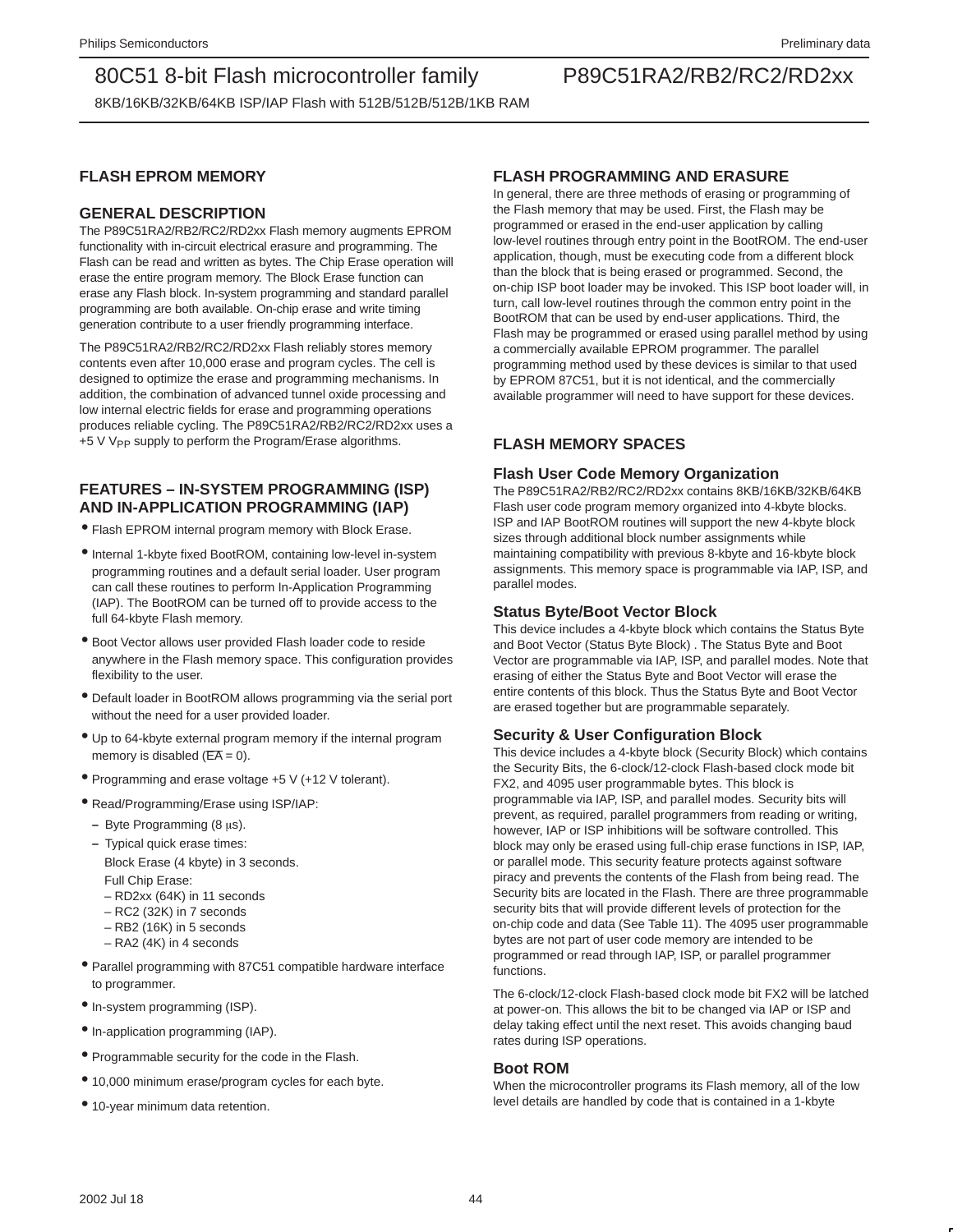8KB/16KB/32KB/64KB ISP/IAP Flash with 512B/512B/512B/1KB RAM

BootROM that is shadowed over a portion of the user code memory space. A user program simply calls the common entry point with appropriate parameters in the BootROM to accomplish the desired operation. BootROM operations include: erase block, program byte, verify byte, program security bit, etc. The BootROM overlays the program memory space at the top of the address space from FC00 to FFFF hex, when it is enabled. The BootROM may be turned off so that the upper 1 kbyte of user program memory is accessible for execution.

### **Clock Mode**

The clock mode feature sets operating frequency to be 1/12 or 1/6 of the oscillator frequency. The clock mode configuration bit, FX2, is located in the Security Block (See Table 8). FX2, when programmed, will override the SFR clock mode bit (X2) in the CKCON register. If FX2 is erased, then the SFR bit (X2) may be used to select between 6-clock and 12-clock mode.

### **Table 8.**

| CLOCK MODE CONFIG BIT (FX2) | X2 bit in CKCON | <b>DESCRIPTION</b>      |
|-----------------------------|-----------------|-------------------------|
| erased                      |                 | 12-clock mode (default) |
| erased                      |                 | l 6-clock mode          |
| programmed                  |                 | 6-clock mode            |

**NOTE:**

1. Default clock mode after ChipErase is set to SFR selection.

### **FLASH MEMORY SPACES**

### **Flash User Code Memory Organization**



**Figure 40. Flash Memory Configurations**

### **Power-On Reset Code Execution**

The P89C51RA2/RB2/RC2/RD2xx contains two special Flash registers: the BOOT VECTOR and the STATUS BYTE. At the falling edge of reset, the P89C51RA2/RB2/RC2/RD2xx examines the contents of the Status Byte. If the Status Byte is set to zero, power-up execution starts at location 0000H, which is the normal start address of the user's application code. When the Status Byte is set to a value other than zero, the contents of the Boot Vector is used as the high byte of the execution address and the low byte is

set to 00H. The factory default setting is 0FCH, corresponds to the address 0FC00H for the factory masked-ROM ISP boot loader. A custom boot loader can be written with the Boot Vector set to the custom boot loader.

**NOTE: When erasing the Status Byte or Boot Vector, both bytes are erased at the same time. It is necessary to reprogram the Boot Vector after erasing and updating the Status Byte.**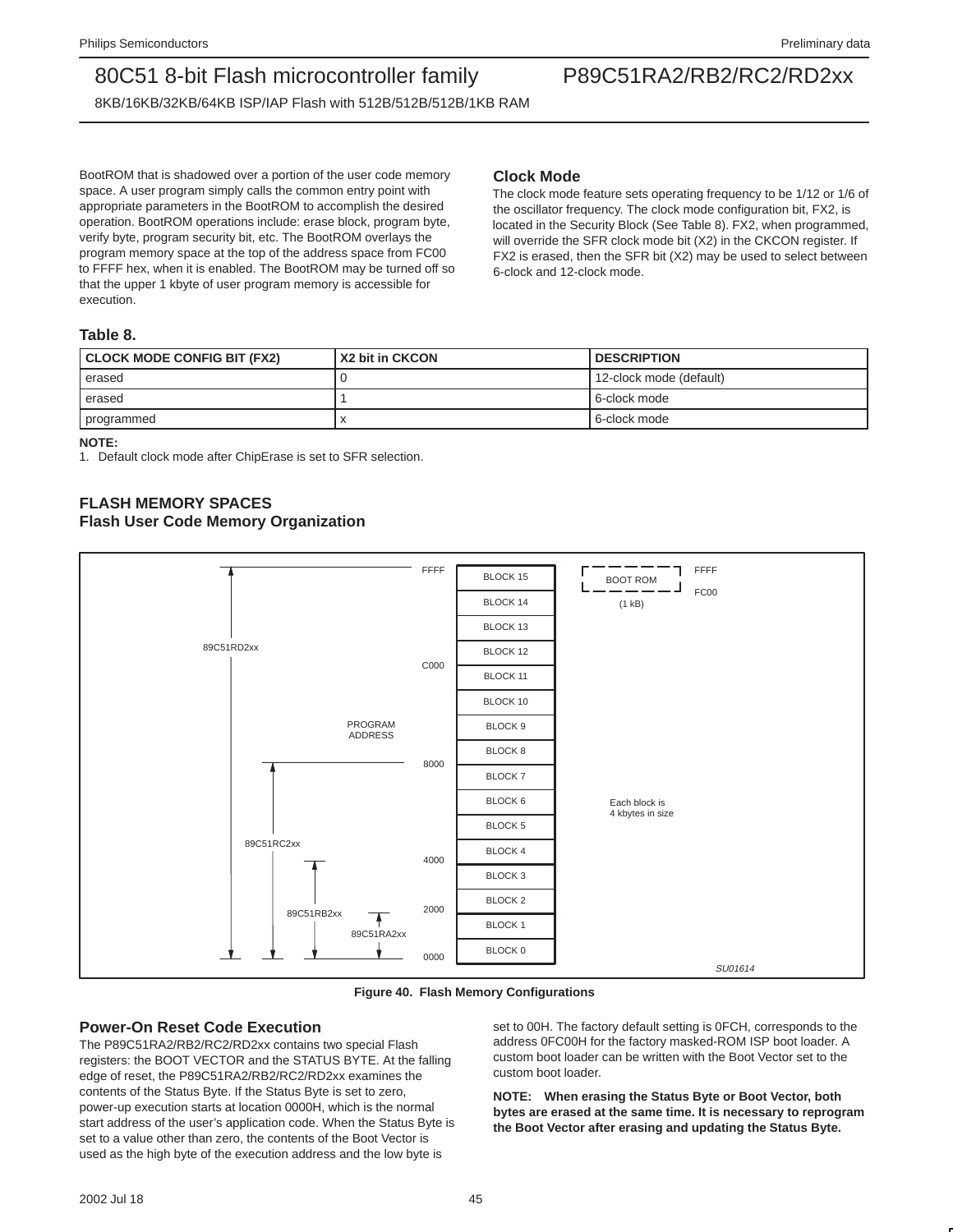8KB/16KB/32KB/64KB ISP/IAP Flash with 512B/512B/512B/1KB RAM

### **Hardware Activation of the Boot Loader**

The boot loader can also be executed by holding PSEN LOW.  $\overline{EA}$  greater than  $V_{IH}$  (such as +5 V), and ALE HIGH (or not connected) at the falling edge of RESET. This is the same effect as having a non-zero status byte. This allows an application to be built that will normally execute the end user's code but can be manually forced into ISP operation.

If the factory default setting for the Boot Vector (0FCH) is changed, it will no longer point to the ISP masked-ROM boot loader code. If this

happens, the only way it is possible to change the contents of the Boot Vector is through the parallel programming method, provided that the end user application does not contain a customized loader that provides for erasing and reprogramming of the Boot Vector and Status Byte.

After programming the Flash, the status byte should be programmed to zero in order to allow execution of the user's application code beginning at address 0000H.



**Figure 41. In-System Programming with a Minimum of Pins**

### **In-System Programming (ISP)**

The In-System Programming (ISP) is performed without removing the microcontroller from the system. The In-System Programming (ISP) facility consists of a series of internal hardware resources coupled with internal firmware to facilitate remote programming of the P89C51RA2/RB2/RC2/RD2xx through the serial port. This firmware is provided by Philips and embedded within each P89C51RA2/RB2/RC2/RD2xx device.

The Philips In-System Programming (ISP) facility has made in-circuit programming in an embedded application possible with a minimum of additional expense in components and circuit board area.

The ISP function uses five pins:  $TxD$ ,  $RxD$ ,  $V_{SS}$ ,  $V_{CC}$ , and  $V_{PP}$  (see Figure 41). Only a small connector needs to be available to interface your application to an external circuit in order to use this feature. The V<sub>PP</sub> supply should be adequately decoupled and V<sub>PP</sub> not allowed to exceed datasheet limits.

Free ISP software is available from the Embedded Systems Academy: "FlashMagic"

- 1. Direct your browser to the following page: **http://www.esacademy.com/software/flashmagic/**
- 2. Download Flashmagic
- 3. Execute "flashmagic.exe" to install the software

### **Using the In-System Programming (ISP)**

The ISP feature allows for a wide range of baud rates to be used in your application, independent of the oscillator frequency. It is also adaptable to a wide range of oscillator frequencies. This is accomplished by measuring the bit-time of a single bit in a received character. This information is then used to program the baud rate in terms of timer counts based on the oscillator frequency. The ISP feature requires that an initial character (an uppercase U) be sent to the P89C51RA2/RB2/RC2/RD2xx to establish the baud rate. The ISP firmware provides auto-echo of received characters.

Once baud rate initialization has been performed, the ISP firmware will only accept Intel Hex-type records. Intel Hex records consist of ASCII characters used to represent hexadecimal values and are summarized below:

#### :NNAAAARRDD..DDCC<crlf>

In the Intel Hex record, the "NN" represents the number of data bytes in the record. The P89C51RA2/RB2/RC2/RD2xx will accept up to 16 (10H) data bytes. The "AAAA" string represents the address of the first byte in the record. If there are zero bytes in the record, this field is often set to 0000. The "RR" string indicates the record type. A record type of "00" is a data record. A record type of "01" indicates the end-of-file mark. In this application, additional record types will be added to indicate either commands or data for the ISP facility. The maximum number of data bytes in a record is limited to 16 (decimal). ISP commands are summarized in Table 9.

As a record is received by the P89C51RA2/RB2/RC2/RD2xx, the information in the record is stored internally and a checksum calculation is performed. The operation indicated by the record type is not performed until the entire record has been received. Should an error occur in the checksum, the P89C51RA2/RB2/RC2/RD2xx will send an "X" out the serial port indicating a checksum error. If the checksum calculation is found to match the checksum in the record, then the command will be executed. In most cases, successful reception of the record will be indicated by transmitting a ". character out the serial port (displaying the contents of the internal program memory is an exception).

In the case of a Data Record (record type 00), an additional check is made. A "." character will NOT be sent unless the record checksum matched the calculated checksum and all of the bytes in the record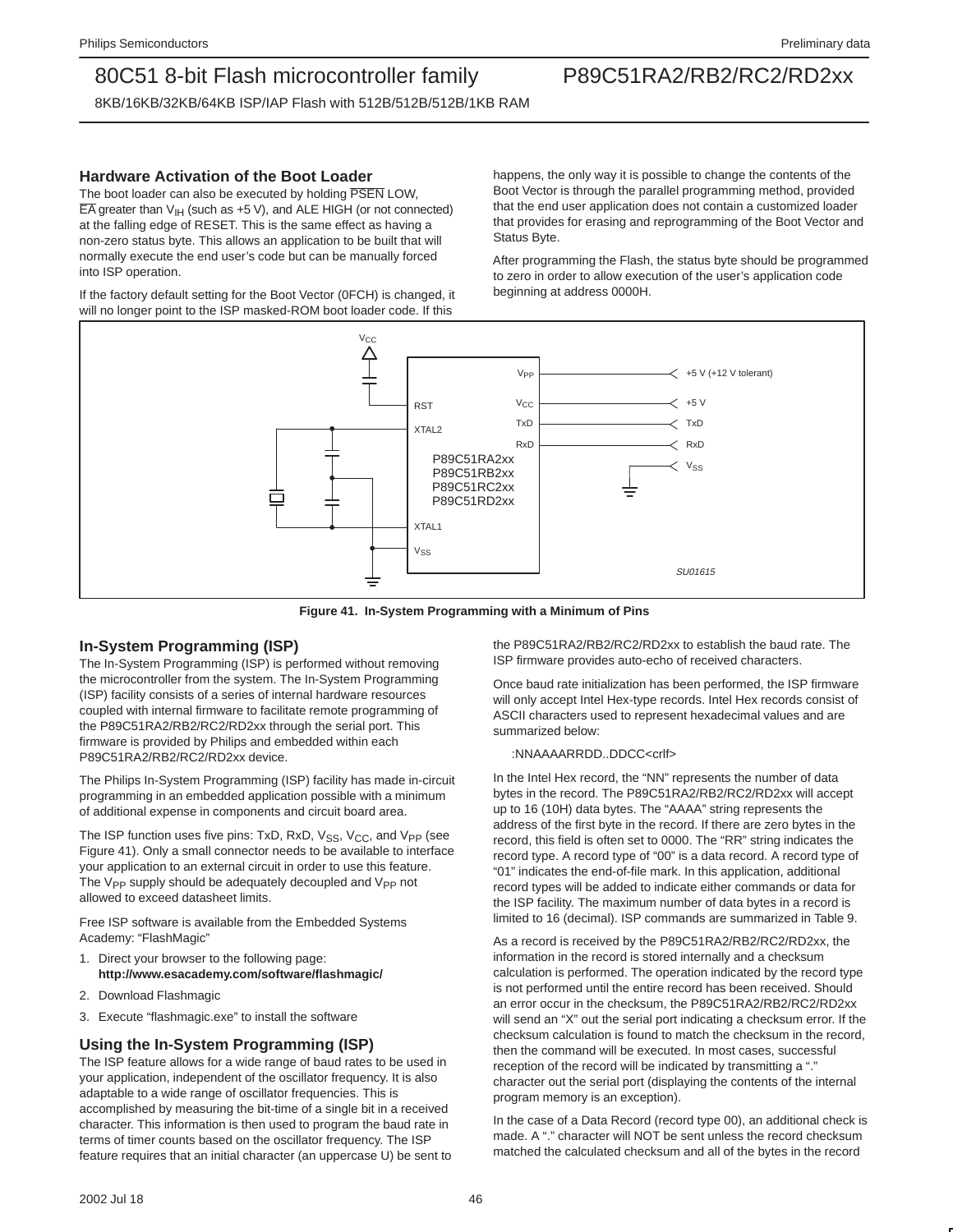8KB/16KB/32KB/64KB ISP/IAP Flash with 512B/512B/512B/1KB RAM

were successfully programmed. For a data record, an "X" indicates that the checksum failed to match, and an "R" character indicates that one of the bytes did not properly program. It is necessary to send a type 02 record (specify oscillator frequency) to the P89C51RA2/RB2/RC2/RD2xx before programming data.

The ISP facility was designed to that specific crystal frequencies were not required in order to generate baud rates or time the programming pulses. The user thus needs to provide the P89C51RA2/RB2/RC2/RD2xx with information required to generate the proper timing. Record type 02 is provided for this purpose.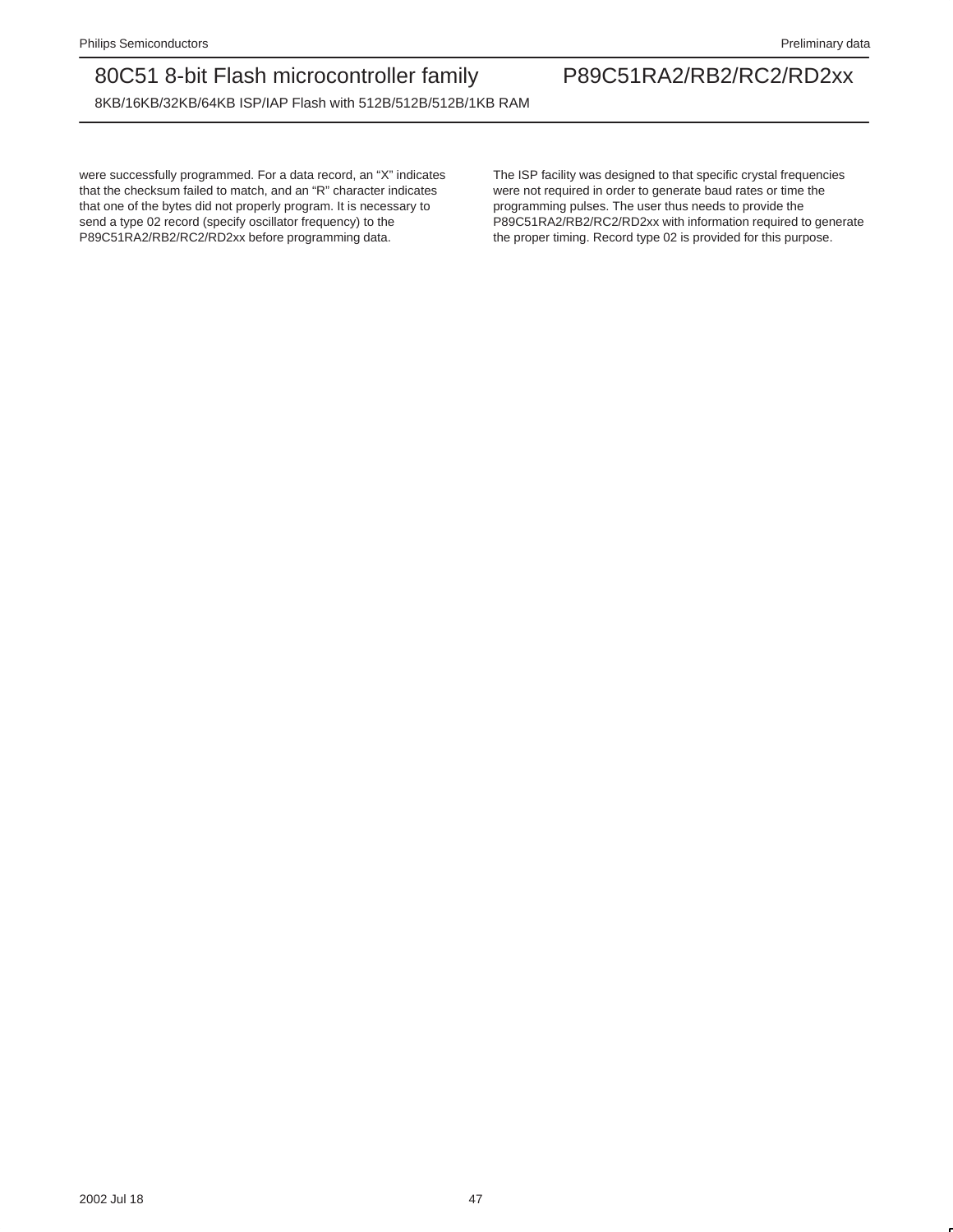|  | Table 9. Intel-Hex Records Used by In-System Programming |  |  |  |
|--|----------------------------------------------------------|--|--|--|
|--|----------------------------------------------------------|--|--|--|

| <b>RECORD TYPE</b> | <b>COMMAND/DATA FUNCTION</b>                                                                                                                                                                                                                                                                                                                                                                                                                                                                                                                                                                                                                                                                                                                                                                                                                                                                                                                                                                                                                                                                                                                                                                                                                                                                                                                                                                                                                                   |
|--------------------|----------------------------------------------------------------------------------------------------------------------------------------------------------------------------------------------------------------------------------------------------------------------------------------------------------------------------------------------------------------------------------------------------------------------------------------------------------------------------------------------------------------------------------------------------------------------------------------------------------------------------------------------------------------------------------------------------------------------------------------------------------------------------------------------------------------------------------------------------------------------------------------------------------------------------------------------------------------------------------------------------------------------------------------------------------------------------------------------------------------------------------------------------------------------------------------------------------------------------------------------------------------------------------------------------------------------------------------------------------------------------------------------------------------------------------------------------------------|
| 00                 | Program Data<br>$: \texttt{nnaaa00dd}.$ ddcc<br>Where:<br>= number of bytes (hex) in record<br>nn<br>aaaa = memory address of first byte in record<br>$dddd = data bytes$<br>CC<br>= checksum<br>Example:<br>:10008000AF5F67F0602703E0322CFA92007780C3FD                                                                                                                                                                                                                                                                                                                                                                                                                                                                                                                                                                                                                                                                                                                                                                                                                                                                                                                                                                                                                                                                                                                                                                                                       |
| 01                 | End of File (EOF), no operation<br>:xxxxxx01cc<br>Where:<br>xxxxxx = required field, but value is a "don't care"<br>$=$ checksum<br>CC<br>Example:<br>:00000001FF                                                                                                                                                                                                                                                                                                                                                                                                                                                                                                                                                                                                                                                                                                                                                                                                                                                                                                                                                                                                                                                                                                                                                                                                                                                                                              |
| 03                 | Miscellaneous Write Functions<br>:nnxxxx03ffssddcc<br>Where:<br>= number of bytes (hex) in record<br>nn<br>= required field, but value is a "don't care"<br>XXXX<br>= Write Function<br>0.3<br>ff<br>= subfunction code<br>= selection code<br>SS<br>dd<br>= data input (as needed)<br>= checksum<br>CC<br>Subfunction Code = 01 (Erase 8K/16K Code Blocks)<br>$ff = 01$<br>ss = block code as shown below:<br>block 0, 0k to 8k, 00H<br>block 1, 8k to 16k, 20H<br>(RB2, RC2, RD2)<br>block 2, 16k to 32k, 40H<br>(RC2, RD2)<br>block 3, 32k to 48k, 80H<br>$(RD2 \nonly)$<br>block 4, 48k to 64k, COH<br>(RD2 only)<br>Example:<br>:0200000301C03A erase block 4<br>Subfunction Code = 04 (Erase Boot Vector and Status Byte)<br>$ff = 04$<br>$ss = don't care$<br>Example:<br>:020000030400F7 erase boot vector and status byte<br>Subfunction Code = 05 (Program Security Bits)<br>$ff = 05$<br>ss = 00 program security bit 1 (inhibit writing to Flash)<br>01 program security bit 2 (inhibit Flash verify)<br>02 program security bit 3 (disable external memory)<br>Example:<br>:020000030501F5 program security bit 2<br>Subfunction Code = 06 (Program Status Byte or Boot Vector)<br>$ff = 06$<br>ss = 00 program status byte<br>01 program boot vector<br>02 program FX2 bit $(dd = 80)$<br>$dd = data$<br>Example 1:<br>:030000030601FCF7 program boot vector with OFCH<br>Example 2:<br>:0300000306028072 program FX2 bit (select 12-clock mode) |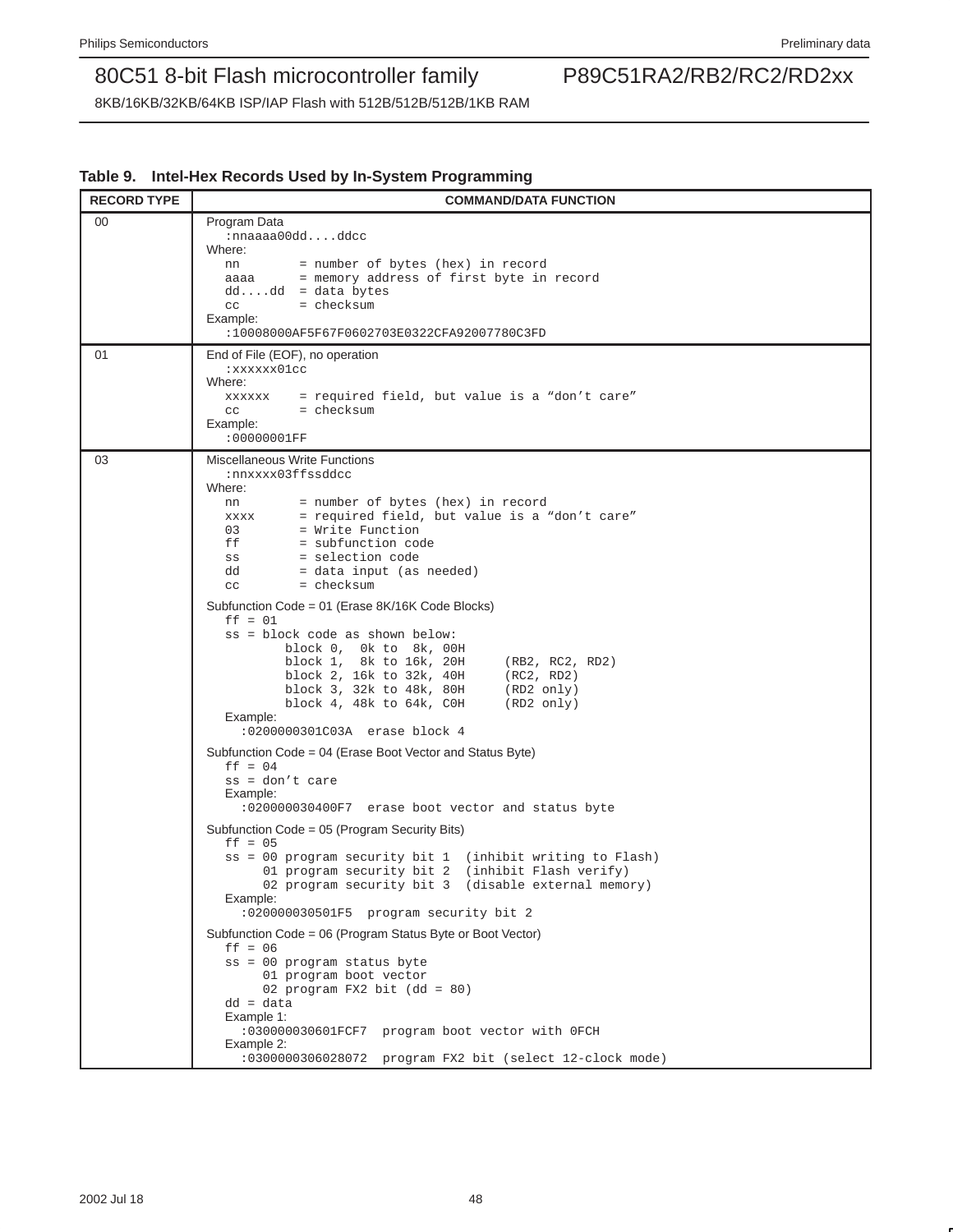| <b>RECORD TYPE</b> | <b>COMMAND/DATA FUNCTION</b>                                                                                                                                                                                                                                                                                                                                                                                                                                                                                                                                                                                                                                                                                                                                                                                                                                                                                                                                   |
|--------------------|----------------------------------------------------------------------------------------------------------------------------------------------------------------------------------------------------------------------------------------------------------------------------------------------------------------------------------------------------------------------------------------------------------------------------------------------------------------------------------------------------------------------------------------------------------------------------------------------------------------------------------------------------------------------------------------------------------------------------------------------------------------------------------------------------------------------------------------------------------------------------------------------------------------------------------------------------------------|
| 03 (Cont.)         | Subfunction Code = 07 (Full Chip Erase)<br>Erases all blocks, security bits, and sets status byte and boot vector to default values<br>$ff = 07$<br>$ss = don't care$<br>$dd = don't care$<br>Example:<br>:0100000307F5 full chip erase                                                                                                                                                                                                                                                                                                                                                                                                                                                                                                                                                                                                                                                                                                                        |
|                    | Subfunction Code = 0C (Erase 4K Blocks)<br>$ff = OC$<br>ss = block code as shown below:<br>Block 0, 0k~4k, 00H<br>Block 1, 4k~8k, 10H<br>Block 2, 8k~12k, 20H<br>(only available on RD2 / RC2 / RB2)<br>Block 3, 12k~16k, 30H<br>(only available on RD2 / RC2 / RB2)<br>Block 4, 16k~20k, 40H<br>(only available on RD2 / RC2)<br>Block 5, 20k~24k, 50H<br>(only available on RD2 / RC2)<br>Block 6, 24k~28k, 60H<br>(only available on RD2 / RC2)<br>Block 7, 28k~32k, 70H<br>(only available on RD2 / RC2)<br>Block 8, 32k~36k, 80H<br>(only available on RD2)<br>Block 9, 36k~40k, 90H<br>(only available on RD2)<br>Block 10, 40k~44k, A0H<br>(only available on RD2)<br>Block 11, 44k~48k, BOH<br>(only available on RD2)<br>Block 12, 48k~52k, COH<br>(only available on RD2)<br>Block 13, 52k~56k, DOH<br>(only available on RD2)<br>(only available on RD2)<br>Block 14, 56k~60k, E0H<br>Block 15, 60k~64k, F0H<br>(only available on RD2)<br>Example: |
| 04                 | :020000030C20CF (Erase 4k block #2)<br>Display Device Data or Blank Check – Record type 04 causes the contents of the entire Flash array to be sent out<br>the serial port in a formatted display. This display consists of an address and the contents of 16 bytes starting with that<br>address. No display of the device contents will occur if security bit 2 has been programmed. Data to the serial port is                                                                                                                                                                                                                                                                                                                                                                                                                                                                                                                                              |
|                    | initiated by the reception of any character and terminated by the reception of any character.<br>General Format of Function 04<br>:05xxxx04sssseeeeffcc<br>Where:<br>05<br>= number of bytes (hex) in record<br>= required field, but value is a "don't care"<br><b>XXXX</b><br>= "Display Device Data or Blank Check" function code<br>04<br>= starting address<br>SSSS<br>= ending address<br>eeee<br>= subfunction<br>ff<br>$00 =$ display data<br>$01 =$ blank check<br>$02 =$ display data in data block (valid addresses: $0001~^{\circ}$ OFFFH)<br>= checksum<br>cc<br>Example 1:<br>:0500000440004FFF0069 display 4000-4FFF<br>Example 2:<br>:0500000400000FFF02E7 display data in data block<br>(the data at address 0000 is invalid)                                                                                                                                                                                                                 |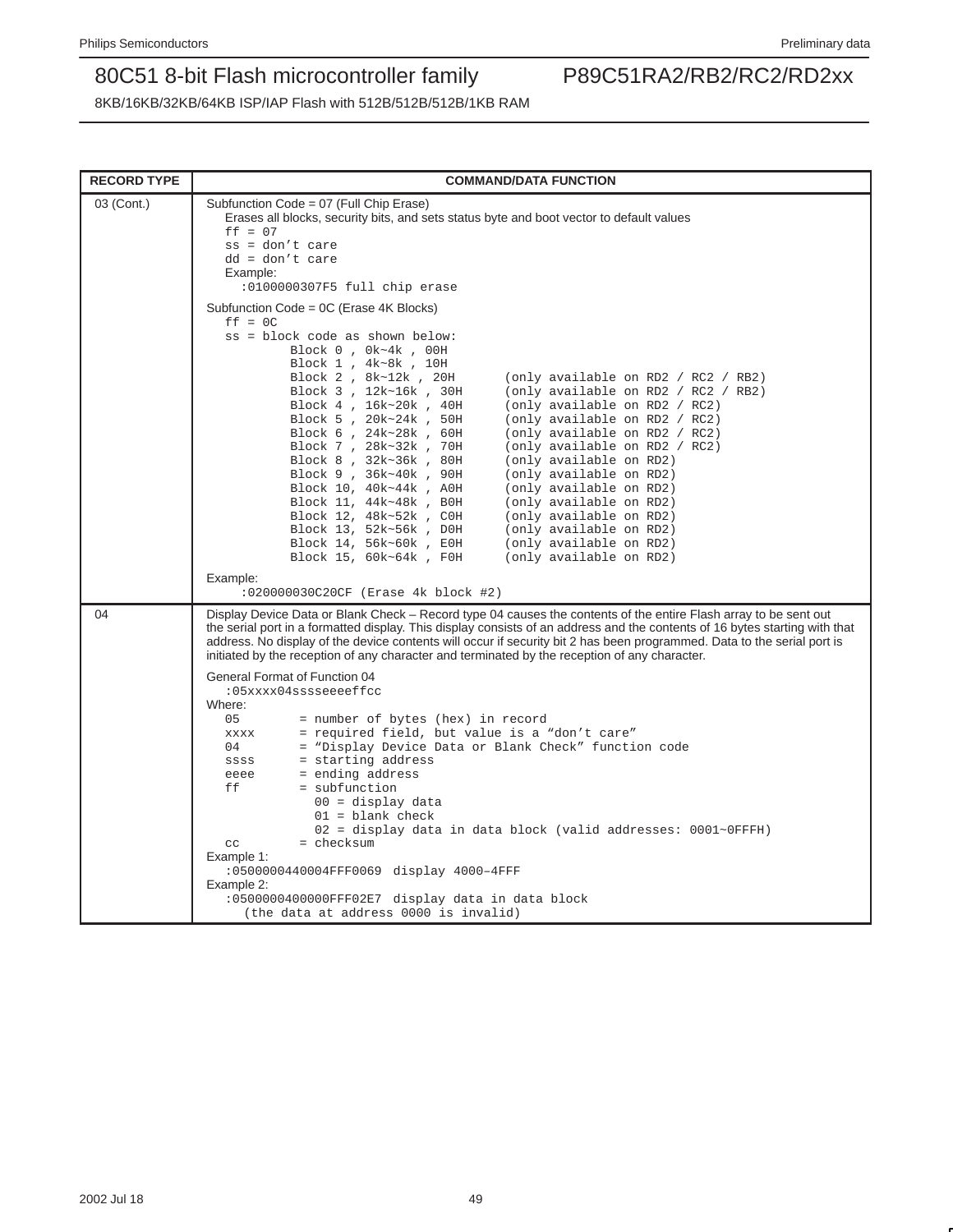| <b>RECORD TYPE</b> | <b>COMMAND/DATA FUNCTION</b>                                                                                                                                                                                      |
|--------------------|-------------------------------------------------------------------------------------------------------------------------------------------------------------------------------------------------------------------|
| 05                 | Miscellaneous Read Functions (Selection)                                                                                                                                                                          |
|                    | <b>General Format of Function 05</b><br>:02xxxx05ffsscc<br>Where:<br>02<br>= number of bytes (hex) in record                                                                                                      |
|                    | = required field, but value is a "don't care"<br><b>XXXX</b><br>= "Miscellaneous Read" function code<br>0.5<br>ffss<br>= subfunction and selection code<br>$0000$ = read signature byte - manufacturer id $(15H)$ |
|                    | $0001$ = read signature byte - device id # 1<br>(C2H)<br>$0002$ = read signature byte - device id # 2<br>$0003$ = read FX2 bit<br>$0080 =$ read ROM Code Revision                                                 |
|                    | $0700$ = read security bits<br>$0701$ = read status byte                                                                                                                                                          |
|                    | $0702$ = read boot vector<br>$=$ checksum<br>C.C.                                                                                                                                                                 |
|                    | Example 1:                                                                                                                                                                                                        |
|                    | :020000050001F8 read signature byte - device id # 1<br>Example 2:                                                                                                                                                 |
|                    | :020000050003F6 read FX2 bit                                                                                                                                                                                      |
|                    | (bit7=0 represent 12-clock mode, bit7=1 represent 6-clock mode)<br>Example 3:                                                                                                                                     |
|                    | :02000005008079 read ROM Code Revision (0A: Rev. A, 0B:Rev. B)                                                                                                                                                    |
| 06                 | Direct Load of Baud Rate                                                                                                                                                                                          |
|                    | General Format of Function 06<br>:02xxxx06hhllcc                                                                                                                                                                  |
|                    | Where:                                                                                                                                                                                                            |
|                    | 02<br>= number of bytes (hex) in record<br>= required field, but value is a "don't care"<br>XXXX                                                                                                                  |
|                    | = "Direct Load of Baud Rate" function code<br>06                                                                                                                                                                  |
|                    | = high byte of Timer 2<br>hh<br>11<br>= low byte of Timer 2                                                                                                                                                       |
|                    | $=$ checksum<br>CC                                                                                                                                                                                                |
|                    | Example:<br>:02000006F500F3                                                                                                                                                                                       |
| 07                 | Program Data in Data Block                                                                                                                                                                                        |
|                    | $: \text{nnaaa07dddd}$<br>Where:                                                                                                                                                                                  |
|                    | = number of bytes (hex) in record<br>nn                                                                                                                                                                           |
|                    | = memory address of first byte in record (the valid address: 0001~0FFFH)<br>aaaa<br>$dddd = data bytes$                                                                                                           |
|                    | = checksum<br>CC                                                                                                                                                                                                  |
|                    | Example:<br>:10008007AF5F67F0602703E0322CFA92007780C3F6                                                                                                                                                           |
|                    |                                                                                                                                                                                                                   |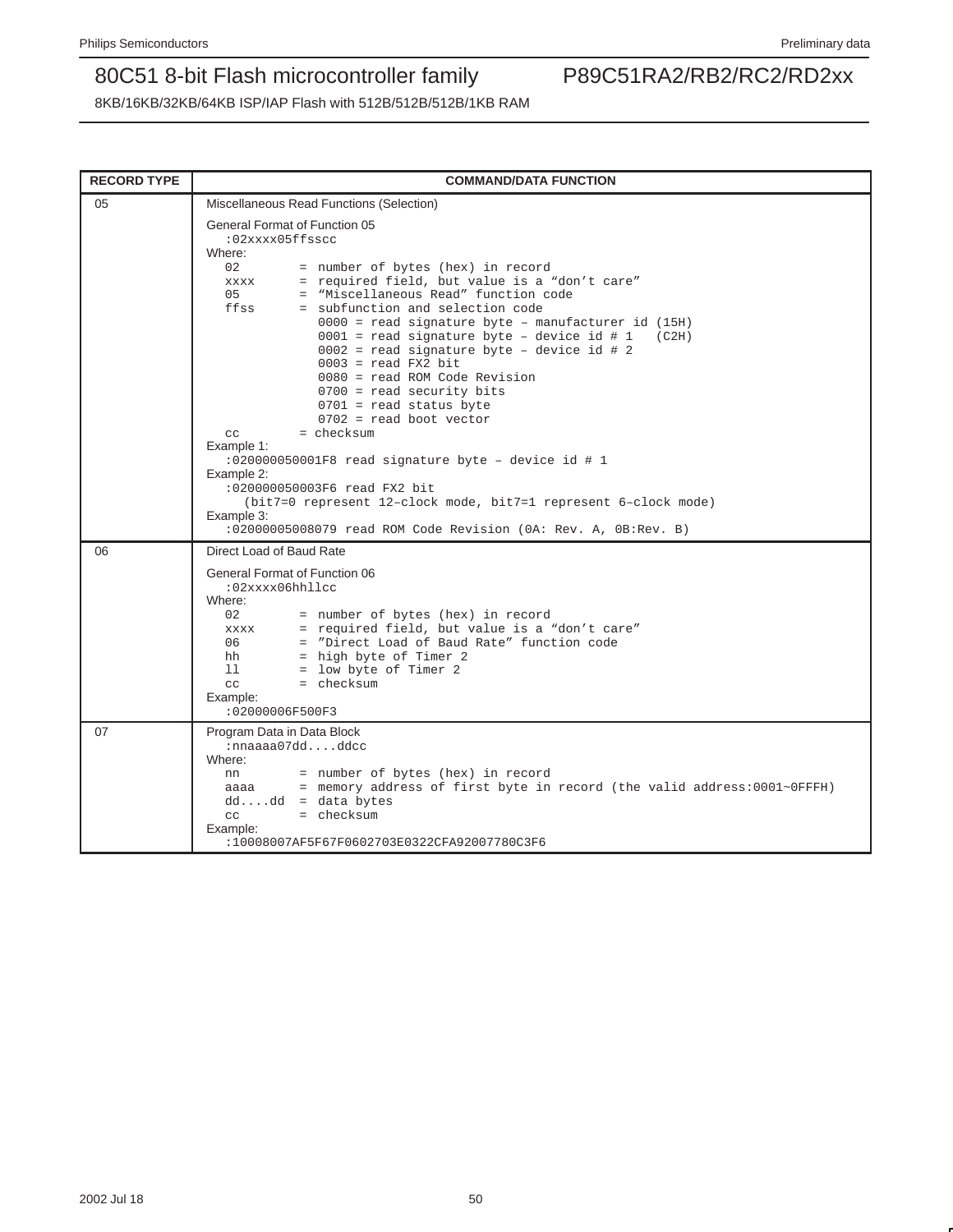8KB/16KB/32KB/64KB ISP/IAP Flash with 512B/512B/512B/1KB RAM

### **In Application Programming Method**

Several In Application Programming (IAP) calls are available for use by an application program to permit selective erasing and programming of Flash sectors. All calls are made through a common interface, PGM\_MTP. The programming functions are selected by setting up the microcontroller's registers before making a call to PGM\_MTP at FFF0H. The oscillator frequency is an integer number rounded down to the nearest megahertz. For example, set R0 to 11 for 11.0592 MHz. Results are returned in the registers. The IAP calls are shown in Table 10.

#### **Using the Watchdog Timer (WDT)**

The P89C51Rx2 devices support the use of the WDT in IAP. The user specifies that the WDT is to be fed by setting the most significant bit of the function parameter passed in R1 prior to calling PGM\_MTP. The WDT function is only supported for Block Erase when using Quick Block Erase. The Quick Block Erase is specified by performing a Block Erase with register R0 = 0. Requesting a WDT feed during IAP should only be performed in applications that use the WDT since the process of feeding the WDT will start the WDT if the WDT was not running.

| <b>IAP CALL</b>                                      | <b>PARAMETER</b>                                                                                                                                                                                                                                                                                                                                                                                                                                                                                                                                                                                                                                                                                                                                                                                                             |
|------------------------------------------------------|------------------------------------------------------------------------------------------------------------------------------------------------------------------------------------------------------------------------------------------------------------------------------------------------------------------------------------------------------------------------------------------------------------------------------------------------------------------------------------------------------------------------------------------------------------------------------------------------------------------------------------------------------------------------------------------------------------------------------------------------------------------------------------------------------------------------------|
| PROGRAM BYTE                                         | Input Parameter:<br>$R0 = osc$ freq (integer)<br>$R1 = 02h$ or $R1 = 82h$ (WDT feed)<br>DPTR = address of byte to program<br>$ACC = byte to program$<br><b>Return Parameter:</b><br>$ACC = 00$ if pass, $!=00$ if fail                                                                                                                                                                                                                                                                                                                                                                                                                                                                                                                                                                                                       |
| <b>ERASE 4K CODE BLOCK</b><br>(New function)         | Input Parameter:<br>$R0 = osc$ freq (integer)<br>$R1 = OCh$ or $R1 = 8Ch$ (WDT feed)<br>$DPH = address of 4k code block$<br>$DPH = 00H$ , 4k block 0, 0k~4k<br>DPH = $10H$ , 4k block 1, 4k~8k<br>$DPH = 20H$ , 4k block 2, 8k~12k<br>$DPH = 30H$ , 4k block 3, 12k~16k<br>$DPH = 40H$ , 4k block 4, 16k~20k<br>$DPH = 50H$ , 4k block 5, 20k~24k<br>$DPH = 60H$ , 4k block 6, 24k~28k<br>$DPH = 70H$ , 4k block 7, 28k~32k<br>$DPH = 80H$ , 4k block 8, 32k~36k<br>$DPH = 90H$ , 4k block 9, 36k~40k<br>$DPH = A0H$ , 4k block 10, 40k~44k<br>$DPH = BOH$ , 4k block 11, 44k~48k<br>$DPH = C0H$ , 4k block 12, 48k~52k<br>$DPH = D0H$ , 4k block 13, 52k~56k<br>$DPH = E0H$ , 4k block 14, 56k~60k<br>$\texttt{DPH = F0H , 4k block 15, 60k~64k}$<br>$DPL = 00h$<br>Return Parameter:<br>$ACC = 00$ if pass, $!=00$ if fail |
| ERASE 8K / 16K CODE<br><b>BLOCK</b>                  | Input Parameter:<br>$R0 = osc$ freq (integer)<br>$R1 = 01h$ or $R1 = 81h$ (WDT feed)<br>$DPH = address of code block$<br>$DPH = 00H$ , block 0, $0k \sim 8k$<br>$DPH = 20H$ , block 1, 8k~16k<br>$DPH = 40H$ , block 2, 16~32k<br>$DPH = 80H$ , block 3, 32k~48k<br>DPH = $COH$ , block 4, 48k~64k<br>$DPL = 00h$<br><b>Return Parameter:</b><br>$ACC = 00$ if pass, $!=0$ if fail                                                                                                                                                                                                                                                                                                                                                                                                                                           |
| <b>ERASE STATUS BYTE &amp;</b><br><b>BOOT VECTOR</b> | Input Parameter:<br>$R0 = osc$ freq (integer)<br>$R1 = 04h$ or $R1 = 84h$ (WDT feed)<br>$DPH = 00h$<br>$DPL = don't care$<br><b>Return Parameter:</b><br>$ACC = 00$ if pass, $!=0$ if fail                                                                                                                                                                                                                                                                                                                                                                                                                                                                                                                                                                                                                                   |

### **Table 10. IAP calls**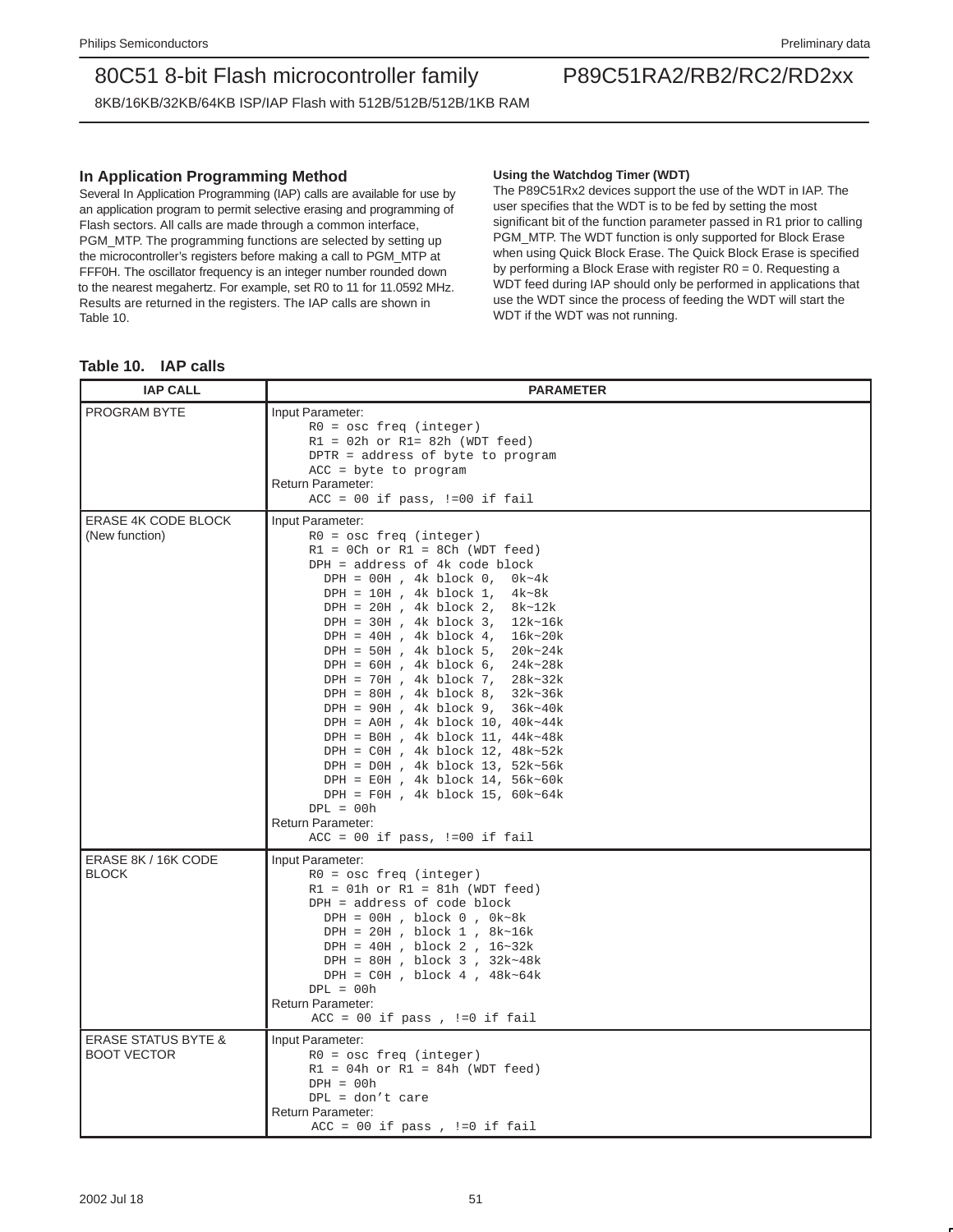| <b>IAP CALL</b>                                                    | <b>PARAMETER</b>                                                                                                                                                                                                                                                        |
|--------------------------------------------------------------------|-------------------------------------------------------------------------------------------------------------------------------------------------------------------------------------------------------------------------------------------------------------------------|
| PROGRAM SECURITY BITS                                              | Input Parameter:<br>$R0 = osc$ freq (integer)<br>$R1 = 05h$ or $R1 = 85h$ (WDT feed)<br>$DPH = 00h$<br>$DPL = 00h$ , security bit #1<br>$DPL = 01h$ , security bit #2<br>$DPL = 02h$ , security bit #3<br><b>Return Parameter:</b><br>$ACC = 00$ if pass, $!=0$ if fail |
| PROGRAM STATUS BYTE                                                | Input Parameter:<br>$R0 = osc$ freq (integer)<br>$R1 = 06h$ or $R1 = 86h$ (WDT feed)<br>$DPH = 00h$<br>DPL = 00H - program status byte<br>$ACC = status byte$<br><b>Return Parameter:</b><br>ACC = $00$ if pass, $!=0$ if fail                                          |
| PROGRAM BOOT VECTOR                                                | Input Parameter:<br>$R0 = osc$ freq (integer)<br>$R1 = 06h$ or $R1 = 86h$ (WDT feed)<br>$DPH = 00h$<br>DPL = 01H - program boot vector<br>$ACC = boot vector$<br><b>Return Parameter:</b><br>$ACC = 00$ if pass, $!=0$ if fail                                          |
| PROGRAM 6-CLK/12-CLK<br><b>CONFIGURATION BIT</b><br>(New function) | Input Parameter:<br>$R0 = osc$ freq (integer)<br>$R1 = 06h$ or $R1 = 86h$ (WDT feed)<br>$DPH = 00h$<br>$DPL = 02H - program config bit$<br>$ACC = 80H (MSB = 6clk/12clk bit)$<br><b>Return Parameter:</b><br>ACC = $00$ if pass, $!=0$ if fail                          |
| PROGRAM DATA BLOCK<br>(New function)                               | Input Parameter:<br>$R0 = osc$ freq (integer)<br>$R1 = 0Dh$ or $R1 = 8Dh$ (WDT feed)<br>DPTR = address of byte to program<br>$\text{(valid addresses = } 0001h \sim 0 \text{FFFh})$<br>$ACC = data$<br><b>Return Parameter:</b><br>$ACC = 00$ if pass, $!=0$ if fail    |
| <b>READ DEVICE DATA</b>                                            | Input Parameter:<br>$R0 = osc$ freq (integer)<br>$R1 = 03h$ or $R1 = 83h$ (WDT feed)<br>DPTR = address of byte to read<br><b>Return Parameter:</b><br>ACC = value of byte read                                                                                          |
| <b>READ DATA BLOCK</b><br>(New function)                           | Input Parameter:<br>$R0 = osc$ freq (integer)<br>$R1 = 0Eh$ or $R1 = 8Eh$ (WDT feed)<br>DPTR = address of byte to read<br>$\text{(valid addresses = } 0001h \sim 0 \text{FFFh})$<br><b>Return Parameter:</b><br>ACC = value of byte read                                |
| READ MANUFACTURER ID                                               | Input Parameter:<br>$R0 = osc$ freq (integer)<br>$R1 = 00h$ or $R1 = 80h$ (WDT feed)<br>$DPH = 00h$<br>DPL = 00h - read manufacturer ID<br>Return Parameter:<br>ACC = value of byte read                                                                                |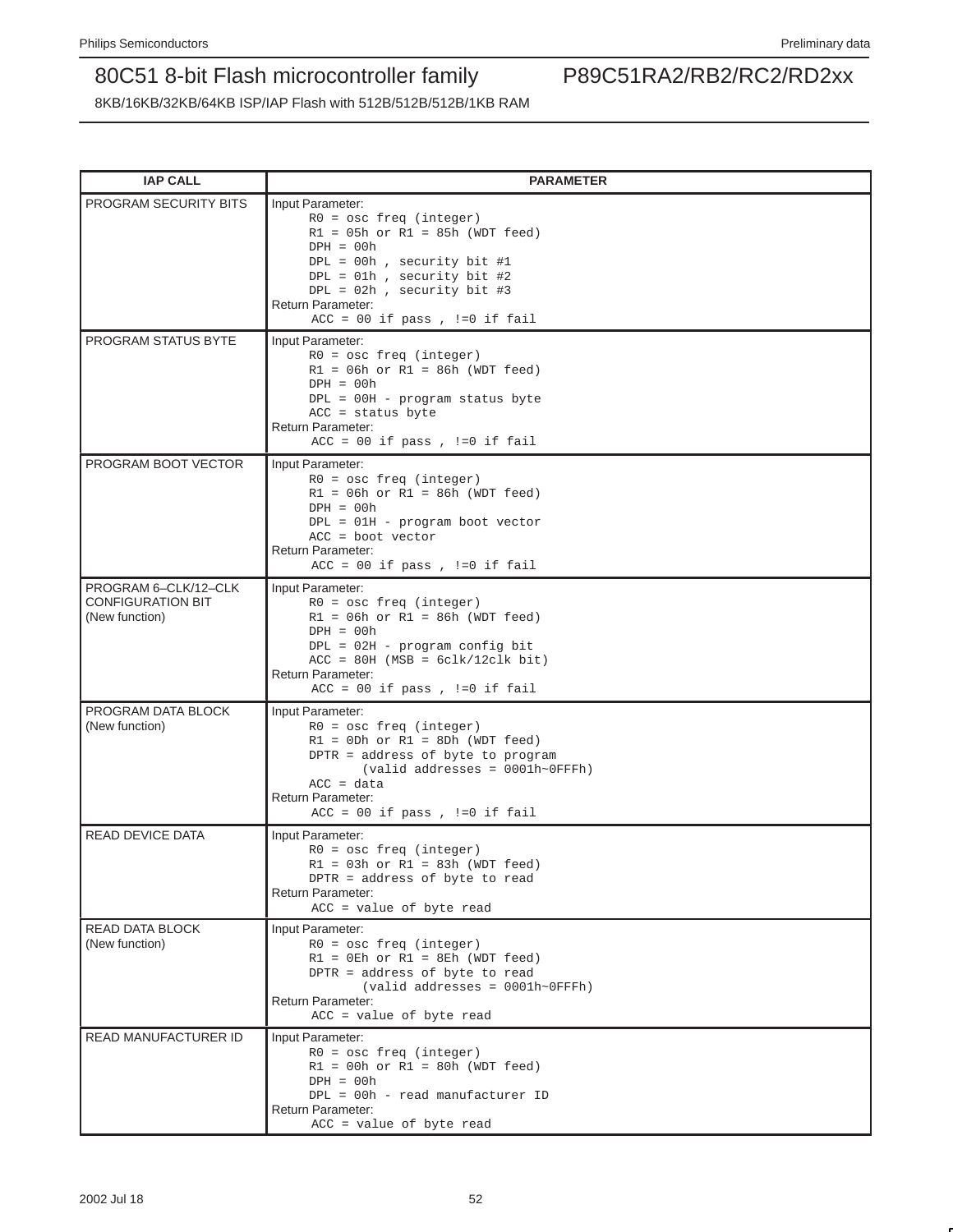| <b>IAP CALL</b>                        | <b>PARAMETER</b>                                                                                                                                                                                |
|----------------------------------------|-------------------------------------------------------------------------------------------------------------------------------------------------------------------------------------------------|
| READ DEVICE ID #1                      | Input Parameter:<br>$R0 = osc$ freq (integer)<br>$R1 = 00h$ or $R1 = 80h$ (WDT feed)<br>$DPH = 00h$<br>$DPL = 01h - read device ID #1$<br><b>Return Parameter:</b><br>ACC = value of byte read  |
| READ DEVICE ID #2                      | Input Parameter:<br>$R0 = osc$ freq (integer)<br>$R1 = 00h$ or $R1 = 80h$ (WDT feed)<br>$DPH = 00h$<br>$DPL = 02h - read device ID #2$<br>Return Parameter:<br>ACC = value of byte read         |
| <b>READ SECURITY BITS</b>              | Input Parameter:<br>$R0 = osc$ freq (integer)<br>$R1 = 07h$ or $R1 = 87h$ (WDT feed)<br>$DPH = 00h$<br>$DPL = 00h - read lock byte$<br>Return Parameter:<br>ACC = value of byte read            |
| <b>READ STATUS BYTE</b>                | Input Parameter:<br>$R0 = osc$ freq (integer)<br>$R1 = 07h$ or $R1 = 87h$ (WDT feed)<br>$DPH = 00h$<br>$DPL = 01h - read status byte$<br>Return Parameter:<br>ACC = value of byte read          |
| <b>READ BOOT VECTOR</b>                | Input Parameter:<br>$R0 = osc$ freq (integer)<br>$R1 = 07h$ or $R1 = 87h$ (WDT feed)<br>$DPH = 00h$<br>$DPL = 02h - read boot vector$<br>Return Parameter:<br>$ACC = value of byte read$        |
| <b>READ CONFIG</b><br>(New function)   | Input Parameter:<br>$R0 = osc$ freq (integer)<br>$R1 = 00h$ or $R1 = 80h$ (WDT feed)<br>$DPH = 00h$<br>$DPL = 03h - read config byte$<br>Return Parameter:<br>$ACC = value of byte read$        |
| <b>READ REVISION</b><br>(New function) | Input Parameter:<br>$R0 = osc$ freq (integer)<br>$R1 = 00h$ or $R1 = 80h$ (WDT feed)<br>$DPH = 00h$<br>DPL = 80h - read revision of ROM Code<br>Return Parameter:<br>$ACC = value of byte read$ |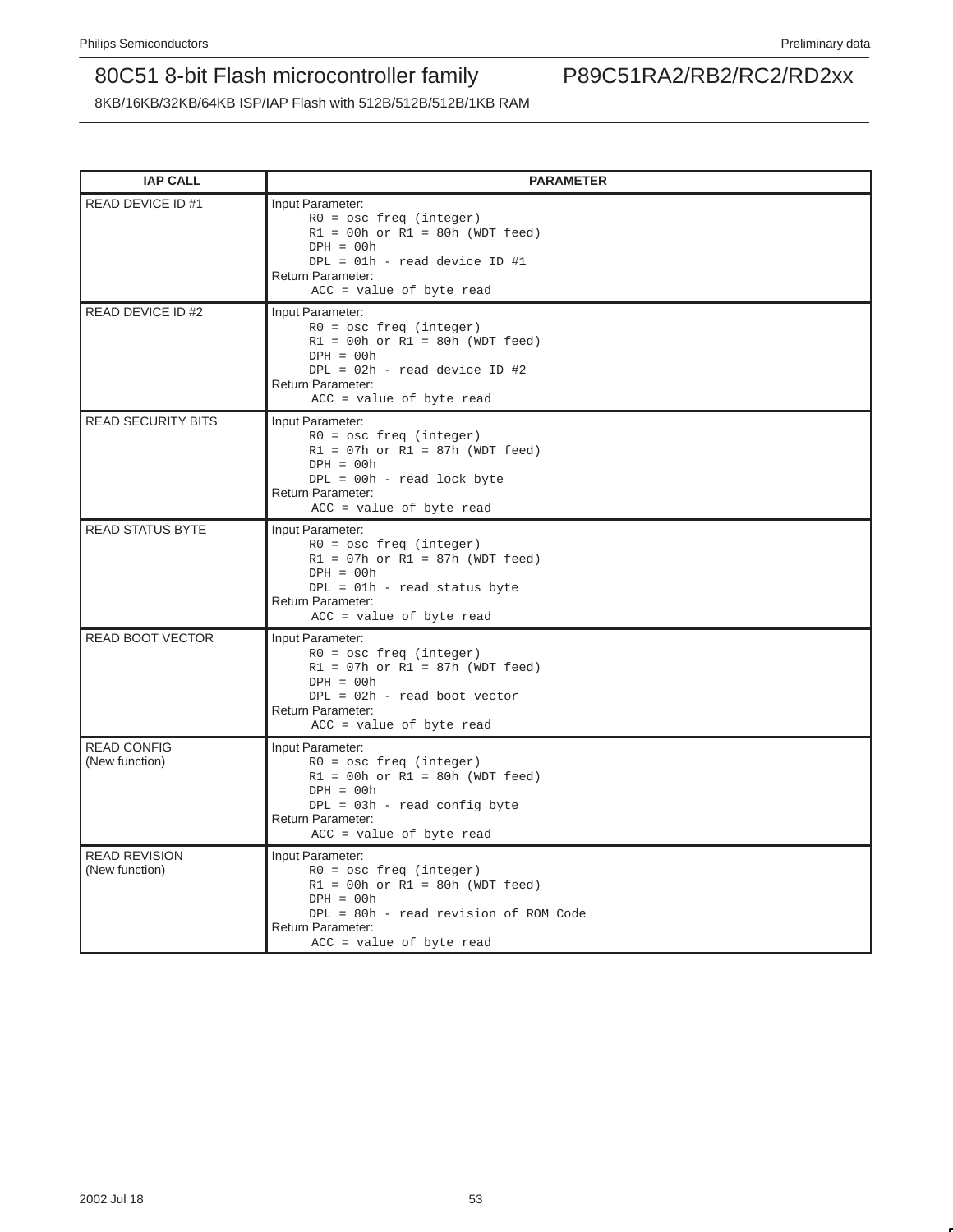8KB/16KB/32KB/64KB ISP/IAP Flash with 512B/512B/512B/1KB RAM

### **Security**

The security feature protects against software piracy and prevents the contents of the Flash from being read. The Security Lock bits are located in Flash. The P89C51RA2/RB2/RC2/RD2xx has three programmable security lock bits that will provide different levels of protection for the on-chip code and data (see Table 11).

### **Table 11.**

|       | <b>SECURITY LOCK BITS1</b> |     |     | <b>PROTECTION DESCRIPTION</b>                                                                                          |  |
|-------|----------------------------|-----|-----|------------------------------------------------------------------------------------------------------------------------|--|
| LEVEL | LB1                        | LB2 | LB3 |                                                                                                                        |  |
|       |                            |     |     | MOVC instructions executed from external program memory are disabled from fetching code<br>bytes from internal memory. |  |
|       |                            |     |     | Block erase is disabled. Erase or programming of the status byte or boot vector is disabled.                           |  |
|       |                            |     |     | Verify of code memory is disabled.                                                                                     |  |
|       |                            |     |     | External execution is disabled.                                                                                        |  |

#### **NOTE:**

1. Security bits are independent of each other. Full-chip erase may be performed regardless of the state of the security bits.

2. Any other combination of lock bits is undefined.

3. Setting LBx doesn't prevent programming of unprogrammed bits.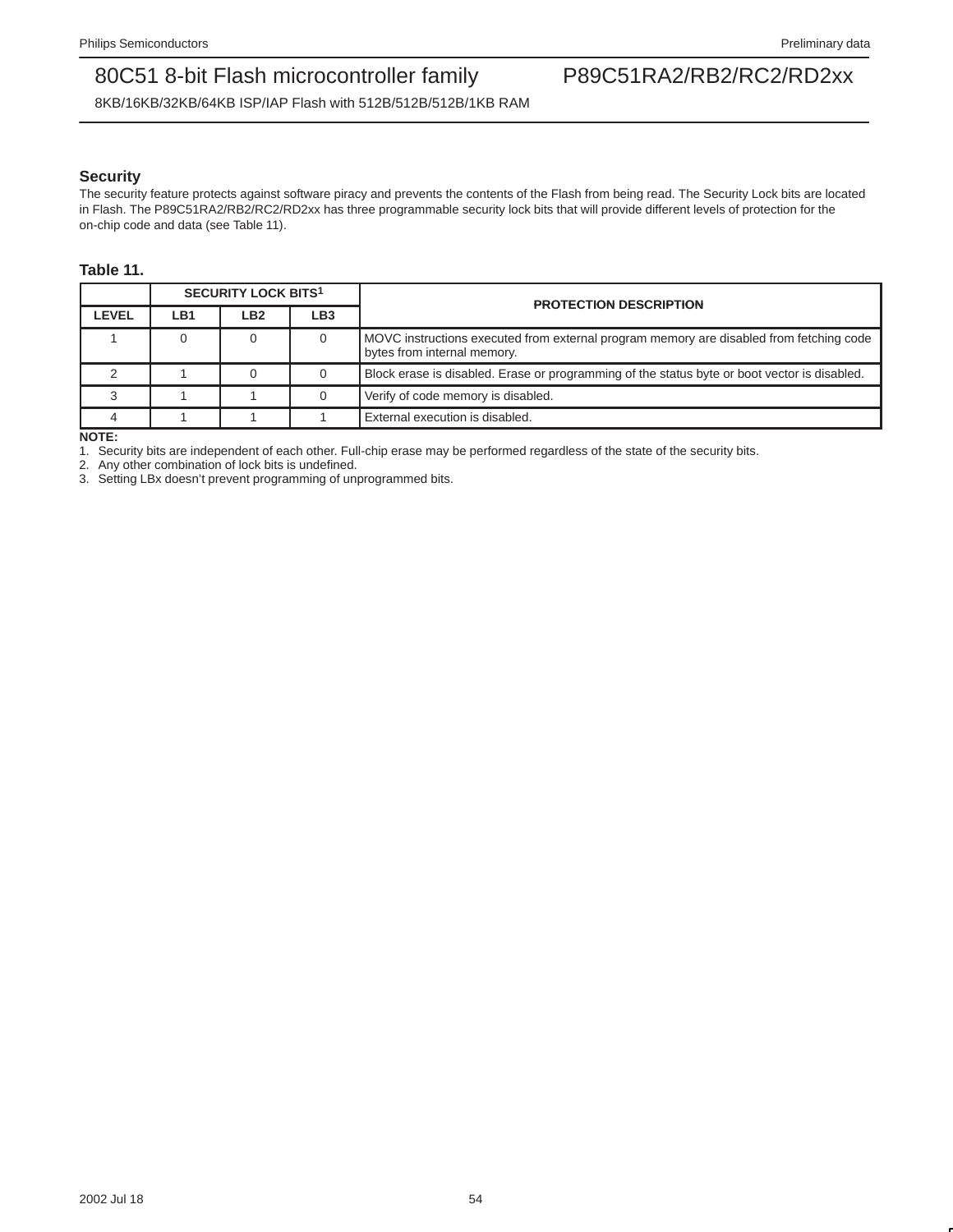8KB/16KB/32KB/64KB ISP/IAP Flash with 512B/512B/512B/1KB RAM

### **ABSOLUTE MAXIMUM RATINGS**1, 2, <sup>3</sup>

| <b>PARAMETER</b>                                                                             | <b>RATING</b>                | <b>UNIT</b> |
|----------------------------------------------------------------------------------------------|------------------------------|-------------|
| Operating temperature under bias                                                             | 0 to $+70$ or $-40$ to $+85$ | $^{\circ}C$ |
| Storage temperature range                                                                    | $-65$ to $+150$              | $^{\circ}C$ |
| Voltage on $\overline{EA}$ / $V_{PP}$ pin to $V_{SS}$                                        | 0 to $+13.0$                 |             |
| Voltage on any other pin to $V_{SS}$                                                         | $-0.5$ to $+6.5$             |             |
| Maximum $I_{\Omega}$ per I/O pin                                                             | 15                           | mA          |
| Power dissipation (based on package heat transfer limitations, not device power consumption) | 1.5                          | W           |

**NOTES:**

1. Stresses above those listed under Absolute Maximum Ratings may cause permanent damage to the device. This is a stress rating only and functional operation of the device at these or any conditions other than those described in the AC and DC Electrical Characteristics section of this specification is not implied.

2. This product includes circuitry specifically designed for the protection of its internal devices from the damaging effects of excessive static charge. Nonetheless, it is suggested that conventional precautions be taken to avoid applying greater than the rated maximum.

3. Parameters are valid over operating temperature range unless otherwise specified. All voltages are with respect to V<sub>SS</sub> unless otherwise noted.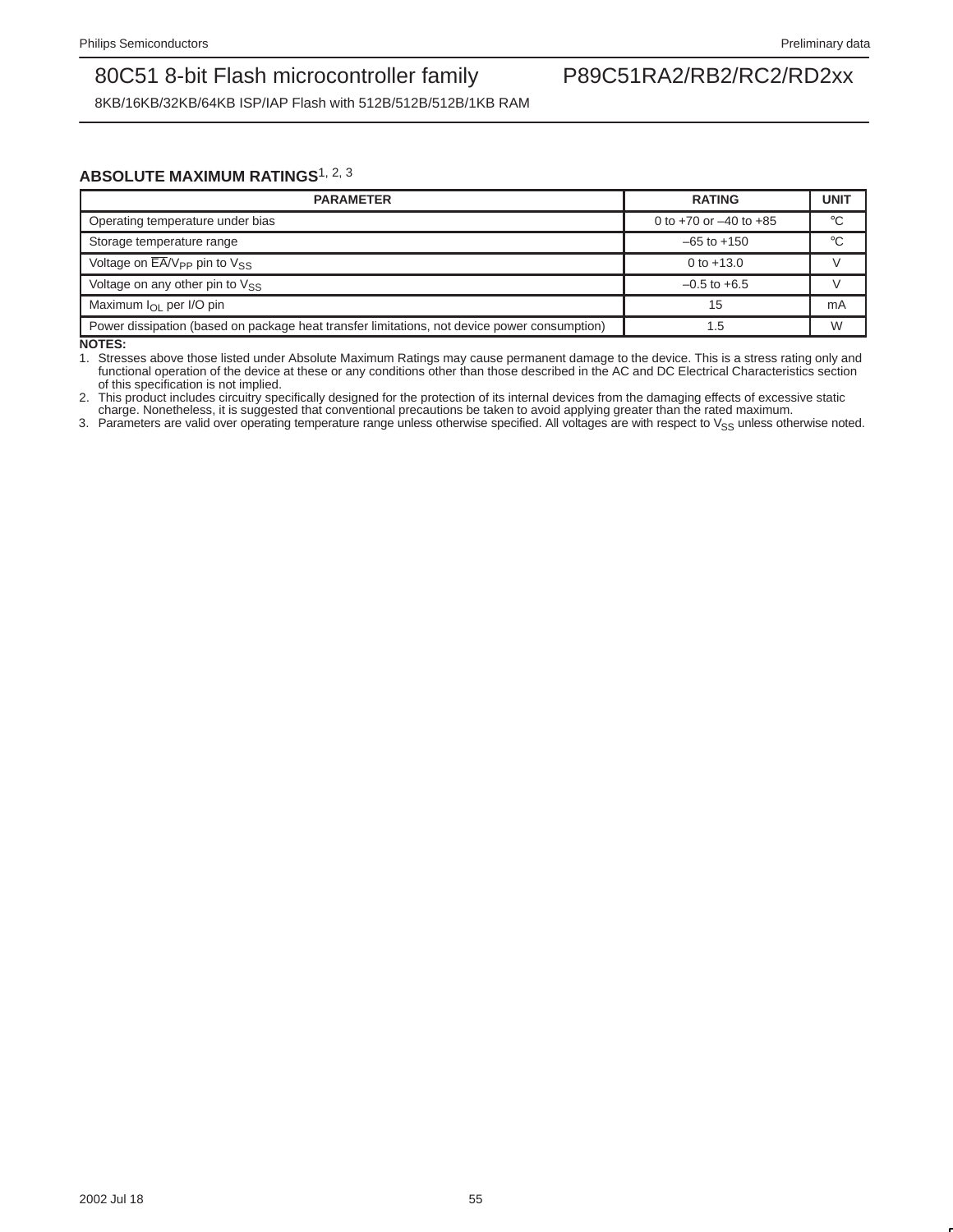8KB/16KB/32KB/64KB ISP/IAP Flash with 512B/512B/512B/1KB RAM

### **DC ELECTRICAL CHARACTERISTICS**

 $T_{amb} = 0$  °C to +70 °C or –40 °C to +85 °C; V<sub>CC</sub> = 5 V  $\pm$  10%; V<sub>SS</sub> = 0 V

|                  |                                                                                             | <b>TEST</b>                                               |                    |                  |                   |             |
|------------------|---------------------------------------------------------------------------------------------|-----------------------------------------------------------|--------------------|------------------|-------------------|-------------|
| <b>SYMBOL</b>    | <b>PARAMETER</b>                                                                            | <b>CONDITIONS</b>                                         | <b>MIN</b>         | TYP <sup>1</sup> | <b>MAX</b>        | <b>UNIT</b> |
| $V_{IL}$         | Input low voltage                                                                           | 4.5 V < $V_{CC}$ < 5.5 V                                  | $-0.5$             |                  | $0.2V_{CC} - 0.1$ | $\vee$      |
| $V_{\text{IH}}$  | Input high voltage (ports 0, 1, 2, 3, $\overline{EA}$ )                                     |                                                           | $0.2V_{CC} + 0.9$  |                  | $V_{CC} + 0.5$    | $\vee$      |
| V <sub>IH1</sub> | Input high voltage, XTAL1, RST                                                              |                                                           | $0.7V_{CC}$        |                  | $V_{CC}+0.5$      | $\vee$      |
| $V_{OL}$         | Output low voltage, ports 1, 2, $3^8$                                                       | $V_{CC} = 4.5 V$<br>$I_{OL} = 1.6$ mA <sup>2</sup>        |                    |                  | 0.4               | $\vee$      |
| V <sub>OL1</sub> | Output low voltage, port 0, ALE, PSEN 7, 8                                                  | $V_{CC}$ = 4.5 V<br>$I_{OL}$ = 3.2 mA <sup>2</sup>        |                    |                  | 0.45              | $\vee$      |
| V <sub>OH</sub>  | Output high voltage, ports 1, 2, 3 <sup>3</sup>                                             | $V_{CC} = 4.5 V$<br>$I_{OH} = -30 \mu A$                  | $V_{\rm CC}$ – 0.7 |                  |                   | $\vee$      |
| V <sub>OH1</sub> | Output high voltage (port 0 in external bus mode),<br>ALE <sup>9</sup> , PSEN <sup>3</sup>  | $V_{CC}$ = 4.5 V<br>$I_{OH} = -3.2$ mA                    | $V_{\rm CC}$ – 0.7 |                  |                   | $\vee$      |
| I <sub>IL</sub>  | Logical 0 input current, ports 1, 2, 3                                                      | $V_{IN} = 0.4 V$                                          | $-1$               |                  | $-75$             | μA          |
| $I_{TL}$         | Logical 1-to-0 transition current, ports 1, 2, 3 <sup>6</sup>                               | $V_{IN} = 2.0 V$<br>See Note 4                            |                    |                  | $-650$            | μA          |
| Iц               | Input leakage current, port 0                                                               | $0.45 < V_{IN} < V_{CC} - 0.3$                            |                    |                  | ±10               | μA          |
| $_{\rm lcc}$     | Power supply current (see Figure 49):<br>Active mode (see Note 5)<br>Idle mode (see Note 5) | See Note 5                                                |                    |                  |                   |             |
|                  | Power-down mode or clock stopped (see<br>Figure 55 for conditions)                          | $T_{amb} = 0$ °C to 70 °C<br>$T_{amb} = -40$ °C to +85 °C |                    | < 30<br>< 40     | 100<br>125        | μA<br>μA    |
|                  | Programming and erase mode                                                                  | $f_{\text{osc}} = 20$ MHz                                 |                    | 60               |                   | mA          |
| R <sub>RST</sub> | Internal reset pull-down resistor                                                           |                                                           | 40                 |                  | 225               | $k\Omega$   |
| $C_{IO}$         | Pin capacitance <sup>10</sup> (except $\overline{EA}$ )                                     |                                                           |                    |                  | 15                | pF          |

**NOTES:**

1. Typical ratings are not guaranteed. The values listed are at room temperature, 5 V.

2. Capacitive loading on ports 0 and 2 may cause spurious noise to be superimposed on the V<sub>OL</sub>s of ALE and ports 1 and 3. The noise is due to external bus capacitance discharging into the port 0 and port 2 pins when these pins make 1-to-0 transitions during bus operations. In the worst cases (capacitive loading > 100 pF), the noise pulse on the ALE pin may exceed 0.8 V. In such cases, it may be desirable to qualify ALE with a Schmitt Trigger, or use an address latch with a Schmitt Trigger STROBE input. I<sub>OL</sub> can exceed these conditions provided that no single output sinks more than 5 mA and no more than two outputs exceed the test conditions.

3. Capacitive loading on ports 0 and 2 may cause the V<sub>OH</sub> on ALE and PSEN to momentarily fall below the V<sub>CC</sub>–0.7 specification when the address bits are stabilizing.

4. Pins of ports 1, 2 and 3 source a transition current when they are being externally driven from 1 to 0. The transition current reaches its maximum value when  $V_{IN}$  is approximately 2 V.

- 5. See Figures 52 through 55 for  $I_{CC}$  test conditions and Figure 49 for  $I_{CC}$  vs Freq.<br>Active mode:  $I_{CC}$ ( $M_{A2}$ ) = (10.5 + 0.9  $\times$  FREQ.[MHz])mA in 12-clock mode Active mode:  $I_{CC(MAX)} = (10.5 + 0.9 \times \text{FREG.(MHZ))}$ mA in 12-clock mode<br>Idle mode:  $I_{CC(MAX)} = (2.5 + 0.33 \times \text{FREG.(MHZ))}$ mA in 12-clock mode  $I_{\text{CC}(MAX)} = (2.5 + 0.33 \times \text{FREG}.[\text{MHz}])$ mA in 12-clock mode
- 6. This value applies to  $T_{amb} = 0 \degree C$  to +70 °C.

7. Load capacitance for port 0, ALE, and  $\overline{PSEN} = 100 \text{ pF}$ , load capacitance for all other outputs = 80 pF.

8. Under steady state (non-transient) conditions,  $I_{OL}$  must be externally limited as follows:<br>Maximum  $I_{OL}$  per port pin: 15 mA (\*NOTE: This is 85 °C specification.)

- 15 mA (\*NOTE: This is 85  $^{\circ}$ C specification.)<br>26 mA
	- Maximum  $I_{OL}$  per 8-bit port: 26 mA<br>Maximum total  $I_{OL}$  for all outputs: 71 mA
	- Maximum total  $I_{OL}$  for all outputs:

If I<sub>OL</sub> exceeds the test condition, V<sub>OL</sub> may exceed the related specification. Pins are not guaranteed to sink current greater than the listed test conditions.

ALE is tested to  $V_{OH1}$ , except when ALE is off then  $V_{OH}$  is the voltage specification.

10.Pin capacitance is characterized but not tested. Pin capacitance is less than 25 pF. Pin capacitance of ceramic package is less than 15 pF (except  $\overline{EA}$  is 25 pF).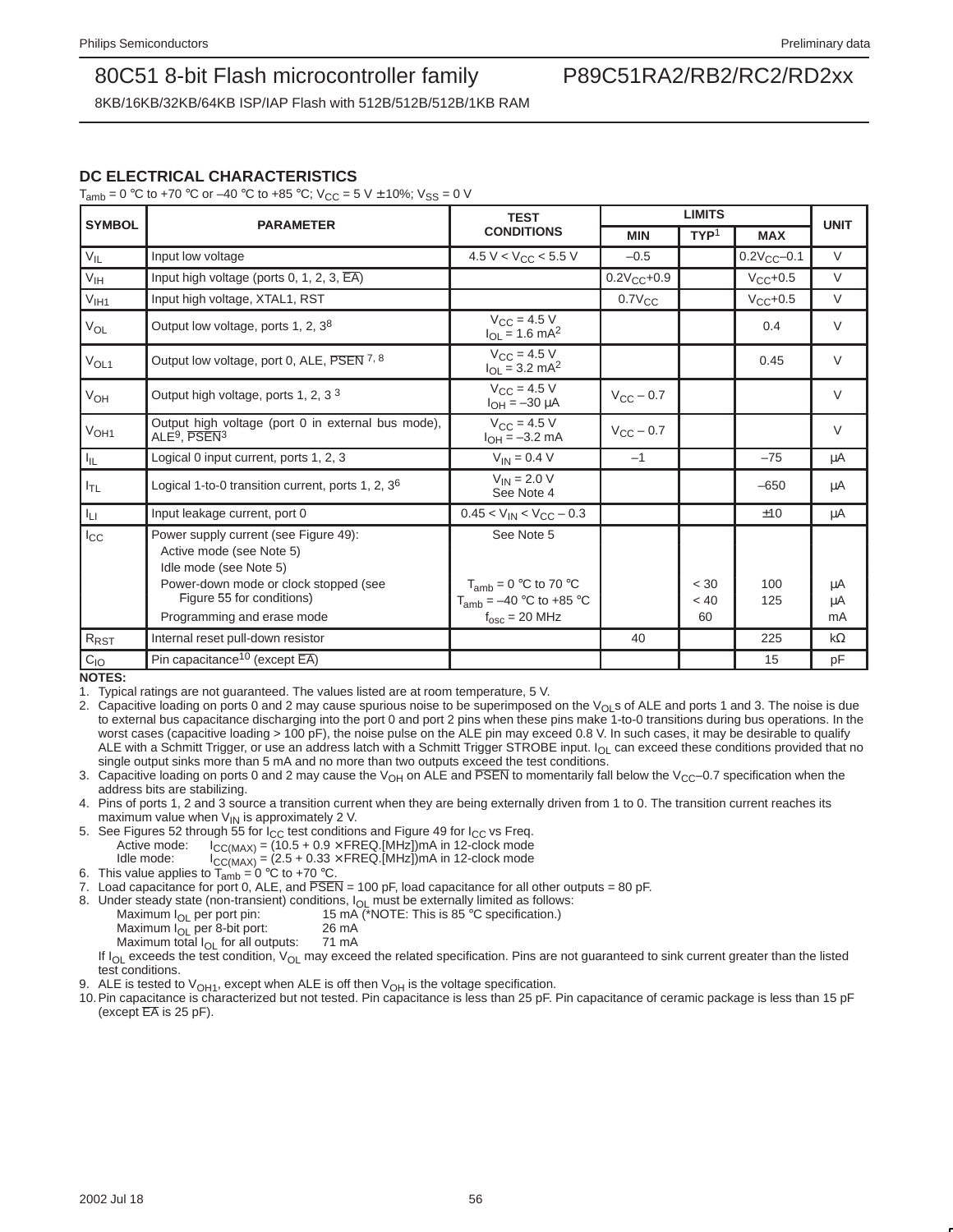8KB/16KB/32KB/64KB ISP/IAP Flash with 512B/512B/512B/1KB RAM

### **AC ELECTRICAL CHARACTERISTICS (12-CLOCK MODE)** T<sub>amb</sub> = 0 °C to +70 °C or –40 °C to +85 °C; V<sub>CC</sub> = 5 V  $\pm$  10%, V<sub>SS</sub> = 0 V<sup>1, 2, 3</sup>

**VARIABLE CLOCK4 33 MHz CLOCK4 SYMBOL FIGURE PARAMETER MIN MAX MIN MAX UNIT** 1/t<sub>CLCL</sub> 42 Oscillator frequency 10 33 MHz t<sub>LHLL</sub>  $\begin{vmatrix} 42 \\ 42 \end{vmatrix}$  ALE pulse width  $\begin{vmatrix} 2t & 2t \\ 2t & 2t \end{vmatrix}$  and  $\begin{vmatrix} 2t & 2t \\ 2t & 2t \end{vmatrix}$  and t<sub>AVLL</sub> 42 Address valid to ALE low t<sub>CLCL</sub>–25 **c** to the set of the set of the set of the set of the set of the set of the set of the set of the set of the set of the set of the set of the set of the set of the set of the t<sub>LLAX</sub> 42 Address hold after ALE low tCLCL–25 ns  $t_{\text{LIV}}$  42 ALE low to valid instruction in 4t<sub>CLCL</sub>–65 4t<sub>CLCL</sub>–65 55 ns  $t_{LLPL}$  42 ALE low to PSEN low to  $\sqrt{2}$  how to  $\sqrt{2}$  here is no set of  $t_{CLCL}$  -25 ns to  $\sqrt{2}$  for  $\sqrt{2}$  in  $\sqrt{2}$  in  $\sqrt{2}$  in  $\sqrt{2}$  in  $\sqrt{2}$  in  $\sqrt{2}$  in  $\sqrt{2}$  in  $\sqrt{2}$  in  $\sqrt{2}$  in  $\sqrt{2}$  in  $\sqrt{2}$  $t_{\text{PLPH}}$  42 PSEN pulse width  $3t_{\text{CLCL}}$ –45 45 ns  $t_{\text{PLIV}}$  42 PSEN low to valid instruction in  $t_{\text{PLIV}}$  3t<sub>CLCL</sub>–60 30 ns t<sub>PXIX</sub> 42 Input instruction hold after PSEN 0 0 0 0 ns t<sub>PXIZ</sub> | 42 | Input instruction float after PSEN t<sub>CLCL</sub>–25 | 5 | ns t<sub>AVIV</sub> 42 Address to valid instruction in 5t<sub>CLCL</sub>–80 1 70 ns  $t_{\text{PI AZ}}$  42 PSEN low to address float 10 10 10 ns **Data Memory** t<sub>RLRH</sub>  $\begin{array}{|c|c|c|c|c|}\n\hline\n43, 44 & \overline{\text{RD}}$  pulse width  $\begin{array}{|c|c|c|c|c|}\n\hline\n\end{array}$  6t<sub>CLCL</sub>–100  $\begin{array}{|c|c|c|c|}\n\hline\n\end{array}$  82  $\begin{array}{|c|c|c|c|}\n\hline\n\end{array}$  ns t<sub>WLWH</sub> | 43, 44 | $\overline{\text{WR}}$  pulse width  $\overline{\text{KL}}$  and  $\overline{\text{KL}}$  and  $\overline{\text{KL}}$  and  $\overline{\text{KL}}$  and  $\overline{\text{KL}}$  and  $\overline{\text{KL}}$  and  $\overline{\text{KL}}$  and  $\overline{\text{KL}}$  and  $\overline{\text{KL}}$  and  $\overline{\text{KL}}$  and  $\overline{\text{KL}}$  and  $\overline{\text{KL}}$  and  $t_{\text{RLDV}}$  43, 44 RD low to valid data in  $t_{\text{RLDV}}$  5t<sub>CLCL</sub>–90 60 ns t<sub>RHDX</sub>  $\begin{bmatrix} 43, 44 \end{bmatrix}$  Data hold after RD  $\begin{bmatrix} 0 \end{bmatrix}$  0  $\begin{bmatrix} 0 \end{bmatrix}$  ns t<sub>RHDZ</sub> | 43, 44 | Data float after RD 2tCLCL–28 | 32 | ns  $t_{\text{LLDV}}$  43, 44 ALE low to valid data in 8t<sub>CLCL</sub>–150 90 ns  $t_{\rm AVDV}$  43, 44 Address to valid data in  $t_{\rm NVDV}$  9t<sub>CLCL</sub>–165 105 ns  $t_{\text{LLWL}}$  | 43, 44 | ALE low to RD or WR low  $\overline{R}$  3t<sub>CLCL</sub>–50 | 3t<sub>CLCL</sub>–50 | 40 | 140 | ns  $t_{\text{AVWL}}$  43, 44 Address valid to WR low or RD low  $4t_{\text{CLCL}}$ –75  $45$  $t_{\text{QVWX}}$  43, 44 Data valid to  $\overline{\text{WR}}$  transition tclccl<sup>-30</sup>  $\begin{bmatrix} 0 & 0 \\ 0 & 0 \end{bmatrix}$  ns t<sub>WHQX</sub> | 43, 44 | Data hold after WR tCLCL–25 | 5 | 5 | ns  $t_{\text{QVWH}}$  44 Data valid to WR high  $t_{\text{QVWH}}$  80 ns  $t_{\text{RLAZ}}$  43, 44 RD low to address float  $\begin{bmatrix} 1 & 0 & 0 \\ 0 & 0 & 0 \\ 0 & 0 & 0 \end{bmatrix}$  ins  $t_{WHLH}$  43, 44 RD or WR high to ALE high to the set of the set of the set of the set of the set of the set of the set of the set of the set of the set of the set of the set of the set of the set of the set of the set of **External Clock** tCHCX 46 High time 17 tCLCL–tCLCX ns t<sub>CLCX</sub> 46 Low time 17 t<sub>CLCL</sub>–t<sub>CHCX</sub> ns  $t_{\text{CLCH}}$  | 46 | Rise time  $\qquad$   $\qquad$   $\qquad$   $\qquad$  5 | | | ns t<sub>CHCL</sub> 46 Fall time **5 and the set of the set of the set of the set of the set of the set of the set of the set of the set of the set of the set of the set of the set of the set of the set of the set of the set of the set Shift Register** t<sub>XLXL</sub> 45 Serial port clock cycle time 12t<sub>CLCL</sub> 360 series in the 12t<sub>CLCL</sub> series in the 12t<sub>CLCL</sub> t<sub>QVXH</sub> 45 Output data setup to clock rising edge 10t<sub>CLCL</sub>–133 167 167 ns t<sub>XHQX</sub> 45 Output data hold after clock rising edge 2t<sub>CLCL</sub>-80 50 50 ns t<sub>XHDX</sub> 45 Input data hold after clock rising edge 0 0 0 0 0 ns  $t_{XHDV}$  45 Clock rising edge to input data valid 10t<sub>CLCL</sub>–133 167 ns

**NOTES:**

1. Parameters are valid over operating temperature range unless otherwise specified.

2. Load capacitance for port 0, ALE, and  $\overline{PSEN} = 100 \,\overline{p}$ , load capacitance for all other outputs = 80 pF.

3. Interfacing the microcontroller to devices with float times up to 45 ns is permitted. This limited bus contention will not cause damage to Port 0 drivers.

4. Parts are tested to 3.5 MHz, but guaranteed to operate down to 0 Hz.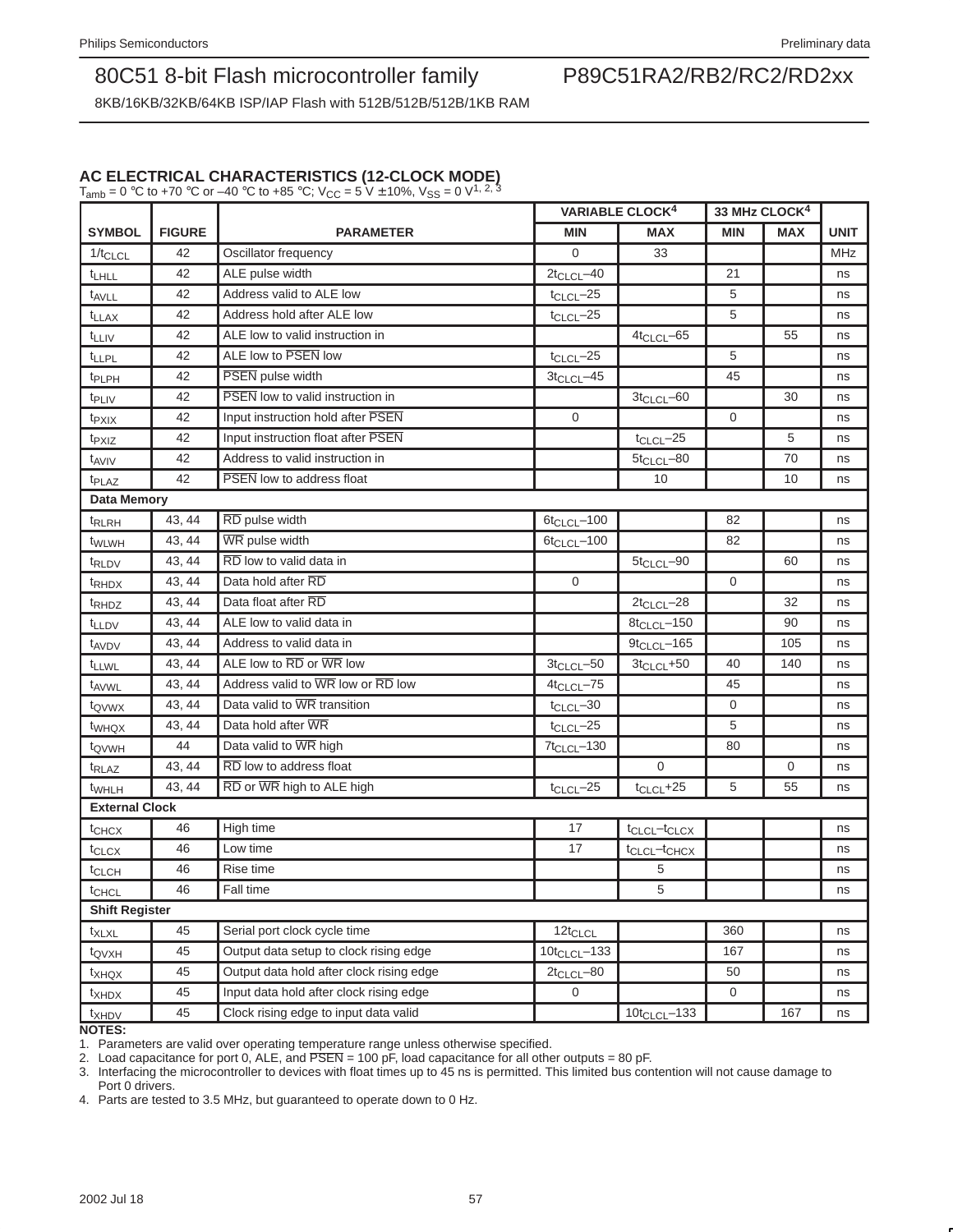8KB/16KB/32KB/64KB ISP/IAP Flash with 512B/512B/512B/1KB RAM

### **AC ELECTRICAL CHARACTERISTICS (6-CLOCK MODE)**

T<sub>amb</sub> = 0 °C to +70 °C or –40 °C to +85 °C; V<sub>CC</sub> = 5 V  $\pm$  10%, V<sub>SS</sub> = 0 V<sup>1, 2, 3</sup>

|                       |               |                                          | <b>VARIABLE CLOCK<sup>4</sup></b> |                                      | 20 MHz CLOCK <sup>4</sup> |            |             |  |
|-----------------------|---------------|------------------------------------------|-----------------------------------|--------------------------------------|---------------------------|------------|-------------|--|
| <b>SYMBOL</b>         | <b>FIGURE</b> | <b>PARAMETER</b>                         | <b>MIN</b>                        | <b>MAX</b>                           | <b>MIN</b>                | <b>MAX</b> | <b>UNIT</b> |  |
| $1/t_{CLCL}$          | 42            | Oscillator frequency                     | $\Omega$                          | 20                                   |                           |            | MHz         |  |
| <sup>t</sup> LHLL     | 42            | ALE pulse width                          | $t_{CLCL}$ -40                    |                                      | 10                        |            | ns          |  |
| t <sub>AVLL</sub>     | 42            | Address valid to ALE low                 | $0.5t_{CLCL} - 20$                |                                      | 5                         |            | ns          |  |
| t <sub>LLAX</sub>     | 42            | Address hold after ALE low               | $0.5t_{CLCL} - 20$                |                                      | 5                         |            | ns          |  |
| t <sub>LLIV</sub>     | 42            | ALE low to valid instruction in          |                                   | $2t_{CLCL} - 65$                     |                           | 35         | ns          |  |
| t <sub>LLPL</sub>     | 42            | ALE low to PSEN low                      | $0.5t_{CLCL} - 20$                |                                      | 5                         |            | ns          |  |
| t <sub>PLPH</sub>     | 42            | PSEN pulse width                         | $1.5t_{CLCL} - 45$                |                                      | 30                        |            | ns          |  |
| t <sub>PLIV</sub>     | 42            | <b>PSEN</b> low to valid instruction in  |                                   | $1.5t_{CLCL} - 60$                   |                           | 15         | ns          |  |
| t <sub>PXIX</sub>     | 42            | Input instruction hold after PSEN        | $\mathbf{0}$                      |                                      | $\mathbf{0}$              |            | ns          |  |
| t <sub>PXIZ</sub>     | 42            | Input instruction float after PSEN       |                                   | $0.5t_{CLCL} - 20$                   |                           | 5          | ns          |  |
| $t_{AVIV}$            | 42            | Address to valid instruction in          |                                   | $2.5t_{CLCL} - 80$                   |                           | 45         | ns          |  |
| <sup>t</sup> PLAZ     | 42            | <b>PSEN</b> low to address float         |                                   | 10                                   |                           | 10         | ns          |  |
| <b>Data Memory</b>    |               |                                          |                                   |                                      |                           |            |             |  |
| t <sub>RLRH</sub>     | 43, 44        | RD pulse width                           | $3t_{CLCL} - 100$                 |                                      | 50                        |            | ns          |  |
| t <sub>WLWH</sub>     | 43, 44        | WR pulse width                           | $3t_{CLCL} - 100$                 |                                      | 50                        |            | ns          |  |
| <sup>t</sup> RLDV     | 43, 44        | RD low to valid data in                  |                                   | $2.5t_{CLCL} - 90$                   |                           | 35         | ns          |  |
| <sup>t</sup> RHDX     | 43, 44        | Data hold after RD                       | $\overline{0}$                    |                                      | $\mathbf 0$               |            | ns          |  |
| t <sub>RHDZ</sub>     | 43.44         | Data float after RD                      |                                   | $t_{CLCL}$ -20                       |                           | 5          | ns          |  |
| <b>t</b> LLDV         | 43, 44        | ALE low to valid data in                 |                                   | $4t_{CLCL} - 150$                    |                           | 50         | ns          |  |
| t <sub>AVDV</sub>     | 43, 44        | Address to valid data in                 |                                   | $4.5t_{CLCL} - 165$                  |                           | 60         | ns          |  |
| t <sub>LLWL</sub>     | 43, 44        | ALE low to RD or WR low                  | $1.5t_{CLCL} - 50$                | $1.5t_{CLCL} + 50$                   | 25                        | 125        | ns          |  |
| t <sub>AVWL</sub>     | 43, 44        | Address valid to WR low or RD low        | $2t_{CLCL} - 75$                  |                                      | 25                        |            | ns          |  |
| t <sub>QVWX</sub>     | 43, 44        | Data valid to WR transition              | $0.5t_{CLCL} - 25$                |                                      | 0                         |            | ns          |  |
| t <sub>WHQX</sub>     | 43, 44        | Data hold after WR                       | $0.5t_{CLCL} - 20$                |                                      | 5                         |            | ns          |  |
| t <sub>QVWH</sub>     | 44            | Data valid to WR high                    | $3.5t_{CLCL} - 130$               |                                      | 45                        |            | ns          |  |
| t <sub>RLAZ</sub>     | 43, 44        | RD low to address float                  |                                   | $\Omega$                             |                           | 0          | ns          |  |
| <sup>t</sup> WHLH     | 43, 44        | RD or WR high to ALE high                | $0.5t_{CLCL} - 20$                | $0.5t_{CLCL} + 20$                   | 5                         | 45         | ns          |  |
| <b>External Clock</b> |               |                                          |                                   |                                      |                           |            |             |  |
| t <sub>CHCX</sub>     | 46            | High time                                | 20                                | t <sub>CLCL</sub> -t <sub>CLCX</sub> |                           |            | ns          |  |
| t <sub>CLCX</sub>     | 46            | Low time                                 | 20                                | t <sub>CLCL</sub> -t <sub>CHCX</sub> |                           |            | ns          |  |
| <sup>t</sup> CLCH     | 46            | Rise time                                |                                   | 5                                    |                           |            | ns          |  |
| <sup>t</sup> CHCL     | 46            | Fall time                                |                                   | 5                                    |                           |            | ns          |  |
| <b>Shift Register</b> |               |                                          |                                   |                                      |                           |            |             |  |
| t <sub>XLXL</sub>     | 45            | Serial port clock cycle time             | 6t <sub>CLCL</sub>                |                                      | 300                       |            | ns          |  |
| t <sub>QVXH</sub>     | 45            | Output data setup to clock rising edge   | $5t_{CLCL} - 133$                 |                                      | 117                       |            | ns          |  |
| t <sub>XHQX</sub>     | 45            | Output data hold after clock rising edge | $t_{CLCL}$ -30                    |                                      | 20                        |            | ns          |  |
| t <sub>XHDX</sub>     | 45            | Input data hold after clock rising edge  | $\overline{0}$                    |                                      | $\mathbf 0$               |            | ns          |  |
| t <sub>XHDV</sub>     | 45            | Clock rising edge to input data valid    |                                   | $5t_{CLCL} - 133$                    |                           | 117        | ns          |  |
| <b>NOTES:</b>         |               |                                          |                                   |                                      |                           |            |             |  |

1. Parameters are valid over operating temperature range unless otherwise specified.

2. Load capacitance for port 0, ALE, and  $\overline{PSEN} = 100$  pF, load capacitance for all other outputs = 80 pF.

3. Interfacing the microcontroller to devices with float times up to 45 ns is permitted. This limited bus contention will not cause damage to Port 0 drivers.

4. Parts are tested to 2 MHz, but are guaranteed to operate down to 0 Hz.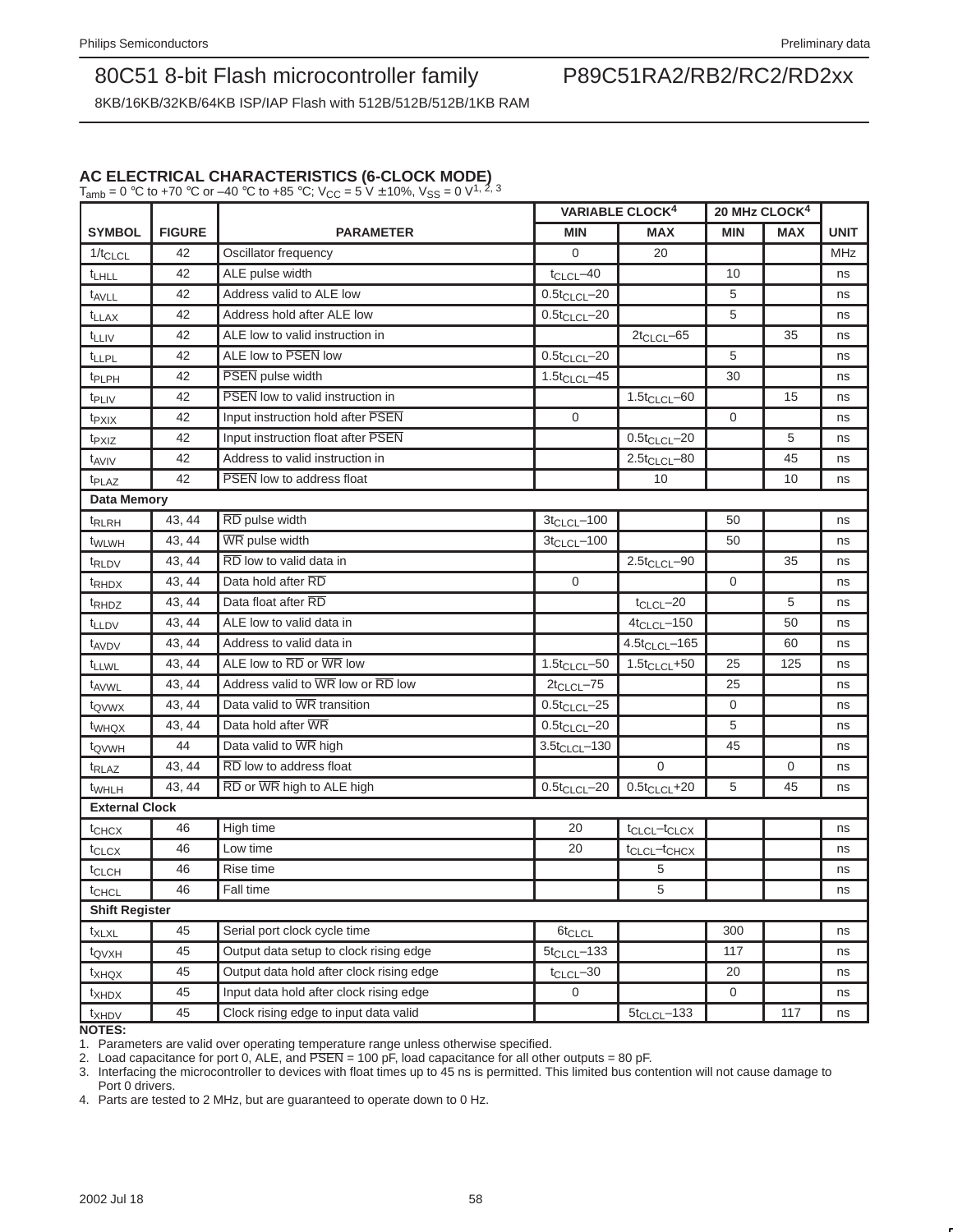8KB/16KB/32KB/64KB ISP/IAP Flash with 512B/512B/512B/1KB RAM

### **EXPLANATION OF THE AC SYMBOLS**

Each timing symbol has five characters. The first character is always 't' (= time). The other characters, depending on their positions, indicate the name of a signal or the logical status of that signal. The designations are:

- A Address
- C Clock
- D Input data
- H Logic level high
- I Instruction (program memory contents)
- L Logic level low, or ALE
- P PSEN
- Q Output data
- $R \overline{RD}$  signal
- t Time
- V Valid
- W– WR signal
- $X No$  longer a valid logic level
- Z Float
- **Examples:**  $t_{AVLL}$  = Time for address valid to ALE low.  $t_{LLPL}$  = Time for ALE low to  $\overline{PSEN}$  low.



**Figure 42. External Program Memory Read Cycle**



**Figure 43. External Data Memory Read Cycle**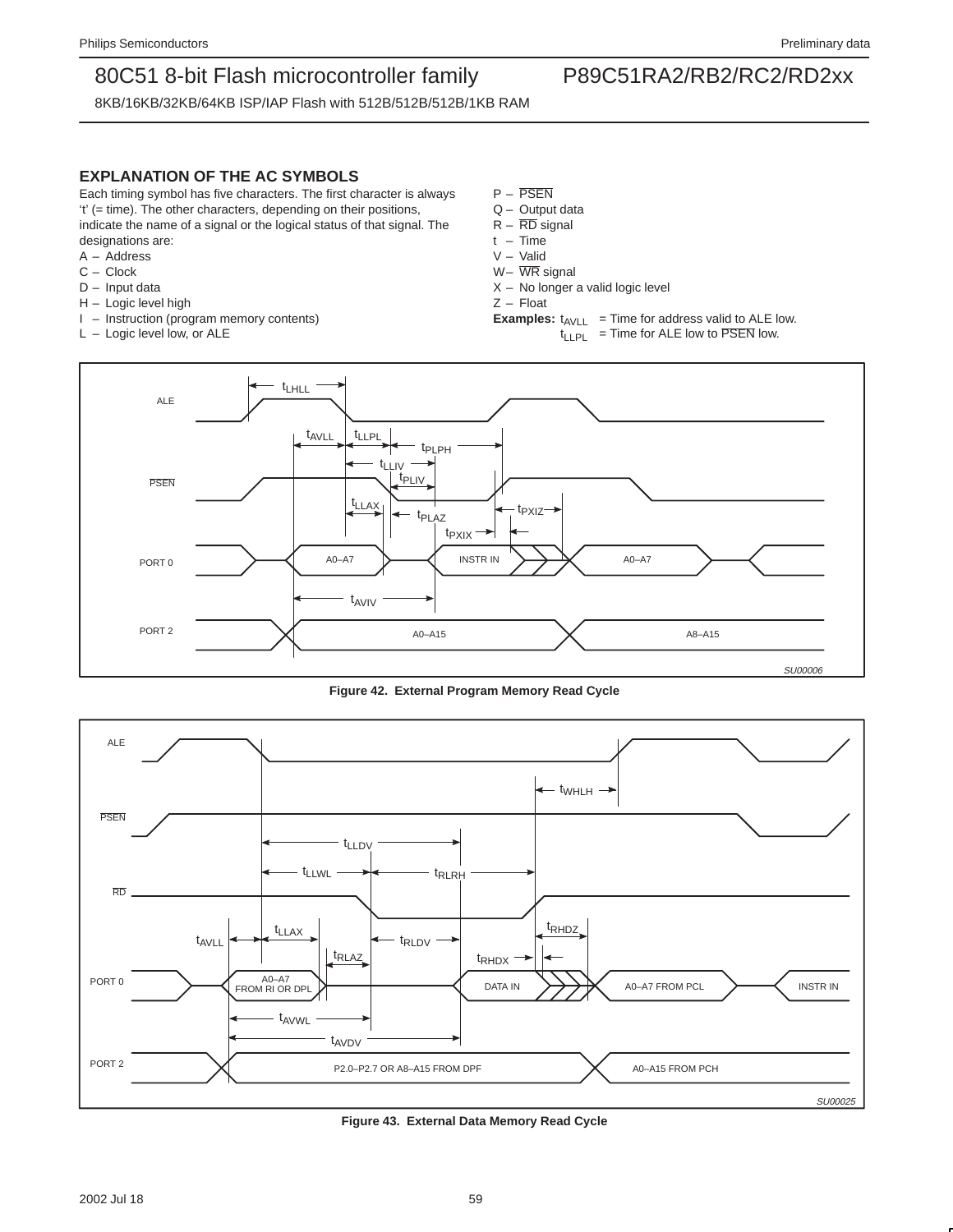

**Figure 44. External Data Memory Write Cycle**



**Figure 45. Shift Register Mode Timing**



**Figure 46. External Clock Drive**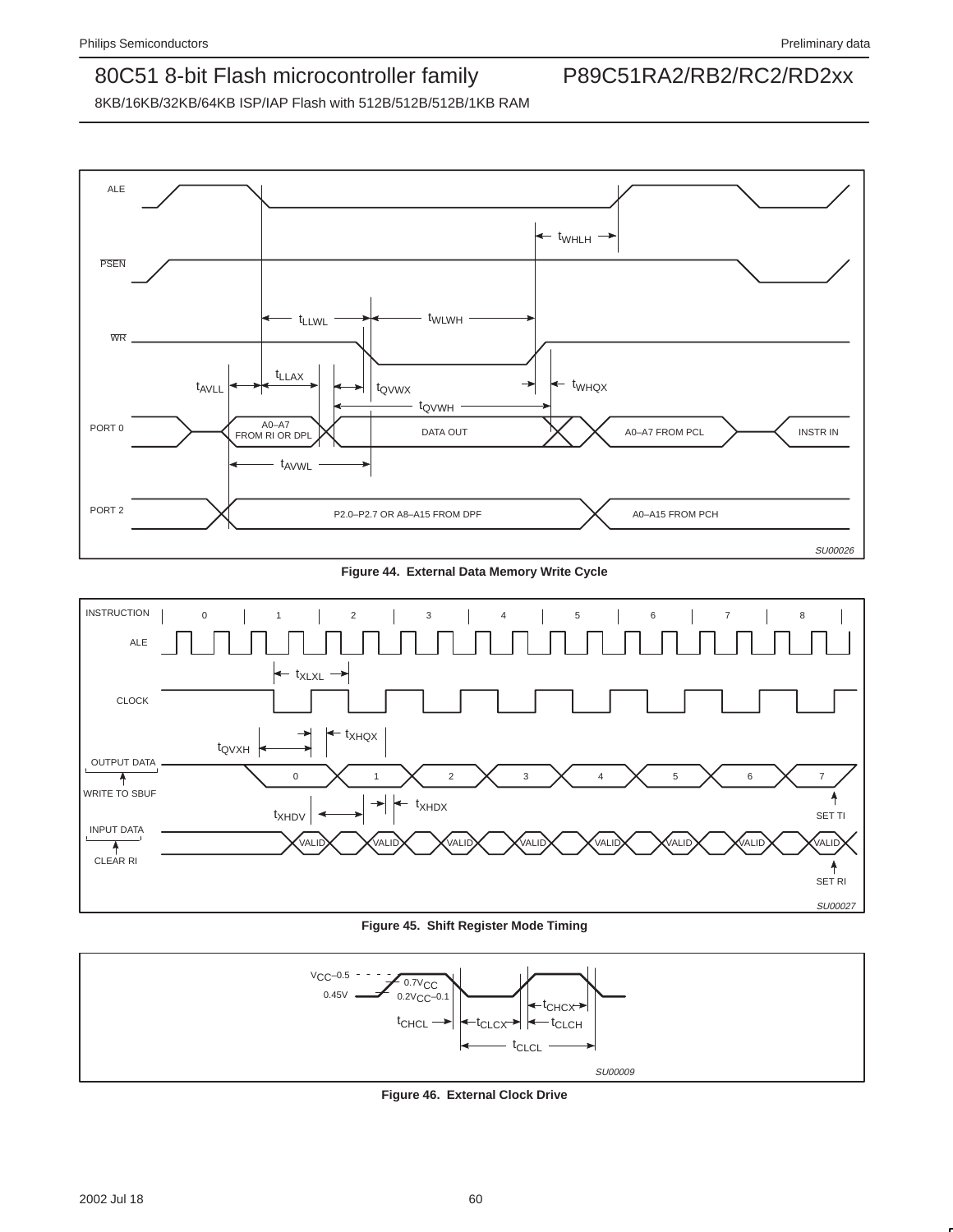









Figure 49. I<sub>CC</sub> vs. FREQ **Valid only within frequency specifications of the device under test**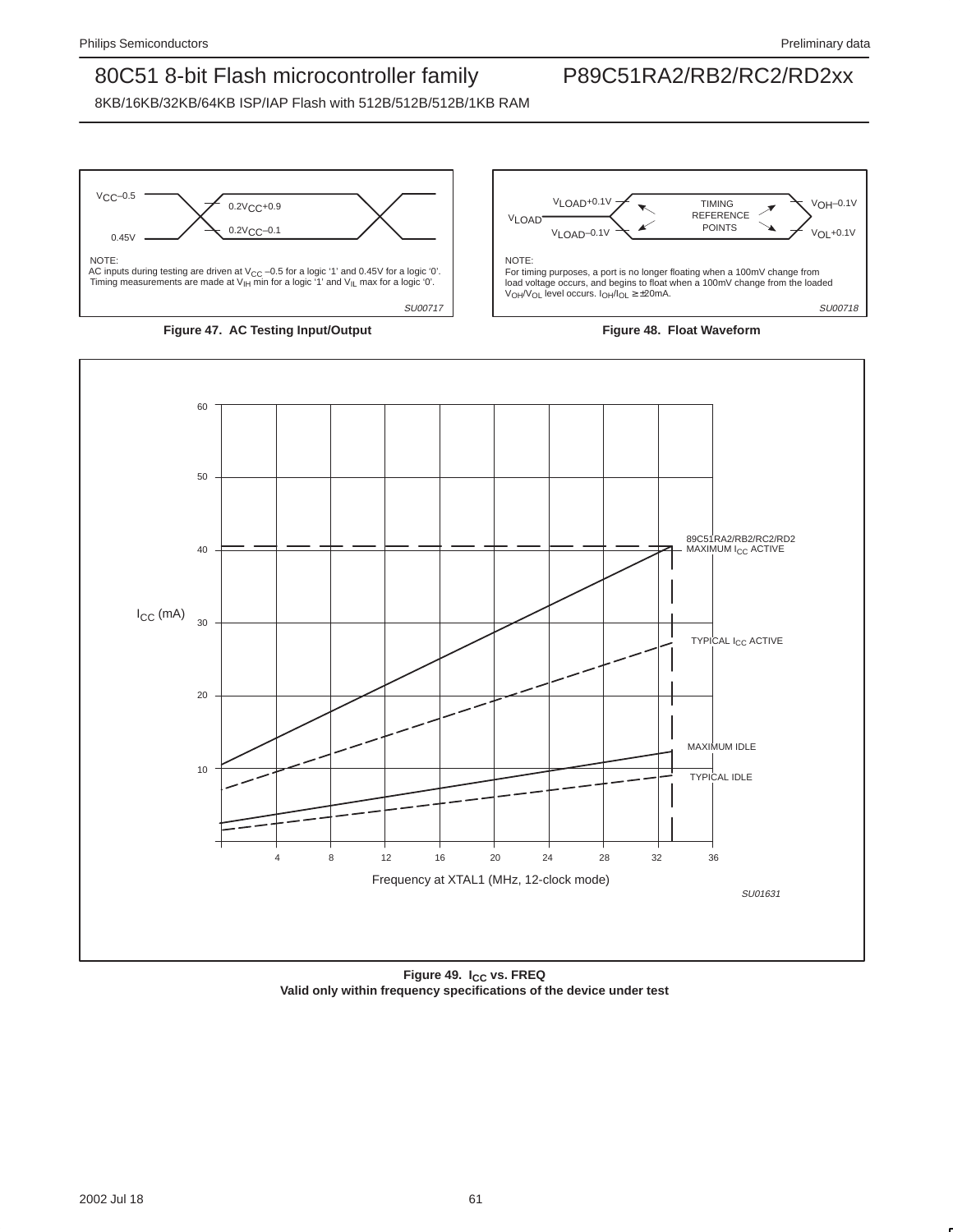



**Figure 51. Float Waveform**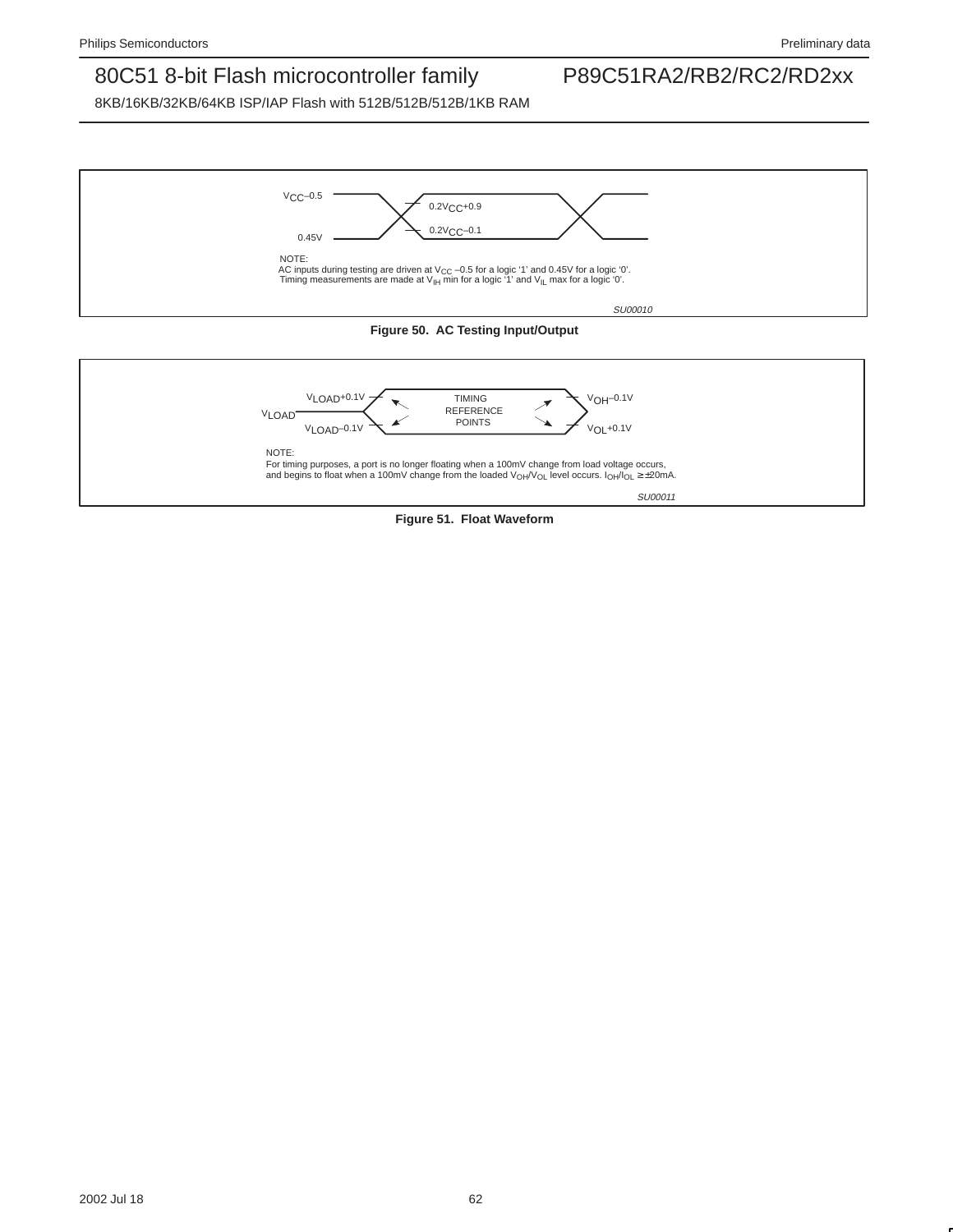SU01297

## 80C51 8-bit Flash microcontroller family P89C51RA2/RB2/RC2/RD2xx

8KB/16KB/32KB/64KB ISP/IAP Flash with 512B/512B/512B/1KB RAM







**Figure 53. I<sub>CC</sub> Test Condition, Idle Mode, T<sub>amb</sub> = 25 °C. All other pins are disconnected**

### $VCC-0.5$ 0.5V t<sub>CHCL</sub> $t_{\text{CLC}X}$   $\rightarrow$   $t_{\text{CLCH}}$ t<sub>CHCX</sub>

tCLCL





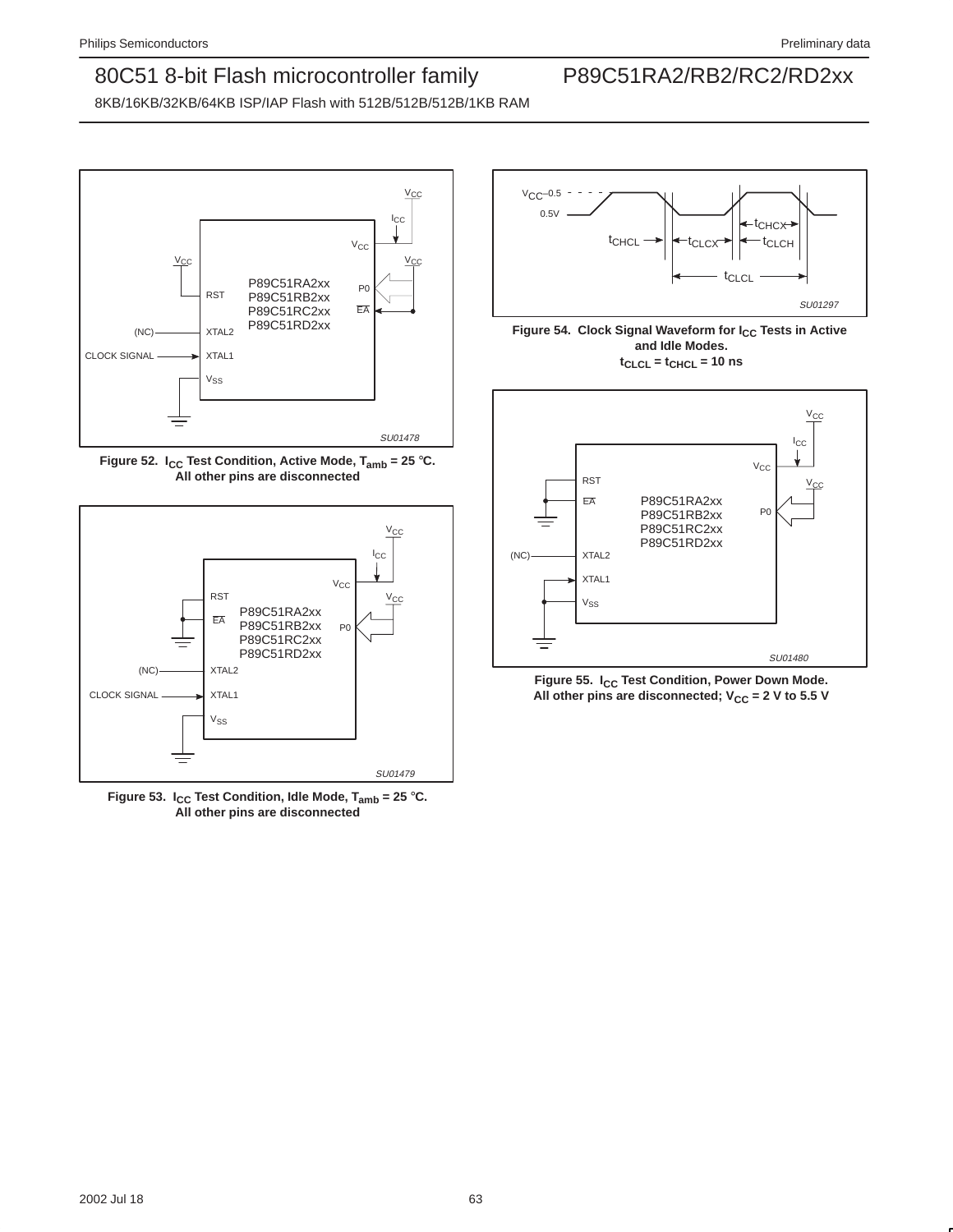8KB/16KB/32KB/64KB ISP/IAP Flash with 512B/512B/512B/1KB RAM



inches

 $0.19$ 

 $0.020$ 

1. Plastic or metal protrusions of 0.25 mm maximum per side are not included.

 $0.16$ 

0.067

 $0.045$ 

 $0.021$ 

 $0.015$ 

0.014

 $0.009$ 

2.067

2.028

0.56

 $0.54$ 

 $0.10$ 

 $0.60$ 

 $0.14$ 

 $0.12$ 

 $0.62$ 

 $0.60$ 

 $0.69$ 

0.63

 $0.01$ 

0.089

| <b>OUTLINE</b><br><b>VERSION</b> |        | <b>REFERENCES</b> | <b>EUROPEAN</b> | <b>ISSUE DATE</b> |                   |                             |
|----------------------------------|--------|-------------------|-----------------|-------------------|-------------------|-----------------------------|
|                                  | IEC.   | <b>JEDEC</b>      | <b>EIAJ</b>     |                   | <b>PROJECTION</b> |                             |
| SOT129-1                         | 051G08 | MO-015            | SC-511-40       |                   | ⊕                 | $-95 - 01 - 14$<br>99-12-27 |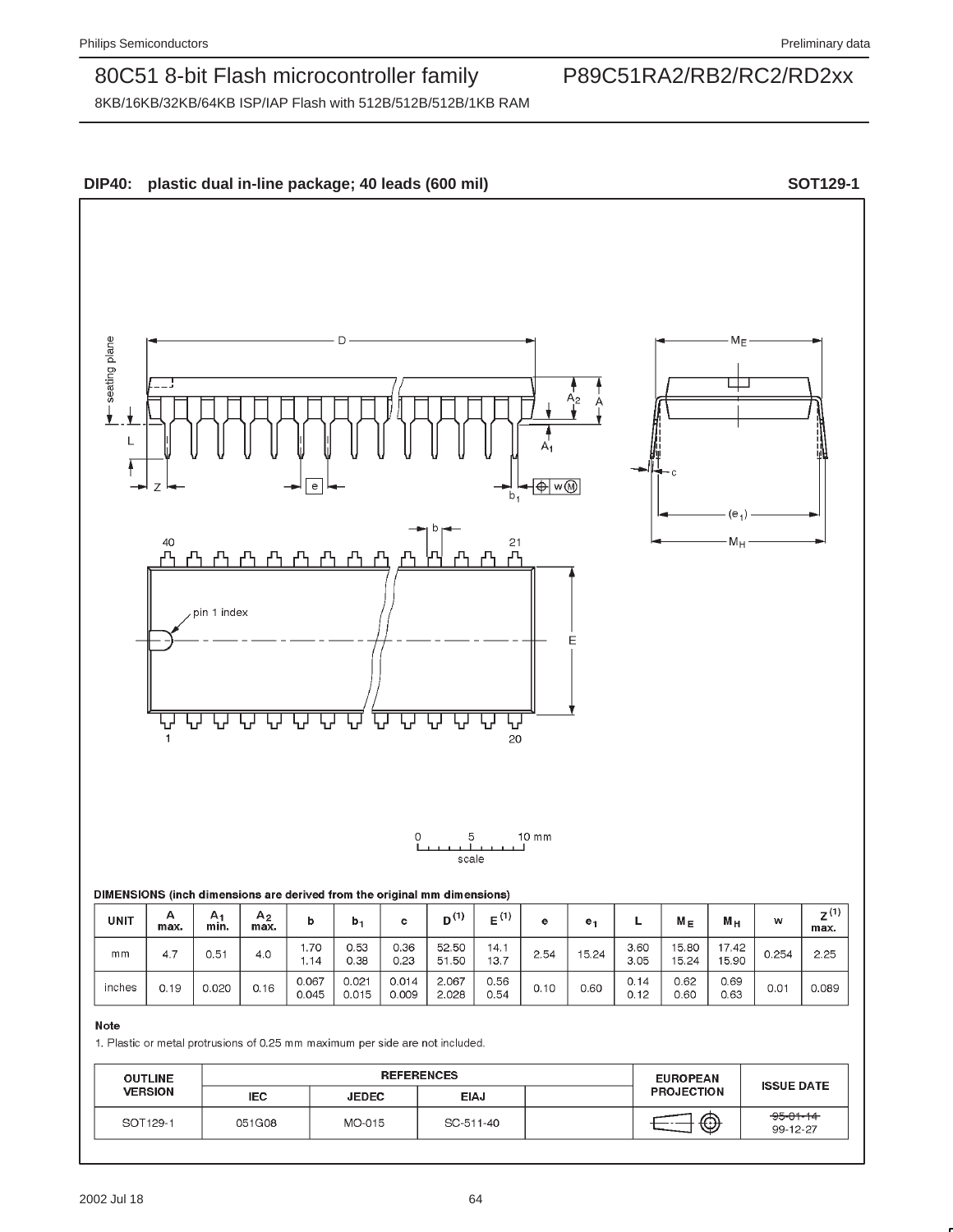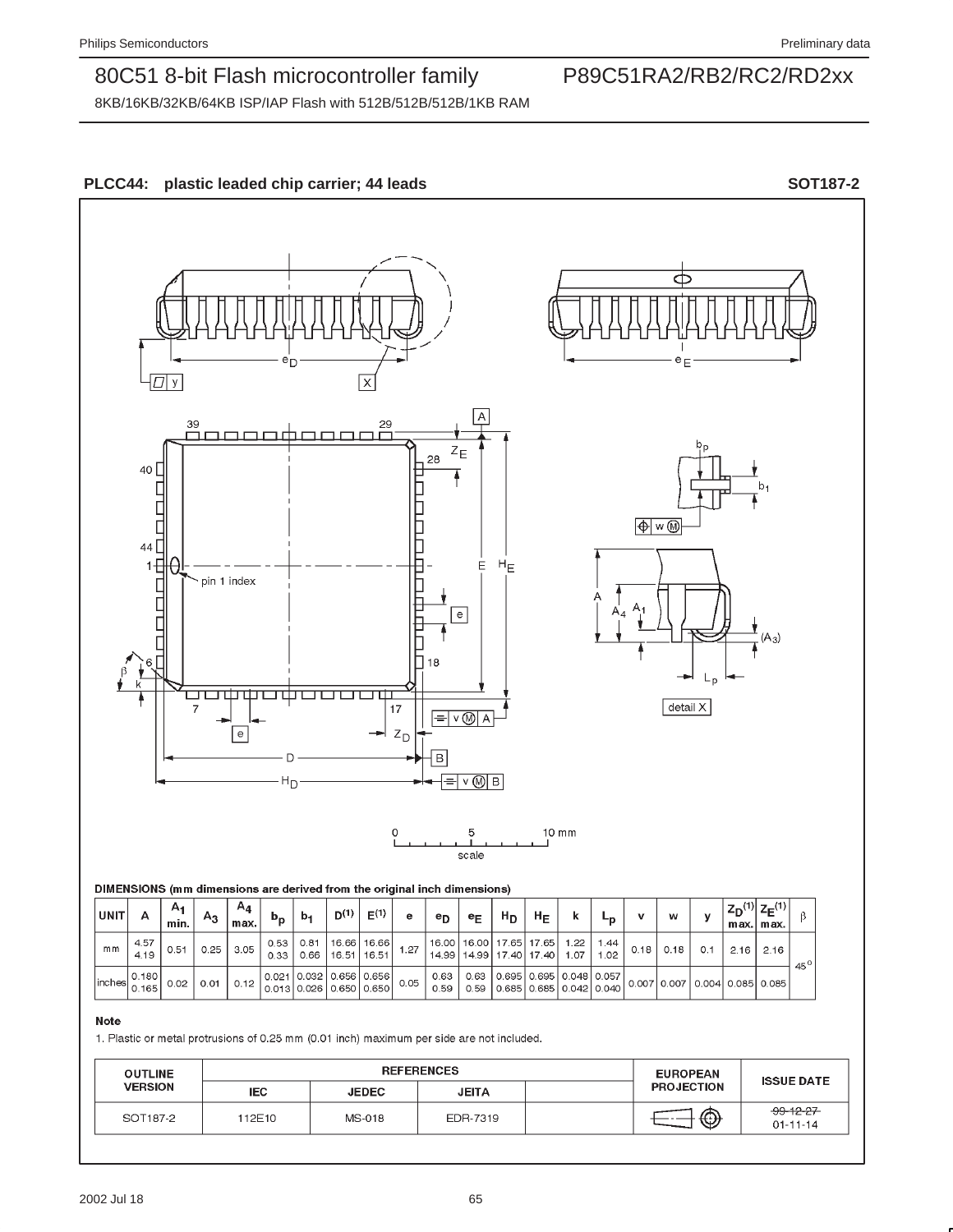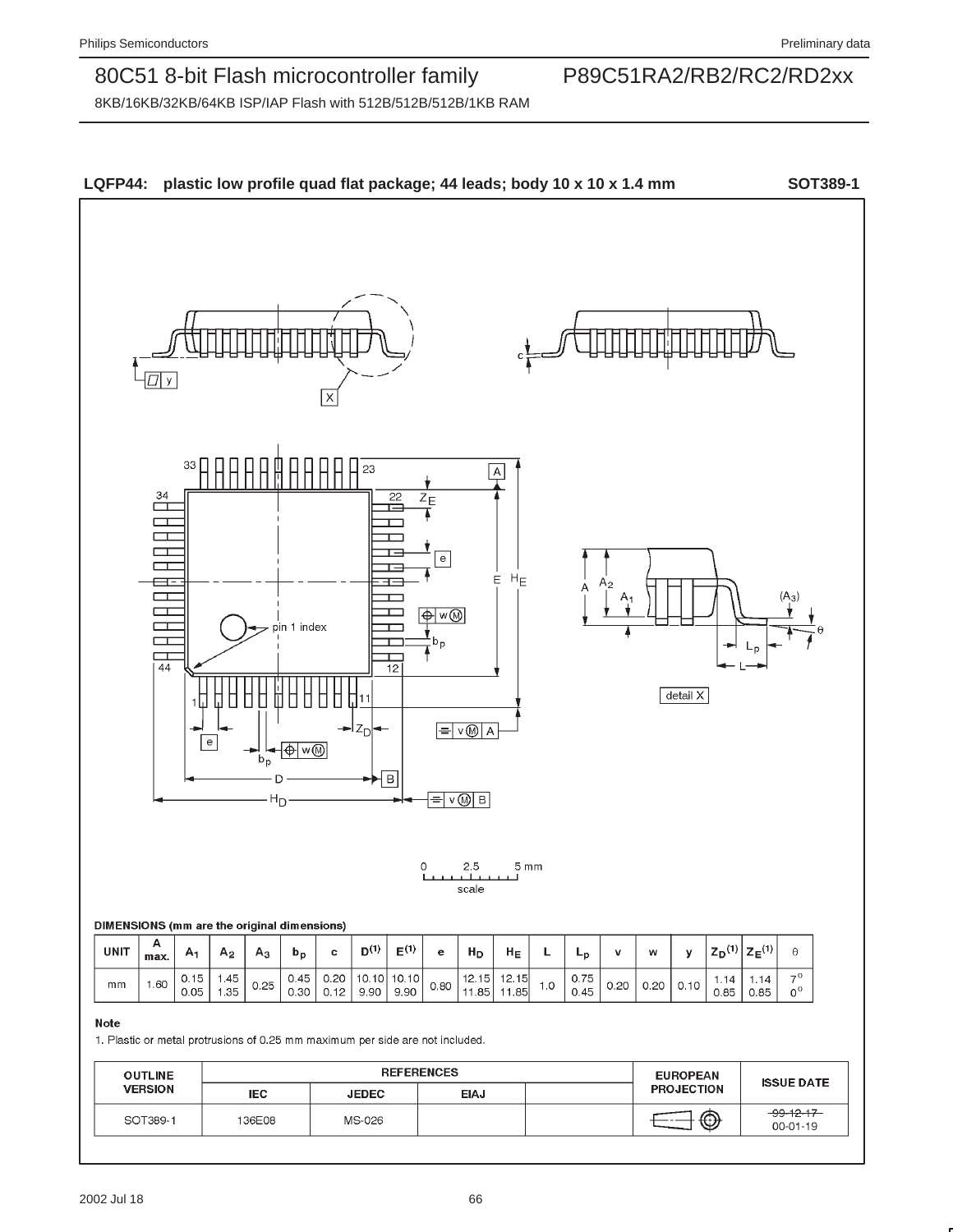8KB/16KB/32KB/64KB ISP/IAP Flash with 512B/512B/512B/1KB RAM

### **REVISION HISTORY**

| Date |              | <b>CPCN</b>    | <b>Description</b>                    |
|------|--------------|----------------|---------------------------------------|
|      | 2002 July 18 | 9397 750 10129 | I Modified ordering information table |
|      | 2002 May 20  | 9397 750 09843 | Initial release                       |